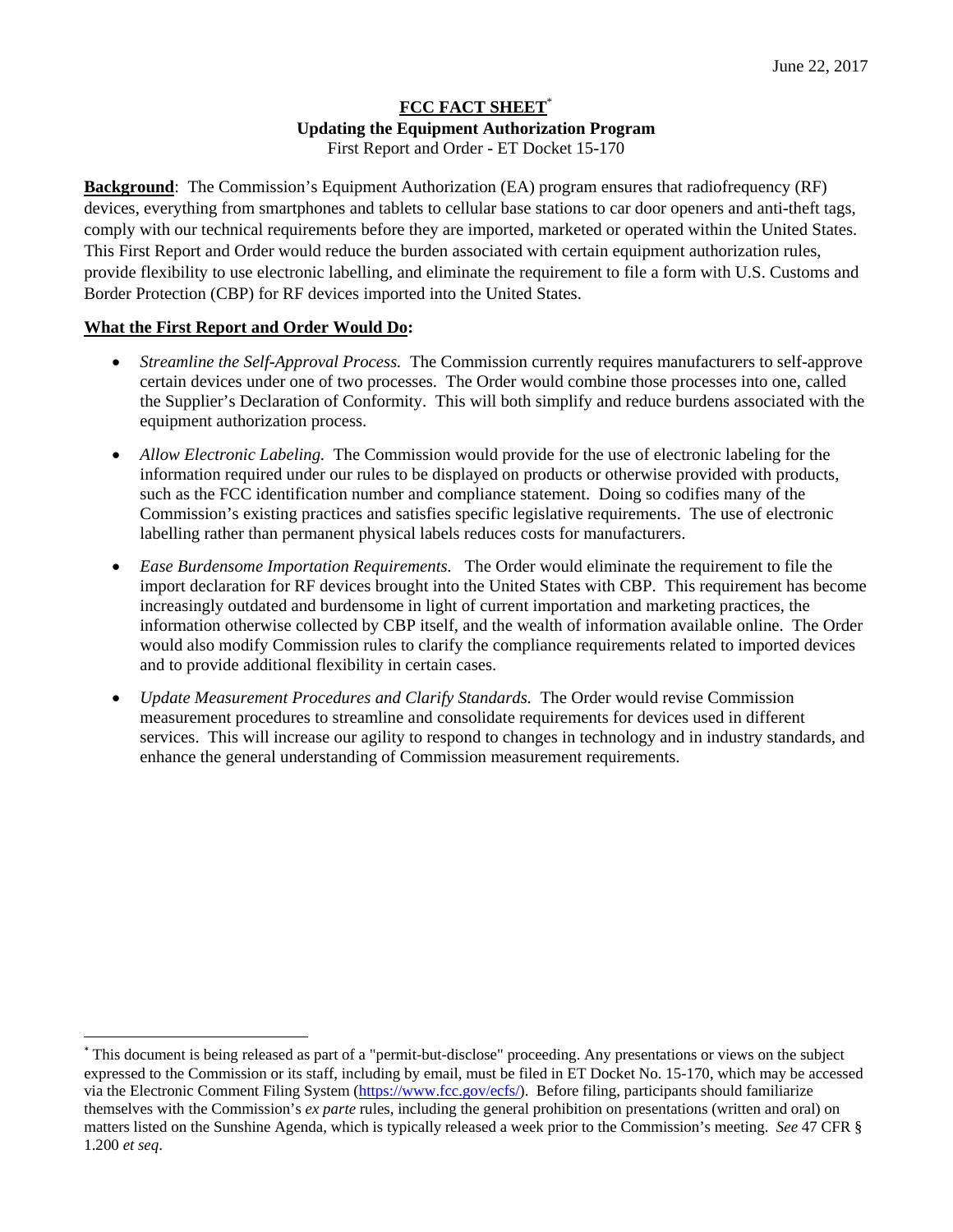## **Before the Federal Communications Commission Washington, D.C. 20554**

| In the Matter of                               |                      |
|------------------------------------------------|----------------------|
|                                                |                      |
| Amendment of Parts $0, 1, 2, 15$ and 18 of the | ET Docket No. 15-170 |
| Commission's Rules regarding Authorization of  |                      |
| Radiofrequency Equipment                       |                      |

## **FIRST REPORT AND ORDER\***

#### **Adopted: [] Released: []**

By the Commission:

#### **TABLE OF CONTENTS**

-

| II. |    |              |                 |  |
|-----|----|--------------|-----------------|--|
|     |    |              | III. DISCUSSION |  |
|     |    |              |                 |  |
|     |    | $1_{\cdots}$ |                 |  |
|     |    | 2.           |                 |  |
|     |    | 3.           |                 |  |
|     |    |              |                 |  |
|     |    |              |                 |  |
|     |    |              |                 |  |
|     |    |              |                 |  |
|     |    |              |                 |  |
|     |    |              |                 |  |
|     |    |              |                 |  |
|     |    |              |                 |  |
|     |    | 2.           |                 |  |
|     |    | 3.           |                 |  |
|     |    | 4.           |                 |  |
|     | C. |              |                 |  |
|     |    |              |                 |  |
|     |    | 2.           |                 |  |
|     |    |              |                 |  |

#### \* This document has been circulated for tentative consideration by the Commission at its July open meeting. The issues referenced in this document and the Commission's ultimate resolution of those issues remain under consideration and subject to change. This document does not constitute any official action by the Commission. However, the Chairman has determined that, in the interest of promoting the public's ability to understand the nature and scope of issues under consideration by the Commission, the public interest would be served by making this document publicly available. The FCC's ex parte rules apply and presentations are subject to "permit-but-disclose" ex parte rules. See, e.g., 47 C.F.R. §§ 1.1206, 1.1200(a). Participants in this proceeding should familiarize themselves with the Commission's ex parte rules.

Heading Paragraph #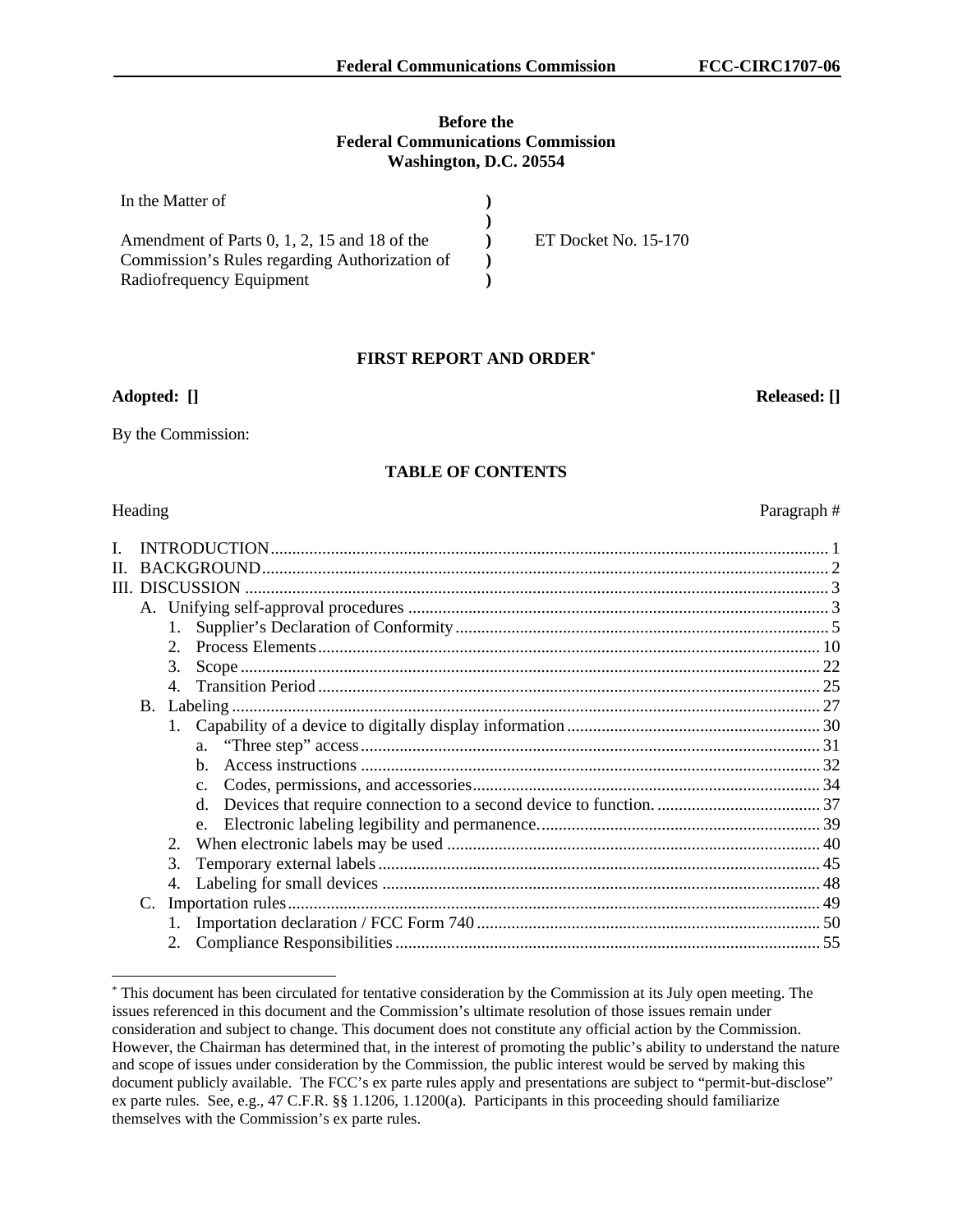| 4. |  |
|----|--|
|    |  |
|    |  |
|    |  |
|    |  |
|    |  |
|    |  |
|    |  |
|    |  |
|    |  |
|    |  |
|    |  |
|    |  |
|    |  |

## APPENDIX A – Final Rules

APPENDIX B – Final Regulatory Flexibility Analysis

## **I. INTRODUCTION**

l

1. A wide variety of radiofrequency (RF) devices are subject to FCC technical and equipment authorization requirements in order to minimize the risk of harmful interference to radio services and to meet other statutory and policy objectives. In 2015, we issued a *Notice of Proposed Rulemaking* (*NPRM*) that included a comprehensive set of proposals to update our equipment authorization processes.<sup>1</sup> With this First Report and Order, we are generally adopting our proposals related to combining the two existing self-approval procedures and simplifying the authorization protocol for many of the devices authorized under these rules, and we are codifying and expanding existing guidance permitting electronic labeling to virtually eliminate the requirement for permanent physical labeling of any FCC-authorized equipment that has display capability except in rare cases. We are also modifying certain of our importation requirements to readily ascertain parties responsible for the compliance of imported devices and to permit additional importations prior to authorization in certain cases, and discontinuing the requirement to file the import declaration FCC Form 740. Finally, we are revising our measurement procedures to streamline and consolidate requirements for devices used in different services, to increase our agility to respond to changes in technology and in industry standards, and to enhance understanding generally of our measurement requirements. The actions we take and the implementing rules we adopt herein will better align our equipment authorization processes with the current state of RF device technology and the global marketplace, permit more efficient labeling practices, and streamline our importation procedures. We will address at a later time other proposals from the NPRM.2

<sup>1</sup> *Amendment of Parts 0, 1, 2, and 15 of the Commission's Rules regarding Authorization of Radiofrequency Equipment, Notice of Proposed Rulemaking*, ET Docket No. 15-170, 30 FCC Rcd 7725 (2015) (*NPRM*).

 $2$  Issues yet to be addressed include proposals to update the certification requirements for devices assembled from modular components, to specify the requirements that apply to parties that are "responsible" for different types of certified equipment, to add provisions to prevent the unauthorized modification of the software and firmware that ensure that and RF device complies with FCC rules that prevent harmful interference, and to address the number of devices that can be imported for personal use.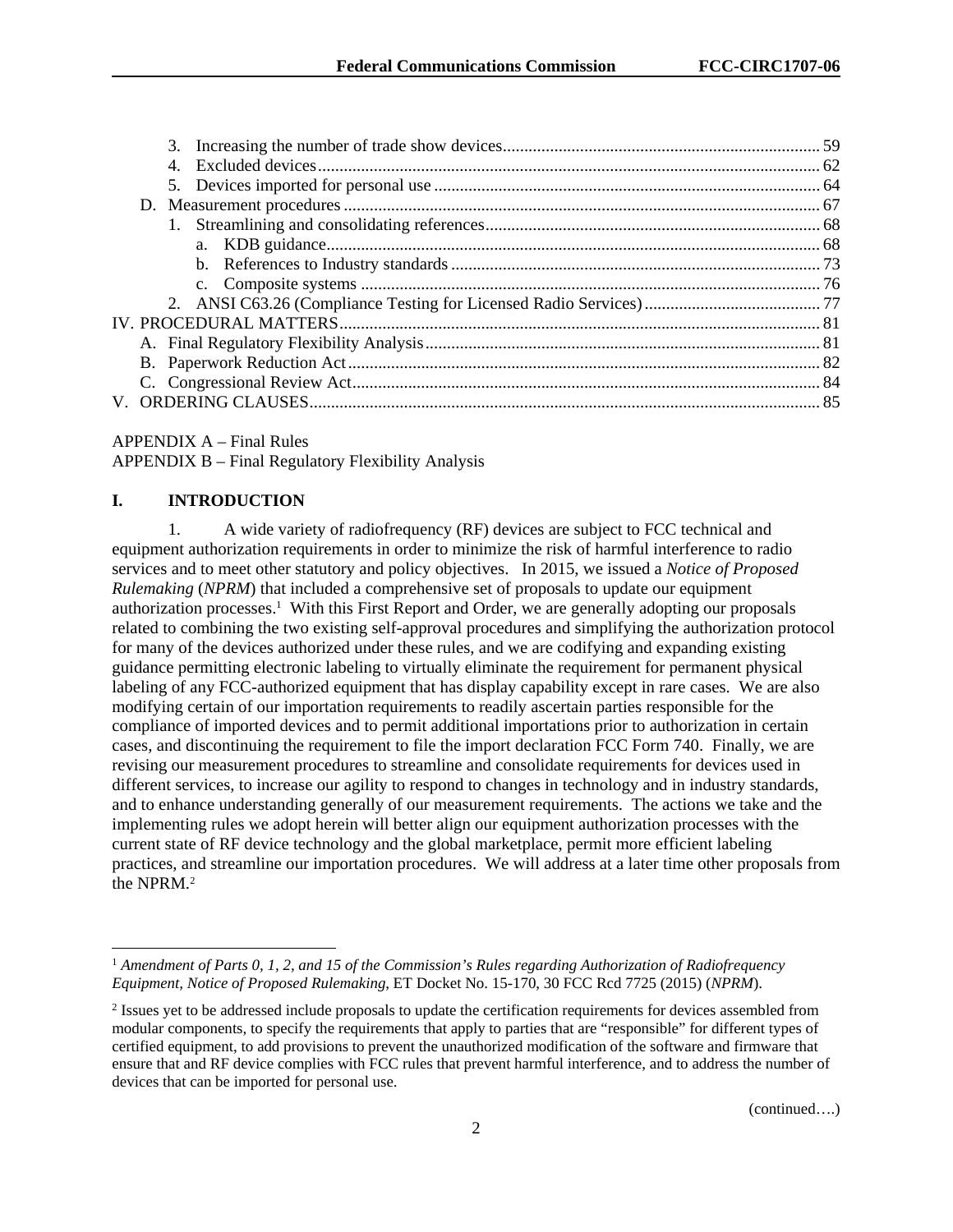## **II. BACKGROUND**

2. Section 302 of the Communications Act of 1934, as amended (the Act), authorizes the Commission to make reasonable regulations governing the interference potential of devices that emit RF energy and can cause harmful interference to radio communications.<sup>3</sup> The Commission generally implements this authority by establishing technical rules for RF devices.<sup>4</sup> One of the primary ways in which the Commission ensures compliance with the technical rules is through the equipment authorization program for RF devices, which is codified in Part 2 of our rules.<sup>5</sup> Pursuant to this program, RF devices must comply with the Commission's technical and equipment authorization requirements before they can be imported to or marketed in the United States.<sup>6</sup> The Office of Engineering and Technology (OET) administers the day-to-day operation of the equipment authorization program.<sup>7</sup> As part of its administration of the equipment authorization rules, OET has developed a substantial body of supplemental guidance that is available via public notices and in our online Knowledge Database (KDB).<sup>8</sup>

## **III. DISCUSSION**

## **A. Unifying self-approval procedures**

3. Currently, there are two different procedures for effecting equipment authorization by what amounts to self-approval by the responsible party. "Verification" is the process used for RF equipment that has a well understood testing methodology, poses a low interference risk, and has a high compliance rate.<sup>9</sup> The party responsible for verification must take the necessary steps (testing or analysis) to ensure that the equipment complies with the appropriate technical standards.10 Declaration of Conformity (DoC) was later instituted primarily for personal computer equipment at a time when test procedures were not fully established, testing required heightened technical expertise, and the equipment could pose an elevated risk of causing harmful interference if it was not tested properly.11 Accordingly, DoC has added requirements to have compliance testing performed by an accredited testing laboratory,<sup>12</sup> as well as inclusion of a written compliance statement from the manufacturer, (i.e., a "Declaration of

1

<sup>5</sup> *See* 47 CFR Part 2 Subpart J.

<sup>6</sup> *See* 47 CFR § 2.803; *see also* 47 U.S.C. § 302a(b) (stating that "[n] o person shall manufacture, import, sell, offer for sale, or ship devices or home electronic equipment and systems, or use devices, which fail to comply with regulations promulgated under pursuant to this section").

<sup>7</sup> *See* 47 CFR § 0.241(b) (delegating such authority to OET).

<sup>8</sup> Links to all of these can be found at the OET Laboratory Division's Equipment Authorization Page, https://www.fcc.gov/engineering-technology/laboratory-division/general/equipment-authorization; and the Knowledge Database webpage: http://www.fcc.gov/labhelp.

<sup>9</sup> Examples of devices subject to verification include non-consumer ISM equipment, TV and FM receivers, and business computer equipment.

10 47 CFR § 2.902

<sup>11</sup> *See Amendment of Parts 2, 15, 18 and Other Parts of the Commission's Rules to Simplify and Streamline the Equipment Authorization Process for Radio Frequency Equipment*, ET Docket No. 97-94, Report and Order, 13 FCC Rcd 11415 at 11420, para. 12 (1998).

<sup>12</sup> *See* 47 CFR §§ 2.902 and 2.948(e).

 $347$  U.S.C. § 302a(a).

<sup>&</sup>lt;sup>4</sup> For example, Part 15 of the Commission's rules sets forth the technical requirements for unlicensed devices; Parts 22, 24, and 27 set forth the technical requirements for transmitters used in various commercial mobile radio services; and Part 90 specifies the technical requirements for transmitters used in the private land mobile radio services. *See* 47 CFR Parts 15, 22, 24, 27 and 90, respectively.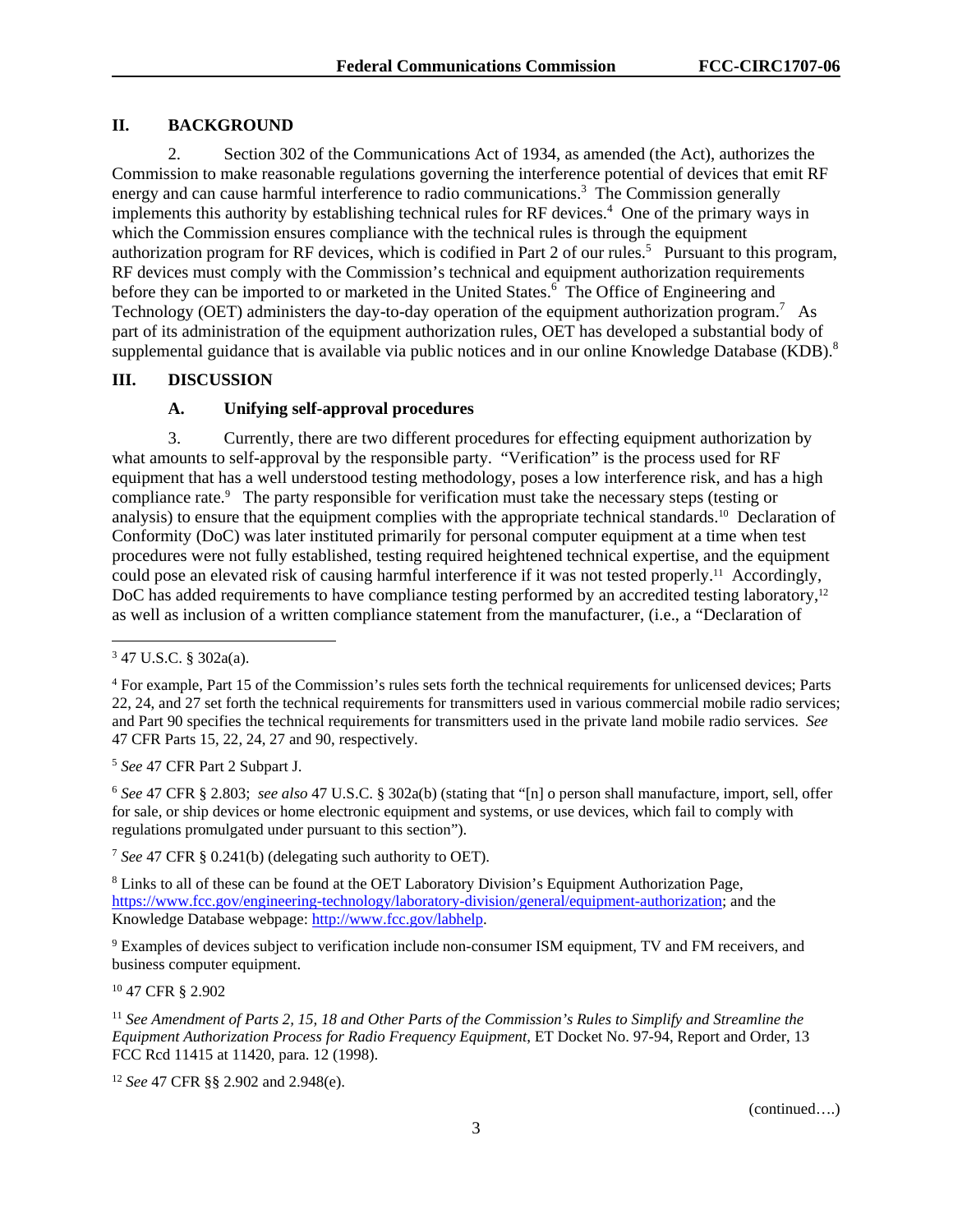Conformity") with the literature furnished to the user<sup>13</sup> and use of a specific FCC logo on the equipment identification label that signifies that the equipment meets the Commission's regulations.14 These selfapproval processes are distinguished from the more rigorous certification process, our third type of equipment authorization procedure, which generally is used for equipment that employs new technologies, involves complex testing procedures, or has a high risk of causing harmful interference.15

4. We adopt our proposal to replace the two existing self-approval procedures (DoC and verification) with a single process – "Supplier's Declaration of Conformity" (SDoC). We observe that the test procedures for personal computer equipment and other devices currently subject to the DoC procedure have long been finalized and are well understood, such that there is no longer a need to require accreditation of test laboratories. Without the requirement for laboratory accreditation, the DoC and verification procedures are quite similar. Replacing these two processes with one will provide a unified process for the authorization of those RF devices that are well-suited for self-approval – i.e., equipment that has a strong record of compliance and for which there is minimal risk of harmful interference.16 In this action, we will reduce the burden of self-approval authorizations by applying the less rigorous verification testing requirements to all devices under the SDoC. We will also eliminate the requirement for displaying the FCC logo for *all* equipment approved under SDoC, currently imposed only on DoC devices. We will maintain the requirement for displaying a compliance statement and the identity of the responsible party and apply it to all self-approved devices, but permit it to be included with other information provided to the user instead of being displayed on the device itself. This compliance statement will represent a new requirement for verified devices, but should not increase burden as it replaces the requirement for a verified device to display a label on the device itself as testament to the device's compliance, discussed below. These changes represent not only a reduction in burden warranted by current circumstances, but also provide a welcome simplification of our rules.

## **1. Supplier's Declaration of Conformity**

5. In the *NPRM*, we noted that significant changes in the design of RF devices had occurred since the adoption of the current DoC and verification processes, including since we last considered combining the DoC and verification procedures in 1998.<sup>17</sup> In particular, we noted that the development of highly integrated circuits to implement functions which were previously performed by discrete components has resulted in lower typical RF emissions from such devices.18 Even as this development has reduced the potential for such devices to cause harmful interference, a wider variety and a larger

l

<sup>13</sup> *See* 47 CFR §§ 2.1077(a), (c).

<sup>14</sup> *See* 47 CFR § 15.19(b) and 18.209. DoC applies only to specific Part 15 and 18 equipment. Section 15.19(a) requires that devices subject to verification and certification bear a particular statement as to the device's compliance with Part 15 and its condition of operation. 47 CFR § 15.19(a). The DoC and verification rules also contain minor differences in the wording of essentially similar provisions regarding records retention and compliance responsibility which are reconciled in the new rules. *Compare, e.g.,* 47 CFR §§ 2.955 (a)(3)(vii) *with* 47 CFR §§ 2.1077 (a)(3)(vii) (requiring "drawings or photographs" versus "photographs").

<sup>&</sup>lt;sup>15</sup> For example, verification and DoC do not require that the equipment testing be evaluated and approved by a Commission-recognized accredited independent certification body, known as a Telecommunication Certification Body (TCB), and do not require an explicit grant of certification. Also, unlike a certified device, self-approved equipment does not have an FCC ID and is not listed in an FCC database. *NPRM*, 30 FCC Rcd at 7728, paras 6 & 8*.*

<sup>16</sup> *NPRM*, 30 FCC Rcd at 7733, para. 24.

<sup>17</sup> *Id*., 30 FCC Rcd at 7734, para. 25.

<sup>18</sup> *Id.*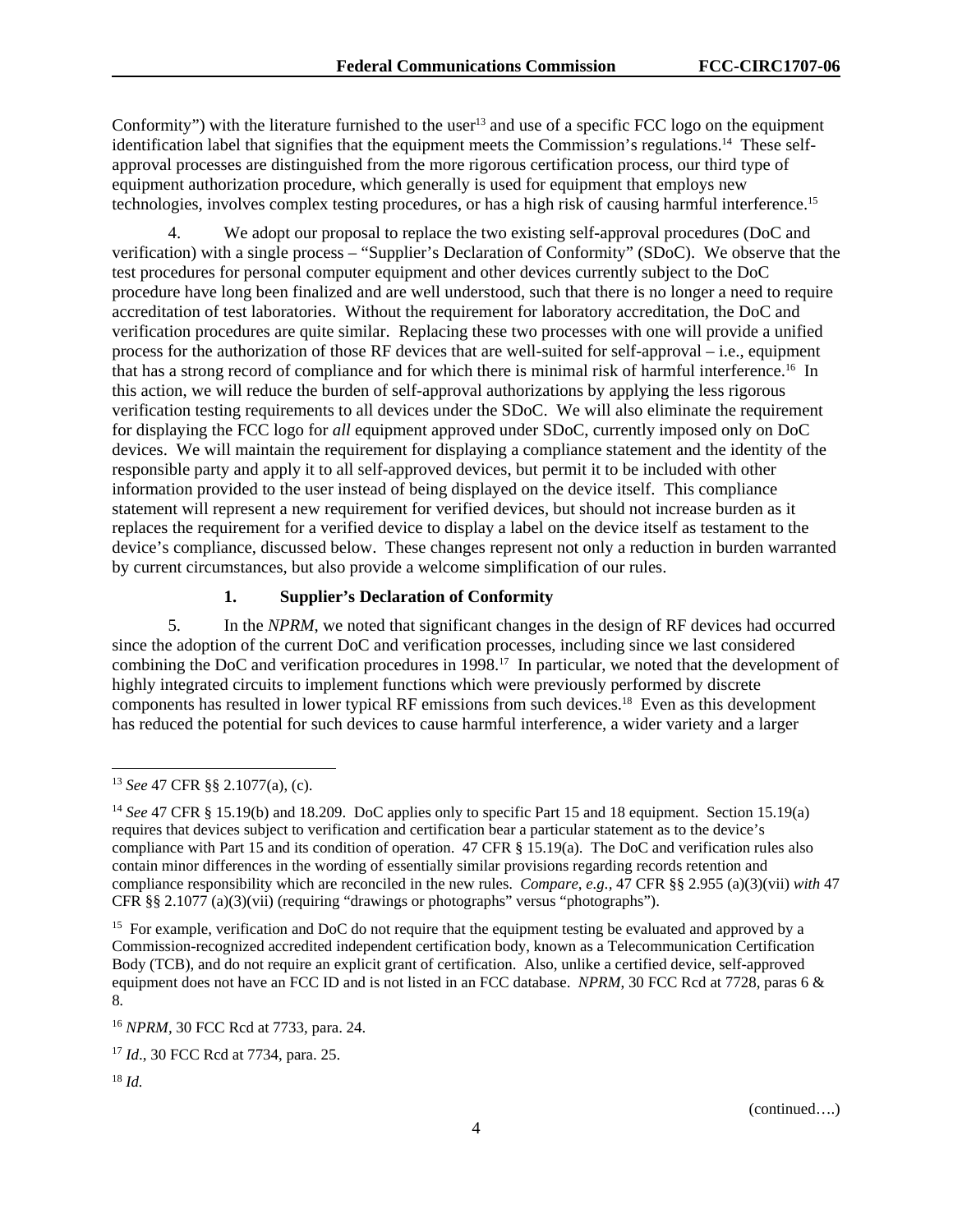number of devices are falling under the DoC process as time progresses.<sup>19</sup> In addition, significant developments in test standards over the years now provide greater confidence in the test procedures and results.20 We questioned whether the additional effort and expense associated with the more onerous DoC process is now warranted for all self-certified devices, and tentatively concluded that a single selfapproval process would simplify the equipment authorization requirements and reduce confusion as to which process may apply to any given device, while continuing to adequately ensure compliance with our rules. 21 We proposed a Supplier's Declaration of Conformity to be the single process for use in cases where the self-approval process is warranted – that is, when the type of equipment has a strong record of compliance and the associated risk of harmful interference is minimal.

6. We proposed to draw on the general structural elements of an existing SDoC process codified in Part 68 of the rules that we use for Telephone Network Terminal Equipment, and also pointed to the process used in the European Union (EU) where a responsible party must prepare a European Commission SDoC when introducing an RF product to that market.<sup>22</sup> Accordingly, we proposed that the responsible party for equipment would test equipment for compliance to specified standards or requirements and certify to the public by way of a statement supplied with the product that the equipment complies with our rules.<sup>23</sup> As with current practice, the responsible party would not have to secure an independent third-party review or approval of compliance.<sup>24</sup> We also sought comment on whether use of the term "Supplier's Declaration of Conformity" and "SDoC" as short reference would be appropriate to describe the procedure in our rules.<sup>25</sup>

7. Our proposal to consolidate our RF equipment self-approval procedures and reduce the overall burden (particularly with respect to DoC devices) was generally supported by those filing comments,26 although many commenters suggested that we modify specific aspects, which we discuss in greater detail, below.27 However, several commenters were against the proposal outright. ARRL, the National Association for Amateur Radio (ARRL) considers the proposal to be an unwarranted loosening of requirements and, instead, advocates "tighten[ing] the procedural controls over the testing and affirmative conformations of compliance by manufacturers."28 It claims "very few" harmful interference reports are associated with devices authorized under a DoC, but that it has "received and investigated

<sup>24</sup> *Id.* 

1

<sup>&</sup>lt;sup>19</sup> *Id.* For instance, there has been an evolution in the design of personal computers from desktop computers to the introduction of much smaller laptop, notebook and tablet computers. Also, there has been an increase in the number of devices with USB connectors, e.g. USB memory sticks, watches, cameras, and similar devices (requiring testing by an accredited laboratory as computer peripherals) even though they have very little capability to cause interference.

<sup>20</sup> *Id.*, 30 FCC Rcd at 7734, fn. 49.

<sup>21</sup> *See id.*, 30 FCC Rcd at 7734, para. 25.*.*

<sup>22</sup> *Id*., 30 FCC Rcd at 7734-35, para. 27.

<sup>&</sup>lt;sup>23</sup> *Id.*, 30 FCC Rcd at 7735, para. 27. Unlike our Part 68 SDoC rules, we did not propose to require that the RF devices be registered in any database. *Id*. We did propose that certain information would be required to be included in the equipment's accompanying literature*.* 

<sup>25</sup> *Id.*, 30 FCC Rcd at 7735, para. 28.

<sup>26</sup> *See generally* Boeing Comments, Consumer Electronics Association Comments, Google Comments, and Garmin Comments.

<sup>27</sup> *See, e.g.*, Alcatel-Lucent Comments at 2-3; Cisco Systems, Inc. Comments at 4-6; TCB Council Comments at 2-3.

<sup>28</sup> ARRL Comments at 4.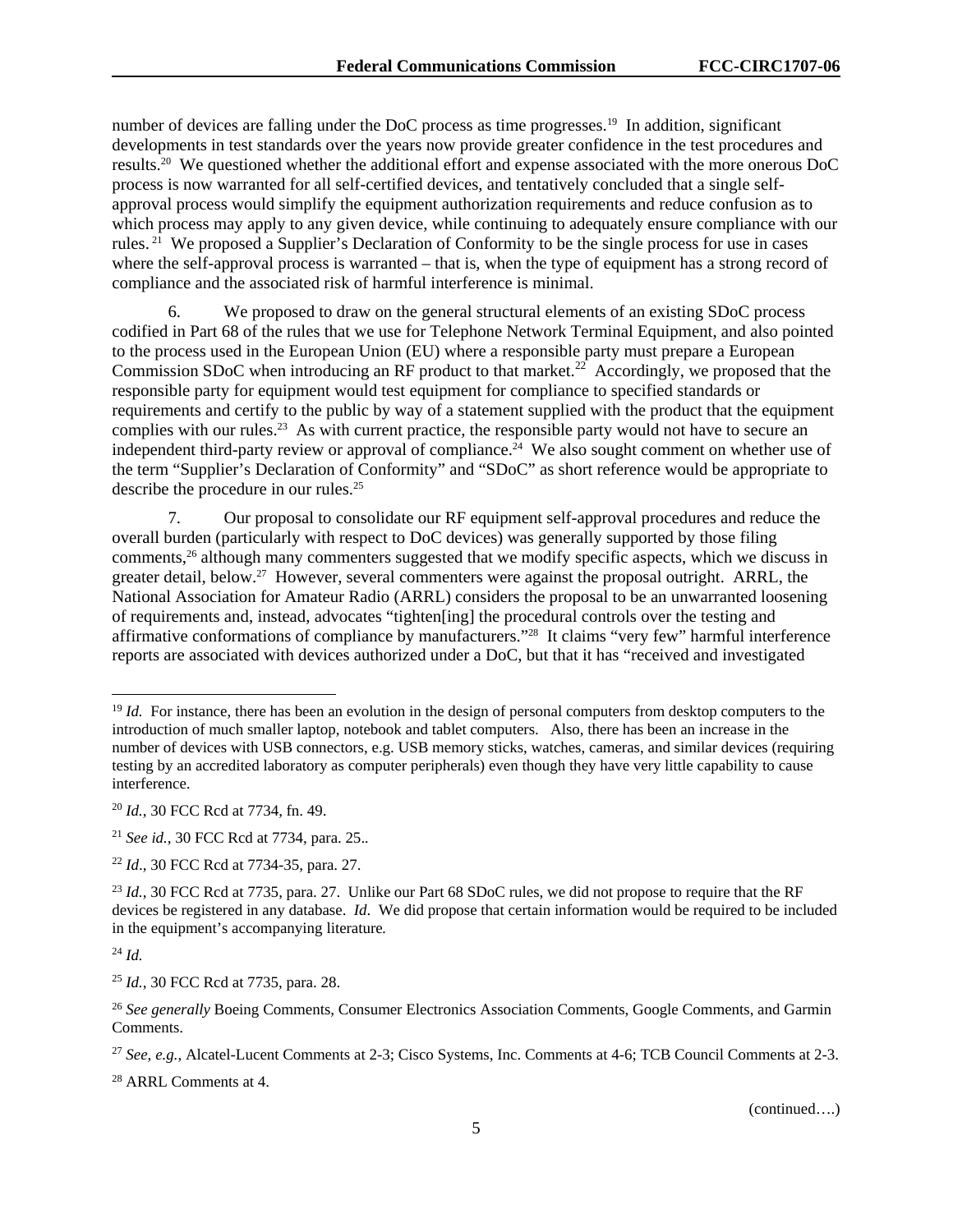numerous reports of interference from devices that are required to be verified."29 The American Council of Independent Laboratories (ACIL) claims that because modern and valid test procedures are not currently available for devices that operate under our Part 18 rules, we should continue to use the existing DoC procedures to ensure that these products are tested correctly and that the risk of harmful interference is minimized.30 Finally, Sporton International, Inc. (Sporton) believes that our proposed single selfapproval process would weaken both the laboratory accreditation and Mutual Recognition Agreement programs31 by allowing unscrupulous unaccredited laboratories to perform a wider range of testing services with little or no oversight.<sup>32</sup>

8. None of the arguments against merging the current DoC and verification diminish our overall confidence in the proposed self-approval process or our belief in the benefits of streamlining the procedures by eliminating selected elements without appreciably raising the risk of harmful interference from devices so approved. The paucity of noncompliance over the years, and significant improvements in and standardization of test standards and procedures (and the equipment used) argue persuasively for expanding the utilization of the less onerous verification rules to all self-declarations We note that ARRL does not provide in the record any specific instances where a failure to comply with the current verification rules directly resulted in harmful interference from the operation of a non-compliant device.33 Likewise, we do not agree with ACIL's assertion that the current DoC process should remain in effect for those Part 18 devices currently subject to DoC. While industry has not yet established a definitive set of test procedures for these devices, the agency has provided guidance in the form of the existing OET MP-5 test procedure, which is and will continue to apply to all Part 18 devices. To ensure that our adoption at this time of the proposed SDoC approach does not increase the risk that improper testing of products will cause harmful interference, we are directing OET to provide additional guidance as may become necessary to explain and supplement its existing test procedure document, as warranted by evolving technology and in response to applicants' questions. Moreover, as ACIL has noted, efforts are underway to develop and publish a specific set of test standards that builds on the existing OET MP-5 test procedure.34 Finally, we do not agree that our proposal would weaken the laboratory accreditation or MRA programs, as Sporton suggests. The use of accredited testing laboratories has recently become a vital component of the equipment authorization process in the arena where it is most warranted – the

l

<sup>29</sup> *Id*.

<sup>30</sup> ACIL Comments at 1-2; *see also* Echostar and Hughes Comments at 4 (raising similar concerns while still supporting other elements of our proposals).

 $31$  Mutual Recognition Agreements (MRAs) are government-to-government trade facilitating measures aimed at a global approach to conformity assessment. In these agreements, the regulatory authorities in the participating countries mutually agree to accept the test results and/or product approvals performed by recognized Conformity Assessment Bodies (CABs) located in the other country.

<sup>32</sup> Sporton International, Inc. Comments at 2-3; *see also* Alcatel-Lucent Comments at 2 (asserting that allowing laboratories to perform tests without accreditation and an MRA in place places US accredited test laboratories at a disadvantage to other laboratories that have not shown the necessary expertise to test such equipment).

<sup>&</sup>lt;sup>33</sup> We are aware that ARRL has made complaints to staff regarding individual RF lighting installations that seem to cause interference to its members' radios, but does not substantiate its contention that these are improperly authorized devices. Staff has been reviewing these complaints to determine whether the offending devices are in fact authorized or are being illegally sold in the U.S without authorization. Sales of devices without authorization, or at variance from their authorization, while illegal, would not implicate the rule changes considered in this docket.

<sup>34</sup> The ASC-C63 standards committee has started work on ANSI C63.31, *American National Standard for compliance testing of Industrial, Scientific and Medical (ISM) Equipment*. *See* http://www.c63.org/documents/misc/matrix/c63\_standards.htm.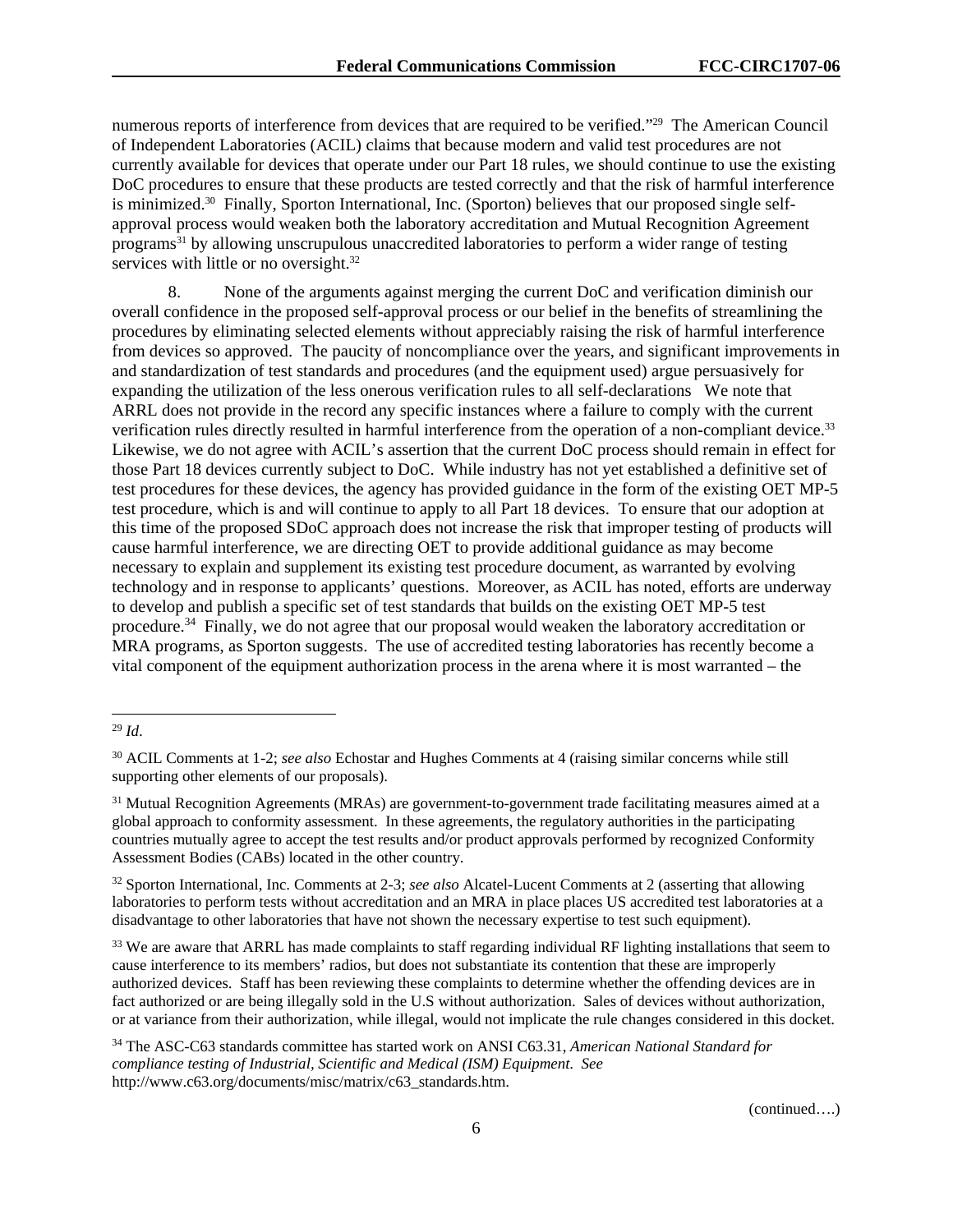testing of those devices subject to certification.<sup>35</sup> Moreover, even though the use of accredited laboratories will not be required for self-certification under SDoC (as discussed below), our rules impose strict responsibilities for ensuring that RF devices comply with our technical requirements, and we can demand for review the testing upon which self-certification relies.<sup>36</sup> Furthermore, because the SDoC rules will now specify that any party responsible for compliance (whether the manufacturer, importer, or import broker) must have a U.S. presence, we will have a clear and ready means to investigate complaints and the ability to take necessary actions, including imposing sanctions when appropriate.<sup>37</sup> Thus, manufacturers and any other responsible parties will have a strong incentive to ensure the continued use of demonstrably capable laboratories or take similar measures to give them confidence that self-certified products meet our requirements in order to maintain access to U.S. markets..

9. As proposed, we will refer to this new procedure as "Supplier's Declaration of Conformity."38 As noted by Cradlepoint, Inc., this term is consistent with other global approval schemes.<sup>39</sup> Also, the use of the new term allows for a clear demarcation between the new and old procedures and would indicate which requirements were relied upon when determining a device's compliance with our rules. The Consumer Electronics Association (CEA),<sup>40</sup> expresses concern that this usage would lead to confusion with the term used by the EU or in Part 68 of the Commission's rules.<sup>41</sup> We do not believe that this is likely to happen in practice, given that our guidance and rules will provide a clear contextual reference to the Commission's equipment authorization program as defined in Part 2, Subpart J of our rules.

## **2. Process Elements**

10. *Testing and laboratory accreditation.* In the *NPRM,* we outlined SDoC as a streamlined procedure through which we proposed to eliminate elements of the current DoC rules that increase compliance costs and provide benefits of marginal utility.<sup>42</sup> As such, we proposed to not require that an accredited testing laboratory be used for performing the testing for any device that is subject to SDoC.<sup>43</sup>

1

<sup>35</sup> *Amendment of Parts 0, 1, 2, and 15 of the Commission's Rules regarding Authorization of Radiofrequency Equipment, Notice of Proposed Rulemaking, Report and Order*, ET Docket No. 13-44, RM-11652, 29 FCC Rcd 16335 (2014); *Amendment of Parts 0, 1, 2, and 15 of the Commission's Rules regarding Authorization of Radiofrequency Equipment, Notice of Proposed Rulemaking Memorandum Opinion and Order and Order on Reconsideration*, ET Docket No. 13-44, RM-11652, 31 FCC Rcd 9 (2016).

<sup>36</sup> *See* 47 CFR § 2.938(c) in Appendix A.

<sup>37</sup> See para. 57 below.

<sup>&</sup>lt;sup>38</sup> Accordingly, we will make the necessary conforming edits to the Commission Rule sections that currently refer to "Declaration of Conformity." *See NPRM*, 30 FCC Rcd at 7769-70, para. 126.

<sup>39</sup> Cradlepoint, Inc. Comments at 2.

<sup>40</sup> In November 2016, CEA announced its name change to the Consumer Technology Association (CTA). We use "CEA" in this document for consistency with the record in this proceeding.

<sup>41</sup> CEA Comments at 9. Garmin International, Inc. (Garmin) also supports use of the current "DoC" term, but provides no reason beyond noting that it is its "preference" to do so. Garmin Comments at 2.

<sup>42</sup> *NPRM*, 30 FCC Rcd at 7734, para 26.

<sup>43</sup> *Id.*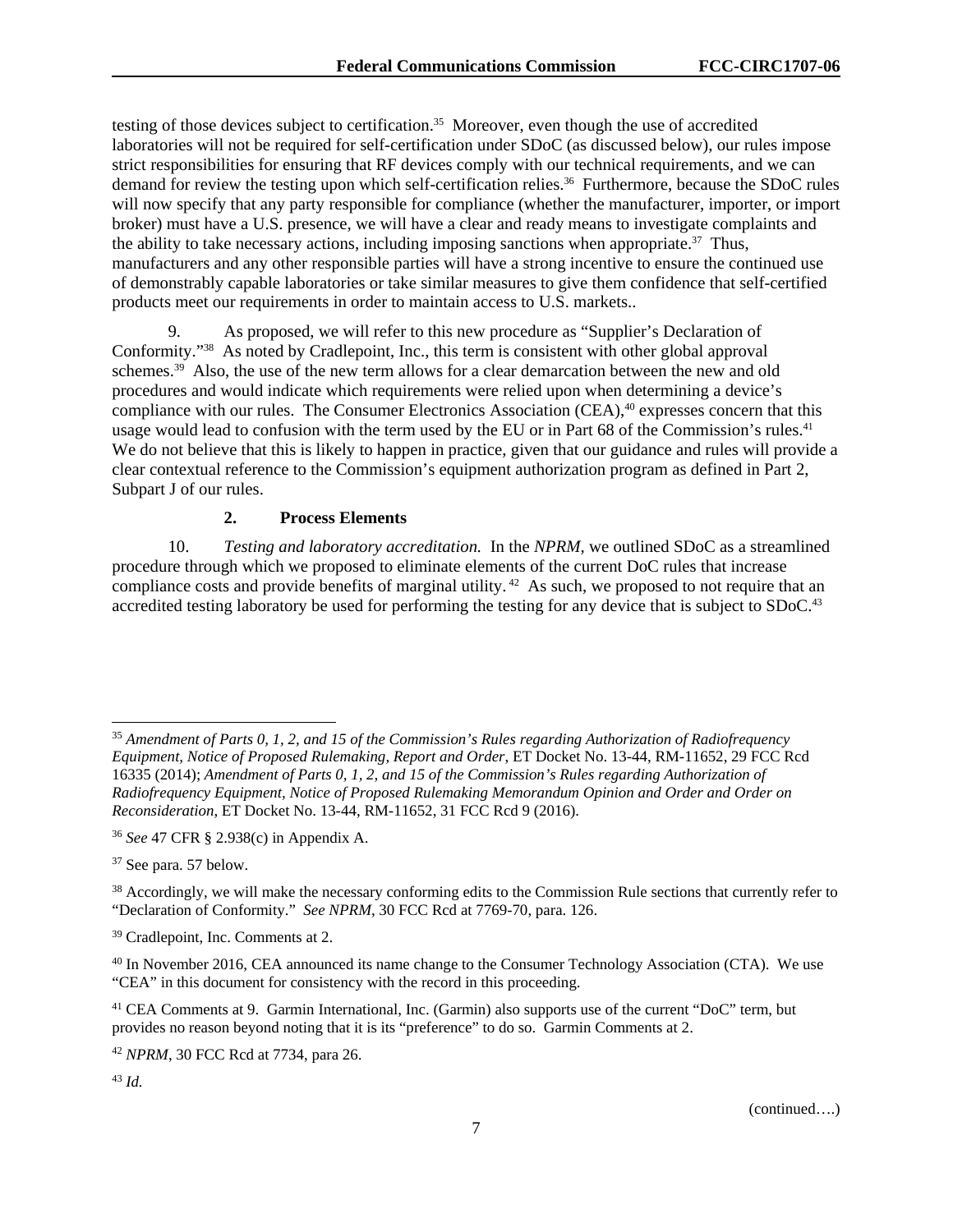This proposal was the subject of numerous comments, both those in favor<sup>44</sup> and opposed.<sup>45</sup> Commenters supporting not requiring use of accredited testing laboratories generally cite cost savings and gains in overall efficiency in the design process,<sup>46</sup> while many opposing commenters believe that the lack of accreditation will adversely affect the compliance of RF devices and result in more noncompliant devices and increased interference.<sup>47</sup> Additionally, Cisco points to the recent Commission decision to require accredited laboratories for certification testing and suggests that the requirement should be retained in the self-approval context, particularly in light of the increased number of RF devices that are manufactured and tested overseas,48 and the American Association for Laboratory Accreditation (A2LA) notes that the EU has recognized the importance of accreditation.<sup>49</sup>

11. We adopt our proposal to permit testing under the SDoC process to be performed by laboratories that have not obtained accreditation. Adopting an accreditation requirement for our new selfapproval process would result in new and substantial burdens for many manufacturers since the existing verification process does not require the use of an accredited laboratory.<sup>50</sup> As stated elsewhere herein, testing of equipment that falls into the self-approval category, including DoC devices, has become increasingly routine and our experience with the compliance of verification devices suggests that there is negligible risk in relieving current DoC devices of this burden. Neither the record here nor our experience would justify the continuation of the burden for DoC devices nor the imposition of such a burden for verification devices. In contrast, we observe that there is not the kind of objective data in this record or elsewhere that would support the opposite assertion that accreditation is necessary for testing equipment subject to self-certification in order to prevent the proliferation of devices that will cause harmful interference. Should we later determine that there are particular types of RF devices authorized via SDoC that are more likely to cause harmful interference due to difficulties in the design, manufacturing, or testing processes, we retain the option to remove such devices from our self-approval procedure and place them within our more stringent equipment authorization process —certification which continues to require, among other provisions, the use of accredited laboratories.

12. Our current verification and DoC rules permit responsible parties to "take other necessary steps" instead of testing in order to ensure compliance,<sup>51</sup> which we proposed to eliminate in the NPRM.<sup>52</sup> Several commenters urge us to leave the language in its current form or modify the adopted rules to

48 Cisco Comments at 4-5; *see also* Sporton International Comments at 2-3.

49 A2LA Comments at 2.

1

<sup>52</sup> *NPRM*, 30 FCC Rcd at 7734, para. 26.

<sup>44</sup> *See, e.g.,* Boeing Comments at 2-3; CEA Comments at 10; Google Comments at 2-3; Hewlett-Packard Comments at 2-3.

<sup>45</sup> *See e.g.,* TCB Council Comments at 2; Alcatel-Lucent Comments at 2-3; Echostar and Hughes Comments at 4; Telecommunications Industry Association (TIA) Comments at 7.

<sup>46</sup> CEA Comments at 10; Garmin Comments at 2.

<sup>47</sup> *See, e.g.*, TIA Comments at 7; Evan Chen Comments at 1; Alcatel-Lucent Comments at 2-3; TCB Council Comments at 2; *see also* ANSI C63 Comments at 6-7 (contending that the accreditation requirement has made cases of harmful interference "rare" and suggests that the Commission clearly require that testing laboratories comply with ANSI standards for testing unlicensed transmitters).

<sup>50</sup> The verification process applies to devices regulated under Parts 15, 18, 73, 74, 80 and 101, among others. *See, e.g.*, 47 CFR §§ 15.101, 18.203, 73.53, 74.550, 80.203, 101.39.

<sup>51</sup> *See* 47 CFR § 2.906 (a); *accord id.* § 2.902(a) (stating that the manufacturer may "make[] measurements or take[] the necessary steps to insure that the equipment complies with the appropriate technical standards").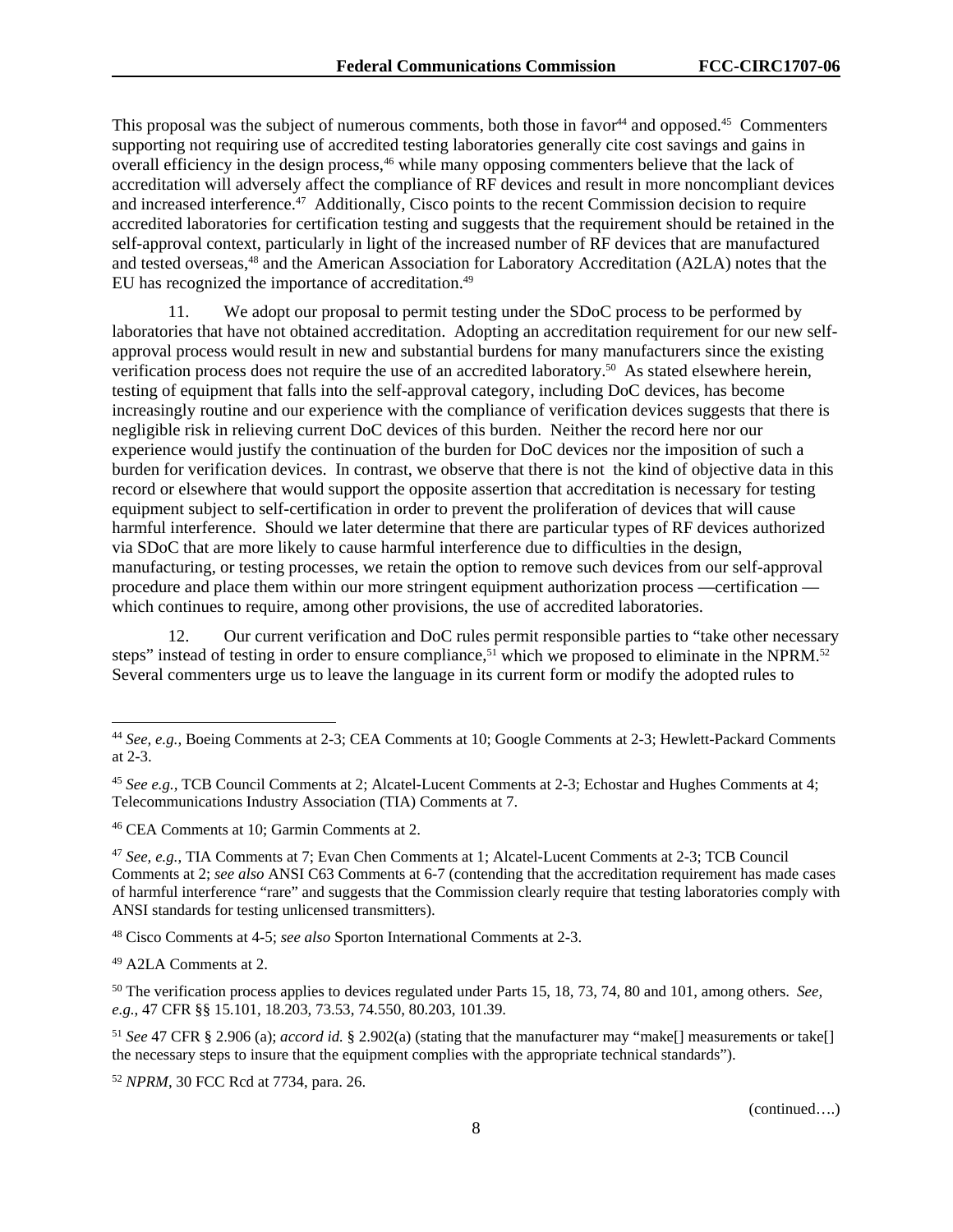clearly indicate that numerical modeling is permitted as a means to demonstrate compliance.53 CEA asserts that removing the language contradicts our underlying intent to streamline our rules and procedures.54

13. We will adopt a modification of our proposal. In order to resolve commenter's concerns, we will continue to set forth specific acceptable testing procedures that draw upon the types of standardized procedures and voluntary standards that we have incorporated by reference and endorsed in our guidance documents and to specify in our rules that other "measures" would be acceptable to validate the compliance of a device. This approach provides the flexibility that commenters appear to associate with the "take necessary steps" language, but allows for a more consistent and predictable way to keep our procedures up to date.

14. *Compliance information and logo.* We proposed to require that all equipment include a compliance statement with the product literature that assures consumers that equipment has been determined to be compliant for use in the United States according to FCC regulations and identifies for consumers (and enforcement authorities) who is responsible for the device's compliance with the Commission's technical regulations.<sup>55</sup> Furthermore, we proposed not to require a specific logo be placed on the device (an element of the existing DoC requirements), but instead to expand use of the compliance statement required by Section 15.19(a) of our rules to include its use as part of the new procedure.<sup>56</sup> In this context, we sought comment addressing the impact that removal of the logo requirement would have on buyers, consumers, and other parties and whether the absence of the logo would make it more difficult to identify unauthorized devices.<sup>57</sup> We also asked whether we should allow the use of such a mark on a voluntary basis and, if so, whether there should be particular guidelines in our rules.<sup>58</sup>

15. As an initial matter, we adopt our proposal to require for *all* SDoC devices that a compliance statement be included with the product literature that identifies for consumers who is responsible for the device's compliance with the Commission's technical regulations, and that the party must be located in the United States. Such a statement will allow the FCC to associate the equipment with the party responsible for compliance, and, as the TCB Council notes, will meet the public's need for information about manufacturers and origins of products.59 No parties opposed this proposal, which draws on a requirement already in place under the DoC.

16. Commenters provided few specific suggestions regarding what constitutes "compliance information." Two filers, HP and ITIC, ask that we do not require a contact phone number with the compliance information. HP indicates that the phone number is not usually used for information related to FCC issues, but is often used for service calls and other general inquiries.<sup>60</sup> ITIC echoes HP's concerns and further points out that the phone contact requirement was left out of the proposed rule for Part 18

<sup>55</sup> *NPRM*, 30 FCC Rcd at 7736, para. 30. Section 15.19(a) sets forth language with which devices subject to certification or verification must be labelled. 47 CFR § 15.19(a).

<sup>56</sup>*NPRM*, 30 FCC Rcd at 7736, para. 31.

<sup>57</sup> *Id.*

l

<sup>58</sup> *Id.* 

59 TCB Council Comments at 2. *See also* IBM Comments at 4 (encouraging the use of a manufacturer's representative located in the United States as the responsible party for equipment subject to SDoC that is imported).

60 HP Comments at 2-3.

<sup>53</sup> Information Technology Industry Council (ITIC) Comments at 3, CEA Comments at 10, and Intel Corporation Comments at 2.

<sup>54</sup> CEA Comments at 10.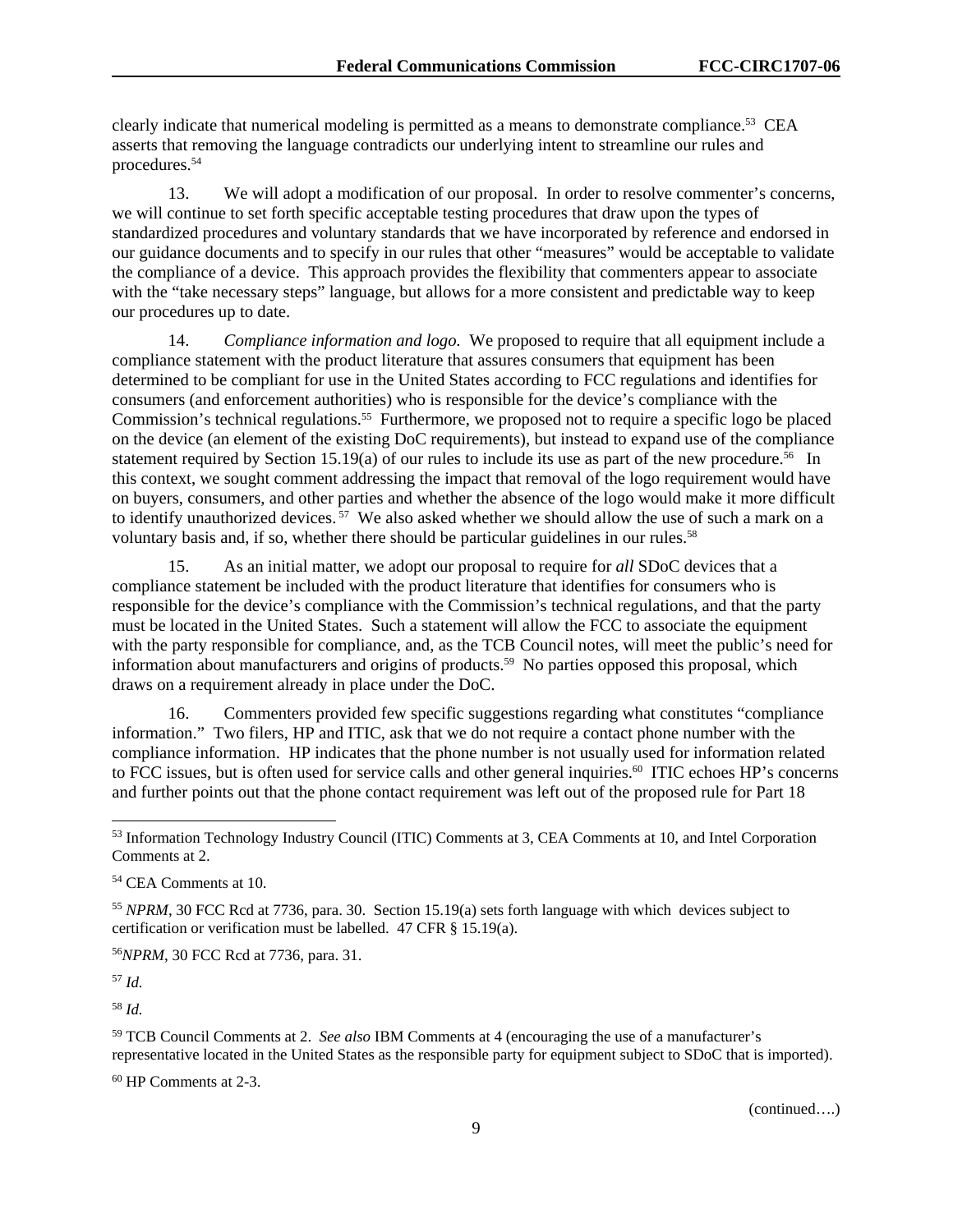devices.61 We believe that providing users with a means to contact knowledgeable personnel is useful for addressing possible non-compliant device operation. At the same time, we appreciate the frustration for consumers and disruption as well as frustration for businesses at the misdirected usage of a phone contact number for calls that have nothing to do with our equipment authorization requirements, cited by commenters. Given the widespread and effective use of direct internet contact for dialogue between consumers and businesses, we therefore will allow responsible parties the option of providing an internetbased means of contact in lieu of a telephone contact number.<sup>62</sup> Any such website to which consumers are directed must be a URL that takes them directly to the page on which this information is included. In addition to requiring an internet contact or telephone number to be contained within the compliance statement, we will also allow the compliance statement to include other information as required by the particular rule part under which the device operates, including the non-interference statement required by Section 15.19(a) of our rules. Additionally, we see no reason for there to be a different practice for Part 18 devices, and adopt a requirement that applies uniformly to all devices.

Numerous commenters suggested that we allow the option of using the FCC logo in lieu of the compliance statement that is currently required to be included on a device label.63 The FCC logo and compliance statement are two separate requirements.<sup>64</sup> While we proposed to provide additional flexibility with respect to placement of the compliance statement information (e.g., allowing it to be in the product literature instead of on the device), 65 we did not propose to allow the FCC logo to substitute for the compliance statement. Because the compliance statement conveys specific information about a product that a consumer cannot independently ascertain from the FCC logo, we do not believe it is appropriate to view the FCC logo as a substitute for the compliance statement. Accordingly, we are not adopting the commenters' suggestion.

18. Because the compliance statement will provide more relevant information than the FCC logo, we find that continuing to *require* the FCC logo would create an unnecessary burden on device manufacturers.66 Nevertheless, commenters persuasively argue why we should allow the FCC logo to continue to be placed on devices voluntarily, as related above. These include assertions that its status as a symbol of compliance is recognized worldwide and its presence can assist customs officers, entities in foreign countries, and others who may want to know whether a device complies with our rules.<sup>67</sup> While these considerations are not sufficient reasons to continue to mandate a logo requirement as part of our rules, they provide good reason for us to allow use of the FCC logo on a voluntary basis. Accordingly, we adopt a rule that allows for the use of the FCC logo consistent with those currently specified in Sections 15.19 and 18.209 to be physically placed on a device, at the discretion of the responsible party. A device manufacturer is permitted to use such a logo only if its device complies with the applicable equipment authorization rules. We emphasize that, while the use of such a logo may be intended as an easily identifiable indicator that the device complies with our SDoC rules, its presence would not obviate

1

<sup>61</sup> ITIC Comments at 3.

 $62$  As with any contact information, we would expect that inquiries initiated through such internet-based means be responded to in a reasonable timeframe.

<sup>63</sup> *See, e.g.*, Google Comments at 3; Sony Comments at 1; HP Reply Comments at 1.

<sup>64 47</sup> CFR § 15.19(a), (b).

<sup>65</sup> *NPRM*, 30 FCC Rcd at 7736, para. 31.

<sup>&</sup>lt;sup>66</sup> Because we will no longer require use of the FCC logo, several comments that pertain to its placement are now moot. *See, e.g.,* ITIC Comments at 4-5 (suggesting that we permit the FCC logo to be placed in the instruction manual for Part 15 devices that are too small to display the logo).

<sup>67</sup> *See,* TCB Council Comments at 2.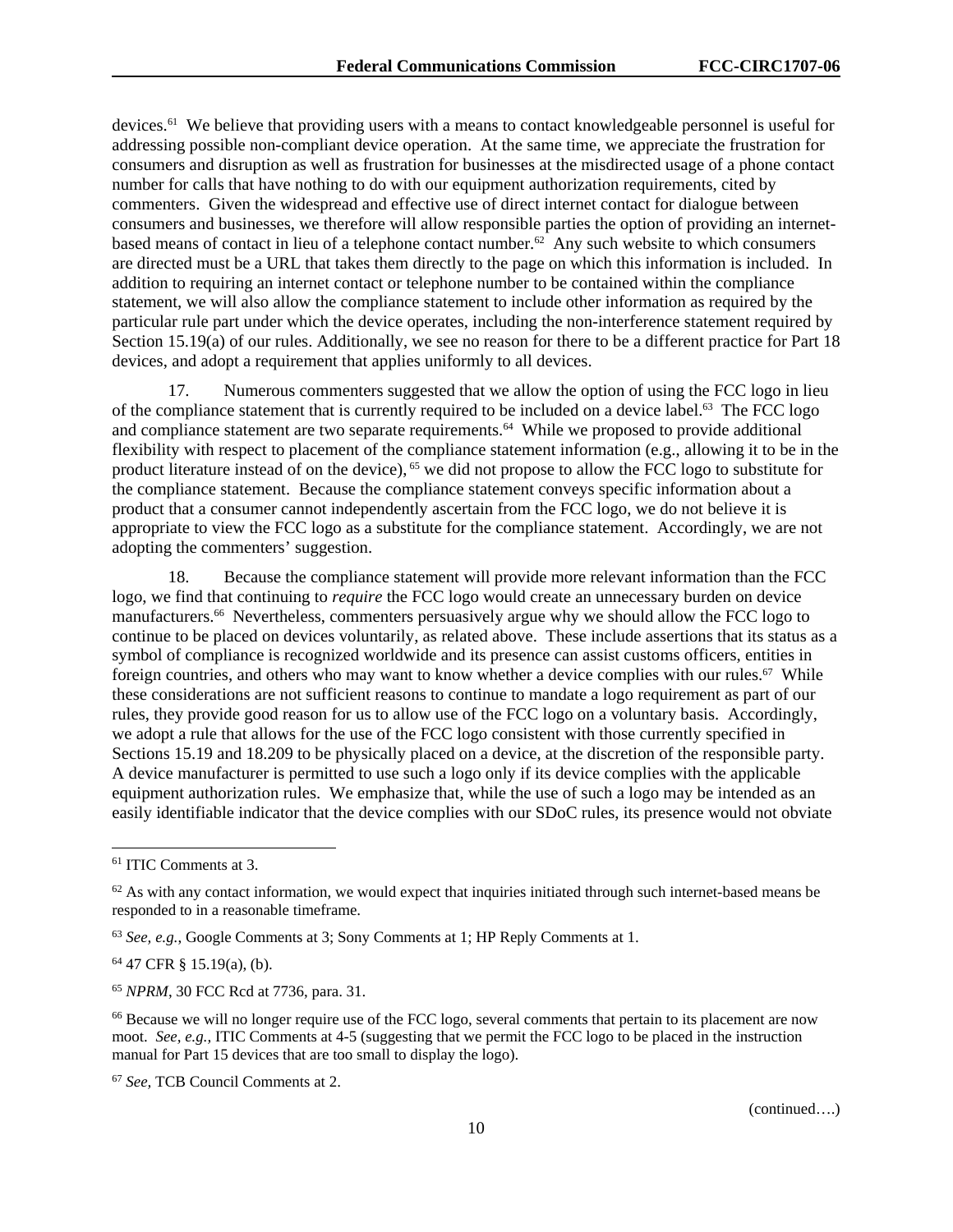the need to provide required compliance information or maintain pertinent records related to device testing.

19. *Other requirements.* We proposed to consolidate the rules pertaining to responsible parties and records retention into single rules that apply to the SDoC and certification procedures. 68 We expressed our intention to retain the other DoC rules that will apply to the new approval procedure in their current location.<sup>69</sup> No commenters argued against or provided revisions to these proposals, and we believe that maintaining longstanding rule section numbers where possible and combining similar (and somewhat redundant) sections in a logical manner will help ease that the transition to the new SDoC process.<sup>70</sup> Accordingly, we adopt the rules as shown in Appendix  $A$ .<sup>71</sup>

20. We also inquired whether it would be useful to require a statement to include additional information when equipment has been modified, but is nevertheless still subject to the self-approval process.72 We proposed no specific rule and no commenters addressed the question. We will not adopt such a requirement. When considered as a whole, our rules will require the responsible party to provide up-to-date compliance information with each device. This information should be sufficient and we see no need to require that the modification history of the device be also provided.

21. We note that Cisco suggested that, when adopting the single SDoC process, we retain the distinctions between and the unique requirements for Class A (commercial/industrial) and Class B (residential/home) digital devices.73 Beyond the new SDoC process - which will include both classes of devices - the *NPRM* did not include any proposal to modify the definitions or requirements for these devices nor did we receive any such proposals. The existing technical standards pertaining to Class A and Class B devices will remain otherwise unchanged.

## **3. Scope**

22. We proposed to apply the new SDoC process to all equipment currently subject to our DoC and verification procedures and asked if we should re-visit which equipment authorization process is

l

71 The rules largely track those proposed in the *NPRM*, although we have made modifications when necessary to conform to our decisions herein, correct errors in the proposed rules as published, or provide additional clarity. *See, e.g.,* new rule section 2.925(b)(2) (adding a cross-reference to existing Part 68 requirements).

<sup>72</sup> *NPRM*, 30 FCC Rcd at 7736, para 30.

73 Cisco Comments at 5. Class A digital devices are marketed for use in a commercial, industrial or business environment, exclusive of a device which is marketed for use by the general public or is intended to be used in the home. *See* 47 CFR § 15.3(h). Class B digital devices are marketed for use in a residential environment notwithstanding use in commercial, business and industrial environments. 47 CFR § 15.3(i). Examples of such devices include, but are not limited to, personal computers, calculators, and similar electronic devices that are marketed for use by the general public. *See* 47 CFR § 15.3(i). Both Class A and Class B (other than personal computers and peripherals) digital devices are currently required to be authorized under the verification process. *See* 47 CFR § 15.101(a).

<sup>68</sup> *NPRM*, 30 FCC Rcd at 7735, para. 29.

<sup>69</sup> *NPRM*, 30 FCC Rcd at 7735-36, para. 30.

<sup>&</sup>lt;sup>70</sup> In this context, the *NPRM* proposed to modify the existing rule that addresses the responsible parties requirements for certification, 47 C.F.R § 2.909, into a unified rule addressing the requirements that apply to responsible parties for both the certification and SDoC processes. *Id.* at 7735, para. 29.We are not acting on our specific certification process proposals at this time. *See* para. 1, *supra.* Accordingly, new rule 2.909 will retain the existing requirements that apply to parties responsible for certification. We intend to revisit and further revise this rule when we act on the certification-related proposals.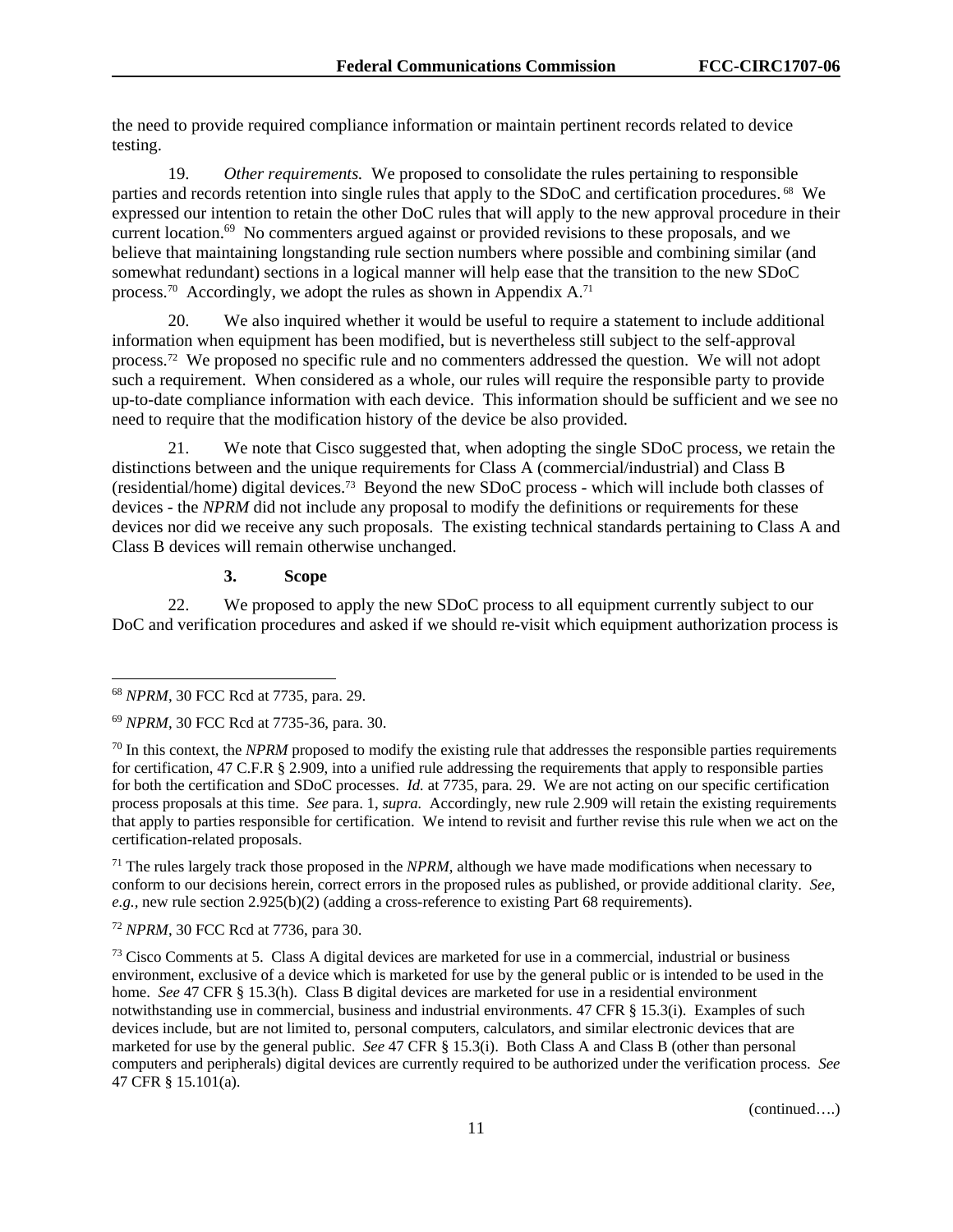most appropriate for certain specific categories of devices. 74 No party objected to the proposal to apply the new SDoC procedure to all devices that are currently subject to the verification and DoC procedure and we continue to see no reason for changes; we modify our rules accordingly.

We also noted that, under Parts 15 and 18 of our rules, a responsible party can choose to use the certification process in lieu of DoC for the approval of certain unintentional radiators and asked whether we should maintain this option.<sup>75</sup> Cisco expressed support for eliminating the certification option for certain unintentional radiators subject to SDoC, while it suggested maintaining the option for certain types of receivers.<sup>76</sup> Cisco did not suggest the potential benefits in eliminating this option and no other commenter made a similar suggestion. In contrast, there are certain reasons that justify retaining the option. For example, FCC certification can facilitate the importation and marketing of equipment in other countries by allowing compliance officers in other countries to reference the publicly-available FCC equipment authorization information. Moreover, retaining this regulatory option places no burdens on a responsible party, as it is only an option; if, in the party's assessment, the cost of invoking the option outweighs its benefits, that party simply follows the SDoC procedures. Accordingly, we explicitly provide in our consolidated SDoC rules that parties may opt to undergo the more rigorous certification process for the equipment authorization for any device.

24. Two commenters suggested ways we could expand the scope of devices that are eligible for self-approval. Cisco suggests that the process would be more flexible if there is a default preference for allowing all devices to be authorized under SDoC, with testing performed by accredited laboratories, unless later specifically identified in a KDB publication to require certification.<sup>77</sup> TIA similarly asks us to permit OET to specify the types of equipment that may use the SDoC process via KDB guidance, which would make it easier to extend the SDoC approach to "additional classes of trusted equipment on a recurring basis as classes of equipment develop established records of compliance with Commission rules."78 While we understand the desire to further streamline our processes, we are hesitant to establish a presumption that all devices should qualify for self-certification or promote a method that too readily invokes the self-approval process. Before it can qualify for the SDoC process, a device (or category of devices) must have demonstrated a strong record of compliance and minimal risk of harmful interference. The decision on the appropriate authorization process is rightfully made by the Commission as part of the service rules and all the considerations that go into it. To allow otherwise would risk imperiling the integrity of our equipment authorization procedures. Therefore, although we stand ready to initiate the appropriate processes to modify our service rules or take other appropriate action, we will only do so after giving full and fair consideration to such changes.79

<sup>77</sup> *Id.* 

1

78 TIA Comments at 7-8.

79 Similarly, Intel and the Mobile Manufacturers Forum filed ex parte comments suggesting (among other proposals) that low power "internet of things" devices be processed under the new SDoC process in lieu of certification. Mobile Manufacturers Forum ex parte dated December 7, 2016; Intel ex parte Comments filed March 6, 2017 at 2. Neither comment provides sufficient justification to warrant such a broad change in our authorization processes. Both simply rely on a general assumption that all low-power devices have less risk interference and noncompliance with our RF exposure requirements. This ignores consideration of the environments in which such devices might operate. Further, neither provides specific equipment types beyond those related to the "internet of things," which is a generic term without specific definition within our rules, and we decline to define such a regulatory classification at this point in this proceeding.

<sup>74</sup> *NPRM*, 30 FCC Rcd at 7736, para. 32.

<sup>75</sup> *Id.* (identifying 47 CFR §§ 15.101 and 18.203).

<sup>76</sup> Cisco Comments at 6.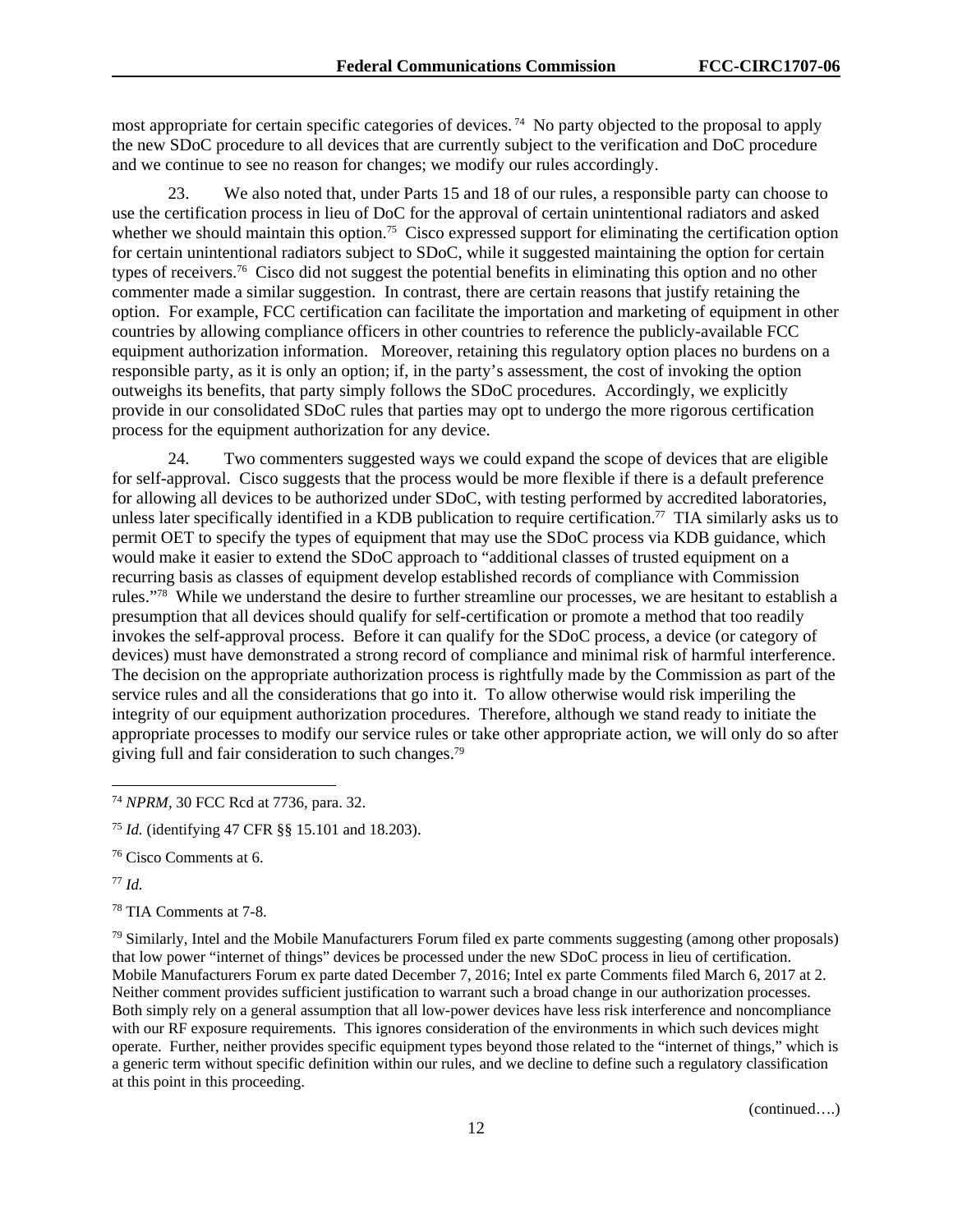# **4. Transition Period**

25. In the *NPRM, w*e acknowledged that the adoption of our SDoC proposal could cause some manufacturers to reassess their design and production processes.<sup>80</sup> Accordingly, while we proposed to make all of the rule changes proposed in the *NPRM* effective immediately upon their publication in the Federal Register (unless subject to approval by the Office of Management and Budget), we further proposed to permit manufacturers to continue to self-approve products using the existing DoC or verification procedures for up to one year from the effective date of the rules if they so choose.<sup>81</sup> We received no comment on this and for the reasons originally stated will adopt our transition proposal for new equipment authorizations.

26. Several commenters suggest that we allow existing equipment to be "grandfathered" under the older procedures until the end of its useful life.<sup>82</sup> Equipment authorizations have generally been valid until the end of the life of the equipment unless specifically required otherwise by changes in our technical rules, and we did not propose otherwise here. There is no reason that changes in our classifications or testing rules would reduce the reliability of authorized equipment in continuing to comply with our rules. To remove any uncertainty, we clarify here that we will consider any equipment authorized under either the verification or DoC procedures prior to the end of the transition period to remain a valid authorization without any further action, provided that such equipment is not modified in a manner that would have required a new authorization under those rules.<sup>83</sup>

## **B. Labeling**

27. In furtherance of the Enhance Labeling, Accessing, and Branding of Electronic Licenses Act (E-LABEL Act),<sup>84</sup> we proposed to add a new section to our rules that would codify our electronic labeling procedures.<sup>85</sup> The E-LABEL Act, which applies to all radiofrequency devices authorized by the Commission that have the "capability to digitally display labeling and regulatory information," <sup>86</sup> directs us "to promulgate regulations or take other appropriate action, as necessary, to allow manufacturers of radiofrequency devices with display the option to use electronic labeling for the equipment in place of affixing physical labels to the equipment."<sup>87</sup> We sought comment on our proposed electronic labeling rule and associated tentative conclusions.<sup>88</sup> In addition, we sought comment on proposed amendments to

1

82 Intel Comments at 2, ITIC Comments at 6, CEA Comments at 9, and Sony Comments at 1.

<sup>84</sup> Enhance Labeling, Accessing, and Branding of Electronic Licenses Act of 2014, Pub. L. No. 113-197. 128 Stat. 2055 (codified at 47 U.S.C. § 622) (E-LABEL Act).

<sup>85</sup> *NPRM*, 30 FCC Rcd at 7757, para. 97.

<sup>87</sup> *Id*. § 622(b).

<sup>80</sup> *NPRM*, 30 FCC Rcd at 7770, para. 127.

<sup>81</sup> *Id.*

<sup>&</sup>lt;sup>83</sup> In the *NPRM*, the Commission acknowledged that adopting SDoC would necessitate revisions to several parts of our rules. *NPRM*, 30 FCC Rcd at 7769-70, para. 126. Such rules, along with numerous unrelated rule corrections that were related to equipment authorization in general, were included in Appendix B of the *NPRM.* While the final rules we adopt include those listed in Appendix B of the *NPRM* that specifically relate to the adoption of the SDoC procedure, we plan to address the other rules listed in Appendix B in a subsequent order.

<sup>86 47</sup> U.S.C. § 622(a)(2)(B).

<sup>88</sup> *NPRM*, 30 FCC Rcd at 7760, para. 101.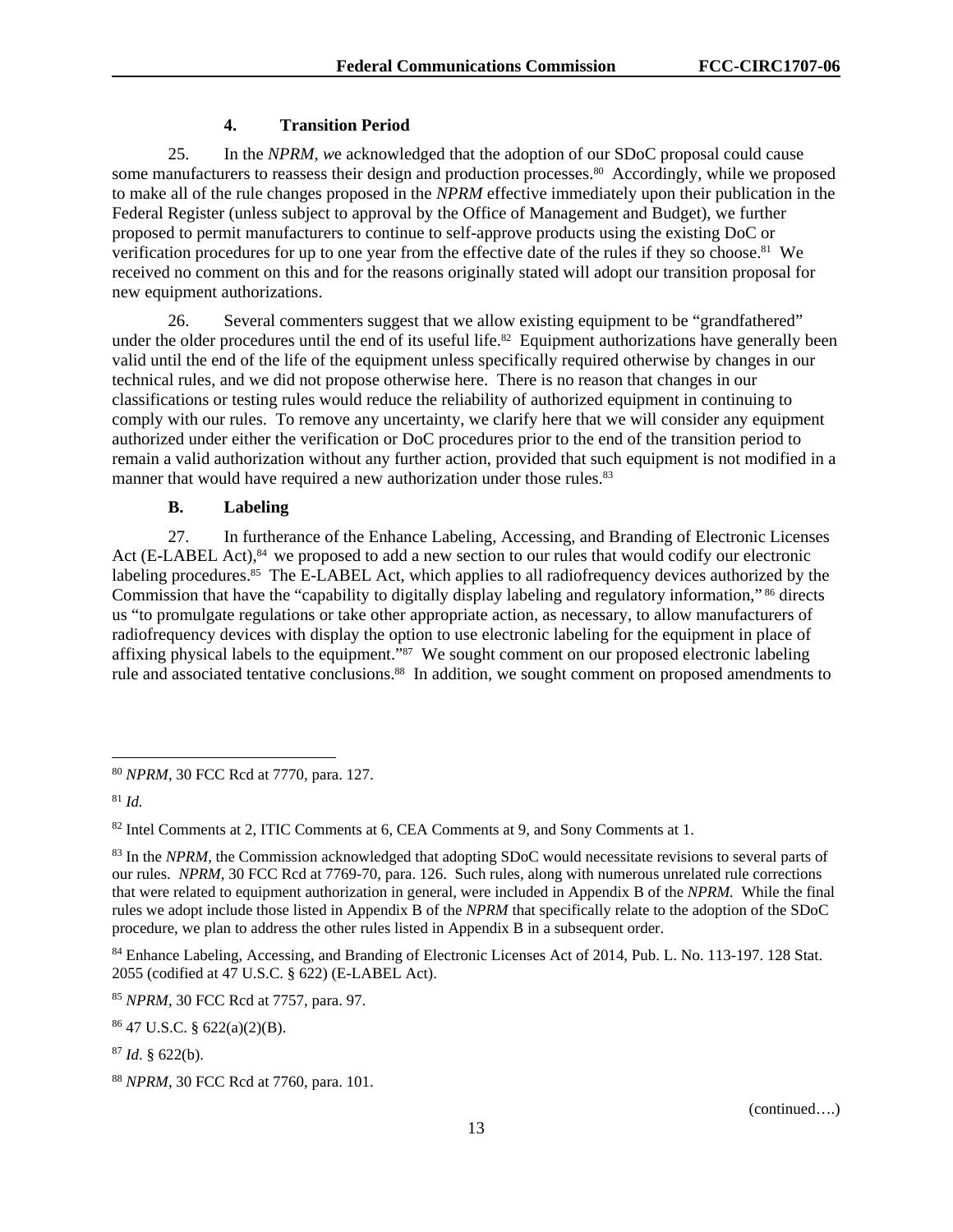our labeling regulations to address devices that are too small to be legibly labeled with an FCC ID.89

28. The rules we proposed generally would allow a radiofrequency device to electronically display any labels required by our rules, including the FCC ID required for certified devices, as well as any warning statements or other information that our rules require to be placed on a physical label on the device. 90 Our proposal was designed to build on existing rules and guidance that have allowed the electronic labeling of devices in certain circumstances.<sup>91</sup> We stated that our proposed rule was designed to meet the requirements of the E-LABEL Act and that it would provide flexibility to manufacturers while enabling consumers to continue to receive the information required by our rules.<sup>92</sup> Commenters supported the general premise of our electronic labeling proposal.<sup>93</sup>

29. In adopting a final rule that provides for the electronic labeling of RF devices,  $94$  we address the characteristics necessary for a device to be capable of displaying information under the terms of the E-LABEL Act. We then describe when a device manufacturer would be able to use an electronic label, including situations where temporary external labels would need to accompany the use of electronic labeling. Lastly, we discuss the particular situation where a device is too small to legibly display its associated FCC ID and the device does not have a display for electronic labeling. Because the E-LABEL Act does not require us to mandate the use of electronic labels, we did not propose to do so, and no commenter advocated such an approach. Accordingly, we do not impose any such requirement. We emphasize that our electronic labeling rules are permissive; parties may continue to employ physical labeling techniques consistent with existing rules and guidance if they so desire.

# **1. Capability of a device to digitally display information**

30. In this section, we discuss *how* a device would be capable of displaying required labels electronically pursuant to the E-LABEL Act. The E-LABEL Act applies to "radiofrequency device[s] with display," which are defined as equipment or devices that require Commission authorization prior to marketing and sale, and that "ha[ve] the capability to digitally display" required information.95 In the *NPRM*, we stated that if a device cannot display the labeling and regulatory information to the intended recipient "in a manner that effects its purpose," we did not believe that the device can be considered to be capable of digitally displaying the required information as required by the E-LABEL Act.<sup>96</sup> Thus, our proposed rule included provisions designed to ensure that devices satisfy the "capability" element of the E-LABEL Act.  $97$  Although no commenters disagreed with our overall approach, several parties addressed particular aspects of our proposed rule. Those comments are addressed below, as we describe the specific provisions that we conclude are necessary to ensure that the required labeling and regulatory

<sup>90</sup> *Id.* at 7759, para. 97.

l

<sup>91</sup> *Id.* at 7758-59, paras. 95-96.

<sup>92</sup> *Id.* at 7760, para. 101. We believe that codification of the electronic labeling procedures would further the FCC process reform goals identified in GN Docket 14-25 – specifically, Recommendation 5.41 ("Update Labeling and Identification of Approved Products"). Report on FCC Process Reform, GN Docket 14-25, 29 FCC Rcd 1341, 1418 (2014).

<sup>93</sup> *See, e.g.*, HP Comments at 7, Garmin Comments at 4-5, and Cisco Comments at 20.

<sup>94</sup> *See* 47 CFR § 2.935 in Appendix A.

95 E-LABEL Act, 47 U.S.C. § 622(a).

<sup>&</sup>lt;sup>89</sup> *Id.* at 7758, 7761, paras. 93, 104. The FCC ID, which is assigned to all devices subject to certification, consists of two elements: a grantee code and an equipment product code.

<sup>96</sup> *NPRM*, 30 FCC Rcd at 7759-60, para. 98.

<sup>97</sup> *Id.* at 7760, para 99. *See also* proposed rule 2.935(e).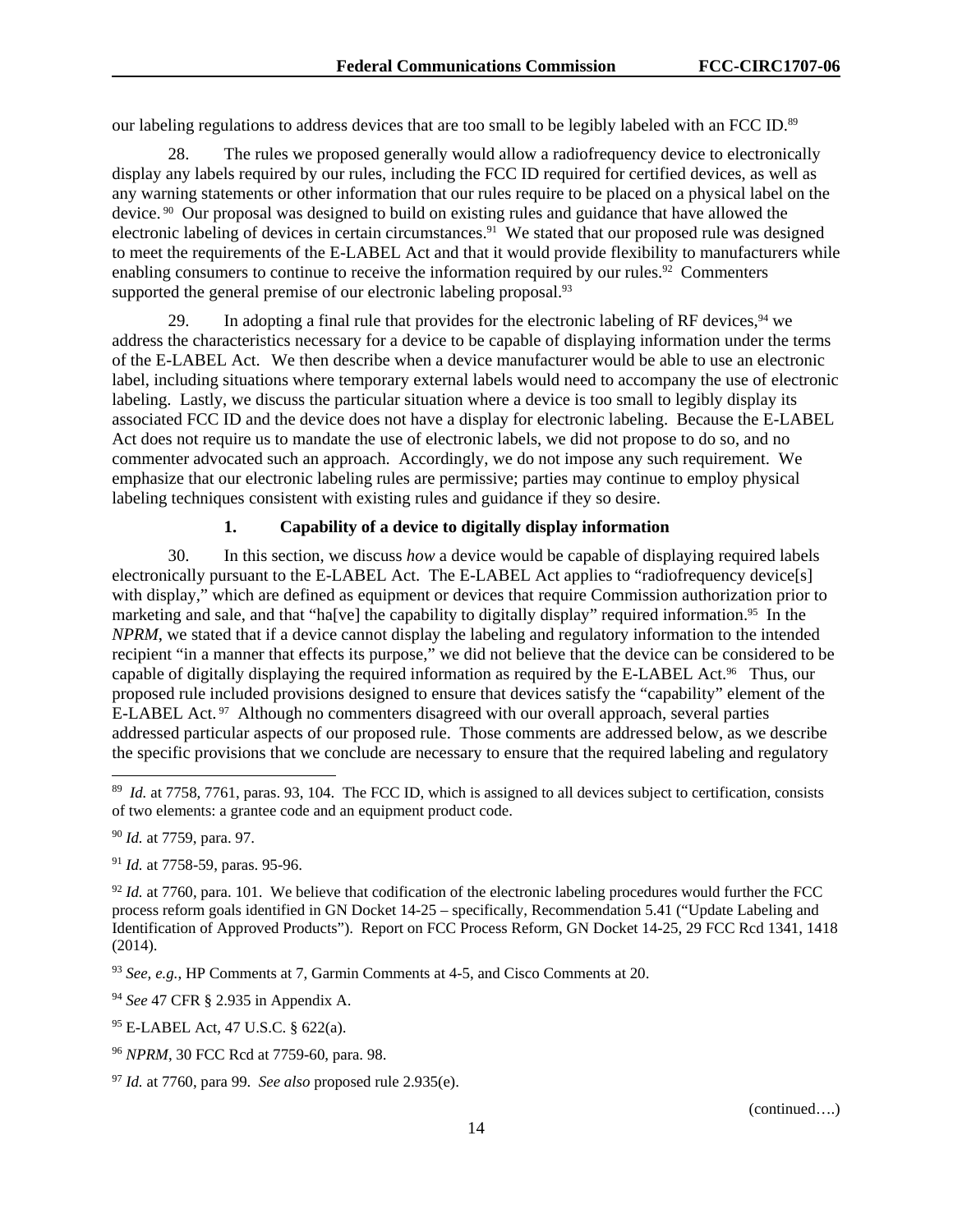information is provided in an effective manner to the intended recipient.

# **a. "Three step" access**

31. We proposed to require that labeling and regulatory information, when digitally displayed, should be accessible in no more than three steps. <sup>98</sup> This proposal is consonant with the suggestion of an industry group,<sup>99</sup> is similar to other international regulations,<sup>100</sup> and mirrors staff guidance currently provided in our KDB. <sup>101</sup> ITIC suggests that instead we require the product instructions to state "clearly defined steps" for accessing the required information.102 It calls our proposal "constraining" and states that it is unclear because it does not specify where to start counting the three steps. <sup>103</sup> We adopt the proposed "three step" access requirement, clarifying that step one would be a user accessing the device settings menu. As an example of one characteristic sequence, accessing a submenu of legal information would represent step two and accessing a further submenu of FCC compliance information would represent step three. ITIC's suggestion that there be no limit on the number of steps is problematic in that it would leave open the possibility that compliance information could be difficult to find if it is accessed only through numerous sequential menus. We do recognize that our adopted rule will apply to a wide variety of equipment and we direct OET to provide guidance in response to any specific questions on how to determine a particular device's compliance with this requirement via the KDB inquiry process.

## **b. Access instructions**

32. We proposed to require that the user be provided with prominent instructions on how to access the required labeling and regulatory information that is being made available electronically.104 These instructions would be available in either the packaging material or another easily accessible format at the time of purchase, and be available on the product-related website, if one exists.<sup>105</sup> CTIA suggests that in order to reduce the size and weight of packaging materials, the access instructions should not be required both in the package materials and on the product website and that it should be the manufacturer's option to provide the instructions in either manner.106 We find merit in this comment. Given the relative ease of accessing website information – *e.g.* through a smartphone or other mobile device – we can adopt a rule that is less burdensome on manufacturers than our initial proposal with confidence that users will be able to readily determine how to access required labeling information. Accordingly, the rule we adopt requires that specific instructions on how to access the information be included with the device (packaging material, operating instruction booklet, etc*.*) *or* on a product-related website so long as the packaging material includes a statement that information on accessing this information is available on the Internet, along with effective instructions on how to access the direct website containing the required

l

<sup>98</sup> *NPRM*, 30 FCC Rcd at 7760, para. 98.

<sup>99</sup> Specifically, the Telecommunications Industry Association. *See NPRM*, 30 FCC Rcd at 7760 & n. 160.

<sup>100</sup> *See, e.g.*, The Guidance of the Certification and Engineering Bureau of Innovation, Science and Economic Development Canada, Notice 2014-DRS1003 (Nov. 13, 2014) https://www.ic.gc.ca/eic/site/cebbhst.nsf/eng/tt00099.html.

<sup>101</sup> *See* KDB 784748 at II.B.1.

<sup>102</sup> ITIC Comments at 11-12.

<sup>103</sup> *Id.* at 11.

<sup>104</sup> *NPRM*, 30 FCC Rcd at 7759-60, para. 98.

<sup>105</sup> *Id.*

<sup>106</sup> CTIA Comments at 10-11.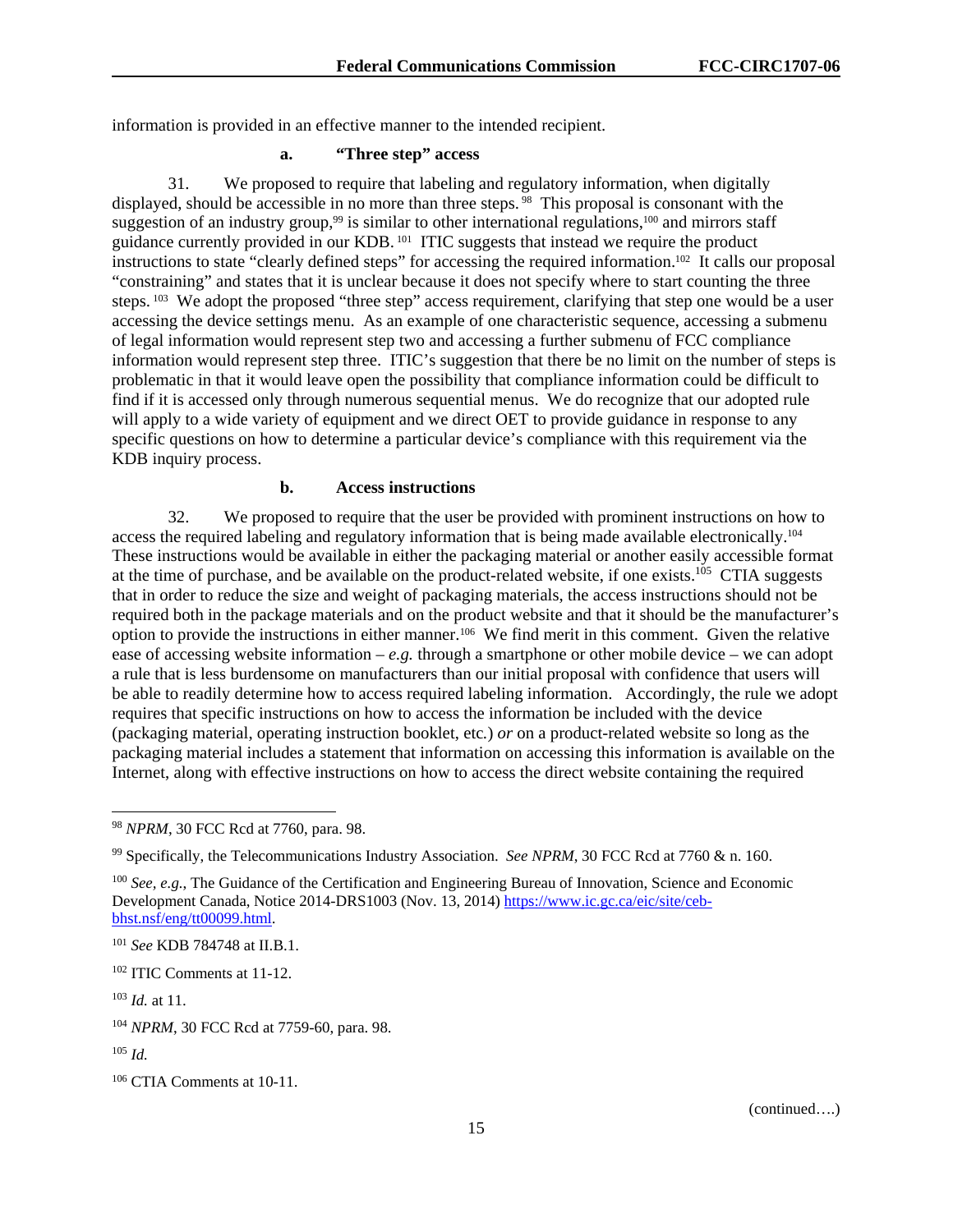information.107 Recognizing ITIC's concerns that devices often appear on multiple webpages, including those for retailers and resellers, and it would be "unnecessarily burdensome" to require the information on every site,<sup>108</sup> we specify that the responsible party must ensure that the website access instructions provided with the packaging material does not lead to a dead link or otherwise fail to provide information necessary for access to the required labeling and regulatory information online. In the event that the party responsible for the marketing of the device changes over time, maintaining this information shall become the responsibility of the party that most recently packaged the specific version of the device and made it available for sale.109

33. Finally, Boeing suggests that the online information requirement be expanded to include the label information, asserting that consumers often expect to find such information online.110 We find that this is beyond the scope of our E-LABEL Act inquiry. For the same reason, we also will not consider Boeing's proposal that a specific standardized format for materials be provided online.<sup>111</sup>

#### **c. Codes, permissions, and accessories**

34. We also proposed that accessing the labeling and regulatory information not require any special codes or permissions. <sup>112</sup> We specifically proposed to prohibit other forms of electronic labeling such as Radio Frequency Identification (RFID) tags or Quick Response (QR) codes to substitute for the on-screen information display, or otherwise permit displays that require the use of special accessories, supplemental software, or similar plug-ins.  $^{113}$ 

35. ITIC was the only commenter that directly addressed the basic requirement, asking that we clarify that "passwords, PINs, or other mechanisms configured by a user to secure access to a device (e.g., a smartphone) do not qualify as 'special codes' or 'permissions.'"114 We agree. Such mechanisms are integral to securing personal access to a device and its information, and are broad in application, and they do not inappropriately restrict access to labeling-related information. We therefore specify that the prohibition on special codes does not prevent the use of screen locks, passcodes, or similar security protections that are designed to control overall device access and use and implemented by the owner(s)/user(s) of a device. Instead, we are prohibiting features that are specifically designed to control access to FCC-related information, such as requiring a special key to activate access to the required regulatory information display.115

36. Several commenters ask us to allow the use of QR codes or RFID tags as electronic

1

<sup>107</sup> This is similar to existing guidance. *See* KDB 784748 D02 II.B.3.

<sup>108</sup> ITIC Comments at 10-11.

<sup>&</sup>lt;sup>109</sup> This substantially addresses the concerns expressed by Jacob Lemmons about the availability and longevity of any on-line resources. *See* Comments of Jacob Lemmons. While we cannot, as a practical matter, effect any requirements that would cover situations where the responsible party ceases to exist and there is no direct successorin-interest, we are confident that third-party resources – such as users' groups, search engine caches, and online Internet archives – will serve as useful resources in such situations.

<sup>110</sup> Boeing Reply Comments at 5.

<sup>111</sup> *See* Boeing Comments at 4-5.

<sup>112</sup> *NPRM*, 30 FCC Rcd at 7760, para. 98.

<sup>113</sup> *Id.* at 7760, para. 100.

<sup>114</sup> ITIC Comments at 11.

<sup>115</sup> *See* 47 CFR § 2.935(b).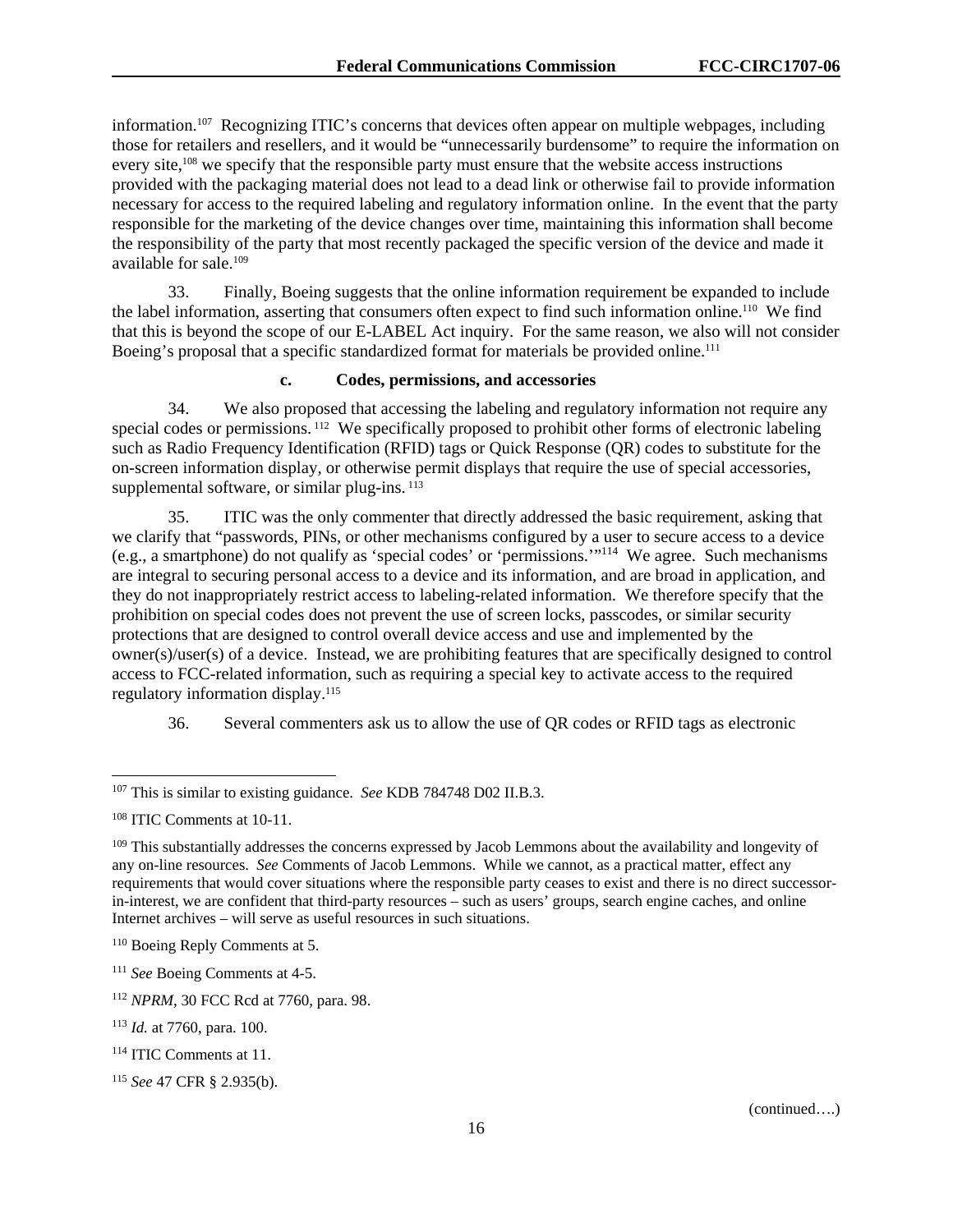labeling, asserting ubiquity and an ability to convey more information,<sup>116</sup> and noting their acceptance and usefulness in other governmental contexts.<sup>117</sup> We will not allow the use of QR codes or RFID tags in lieu of on-screen display of information of such features because doing so would be inconsistent with the objectives of the labeling information requirement. To read a QR code on a device, one would have to use a second device with the appropriate software downloaded on it, which may or may not be available at the time that it is important for the information to be accessed. Thus, it is potentially unlikely and generally more burdensome than directly viewing FCC-required information on the subject device, and would run counter to our underlying goal of assuring that our essential regulatory and safety information is provided in a readily accessible – and timely - manner.<sup>118</sup> The examples of QR codes and RFID tags in use by other agencies cited by ITIC and Intel are not apposite. FDA's UDI program, cited by ITIC requires labeling "in *both* easily readable plain-text and Automatic Identification and Data Capture technology – usually a bar code."119 Moreover, the bar code is not intended to provide users with visual information but instead is designed to facilitate the uploading of device identification information into an electronic patient record or other computer system via an automated process. <sup>120</sup> While RFID tags, advanced by Intel, might be appropriate for CBP use, they are not sufficient in other contexts, for the reasons discussed above.

#### **d. Devices that require connection to a second device to function.**

37. We proposed to retain our existing requirement that devices that rely on a wireless or remote connection and have no display must have a physical label, but we also asked whether devices that are controlled through software applications running on a smartphone, a web interface, or via network connection should be allowed to use an electronic label.121 Several commenters asked us to permit the electronic labeling of devices that do not have an integrated screen if they could only be used in conjunction with a device that does have a screen.<sup>122</sup> In addition, Google notes that Canadian equipment authorization procedures permit such use. 123 Sony asserts that such use would be permitted under the E-LABEL Act and would be consistent with the Commission's rules on video accessibility.<sup>124</sup>

38. We find merit in these suggestions, and will allow electronic labeling for devices that do not include an integrated screen but that can only operate in conjunction with a device that has a screen. Because such devices only operate when associated with a device with an electronic display, we believe

http://www.fda.gov/downloads/MedicalDevices/DeviceRegulationandGuidance/GuidanceDocuments/UCM409401. pdf.

 $120$  *Id.* 

1

<sup>121</sup> *NPRM*, 30 FCC Rcd at 7761, para. 102. Examples include wireless DVD players, game controllers, and keyboards.

<sup>122</sup> CEA Comments at 6; Google Comments at 18-20; Intel Comments at 5; TCB Council at 9; Garmin Comments at 4; TIA Comments at 25-26.

123 Google Comments at 18-20.

<sup>116</sup> IBM Comments at 6.

<sup>117</sup> ITIC Comments at 12-13 (citing the Food and Drug Administration's (FDA) Unique Device Identification (UDI) program); Intel Comments at 5 (discussing how codes could help Customs and Border Protection agents during the importation process).

<sup>118</sup> *See NPRM*, 30 FCC Rcd at 7760, para. 100.

<sup>119</sup> *See* FDA, Unique Device Identification System: Small Entity Compliance Guide (Aug. 13, 2014) at 5-6 (emphasis added),

<sup>124</sup> Sony Comments at 3.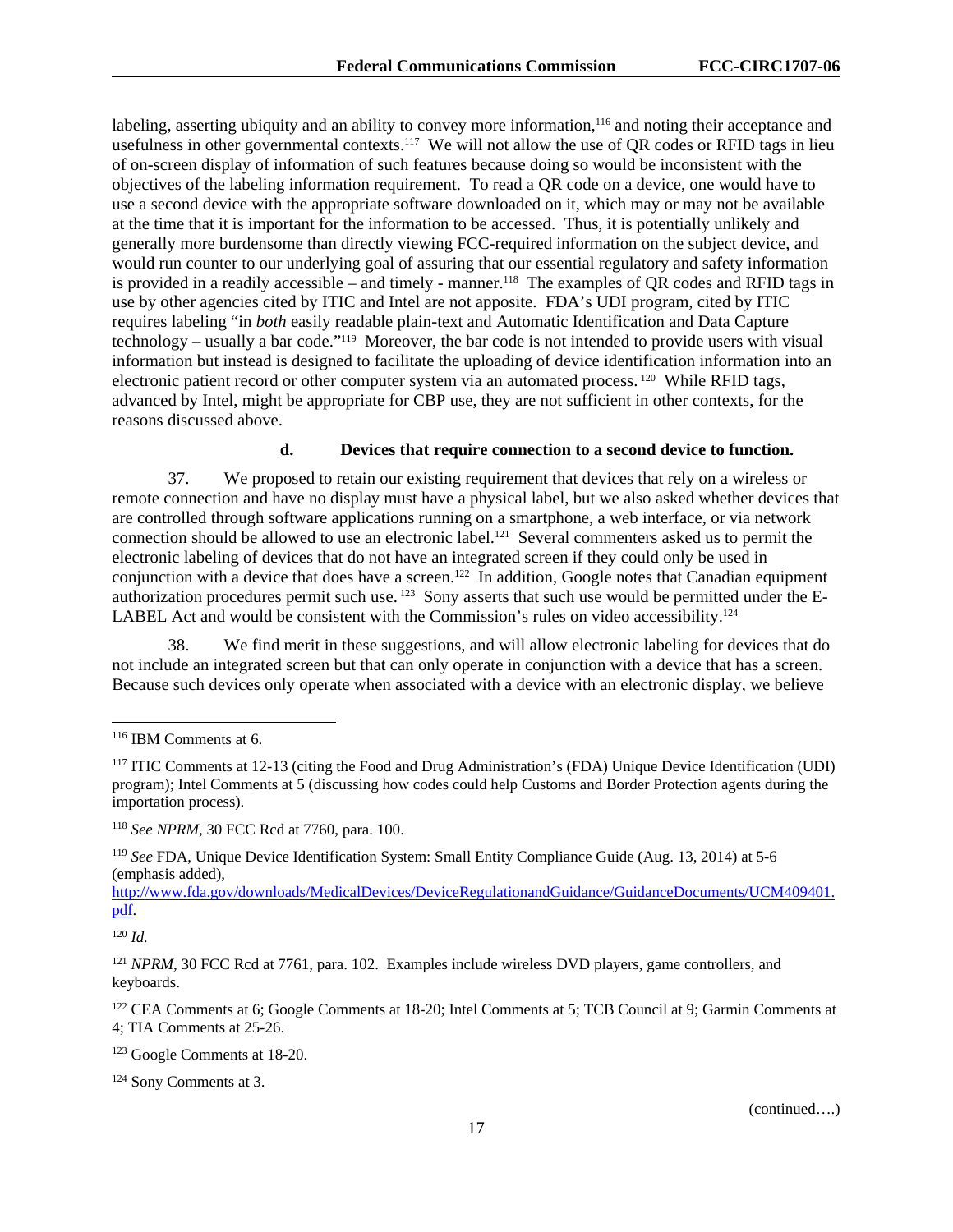that they should be considered to be capable of digitally displaying required information and therefore are analogous to the E-LABEL Act's definition of a "radiofrequency device with display."125 We emphasize that this provision only applies to devices that have no operation or functionality as a radiofrequency device unless connected to an electronic display; merely being capable of such an association would not qualify a display-free device to use electronic labeling if the device retains any utility in a stand-alone configuration. Such devices will be subject to the same requirements as any other RF device that is eligible to use our electronic labeling rules.<sup>126</sup>

#### **e. Electronic labeling legibility and permanence.**

39. In the *NPRM,* we proposed to require that electronic labeling information be electronically displayed in a manner that is "clearly legible without the aid of magnification."127 No commenter addressed this proposal. We conclude that it is essential to include a legibility requirement in our final rules. Regardless of the method of display – electronic or physical – if the required information is not displayed in a legible manner, then the basic purpose of having a labeling requirement is undermined.128 In a similar vein, a display that is too dim or displayed for too short a duration to be easily read would fail to be clearly legible under the rules we adopt. In the *NPRM*, we also proposed that electronic labeling information be secured to prevent its modification by third parties. <sup>129</sup> No party directly addressed this issue. We find that not having an assurance that a label will remain available to convey its information to the device user would undermine the basic purpose of the labeling requirement. Thus, just as physical labels must be "permanently affixed" under our rules, we conclude that electronic labels must not be easily removed or replaced if they are to be effective. Accordingly, we will require that if a manufacturer chooses to display required labeling information electronically, then it must ensure that the information may not be removed or modified by anyone other than the responsible party.

#### **2. When electronic labels may be used**

40. In this section, we discuss *when* e-labels can be used, consistent with our implementation of the E-LABEL Act.130 In the *NPRM*, we discussed Section 2.925 of our rules, which requires each device subject to certification to have a label permanently affixed to the equipment, and readily visible to the purchaser at the time of purchase, that displays the FCC ID number and any other statements or labeling required by the rules governing the operation of the specific class of equipment.<sup>131</sup> We also noted

1

130 47 U.S.C. § 622(b).

<sup>125</sup> *See* 47 U.S.C. § 622(a).

<sup>&</sup>lt;sup>126</sup> For example, connecting the device to an associated device should not be considered as one of the three steps required to access the e-labeled information. Additionally, any information that is routinely entered in order to initiate operation of the device or unlock any personal security protections will not be considered as special permission or access codes. We expect OET, as part of its routine administration of the equipment authorization program, to address any remaining process-related questions – including those raised in the record by Google (suggesting an application for certification would include a screenshot of the electronic label).

<sup>127</sup> *NPRM*, 30 FCC Rcd at 7760, para. 98.

 $128$  As a practical matter, many devices with an electronic display provide the user with the capability to reduce or enlarge views as desired in order to suit the individual's preference. In such instances, a minimum type size requirement would not be relevant. However, for devices that do not permit the FCC-required information to be manipulated in this manner, we direct our OET to extend its guidance for physically attached FCC ID and compliance labels, which specifies 4-point type as the minimum reasonable expected to be clearly legible. This appropriately extends our guidance for physically attached FCC ID and compliance labels. *See* KDB 784748.

<sup>129</sup> *NPRM*, 30 FCC Rcd at 7759, para. 97.

<sup>131</sup> *NPRM*, 30 FCC Rcd at 7758, para. 94 (citing 47 CFR § 2.925).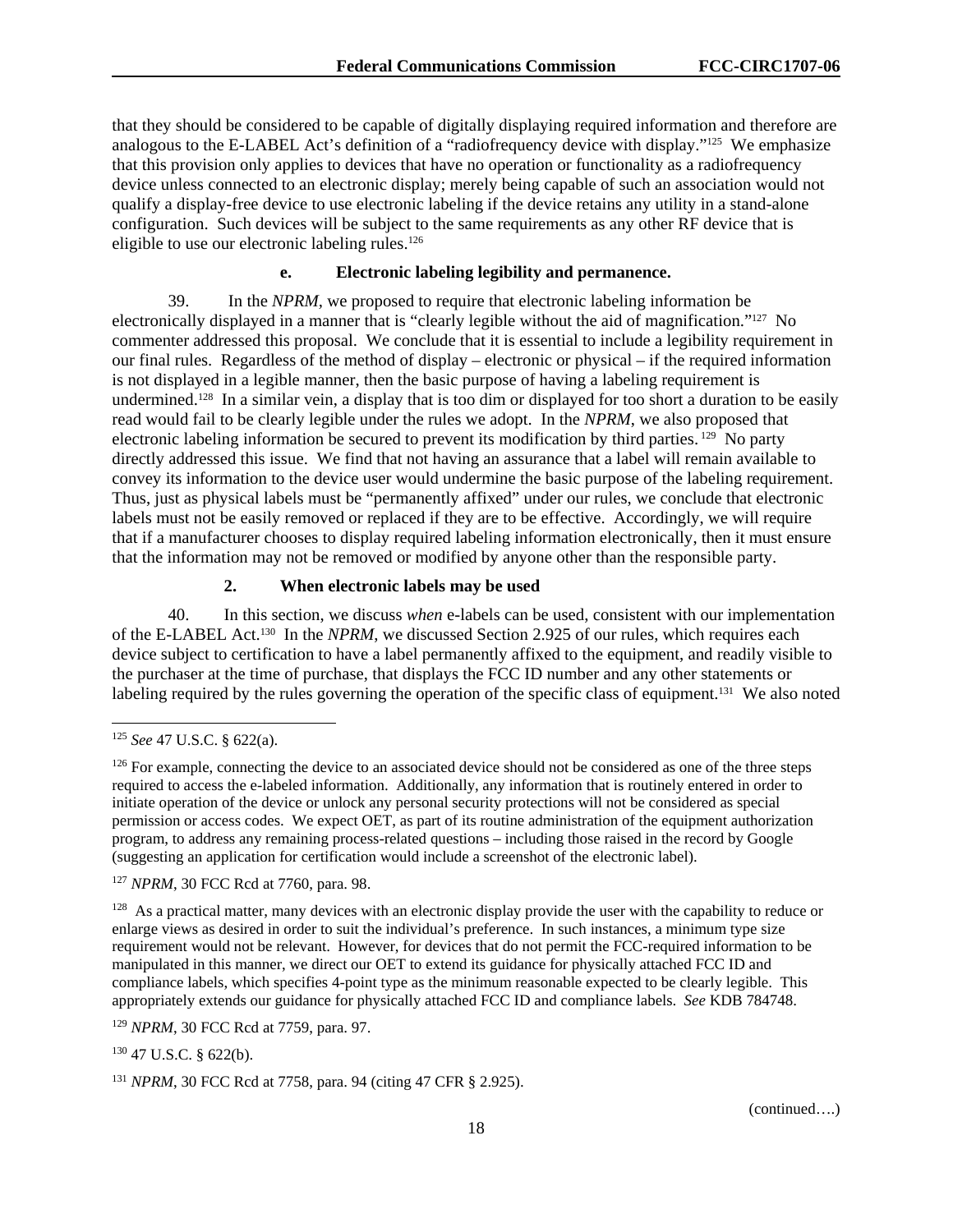that Part 15 devices are subject to additional labeling requirements related to the equipment authorization process.132 We further acknowledged that several other rules require warning labels or other information to be attached to particular types of devices.133 We asked which of these sections should be eligible for compliance via electronic labeling.134 The *NPRM* asked questions related to labeling rules that are intended to ensure that important safety-of-life information or warnings about illegal use of equipment are made prominently available to users of equipment.<sup>135</sup> Specifically, it asked for comment on whether electronic displays could effectively deliver these types of warning statements and whether it would be appropriate to apply our adopted e-labeling procedures in such circumstances.136 Further, if e-labeling were found to be ineffective for such requirements, it sought comment on whether the E-LABEL Act permits us to continue to require physical labels for these warnings, and which labeling requirements would be affected.<sup>137</sup> Commenters did not dwell on specific rules, but instead broadly supported the concept of electronic labeling for all labeling/warning requirements, and identified situations where elabels should be permitted.<sup>138</sup>

41. As a general matter, we find that the terms of the E-LABEL Act can be widely applied to our rules and requirements. In defining "electronic labeling," the statute does not limit itself to just the basic equipment labels that the Commission requires (e.g., FCC IDs), but references "labeling and regulatory information" generally to cover any labeling that the Commission may require, without regard to the subject matter.<sup>139</sup> If the Commission imposes (under current or future regulations) a requirement that a device physically bear a label with regulatory information, and if the device "has the capability to digitally display required labeling and regulatory information,"<sup>140</sup> then our general rule provides for the labeling requirement to be satisfied by presenting the labeling information on the device's electronic display, subject to the specific e-labeling requirements we adopt. We note that where a rule has a variety

<sup>134</sup> *NPRM*, 30 FCC Rcd at 7758, para. 94.

<sup>135</sup> *Id.* at 7761, para. 103. For example, labels with safety and registration advisories are prescribed to ensure the effectiveness of emergency locator beacons in sections 87.147 and 95.1402 of our rules. 47 CFR §§ 87.147 and 95.1402. Additionally, Section 15.121 of our rules requires a label for scanning receivers warning that modification of those receivers is illegal. *Id.* § 15.121.

<sup>136</sup> *NPRM*, 30 FCC Rcd at 7761, para. 103.

<sup>137</sup> *Id.* 

-

<sup>138</sup> *See, e.g.*, CEA Comments at 5-6 and Google Comments at 18-20 (requesting that e-labelling be allowed for the warning labels required for prototype and test devices); TIA Comments at 27 (suggesting that the E-LABEL Act does not preclude the use of e-labeling to provide safety-of-life related warnings).

 $139\,47$  U.S.C. § 622(a)(1) (stating that "the term 'electronic labeling' means displaying required labeling and regulatory information electronically").

 $140$  47 U.S.C. § 622(a)(2)(B).

<sup>132</sup> *Id.* (citing 47 CFR § 15.19).

<sup>133</sup> *Id*., 30 FCC Rcd at 7768 & n. 169. These sections include 47 CFR § 15.19 (intentional, unintentional, or incidental radiator operation without individual licenses), 47 CFR § 15.121 (scanning receivers), 47 CFR § 15.212 (modular transmitters), 47 CFR § 15.214 (cordless telephones), 47 CFR § 18.209(b) (industrial, scientific, and medical (ISM) equipment), 47 CFR § 20.18 (911-only handsets), 47 CFR § 20.21(f) (consumer and industrial signal boosters), 47 CFR § 80.231(b) (automatic identification system (AIS) equipment), 47 CFR § 80.271 (portable survival craft radios), 47 CFR § 80.1061(f) (406-406.1 MHz emergency position indicating radiobeacon (EPIRB) stations), 47 CFR § 80.1103 (global maritime distress and safety systems (GMDSS)), 47 CFR §§ 87.147(b), 87.199(f) (emergency locator transmitters), 47 CFR § 90.219 (private land mobile radio service signal boosters), 47 CFR § 95.1017 (low power radio service (LPRS) transmitting device), 47 CFR § 95.1217 (MedRadio devices), and 47 CFR § 95.1402(f) (personal locator beacons).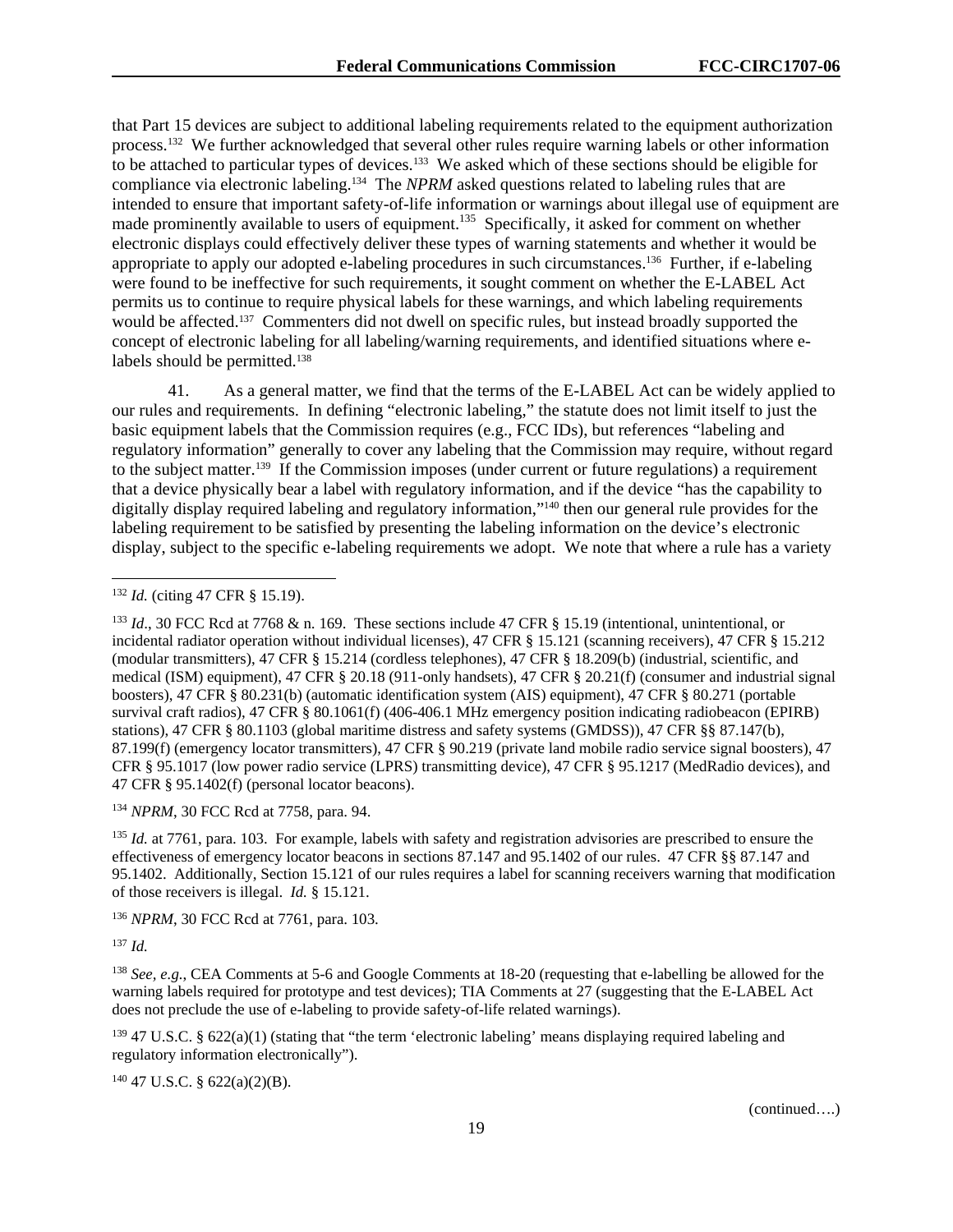of information disclosure requirements (e.g., where information must be placed in the instruction manual, on product packaging, and on the device), only those elements that relate to labeling the device itself will be eligible for electronic labeling.<sup>141</sup>

42. E-labeling is premised on the capability of a device to display information, which must be available when needed.<sup>142</sup> Thus, we conclude that there are limited situations where the use of an electronic label would undermine the reason for requiring the information in the first place. For example, when a message provides vital information about the use or deployment of RF equipment that a user would need to know before activating the device to look at a screen and it is not practical to expect the user to have ready access to the instruction manual or product website, then an electronic label will not be appropriate. Therefore, while we agree with TIA that the E-LABEL Act does not preclude us from allowing the electronic labeling of "safety-of-life" warnings as a general matter, $143$  we nevertheless find that some warnings, given the context of their purpose, cannot be effectively conveyed electronically in a timely manner. In these types of situations, the use of physical labels will still be necessary. Consequently, we have identified three places in the recently revised Part 95 Personal Radio Service rules for which the electronic labeling option is not appropriate and will not be available: 95.2993 (mandatory labeling requirements and warnings for 406 MHz personal locator beacons), 95.2393 (notice of prior coordination requirement for wireless medical telemetry devices), and 95.2593 (non-interference warnings and serial number identification for MedRadio equipment), as well as rule sections 80.1061 (labeling requirements for Emergency Position Indicating Radiobeacons) and 87.199 (labeling requirements for Emergency Locator Transmitters).144 In addition, in instances where documents incorporated by reference in our rules contain a physical labeling requirement, parties should continue to follow the standard set forth in those documents unless the Commission has adopted a specific exception to the labeling provision. All other device labeling requirements are presumptively eligible to be met through electronic labeling.145

43. Accordingly, the rule we are adopting permits, with limited exceptions, e-labeling for "any . . . information that the Commission's rules would otherwise require to be shown on a physical label attached to the device," as proposed in the NPRM.<sup>146</sup> We intend this rule to have broad applicability, encompassing, for example, the rules for prototype and test device labels,<sup>147</sup> as noted in the CEA and Google comments.148 Only in those limited cases where an electronic label would be incapable of conveying the information in a timely manner, such that it would undermine the purpose of providing

1

<sup>&</sup>lt;sup>141</sup> *See, e.g., 47* CFR § 20.21(f)(1) (requiring, for signal boosters, the advisories be provided in on-line, point of sale marketing materials, in print or on-line owner's manual and installation instructions, on the outside packaging of the device, and on a label affixed to the device).

<sup>142</sup> *NPRM*, 30 FCC Rcd at 7759, para. 98.

<sup>143</sup> TIA Comments at 27.

<sup>&</sup>lt;sup>144</sup> We realize that because equipment designed to operate under these rules may not even able to display information electronically (for example, lacking a display screen), these exclusions may be superfluous at present and have no practical effect on the design and deployment of devices for these services.

<sup>&</sup>lt;sup>145</sup> As we review and update our service rules, we will endeavor to broaden the individual rule language to explicitly account for the electronic labeling option.

<sup>146</sup> *NPRM*, 30 FCC Rcd at 7780 (proposed § 2.935); *see also id.*at 7760, para. 99.

<sup>147</sup> *See* 47 CFR § 2.803(b)(2).

<sup>148</sup> *See* CEA Comments at 7; Google Comments at 20.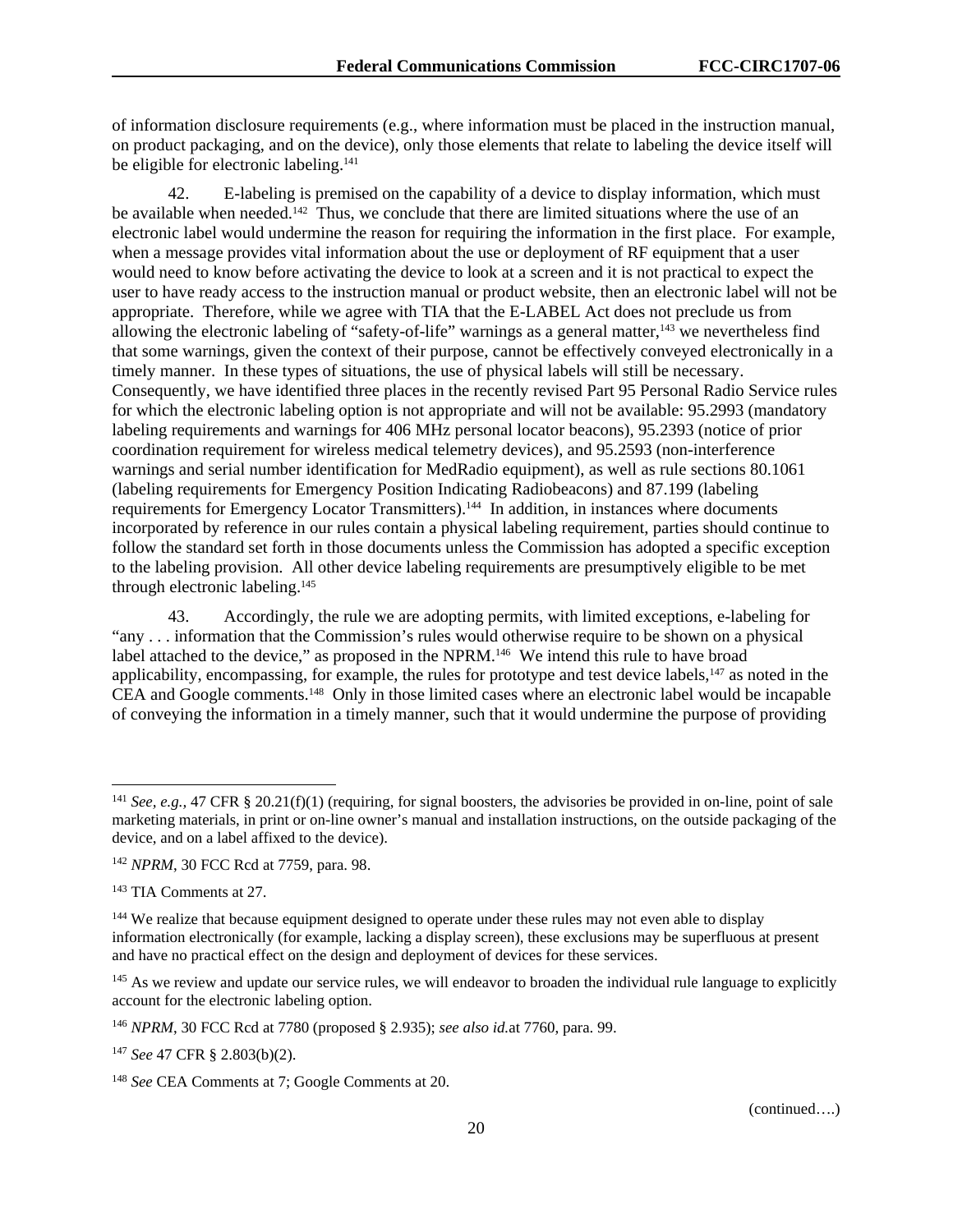that information in the first place, will we still require the use of physical labels.<sup>149</sup>

44. Finally, several commenters make suggestions that are beyond the scope of the actions we contemplated in this proceeding. ARRL suggests new labelling requirements for certain Part 15 and Part 18 devices, particularly for RF lighting devices intended for use in residential areas.<sup>150</sup> Lariat proposes that Part 15 devices should include operating frequencies on their labels.151 In the *NPRM* we did not specifically focus on the applicability of e-labeling to our existing rules, and it was not our intention to initiate any new information display requirements, and we are not persuaded to include these issues now.152 Similarly, numerous commenters suggested that we expand the scope of e-labeling to include Commission requirements for material to be included with, but not labeled on, various devices.<sup>153</sup> We continue to believe, as we tentatively concluded in the *NPRM*,<sup>154</sup> that rules requiring the placement of warning statements or other information on device packaging or in user manuals or make information available at the point of sale are outside the scope of the E-LABEL Act. Any potential modification to such requirements is more appropriately considered in the context of specific service rule proposals where we would be able to fully consider the issues associated with fulfilling each requirement by electronically-based methods.

#### **3. Temporary external labels**

45. The *NPRM* noted that labels required by our various rules provide consumers with important information about RF devices and inform government officials, including, for example, those with Customs and Border Protection (CBP), and our own Enforcement Bureau, that the devices meet the technical requirements of our rules.155 Based on concerns that these abilities are limited when access to the electronic display is precluded, we proposed that devices that use an electronic label instead of a permanent physical label must also include the pertinent regulatory information on the product packaging or on a physical label placed on the device at the time of importation, marketing, and sales.<sup>156</sup> Few commenters addressed this proposal. While TIA supports "the use of physical labels . . . to sufficiently implement device labeling requirements,'157 CEA and Google assert that requiring the removable labels would reduce many of the benefits of e-labeling and that such a requirement was not part of Congress' direction in the E-LABEL Act.<sup>158</sup>

46. We recognize that there is potential tension between the benefits that device manufacturers can realize though implementation of the E-LABEL Act and the burdens associated with our proposal. Nevertheless, we believe that temporary labels or packaging markings are significantly less burdensome than permanent labels, which are much more expensive to implement and which occupy

l

 $149$  In the event that a responsible party is unsure whether its device and/or display methodology satisfies our elabeling rule, it may submit a KDB inquiry to the OET Lab or seek guidance from the Bureau responsible for the rule in question. KDB inquiries are routinely answered within two business days.

<sup>150</sup> ARRL Comments at 8-11.

<sup>151</sup> LARIAT Comments at 3, 5.

<sup>152</sup> *NPRM*, 30 FCC Rcd at 7760, para. 100.

<sup>153</sup> *See, e.g.*, Cisco Comments at 20; CTIA Comments at 10; Samsung Comments at 3.

<sup>154</sup> *NPRM*, 30 FCC Rcd at 7760, para. 100.

<sup>155</sup> *Id.*, 30 FCC Rcd at 7760, para. 99.

<sup>&</sup>lt;sup>156</sup> *Id.* This would effectively require the temporary label to remain in place until receipt by a U.S. consumer.

<sup>157</sup> TIA Comments at 26.

<sup>158</sup> CEA Comments at 7; CEA Reply Comments at 3-4; Google Comments at 20.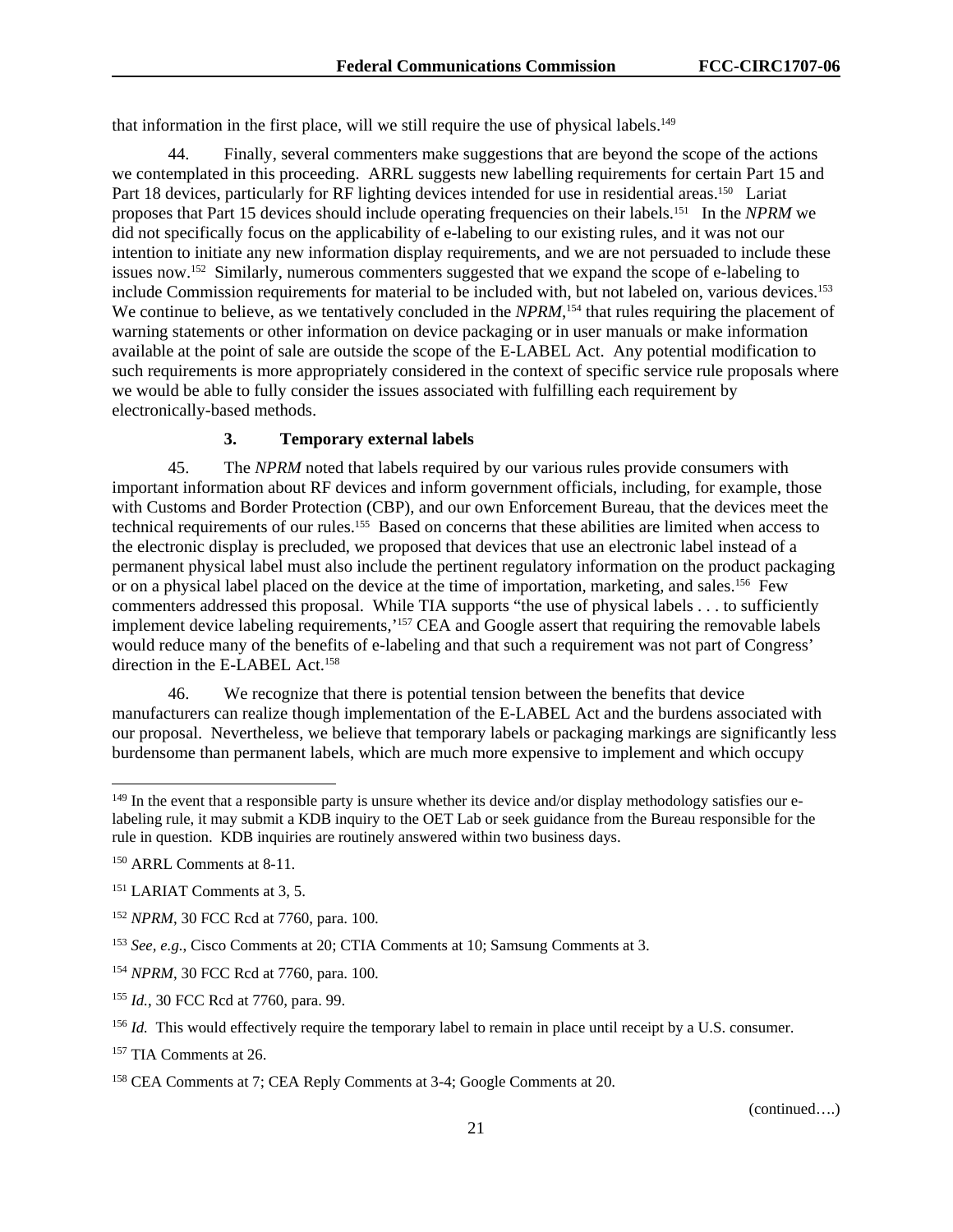space permanently on the exterior of a device.<sup>159</sup> Electronic label information cannot reasonably be expected to be viewable when devices are packaged and encased in shipping materials and are uncharged or powered down,<sup>160</sup> A temporary physical label will support ongoing oversight and importantly provides everyone in the supply chain, including wholesalers, distributors, and retailers, as well as initial purchasers, an obvious assertion that a device comports with our technical requirements and is legal to import/sell/purchase in the U.S. Moreover, on frequent occasions at the time of importation, particularly with the elimination of the specific importation reporting requirement of FCC Form 740,<sup>161</sup> this is a useful tool to readily determine whether the device has been certified as required. Without this provision, a Customs agent would need to open the packaging, turn on the device—assuming the battery is installed and charged—and sift through the menus to find the compliance information—both a burden and potentially a deterrent for effective customs interdiction of unauthorized devices. For these reasons, we adopt a limited version of our proposal. Specifically, we will require that a device or its packaging be labeled such that the device can be identified as complying with the FCC's equipment authorization requirements, whether with a stick-on label or printing on the packaging or other similar means. In many cases, this might simply be the FCC ID.162 However, it can also be sufficient to identify the device by model or name if the webpage with the relevant regulatory information is readily identifiable.

47. Our requirement affords parties with considerably more flexibility than our existing rules—many of which require external labeling to be readily visible<sup>163</sup>—as well as the existing KDB guidance.164 It also significantly reduces the potential burdens with our proposed rule that parties had identified. Moreover, we disagree with the contention that this requirement is not part of the "direction" of the E-LABEL Act. While the E-LABEL Act did not specifically prescribe the use of temporary external labels, it did not directly proscribe them either. Notably the Act's legislative history discussed the benefits of replacing *permanent* labels with electronic information, spoke of the challenges of the FCC's "etching requirements," and stated that the purpose of the bill was "to promote the *non-exclusive* use of electronic labeling for certain [RF] devices.<sup>5165</sup> Moreover, while the statutory language generically refers to physical labels, the legislative history makes it clear that Congress did not intend to frustrate or disrupt the underlying purpose of the equipment authorization program.<sup>166</sup> Because temporary labels are necessary for the program to work as intended, we will continue to require their use. The physical

-

<sup>164</sup> *See* KDB 784748 D02 II.C.

<sup>159 &</sup>quot;[*P*]*ermanently affixed* means that the required nameplate data is etched, engraved, stamped, indelibly printed, or otherwise permanently marked on a permanently attached part of the equipment enclosure. Alternatively, the required information may be permanently marked on a nameplate of metal, plastic, or other material fastened to the equipment enclosure by welding, riveting, etc., or with a permanent adhesive. Such a nameplate must be able to last the expected lifetime of the equipment in the environment in which the equipment will be operated and must not be readily detachable."  $47$  CFR  $\S$  2.925(d)(1).

<sup>&</sup>lt;sup>160</sup> In other words, they lack "the capability to digitally display required labeling and regulatory information." 47 U.S.C. § 622(a)(2)(B); *NPRM*, 30 FCC Rcd at 7760, para. 99.

<sup>161</sup> *See* Paras. 50-54, *infra.* 

<sup>&</sup>lt;sup>162</sup> *See* CTIA Comments at 11-12 and ITIC Comments at 13 (asking us to clarify that the external label requirement only applies to the FCC ID information required by Section 2.925).

<sup>163</sup> *See* 47 CFR § 2.925(d); *see also* 47 CFR § 15.19; 47 CFR § 15.233.

<sup>&</sup>lt;sup>165</sup> S. Rep. No. 113-280 (2014) (emphasis added) The report further stated that, absent the law "there may still be uncertainty about the circumstances where it is appropriate for a manufacturer to use electronic labeling in place of a *permanent* label on the surface of a device") *Id.* (emphasis added).

<sup>166</sup> See H. Rep. No. 113-575 at 1 (2014) (acknowledging that "[o]ne of the FCC's duties is the certification and labeling of radiofrequency devices, verifying compliance with the Commission's interference rules.")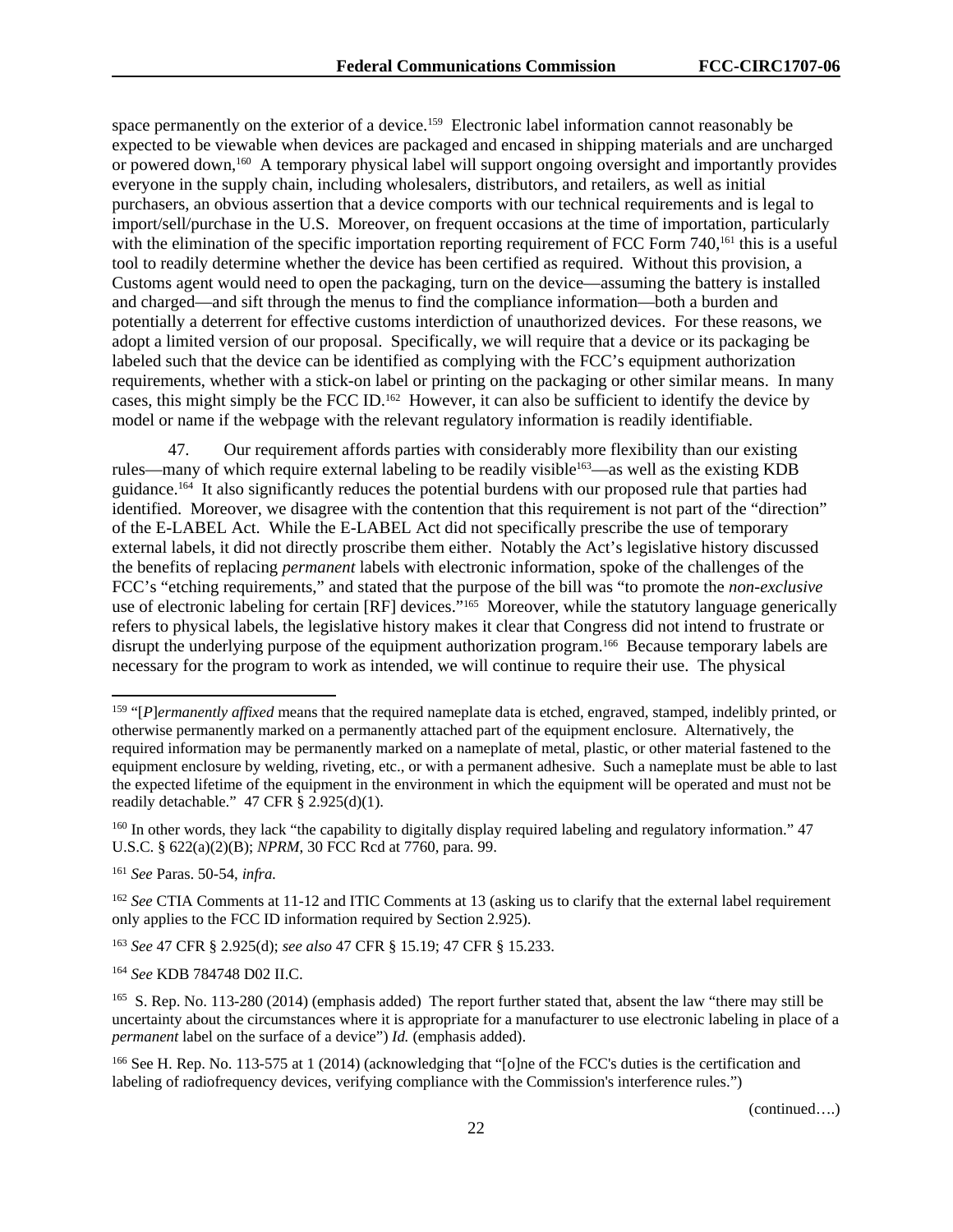labeling information we are requiring here is much less extensive and demanding, and the requirement can be met several different ways. As such, it provides a reasonable means for us to meet our objectives in maintaining the ready identification of devices while supporting the overall streamlining and costsaving objectives embodied in the E-LABEL Act.

## **4. Labeling for small devices**

48. While our current rules require that the identifying information on the label of a certified device be large enough to be readily legible, they do not specify what the manufacturer should do if the device is too small to display a legible label, $167$  and the OET lab frequently receives inquiries in this regard. In the *NPRM* we sought comment on a proposal addressing how the identifying information may be communicated for small devices, proposing that if the device is so small that it is impractical to label it with the required information in a font that is four-point or larger, and the device does not have a display for electronic labeling, then the required information would be permitted to be placed in the user manual.168 We also proposed to require in such instances that the information be placed either on the device packaging or on a removable label attached to the device.<sup>169</sup> CEA supported the proposal and no negative comments were received in this regard.170 Accordingly, supported by comments, we here specify in our rules, as proposed, that a device's identifying information may be placed in its user manual if it cannot be displayed on the device in four-point type or larger and the device does not have a capability for electronic display.

## **C. Importation rules**

49. Our rules set out specific conditions under which RF devices that are capable of causing harmful interference to radio communications may be imported into the United States.<sup>171</sup> In the *NPRM*, we examined certain aspects of these rules and asked whether they continued to represent the most appropriate way to ensure that RF devices brought into the United States comply with the Commission's technical standards.172 Accordingly, we are here eliminating the FCC-specific customs declarations requirement (effected by FCC Form 740) and modifying our rules specifying responsibility for the compliance of imported RF products pursuant to the elimination of the existing declaration

1

 $167$  47 CFR § 2.925(g). However, Section 2.925(f) provides that if "a permanently affixed nameplate is not desirable or is not feasible, an alternative method of positively identifying the equipment may be used if approved by the Commission"). The OET Lab previously provided guidance to help determine when a device is too small for the FCC ID to be readable. *See* KDB Publication 784748 (stating that the FCC ID may be placed in the user manual if the device is too small for the FCC ID to be readable (i.e., smaller than 4-6 point font).

<sup>&</sup>lt;sup>168</sup> *NPRM*, 30 FCC Rcd at 7761, para. 104. We also sought comment on how the rules governing modular transmitters would affect our labeling requirements. *NPRM*, 30 FCC Rcd at 7762, para. 106. This proposal will not be discussed further at this time. It will be considered in the context of other modular transmitter-related certification process proposals that will be addressed in a subsequent order in this proceeding. *See* para. 4, *supra*

<sup>169</sup> *Id.* 

<sup>170</sup> *See* CEA Comments at 8. *See also* Intel Comments at 5 (suggesting an expansion of the proposal to include unauthorized devices).

<sup>171</sup> *See* Part 2, subpart K of our rules. 47 CFR §§ 2.1201-1207.

<sup>&</sup>lt;sup>172</sup> *NPRM*, 30 FCC Rcd at 7765-67, 7768-69, paras. 116-21, 122-25. We also asked whether we should eliminate the rule that permits the use of customs bonded warehouses (47 CFR  $\S$  2.1201(c)) for imported equipment that has not yet been authorized. *NPRM*, 30 FCC Rcd at 7767-68, para. 122. As it is related to other issues not resolved herein, we do not address it here.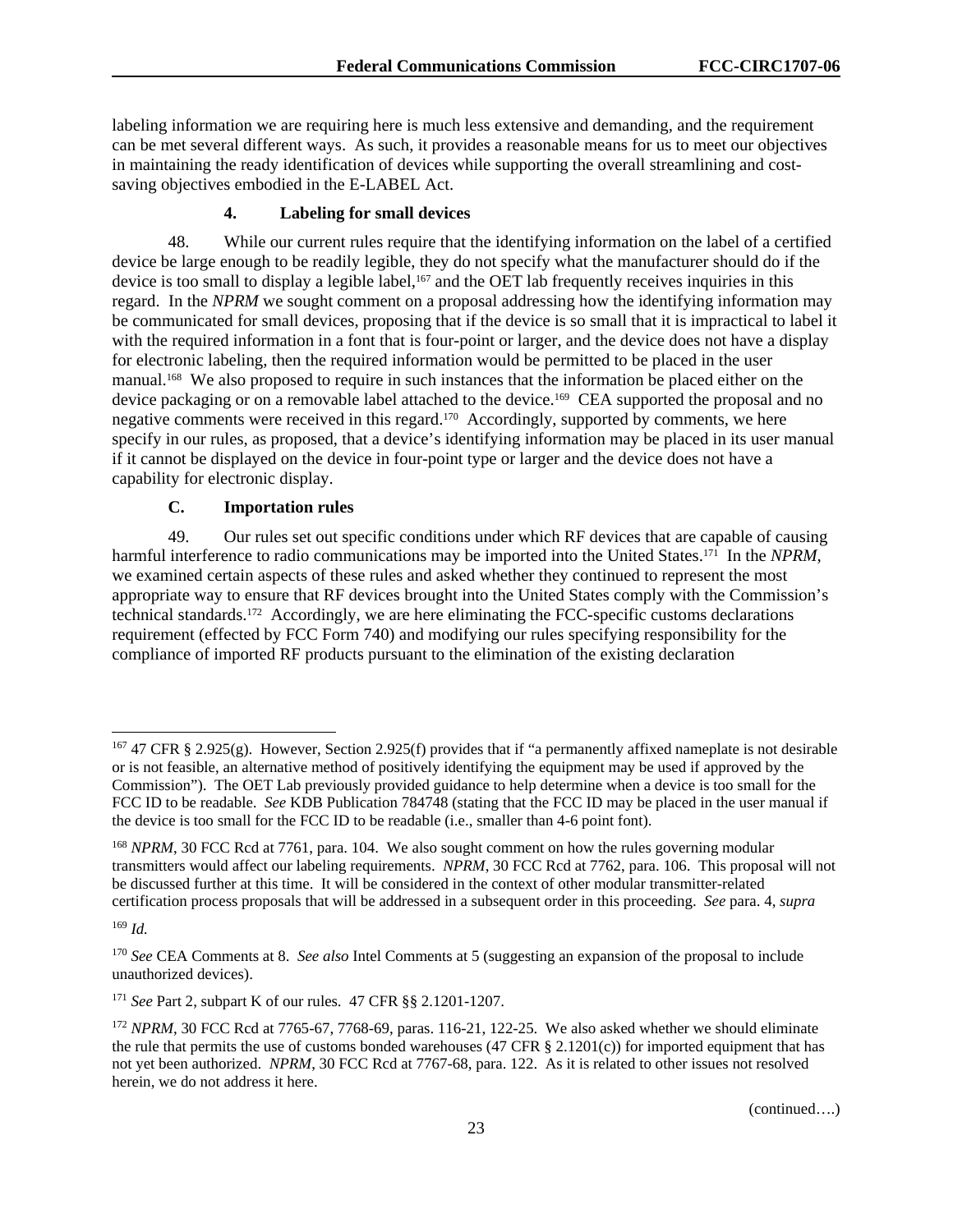requirement.173

# **1. Importation declaration / FCC Form 740**

50. Section 2.1203 of our rules states that "[n]o [RF] device may be imported . . . unless the importer or ultimate consignee, or their designated customs broker, declares that the device meets one of the conditions of entry" set forth in our importation rules subpart.174 To effectuate this, our rules require that, at ports of entry where electronic filing with U.S. Customs and Border Protection (CBP) is available, an electronic FCC declaration (essentially FCC Form 740) must be submitted to CBP, in addition to the electronic entry summary required by CBP.175

51. In the *NPRM,* we proposed to eliminate FCC Form 740 and its associated rule provisions.176 We recognized that this requirement has traditionally been intended to aid the FCC and CBP in preventing improperly authorized RF devices from being marketed to the public (where the devices might cause harmful interference to authorized communications), but also noted the significant changes that have taken place since the Form was adopted in the 1970s. 177 These include the proliferation of consumer devices with RF components that has driven the volume of FCC Form 740 filings from less than 1200 to approximately 2 million records annually; the emergence of the Internet as a source for equipment supplier information; and the overlap of information required on FCC Form 740 with what is currently included in the CBP's routine information collection for all imported goods.178 Accordingly, we questioned whether the large amount of data generated by the Form 740-related submissions remains useful and usable; asked whether there are any benefits to continuing to collect the Form 740 information in the current or modified form; and sought comment on whether the elimination of the data collection requirement might adversely affect any of the underlying objectives of our equipment authorization program. 179 Subsequent to the *NPRM,* CBP instituted enhancements to its new electronic filing system, the Automated Commercial Environment (ACE), that have eliminated the capability for importers to submit the FCC-required Form 740 information electronically.<sup>180</sup> In light of these developments, we temporarily suspended collection of the Form 740 information, pending the outcome of this proceeding.181

<sup>178</sup> *Id*.

1

<sup>179</sup> *Id.*, 30 FCC Rcd at 7767, para. 119.

<sup>180</sup> The ability to file FCC-related importation filings electronically via the previous CBP processing system, the Automated Commercial System (ACS), ceased July 1, 2016. CPB, ACE Mandatory Use Dates (Feb. 7, 2017), http://www.cbp.gov/trade/automated/ace-mandatory-use-dates.

<sup>&</sup>lt;sup>173</sup> We also adopt herewith non-substantive edits to Section 2.1204 that reflect the shifting of grants of certification from the Commission to Telecommunications Certification Bodies (TCBs).

<sup>174 47</sup> CFR § 2.1203(a), "General requirements for entry into the U.S.A." Section 2.1204 lists the particular conditions of import 47 CFR § 2.1204. The vast majority of devices require an equipment authorization; exceptions are provided, for example: for equipment used for demonstration at industry trade shows, imported solely for export, used by the U.S. federal government, imported for personal use in limited quantities for certain purposes, imported for repair and not to be offered for sale or marketed, and used as an implanted medical device. *Id.* 2.1204(a).

<sup>&</sup>lt;sup>175</sup> *See* 47 CFR § 2.1205(b). While nearly all this information is filed electronically, at ports of entry where electronic filing with CBP is not available, the party must complete a paper copy of FCC Form 740 and attach it to the CBP-required entry papers. 47 CFR § 2.1205(a). A copy of FCC Form 740 may be found at http://transition.fcc.gov/Forms/Form740/740.pdf.

<sup>176</sup> *NPRM*, 30 FCC Rcd at 7767, para. 120.

<sup>177</sup> *Id.*, 30 FCC Rcd at 7766-67, paras. 118-19.

<sup>181</sup> *Amendment of Parts 0, 1, 2, 15 and 18 of the Commission's Rules Regarding Authorization of Radiofrequency Equipment*, ET Docket No. 15-170, Order*,* 30 FCC Rcd 11827, 11829, para. 7 (2015) (waiving the requirements of (continued….)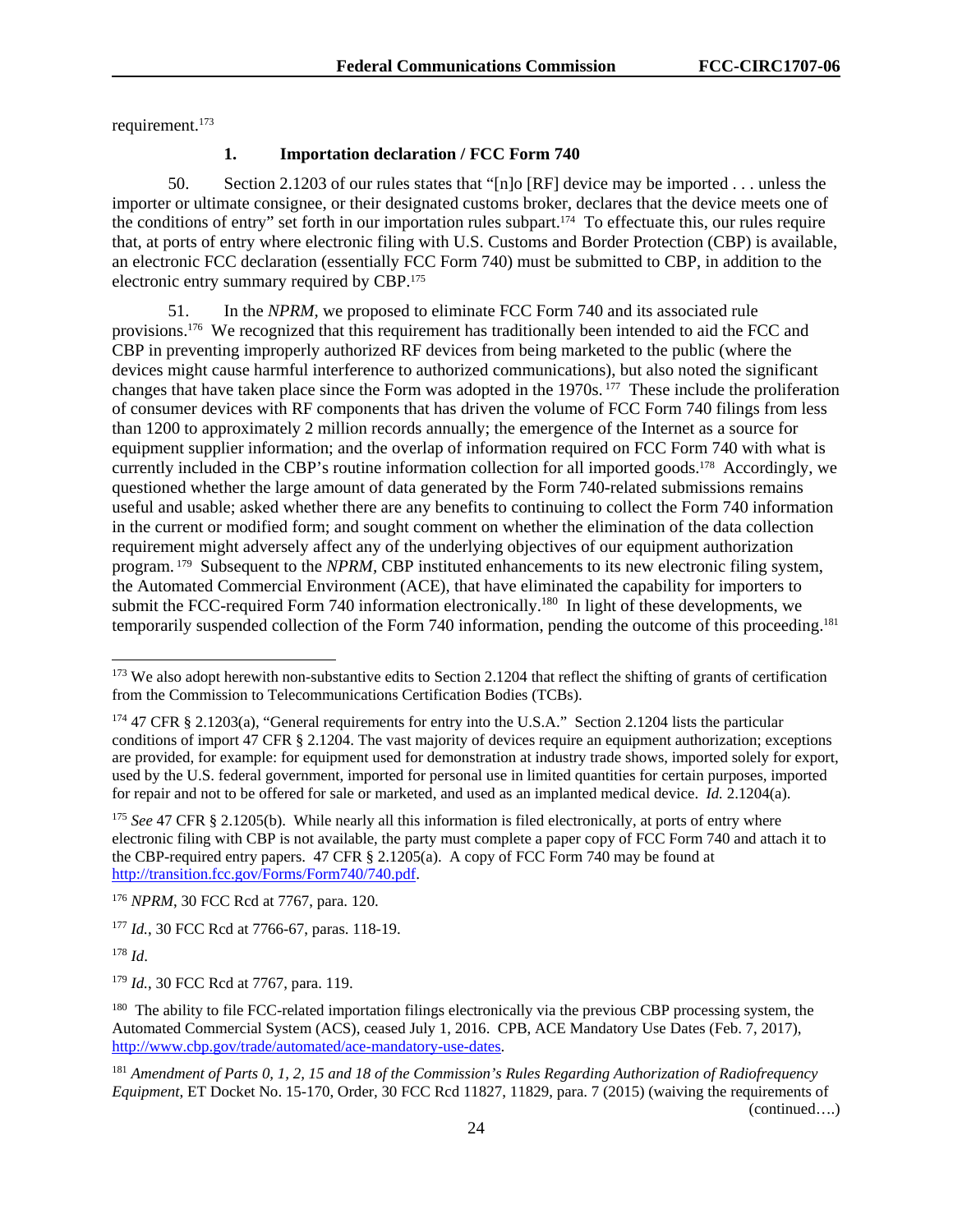52. All commenters that addressed this issue supported eliminating the requirement to file FCC Form 740 when importing RF devices into the United States.<sup>182</sup> Many parties also discussed the current practice in which the FCC and CBP have individual information collection roles. For example, Boeing asserts that, in the event that CBP would cease its (then-current) data collection, it would be important to ensure that a Federal agency assumes the responsibility to collect it.183 One area of apparent confusion involved the statement in the *NPRM* that CBP collects much of the information found on FCC Form 740. Thus, some commenters suggest that the Commission should clarify the specific elements to be collected by CBP.<sup>184</sup> Similarly, several commenters assert that the CBP does not independently ask for things like the device model number, FCC ID, or description of the equipment, and they request that we not require CBP to collect this data once the Form 740 is discontinued.<sup>185</sup> Along these lines, other filers suggest that we work with CBP to further reduce and streamline the information collection requirements.186 Finally, some commenters suggest that we adopt procedures similar to specific CBP filing practices and provisions such as programs that are related to the importation of low value items<sup>187</sup> and self-assessment or "trusted trader programs."188

53. No party refuted our observation that modifying our importation rules and procedures to eliminate the Form 740 filing requirements will serve the public by substantially reducing administrative burdens without diminishing our ability to access the information we need to enforce our importation rules. Moreover, there is nothing in the record to indicate that the existing Form 740 filing process provides a substantial deterrent to illegal importation of RF devices. We conclude that we can discontinue use of FCC Form 740 and adopt our proposal to eliminate Section 2.1205 and delete Section 2.1203(b), thus removing the Form 740 filing requirements.<sup>189</sup>

54. We emphasize that by discontinuing FCC Form 740, we are not seeking to alter or expand CBP's information collection requirements. Our proposal was not premised upon CBP collection data having a one-to-one correspondence with that included in our current filing requirement.<sup>190</sup>

183 Boeing Comments at 2-3.

-

Sections 2.1203 and 2.1205 from July 1, 2016, through December 31, 2016). The waiver was subsequently extended through June 30, 2017, and again until September 30, 2017. *Amendment of Parts 0, 1, 2, 15 and 18 of the Commission's Rules Regarding Authorization of Radiofrequency Equipment*, ET Docket No. 15-170, Order, 31 FCC Rcd 12916, 12917, para. 5 (OET 2016) (*Waiver Extension Order*); and *Amendment of Parts 0, 1, 2, 15 and 18 of the Commission's Rules regarding Authorization of Radiofrequency Equipment*, ET Docket No. 15-170, Order, DA 17- 541, (OET June 2, 2017) (*Waiver Further Extension Order).* 

<sup>&</sup>lt;sup>182</sup> *See, e.g.* Hewlett-Packard Comments at 3; Garmin Comments at 5-6; CTIA Comments at 12.

<sup>184</sup> CompTIA Comments at 1-3; ITIC Comments at 16; TIA Comments at 29-32.

<sup>&</sup>lt;sup>185</sup> Echostar/Hughes Comments at 6; Express Association of America Comments at 1.

<sup>186</sup> CEA Comments at 17; CompTIA Comments at 1-3; Google Comments at 20-21.

<sup>187</sup> Wi-Fi Alliance Comments at 11-12; Intel Comments at 7-8.

<sup>188</sup> Intel Reply Comments at 2-3.

<sup>189</sup> As noted above, we have temporarily suspended the collection of Form 740 data. *See* Para. 51, *supra.* This temporary suspension ends on September 30, 2017. *See Waiver Further Extension Order*. In the event that the actions taken herein to permanently eliminate this collection requirement will not effective by September 30, 2017, we will extend the temporary waiver of 47 C.F.R §§ 2.1205 and 2.1203(b) until the deletion of these rules is effective.

<sup>&</sup>lt;sup>190</sup> "Additionally, *much* of the information that was required on FCC Form 740 is currently collected by CBP in its routine information collection for all imported goods." *NPRM*, 30 FCC Rcd at 7766-67, para. 119 (emphasis added). "Since compliance with our importation rules is implicitly addressed by the information already required by (continued….)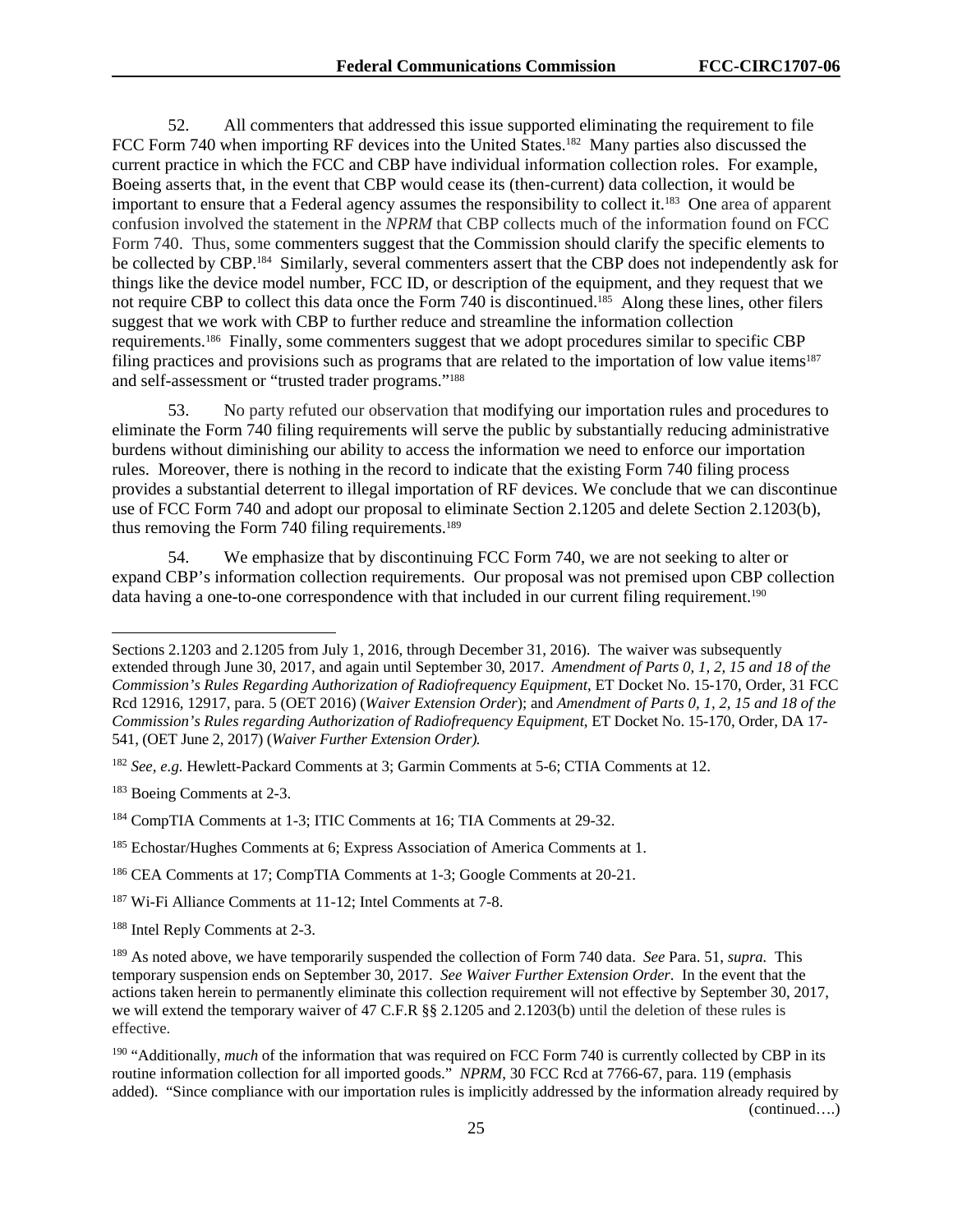Likewise we did not mean to suggest that it was our intention to ask CBP to modify its filing requirements to "make up" for the cessation of our data collection. CBP requires parties responsible for importation of goods to file entry documentation which includes identifying information about the ultimate consignee, importer of record, description of merchandise and manufacturer number among other information.191 The only additional information collected on the Form 740 is the declaration related to the device's FCC ID or that the device complies with our authorization requirements. This additional information is now readily available elsewhere, and the filing burden for manufacturers, for importers, for FCC staff, and for CBPs by the Form 740 is no longer warranted. For these reasons as well as those discussed below and under the conditions set forth below, we continue to believe that the data currently collected by CBP, when considered along with other publicly available material, will satisfy our compliance objectives and continue to support appropriate enforcement actions.<sup>192</sup> Regardless, should future experience indicate that changes in CBP data collection would aid—or hinder—our ongoing compliance activities, we would raise the issue with CBP in an appropriate manner or take other action to address those contingencies at that time. Finally, commenters should pursue any CBP filing process issues directly with that agency.

# **2. Compliance Responsibilities**

55. To reconcile our rules with the elimination of FCC Form 740, we are revising Section 2.1203 "General requirement for entry into the U.S.A.," to remove existing subsection (b), which requires a declaration of compliance for each imported device. Eliminating the FCC Form 740 requirement removes the requirement to report each unique device shipment. Doing so is also consistent with objectives identified by commenters. For example, TIA, which suggests moving away from transactional reporting requirements by collecting information from industry only upon Commission request, states that removing the requirement to report the import condition of each RF device would substantially reduce the administrative burdens associated with the rule.<sup>193</sup> Intel identifies ways to minimize the reporting requirement, such as only requiring submission of the device model number and the manufacturer name.194

56. While we are eliminating this extensive paperwork requirement, we are not eliminating the requirement that there is an entity that assumes responsibility for the compliance of the device. Section 2.1203 requires a responsible party to attest to imported devices' compliance with our importation regulations<sup>195</sup> and provides explicit administrative, civil, and criminal remedies<sup>196</sup> for importation of noncompliant equipment. This rule also calls for the submission of supporting documentation of compliance upon request by the Commission.<sup>197</sup> Some commenters have suggested the elimination of Section 2.1203

1

CBP, we propose to eliminate the explicit importation declaration requirement from our rules." *See NPRM*, 30 FCC Rcd at 7767, para. 120.

<sup>191 47</sup> CFR §§ 142.3, 142.16, 142.22 and 142.24

 $192$  CBP has agreed to provide the Commission, upon request, information about products (e.g., quantity, model numbers, and origin) that are subject to our rules. example, there is nothing in the record to indicate that the existing Form 740 filing process provides a substantial deterrent to illegal importation of RF device.

<sup>193</sup> TIA Comments at 30-31.

<sup>194</sup> Intel Comments at 7.

<sup>195 47</sup> CFR § 2.1203(a).

<sup>196 47</sup> CFR § 2.1203(c).

<sup>197 47</sup> CFR § 2.1203(d).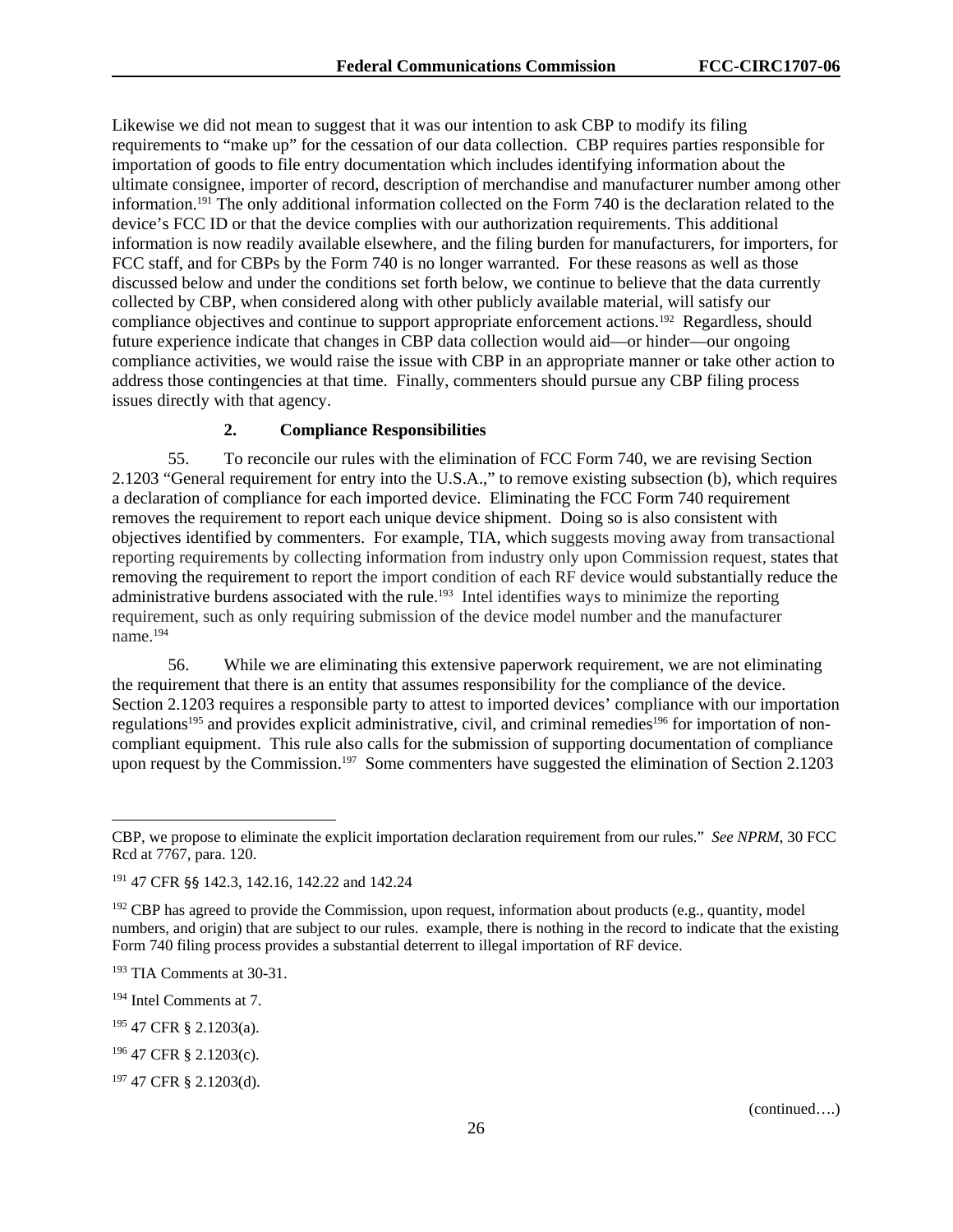in its entirety.198 We decline to do so. Section 2.1203 provides assurance that a party involved in the importation process has considered whether an RF device meets the qualifications for entry and that it can document how it made that determination upon request by the Commission. CompTIA's assertion that the Section 2.1203 requirements place a significant burden on imported products that is not similarly borne by products that are manufactured domestically,<sup>199</sup> are mistaken. Our decision eliminates the existing reporting burden for importers for which there is no equivalent for domestic manufacturers. The remaining rules providing for the identification of responsible parties and requiring the retention of documentation supporting the determination of device compliance are similar to the requirements for domestically-produced devices.<sup>200</sup>

57. To ensure that some party has affirmatively assessed the compliance of an imported device prior to importation and that we can hold such party responsible for that compliance after the elimination of the FCC Form 740, we adopt our proposal to replace the requirement in Section 2.1203(a) that the importer or ultimate consignee, or their designated customs broker "declares" compliance with our import conditions – which will disappear with the elimination of that rule - with a requirement that one of the parties "determines" this compliance prior to importation. Comments from the customs brokerage and shipping communities assert that this modification imposes new compliance responsibilities on the customs broker.201 For example, the National Customs Brokers and Forwarders Association of America (NCBFAA) expresses concern that the rule does not clearly place the responsibility for compliance on a single entity, and asserts that the customs brokers are simply information filers that lack the necessary knowledge of a products design or manufacture to determine whether the product meets FCC requirements.<sup>202</sup> This concern is not persuasive. For SDoC devices, our rules now require a U.S. contact,<sup>203</sup> which will be the party responsible for compliance. For certified devices, the importer or the consignee can assume this responsibility for the devices they wish to import. While customs brokers may not have the expertise to determine the compliance of devices with FCC technical compliance rules, they can decline to broker shipments for which no other party will take responsibility, and they can take measures to ensure that their clients follow our rules for shipments they do broker by, for example, requiring a compliance statement by their client, relying on their business relationship with their client, by specific indemnification agreement, or with bonding measures to protect themselves from loss.204 We note that such measures will not shield any party from the liability it assumes for the compliance with the Communications Act and our rules for devices for which it takes on the responsibility of compliance in making the subject declaration. We further note that this provision does not relieve from liability any other party within our jurisdiction who is liable for a violation of our rules.

l

<sup>203</sup> *See* 47 CFR § 2.1077(a)(3), Appendix A.

<sup>198</sup> CompTIA Comments at 1-2; *see also* TIA Comments at 29 (suggesting the rule be deleted, but offering alternative options as discussed in the preceding paragraph).

<sup>199</sup> CompTIA Comments at 1-2.

<sup>200</sup> *See, e.g.*, §§ 2.909, 2.931 and 2.938.

<sup>201</sup> UPS Supply Chain Solutions Comments at 1-2; Express Association of America Comments at 2-3; National Customs Brokers & Forwarders Association of America, Inc. Comments at 2-3.

<sup>202</sup> NCBFAA Comments at 2-3; *see also* TIA Comments at 29-32, ITIC Comments at 16, and Intel Comments at 6-7 (suggesting that the importer is not always the appropriate party to hold responsible).

<sup>&</sup>lt;sup>204</sup> Because Customs Bonds (a type of surety bond) are required by CBP in many importation situations and because the broker/importer relationship is already contractual, customs brokers should have the wherewithal to identify and take appropriate measures to protect their interests.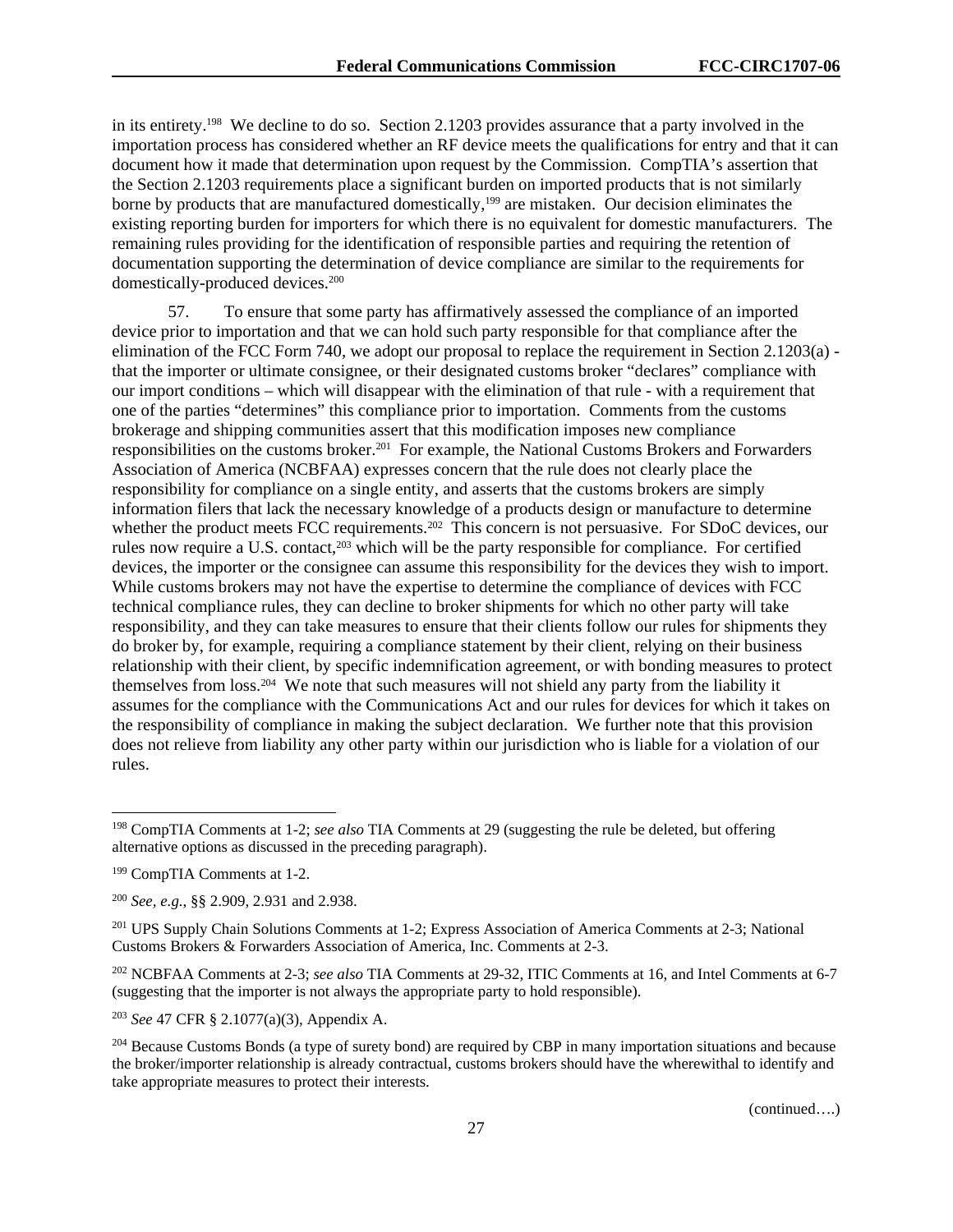58. In light of the concerns raised by the customs brokers, we will also continue to publish information that they can use to help evaluate whether a particular shipment is likely to implicate our Section 2.1203 requirements. The Commission has been identifying particular Harmonized Tariff Schedule (HTS) Numbers<sup>205</sup> to flag the likelihood that it will be necessary to submit FCC Form 740related importation information.206 Going forward, OET will continue to provide this information as a nonbinding guidance document listing HTS Numbers that are likely to be associated with RF devices. With this information, customs brokers can continue existing practices by which they consult the list of HTS Numbers to identify goods that may contain RF devices that are likely to be subject to FCC regulations. They will then be able to take whatever steps that they feel are necessary to ensure that there is a responsible party who has complied with our Section 2.1203 requirements.207 Finally, we note that the issue of whether and how to require a U.S. presence in conjunction with certified devices remains subject to resolution in the rulemaking and we can revisit the issue of broker responsibility in conjunction with that determination.<sup>208</sup>

#### **3. Increasing the number of trade show devices**

59. In the *NPRM,* we proposed to modify Section 2.1204(a)(4), which allows for the importation of RF devices for demonstration purposes at a trade show, provided that those devices will not be sold or marketed, to permit the importation of up to 400 devices of any type.209 The current rule allows for 200 units for devices used in licensed services (including the "licensed by rule" services) and 10 units for all other products, but also allows for the importation of a greater number of devices upon written approval from OET.<sup>210</sup> We observed that modern trade shows and conventions typically generate requests to bring in 200-300 devices for demonstration and evaluation purposes (which, in our experience, have not resulted in reports of harmful interference). 211 We anticipated that codifying a revised limit that better reflected current practices would reduce the administrative burden on both manufacturers and importers by eliminating requests for written approval to exceed the import limits in virtually all instances, and that eliminating the distinction by device type would be appropriate because many devices now incorporate a mix of licensed and unlicensed transmitters.<sup>212</sup> We further noted that,

<sup>208</sup> *NPRM*, 30 FCC Rcd at 7747-53, paras. 58-76.

<sup>209</sup> *Id*., 30 FCC Rcd at 7768, para. 123.

<sup>210</sup> 47 CFR § 2.1204(a)(4)(i)-(iii).

1

<sup>211</sup> *NPRM*, 30 FCC Rcd at 7768, para. 123.

<sup>&</sup>lt;sup>205</sup> The HTS provides the applicable tariff rates and statistical categories for all merchandise imported into the United States. https://www.usitc.gov/tata/hts/index.htm.

<sup>206</sup> *See* KDB guidance document 997198 D01 Guide Form 740 v01. It should be noted that, as electronic technology is incorporated in a variety of products (including those associated with the Internet of Things), the guidance may not identify all the products that may be subject to the Commission rules.

<sup>&</sup>lt;sup>207</sup> Because the OET publication will be best-effort guidance and some RF devices could be associated with HTS Numbers that are not listed, brokers will still have to obtain sufficient information from their clients to ensure that they receive goods that are compliant with our rules. Reliance on the OET publication, by itself, would not guarantee that an importer or ultimate consignee, or their designated customs broker, is in compliance with the Section 2.1203 requirements and would not preclude potential enforcement action from the Commission, if such action is warranted.

<sup>&</sup>lt;sup>212</sup> *Id*. We also noted that the change would be similar to recent rule modifications that increased the number of devices that can be imported for testing and evaluation purposes prior to equipment authorization from 2000 to 4000 for devices operating in licensed services and from 200 to 4000 for devices operating in unlicensed bands. *Id. (citing Promoting Expanded Opportunities for Radio Experimentation and Market Trials under Part 5 of the Commission's Rules and Streamlining Other Related Rules and 2006 Biennial Review of Telecommunications Regulations – Part 2*  (continued….)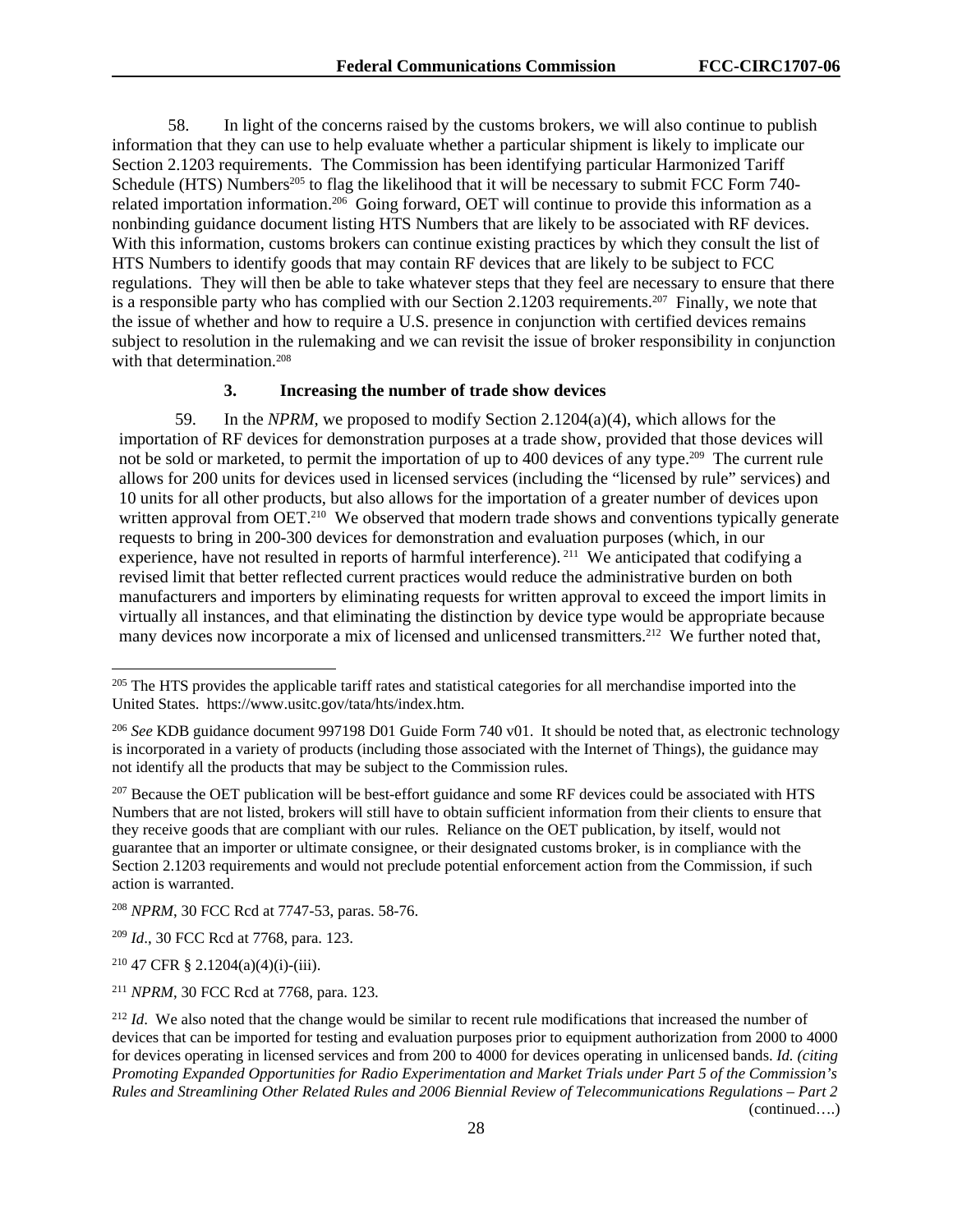given the use restrictions and prohibitions on sales and marketing of the trade show devices, it was unlikely that codifying the increased limit would result in an appreciable risk of these devices causing harm.213

60. All commenters addressing this proposal supported increasing the number of devices that could be imported for trade shows or other demonstration purposes.<sup>214</sup> In order to reduce the administrative burden on importers, CompTIA, TIA, and Wi-Fi Alliance agreed with our proposal to adopt a single limit for both licensed and unlicensed devices.<sup>215</sup> Still other commenters, in addition to combining the licensed and unlicensed rule provisions, suggested that we increase the permitted total to 800.216

61. We adopt the rule as proposed in the *NPRM* and will permit importation of up to 400 devices of any type for demonstration purposes at trade shows.<sup>217</sup> This increased number will reduce the administrative burdens associated with the existing rule, and is appropriate, based our experiences with trade shows in which parties have imported and demonstrated more devices than are permitted under the existing limits. Moreover, it appears that this number will accommodate virtually all needs<sup>218</sup> while maintaining a check on the potential that too many imported trade show devices could lead to interference concerns. The option to seek written approval to import more than 400 devices will remain available under new Section 2.1204(a)(4)(ii) for any such cases that might occur.

# **4. Excluded devices**

62. Section 2.1202(a) of our rules excludes certain unintentional radiators "which utilize low level battery power and which do not contain provisions for operation while connected to AC power lines" from complying with our Subpart K importation conditions, listing several examples.<sup>219</sup> The *NPRM* proposed to remove this exclusion because many of the listed devices – which include cameras, musical greeting cards, clocks and watches, and hand-held calculators and video games – have become significantly more sophisticated since the rule was adopted in 1991.<sup>220</sup> CEA disagrees with the proposal, indicating that they found the exclusion list "helpful," and noting that it is unaware of interference being

219 47 CFR § 2.1202(a).

l

*Administered by the Office of Engineering and Technology (OET)*, ET Docket Nos. 10-236 and 06-155, Report and Order, 28 FCC Rcd 758 (2013) (*Experimental Licensing Order*)).

<sup>213</sup> *NPRM*, 30 FCC Rcd at 7768, para. 123.

<sup>214</sup> *See, e.g.,* HP Comments at 3; IBM comments at 7; CTIA Comments at 13.

<sup>215</sup> CTIA Comments at 13; TIA Comments at 33-34; Wi-Fi Alliance Comments at 13-14.

<sup>216</sup> *See, e.g.*, CompTIA Comments at 4; Intel Comments at 11; CEA Comments at 18-19.

<sup>&</sup>lt;sup>217</sup> Several commenters pointed out a discrepancy between the proposed rule, Section 2.1204(a)(4)(i), and the proposal as discussed in the text of the *NPRM. NPRM*, 30 FCC Rcd at 7768, para. 123. Specifically, the proposed rule provided for 400 "licensed" devices. *NPRM*, 30 FCC Rcd at 7794. However, the Proposed Rules Appendix did not include any edits to Section  $2.1204(a)(4)(ii)$ . That section limits "all other devices" to 20. Thus, on its face, the adopted rule change would keep separate limits for licensed and unlicensed devices. Section 2.1204 as adopted will reflect the single limit discussed above.

<sup>&</sup>lt;sup>218</sup> In the last three years, we have received several requests for waivers of the import limitation, none of which exceeded 400 units.

<sup>220</sup> *NPRM*, 30 FCC Rcd at 7769, para. 124.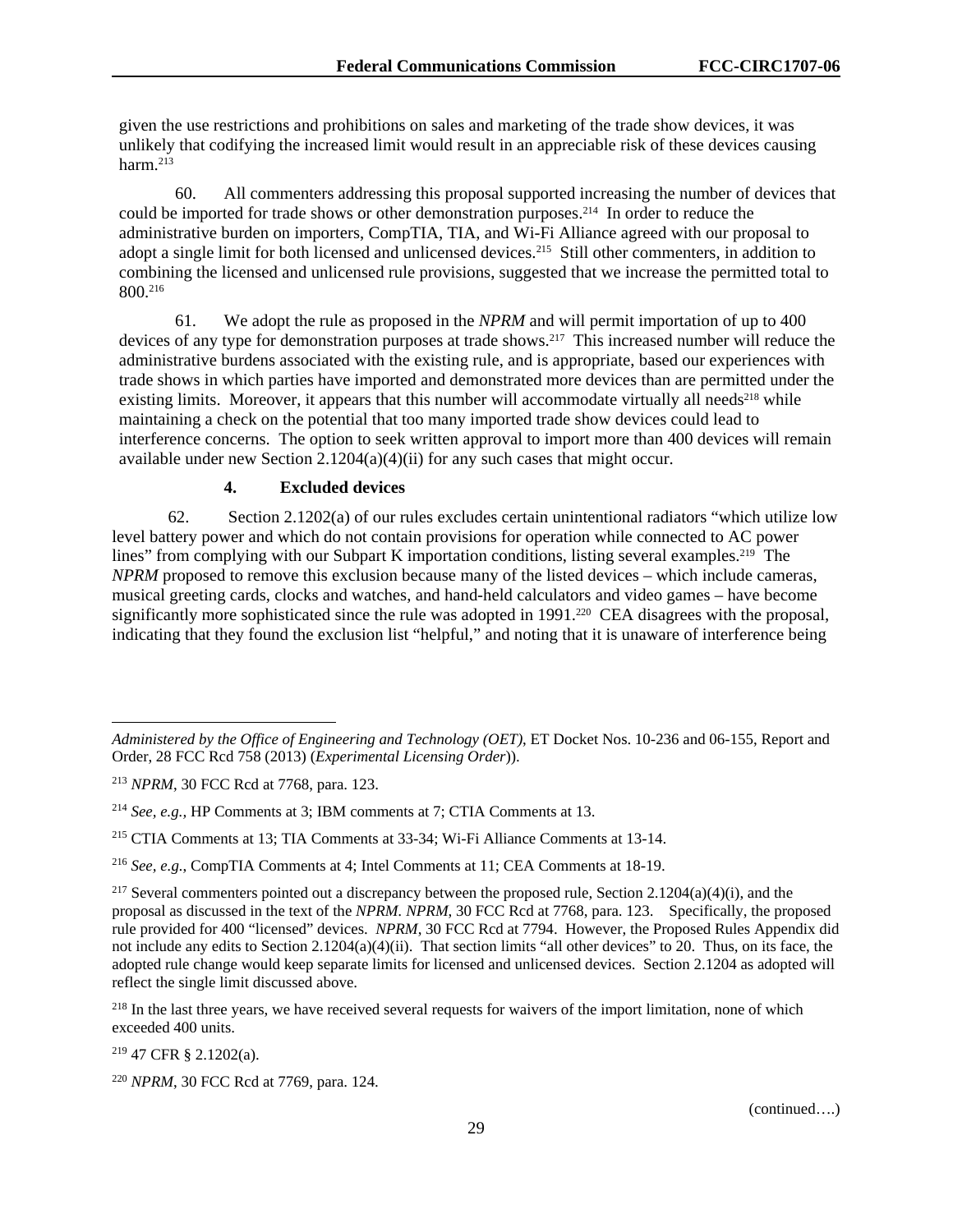caused by such devices.<sup>221</sup>

63. As a practical matter, the removal of the importation declaration requirement (FCC Form 740) relieves a significant burden, leaving this exemption with little additional benefit for importers. Still, in response to CEA's comments, we will retain the rule, but we will eliminate the list of examples from the rules. The list of examples is no longer accurately illustrative and may lead to both undue restrictions and to inappropriate exclusions. While we agree that effectively innocuous devices should be readily imported, we note that the RF device ecosystem continues to become more complex and interconnected, and today's "camera" or "watch" bears little resemblance to its simple and likely singlepurpose 1991 counterpart, often including components with an interference potential greater than that which the rule anticipated when written. For example, a device that is connected to a computer, such as a "connected watch"<sup>222</sup> or camera with Bluetooth connectivity<sup>223</sup> —atypical then but commonplace today qualifies as a computer peripheral or intentional radiator, respectively, and is not exempt.<sup>224</sup> In addition, battery technology has advanced to potentially provide much more power in the small batteries used in such devices. At the same time, we realize that importers would like to continue to import basic varieties of musical greeting cards, quartz watches, calculators, and similar devices with very low, battery-only power as easily as they have under the existing rule. Accordingly, the rule will continue to specify that the exemption applies to unintentional radiators that operate only on low level battery power. However, we will eliminate the illustrative list, as it is obsolete and potentially misleading. Inappropriate examples potentially lead to the inadvertent importation of unauthorized devices that should have equipment authorization and the unnecessary authorization of equipment for which it was not necessary. We will continue to describe the characteristics of such devices, and for guidance the OET laboratory will retain a public illustrative list of device types as non-categorical examples.225

# **5. Devices imported for personal use**

64. Section 2.1204(a)(7) permits an individual to import up to three radio receivers, computers, or other RF devices defined in Part 15 as unintentional radiators, provided that the devices are intended for personal use only.226 In the *NPRM,* we proposed to expand the scope of this rule to include all devices, whether or not used in conjunction with licensed service.<sup>227</sup> Commenters generally supported expanding the personal use exception and suggested that the scope of use covered by the exception be expanded to apply to devices imported for business or professional use by individuals or on

1

226 47 CFR § 2.1204(a)(7).

<sup>221</sup> CEA Comments at 19. *But see* TIA Comments at 33 (while not directly asserting its support, suggesting a rule identical to the one proposed by the Commission in the *NPRM*).

 $222$  LVMH, TAG Heuer Connected Watch, the first luxury connected watch (Nov. 10, 2015), https://www.lvmh.com/news-documents/news/tag-heuer-connected-watch-the-first-luxury-connected-watch.

<sup>223</sup> Best Buy, http://www.bestbuy.com/site/nikon-d3400-dslr-camera-with-af-p-dx-18-55mm-g-vr-and-70-300mm-ged-lenses-red/5580130.p?skuId=5580130&ref=199&loc=zhehdLHc0f8&acampID=1&siteID=zhehdLHc0f8- KjqXucr9lPHEU6sfFxa5cQ (last visited May 24, 2017).

<sup>224 47</sup> CFR § 2.1202(e).

 $225$  Because, under this revised rule, importers will need to consider a device's RF characteristics and potential to cause interference instead of simply assuming it is categorically exempt, we direct the OET Lab to issue further guidance, as necessary, through the KDB.

<sup>227</sup> *NPRM*, 30 FCC Rcd at 7769, para. 125. The *NPRM* also asked if the three-device limit would still be appropriate. *Id.* We are not addressing this proposal within this decision.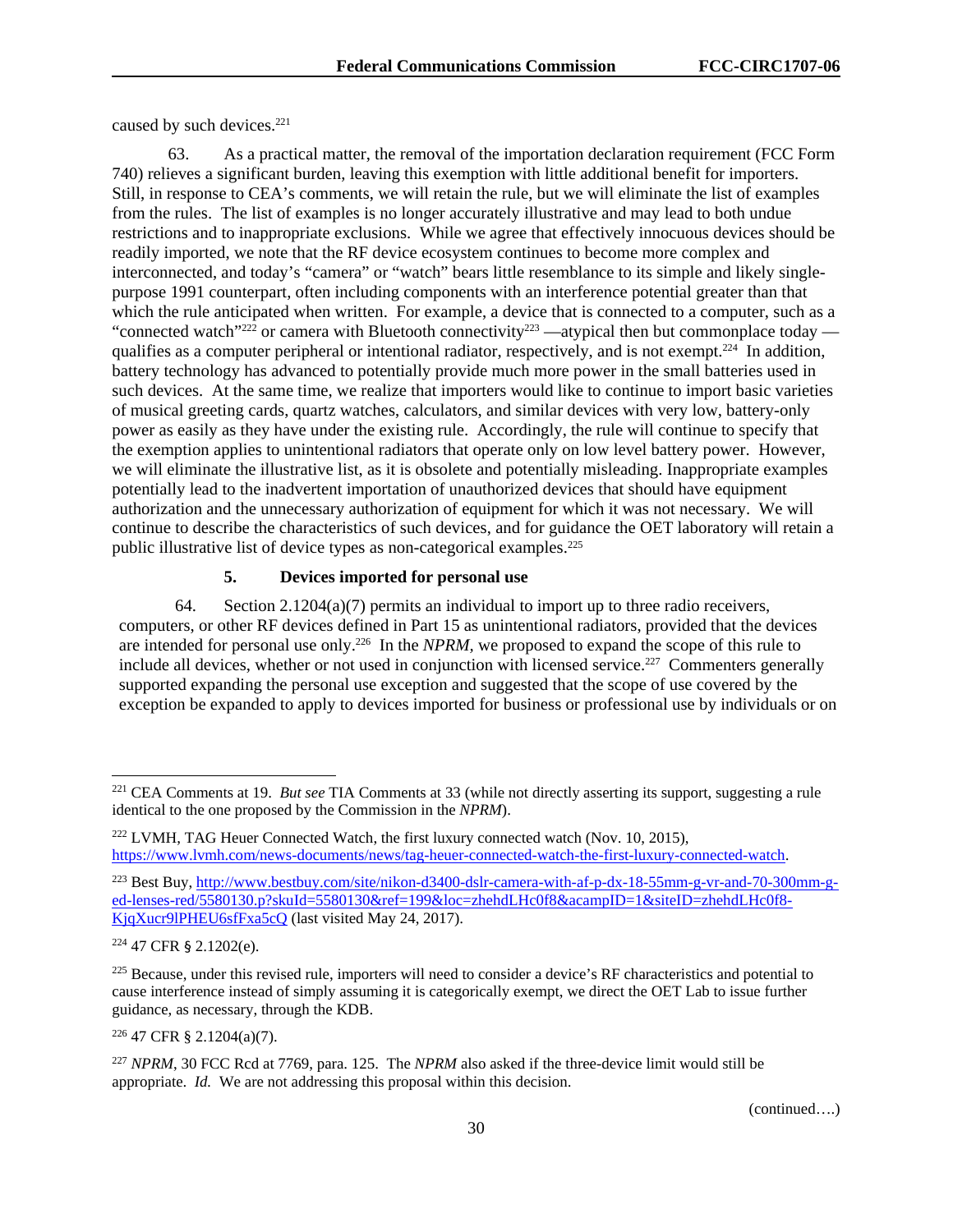behalf of a corporation and not intended for transfer or sale.<sup>228</sup>

65. We revise Section 2.1204(a)(7) to allow an individual to import up to three devices, including those covered under the current exemption as well as intentional RF transmitters identified under our rules as client or subscriber devices,<sup>229</sup> for the individual's own<sup>230</sup> use. By limiting the expansion of the rule to encompass client or subscriber devices, we can account for modern use scenarios while still ensuring that our importation rules continue to offer adequate protection against the types of devices that are likely to lead to cases of harmful interference.<sup>231</sup>

66. We emphasize that although we are relaxing our import conditions associated with such devices, parties still bear the responsibility to ensure that subject devices are designed to, and do, operate in a manner generally consistent with our rules and that they do not cause harmful interference to other users.

## **D. Measurement procedures**

l

67. We here adopt several rule modifications proposed in the NPRM that will make it easier for the Commission to keep up with changes in technology and in industry measurement standards by increasing the visibility of our Knowledge Database (KDB) which provides current guidance on accepted practice by direct reference on our rules, that will respond to the recent adoption of certain measurement procedures by ANSI ASC C63, that will streamline test procedures for manufacturers to show compliance with our technical requirements, and that will move the rules regarding measurements for composite systems from Part 15 to Part 2 of our rules to better indicate their more general applicability. Collectively, these modifications will make it easier to ensure that the devices subject to our rules are tested properly and address the evolution of how new technologies are adopted in the latest generation of devices.

<sup>228</sup> *See, e.g.*, CompTIA Comments at 4; s*ee also* CEA Comments at 18; ITIC Comments at 18; Intel Comments at 11; Wi-Fi Alliance Comments at 13-14; Boeing Reply Comments at 6-7.

 $^{229}$  For devices subject to our Part 15 rules, client devices are defined in Section 15.202 as those devices "operating in a mode in which the transmissions of the device are under control of the master." 47 CFR § 15.202. Further "a device in client mode is not able to initiate a network." *Id.* For devices operating under our rules for licensed or licensed-by-rule devices, the subscriber devices would be operating under the authority of an operator who manages the network to which such a device would connect. The OET laboratory may, from time to time as required by circumstances, identify types of devices specifically included in or excluded from this exemption.

<sup>&</sup>lt;sup>230</sup> This use of "'own' use" is intentional. The Commission has previously characterized this exemption as applying to "the importer's or consignee's own use, personal or not" of devices. *Amendment of Part 2 of the Rules Concerning the Importation of Radio Frequency Devices Capable of Causing Harmful Interference*, GN Docket No. 89-349, Notice of Proposed Rulemaking, 4 FCC Rcd 6146, 6149, para. 33 (1989). Given this clear intention, we are not inclined to begin distinguishing "personal" from "professional" use. Additionally, this rule is not to be construed to permit businesses to import or have their employees import for them unauthorized devices that would otherwise be excluded from import. *Amendment of Part 2 of the Rules Concerning the Importation of Radio Frequency Devices Capable of Causing Harmful Interference*, GN Docket No. 89-349, Report and Order, 6 FCC Rcd 3296, 3298, para. 17 (1989). To the extent that manufacturers or other businesses wish to import devices for testing or developmental purposes, Section 2.1204(a)(4) already provides an exemption and waivers can be granted where warranted. Commenters have not suggested situations, compelling or otherwise, that would warrant consideration of any other rules related to business use of unapproved devices.

<sup>&</sup>lt;sup>231</sup> Master devices which connect and control client/subscriber devices typically operate at much higher power levels with a consequent greater potential to cause harmful interference, whereas client/subscriber devices are lowpowered devices intended to operate only over very short distances.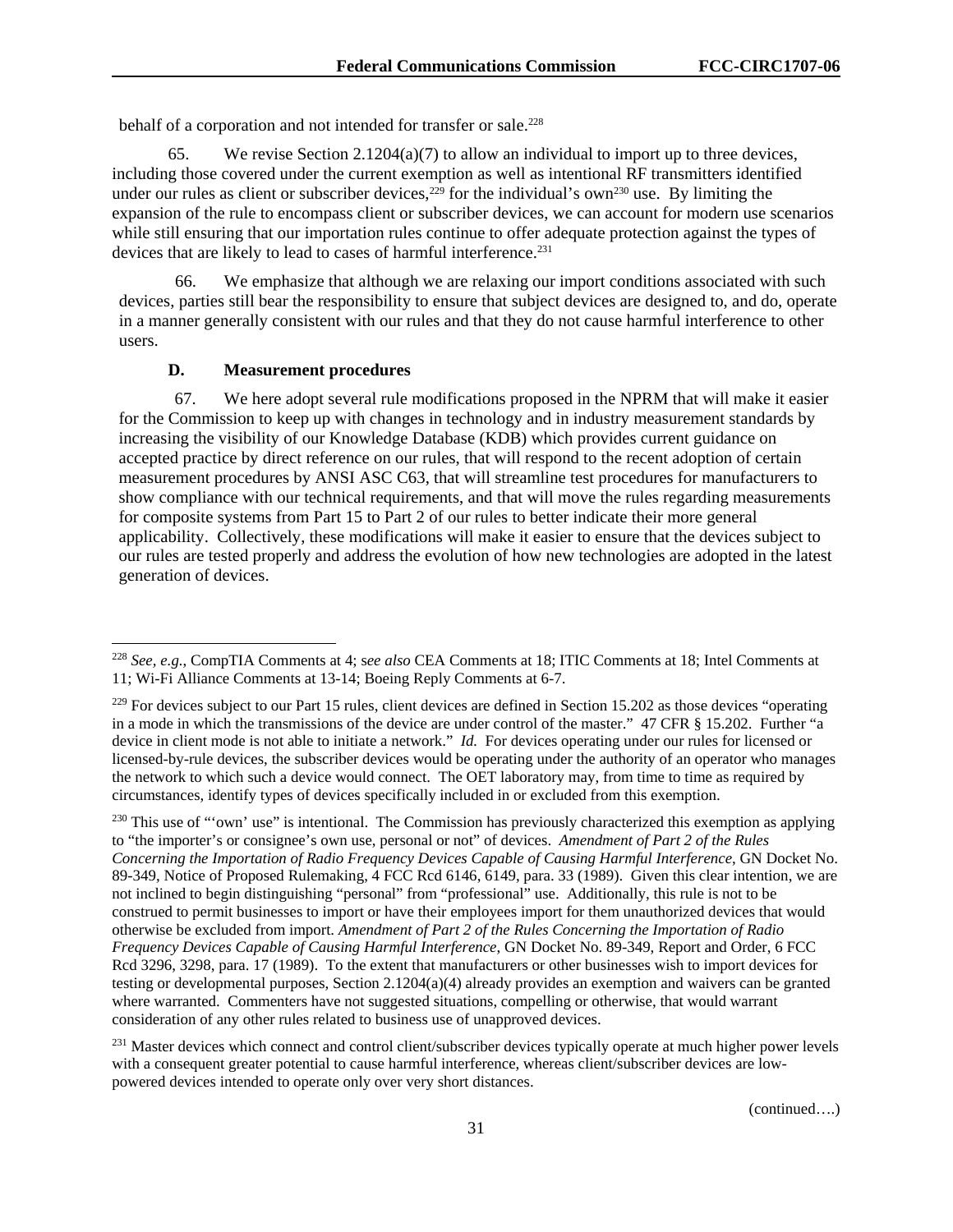## **1. Streamlining and consolidating references**

#### **a. KDB guidance**

68. *Section 2.947.* As we have noted, the supplemental guidance that OET has compiled with the KDB plays an important role in fostering compliance with our equipment authorization processes.232 In order to further utilize this guidance and increase our ability to keep up with the latest measurement procedures and techniques, the *NPRM* included several proposals to modify our rules to include more direct references to the KDB.<sup>233</sup> Section 2.947 of our rules sets forth the standards or measurement procedures that the Commission considers acceptable for use when compiling required compliance data.<sup>234</sup> In the *NPRM*, we proposed to modify Section 2.947(a)(3), which currently refers to "any measurement procedure acceptable to the Commission," to specifically include a reference to the advisory information that is available in the Commission's online KDB publications.<sup>235</sup> We also noted that devices are often required to comply with service-specific procedures described in other parts of our rules and we asked whether we should further modify Section 2.947 to acknowledge that other rule parts may specify additional measurement procedures.<sup>236</sup>

69. ASC C63 "enthusiastically supports" a specific reference to the KDB in Section 2.947 and further suggests that we provide specific KDB numbers in the rules or at "a special location on the Commission's web site that identifies KDBs related to ASC C63 standards."<sup>237</sup> Although it did not specifically cite the proposal to amend Section 2.947, Cisco supports utilizing the KDB for procedures wherever possible.<sup>238</sup> In the context of this proposal, while not directly mentioning KDB usage, Wi-Fi Alliance and TIA both assert that industry standards should be referenced wherever possible.<sup>239</sup> While it was not against the proposal, ITIC states "that modifying Section 2.947 to state that other rule parts may specify additional measurement procedures is not necessary but would not cause any harm."<sup>240</sup> The TCB Council supports the reference to KDB guidance and proposed that Section 2.947 be modified to require that test reports include adequate test data to demonstrate compliance or justification acceptable to the Commission as to why test data is not required to show compliance.<sup>241</sup>

70. We are amending Section 2.947 of the rules to include references to the advisory information in the Commission's Knowledge Database. Doing so will assist manufacturers and the public by providing a clear reference to an existing resource that provides technical guidance. We are

<sup>236</sup> *Id.* 

l

<sup>232</sup> *See supra* note 8 and accompanying text*.* The staff guidance provided in the KDB is intended to assist the public in following Commission requirements. The guidance is not binding on the Commission and will not preclude the Commission from making a different decision in any matter that comes to its attention for resolution.

<sup>233</sup> *See NPRM*, 30 FCC Rcd at 7762-63, paras. 107-110.

<sup>&</sup>lt;sup>234</sup> Section 2.947 provides for the acceptance of data measured in accordance with standards or measurement procedures, specifically: 1) those in bulletins or reports issued by OET; 2) those acceptable to the Commission and published by national engineering societies; or 3) any measurement procedure acceptable to the Commission. 47 CFR § 2.947(a).

<sup>235</sup> *NPRM*, 30 FCC Rcd at 7762, para. 107.

<sup>237</sup> ASC C63 Comments at 2-3.

<sup>238</sup> Cisco Comments at 2-4.

<sup>239</sup> Wi-Fi Alliance Comments at 14-15 and TIA Comments at 27.

<sup>240</sup> ITIC Comments at 14-15.

<sup>&</sup>lt;sup>241</sup> TCB Council Comments at 4.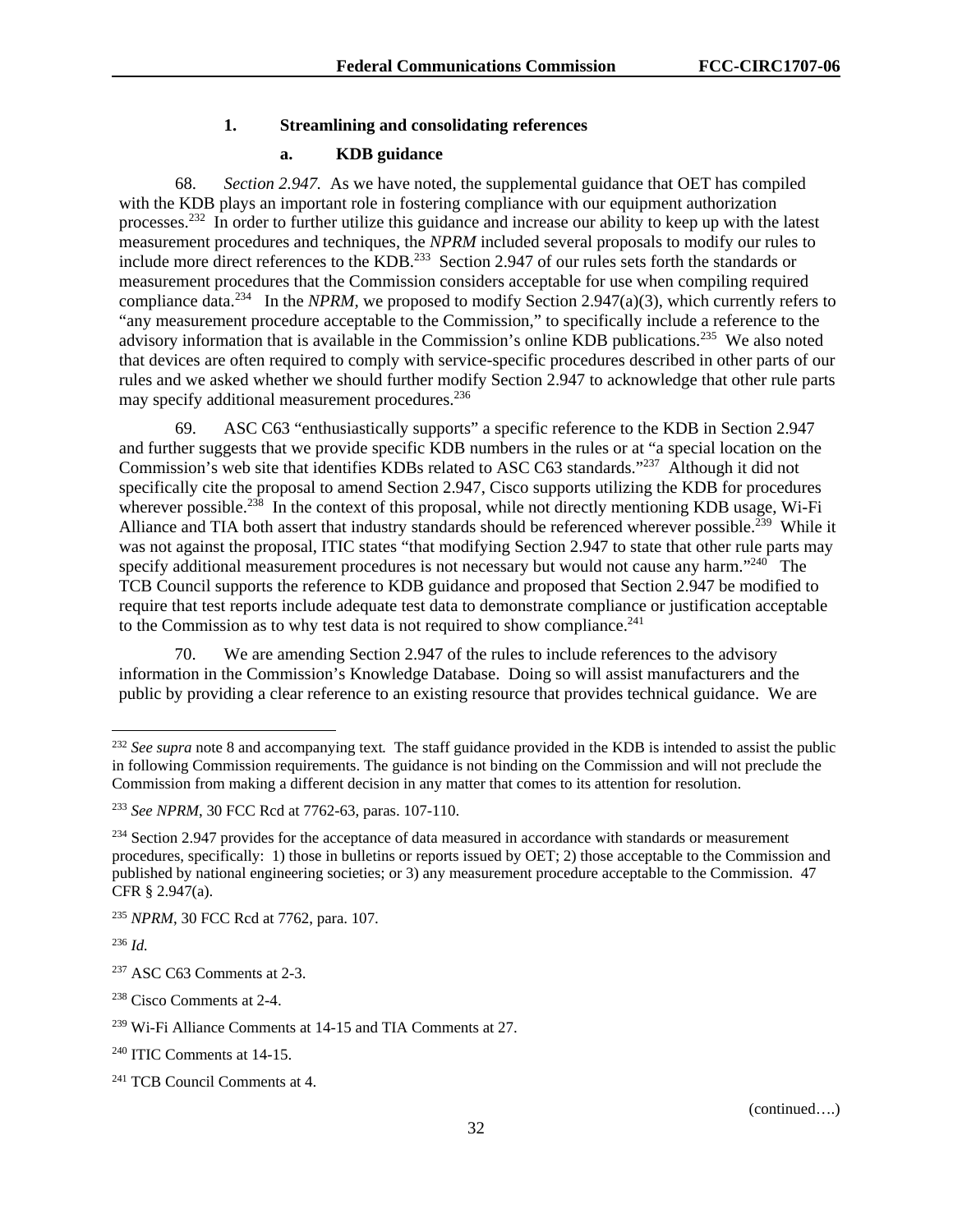also adding a new provision (subsection  $(g)$ ) at the suggestion of Nokia that requires test reports to contain adequate test data or sufficient justification as to why test data was not required.<sup>242</sup> We agree that this provision will help ensure consistency among submissions, particularly when a party is not submitting all possible testing data that could be performed.

71. *Parts 15 and 18*. In the *NPRM*, we also proposed to revise the sections that set forth measurement procedures for RF devices operating under the Part 15 rules<sup>243</sup> and Industrial, Scientific, and Medical (ISM) Equipment operating under the Part 18 rules<sup>244</sup> to reference advisory procedures that will be published by OET as KDB Publications, to aid parties seeking to obtain equipment authorizations employ a process they can demonstrate is suitable for the tested device.<sup>245</sup> We expressed our belief that this change would allow us to clarify such procedures that may not be adequately addressed in referenced measurement standards but do not need to be specifically detailed in our rules. 246 We sought comment on the proposal and asked whether further consolidating these rules to simply cross-reference Section 2.947 would be appropriate. $247$ 

72. No commenters directly addressed our proposals to substitute KDB references for the specific measurement procedures set forth in our Part 15 and Part 18 rules. We continue to believe that modifying our rules in this manner will help provide clarity about the application of measurement standards in order to enable parties to successfully demonstrate compliance with our rules and will make it easier for staff to provide advisory guidance when appropriate situations arise. Further, as we have discussed above, commenters have been generally supportive of using the rules to direct increased attention to the guidance that the KDB can provide.<sup>248</sup> Accordingly, we are modifying section 15.32 and section 18.311 as discussed in the *NPRM* proposal.

## **b. References to Industry standards**

73. We also proposed to revise the specific measurement procedures in Sections 15.31-15.35 in order to remove any redundancy with the ANSI C63.4-2014 and ANSI C63.10-2013 procedures that are specified by reference in Sections 15.31(a)(3) and (a)(4).<sup>249</sup> Additionally, we sought comment on whether compliance testing for devices subject to the Part 15 requirements would still be adequately addressed in the rules given these revisions and asked whether there are other ways we can further clarify and streamline the measurement procedures in our rules.

74. There was general support for our overall proposal to modify various measurement related rules found in Sections 15.31 through 15.35.<sup>250</sup> However, many commenters stated that Section 15.33(a), which specifies the frequency range over which radiated emissions measurement are to be

<sup>245</sup> *NPRM*, 30 FCC Rcd at 7763, para. 108.

<sup>246</sup> *Id.*

-

<sup>247</sup> *Id.*, 30 FCC Rcd at 7762-63, para.108.

<sup>248</sup> *See* para. 70, *supra.*

<sup>249</sup> *NPRM*, 30 FCC Rcd at 7763, para. 109. *See* 47 CFR § 15.31 Measurement standards, § 15.33 Frequency range of radiated measurements, and § 15.35 Measurement detector functions and bandwidth.

<sup>250</sup> *See* Cisco Comments at 17, TIA Comments at 27, and Wi-Fi Alliance Comments at 14.

<sup>242</sup> Nokia Comments at 4.

<sup>243</sup> *See* 47 CFR § § 15.32 Test procedures for CPU boards and computer power supplies.

<sup>244</sup> *See* 47 CFR §§ 18.309-311. In particular, Section 18.311 provides that FCC Measurement Procedure, MP-5, "Methods of Measurement of Radio Noise Emissions from ISM Equipment," sets forth the measurement techniques the FCC uses to determine compliance with the Part 18 technical requirements.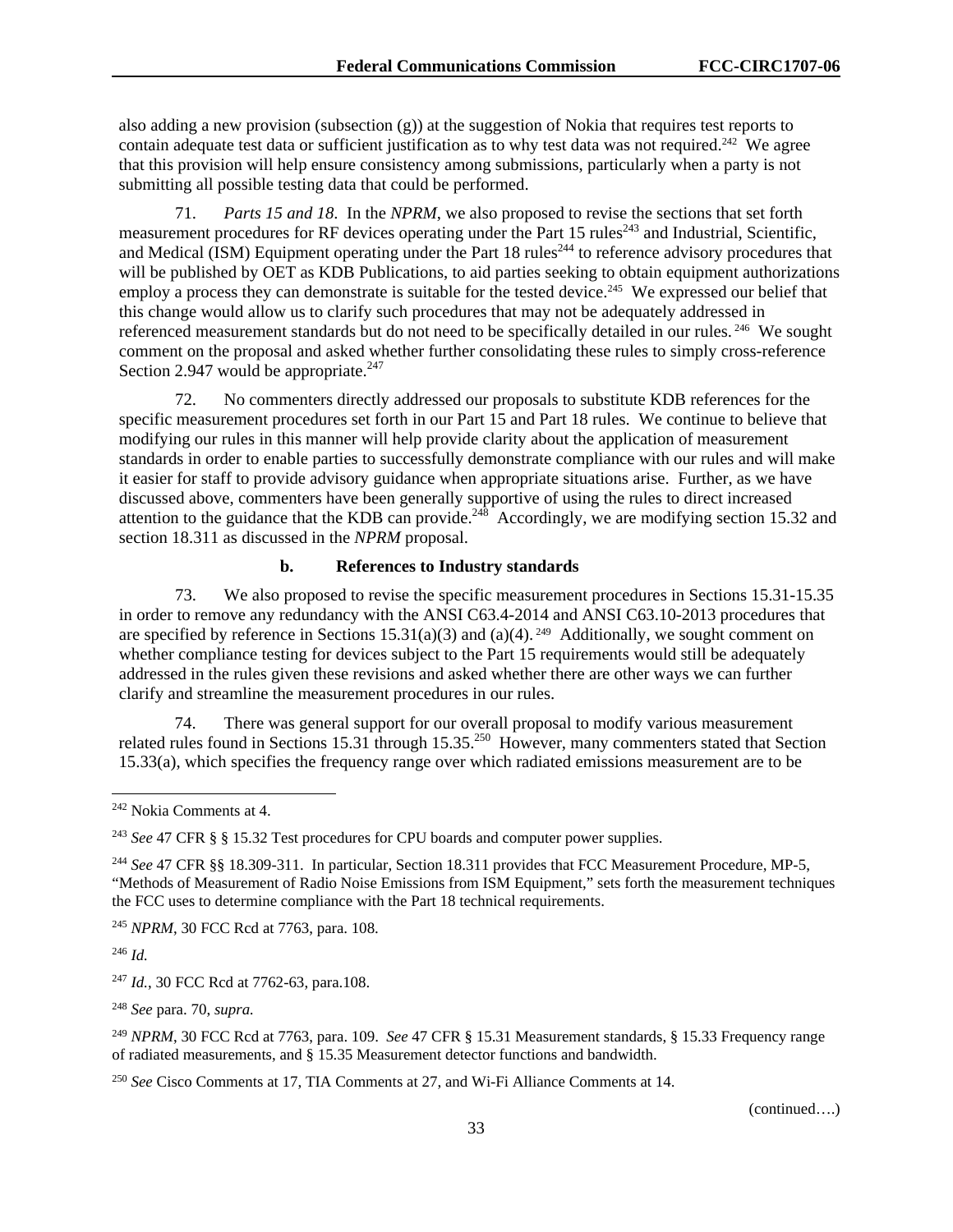performed, should not be amended.<sup>251</sup> These commenters are specifically concerned that removing the specified frequency range for measurements from the rules in favor of a reference to ANSI C63.10-2013 would create ambiguity, particularly in instances where someone is relying on, as is allowed by the rules, an alternate measurement procedure or in the event that a future revision of ANSI C63.10-2013 does not include the frequency range. $^{252}$ 

75. Persuaded by commenters, we also amend section 15.35(a) to reference ANSI C63.4- 2014, clause 4, for specifications on measuring instrumentation using a CISPR-quasi peak detector function and related measurement bandwidths.<sup>253</sup> We will not make the changes to sections 2.1057 and 15.33(a) to remove the frequency range of measurement that was proposed in the *NPRM*, so that clear requirements on the specified range for frequency measurements will remain in the rules instead of relying on references in ANSI C63.10-2013.

#### **c. Composite systems**

76. Many products now include devices that operate under multiple rules sections that have distinct authorization requirements.<sup>254</sup> The measurement procedures for the certification of these socalled "composite systems" are included in Sections 15.31(h) and 15.31(k) of the rules. 255 In the *NPRM*  we proposed to move the provisions for composite systems to Part 2, except to retain certain specific requirements for Part 15 devices in Sections 15.31(h) and 15.31(k).<sup>256</sup> In the absence of comments, we continue to believe that shifting the provisions for composite devices to the Part 2 rules that apply to all types of devices, not just to Part 15 unlicensed devices, is appropriate, and we are modifying our rules accordingly.257

# **2. ANSI C63.26 (Compliance Testing for Licensed Radio Services)**

77. In the *NPRM*, the Commission acknowledged the then-pending ANSI C63.26 standard, "American National Standard for Compliance Testing of Transmitters Used in Licensed Radio Services" and asked parties to "take the ANSI C63.26 standards development into account when drafting their comments" related to our measurement procedure proposals.<sup>258</sup> In particular, we observed that

<sup>252</sup> *See id.* 

1

<sup>253</sup> ITIC asked us to re-visit a previous decision in which the Commission decided not to incorporate references to CISPR 22 or CISPR 32 into our rules. *See* ITIC Comments at 15. This suggestion is beyond the scope of this proceeding and, as acknowledged by ITI, the Commission previously rejected it in a prior, now-closed, proceeding *See* Amendment of Parts 0, 1, 2, and 15 of the Commission's Rules regarding Authorization of Radiofrequency Equipment and Amendment of Part 68 regarding Approval of Terminal Equipment by Telecommunications Certification Bodies, *Report and Order,* ET Docket No. 13-44, 29 FCC Rcd 16335 at 16366 (2014).

<sup>254</sup> *NPRM*, 30 FCC Rcd at 7763, para. 110.

255 47 CFR § 15.31(h).

<sup>256</sup> *NPRM*, 30 FCC Rcd at 7763, para. 110.

257 47 CFR §§ 2.947(f), 15.31(h).

<sup>251</sup> TIA Comments at 27-28; Cisco Comments at 17; and ANSI ASC63 Comments at 3-4.

<sup>258</sup> *NPRM*, 30 FCC Rcd at 7763-64, para. 111. ANSI ASC C63 is a standards development organization that includes participants from wireless industry, test laboratories and regulators. *See* C63, C63® Main Committee Roster (May 20, 2017), http://www.c63.org/documents/rosters\_public/c63\_members.htm. ANSI C63.26 was developed by ANSI ASC C63 to provide manufacturers and test laboratories with the reliable and consistent measurement procedures necessary to demonstrate that transmitters used in licensed radio services comply with the Commission's technical requirements. It is intended to cover the procedures for testing a wide variety of licensed transmitters; including but not limited to transmitters operating under Parts 22, 24, 25, 27, 90, 95 and 101 of the FCC Rules, transmitters subject to the general procedures in Part 2 of the FCC Rules and procedures for transmitters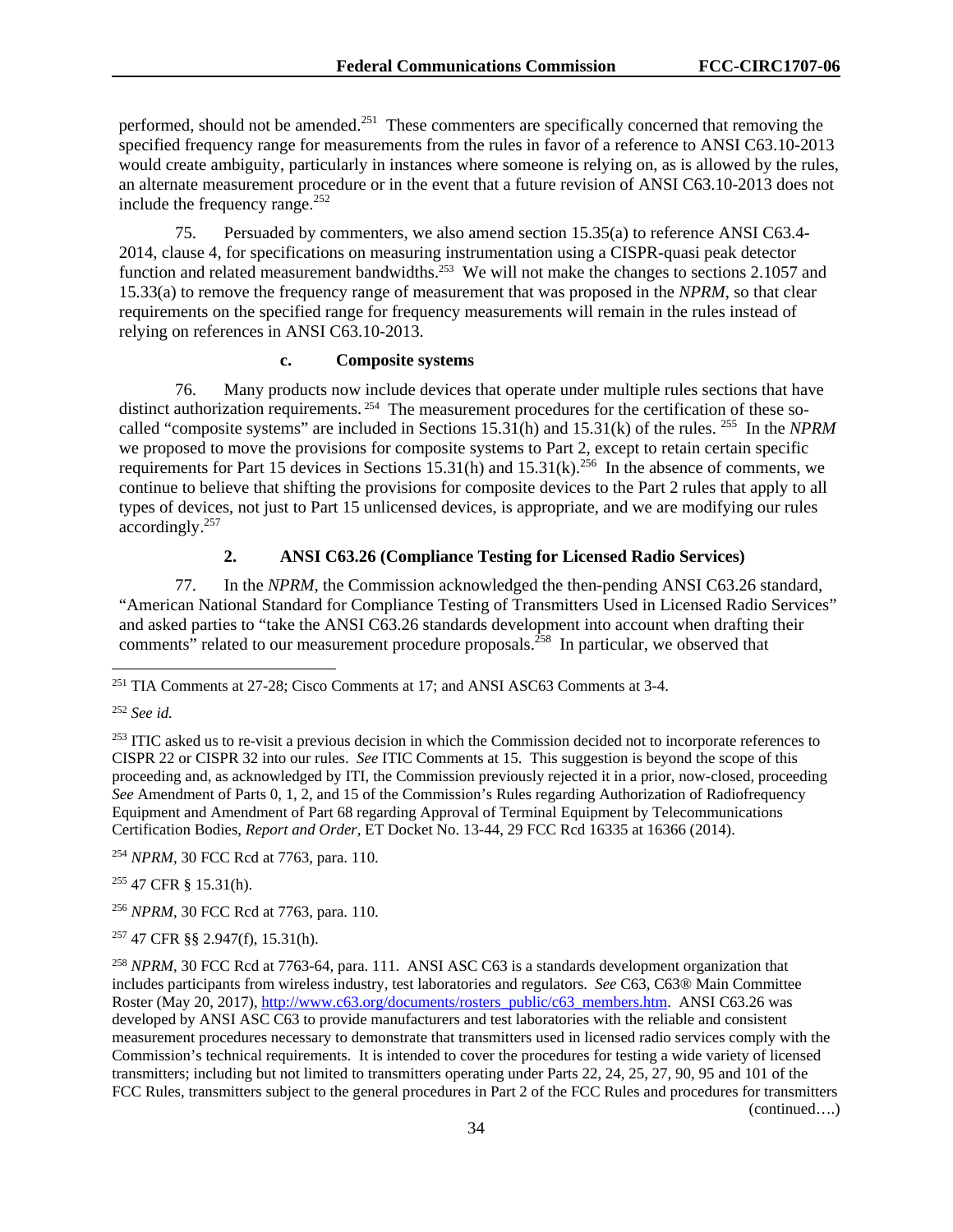references to the applicable measurement procedures in ANSI C63.26 could replace measurement procedures set forth in both the Part 2 equipment authorization rules and many of the specific licensed service rule parts.<sup>259</sup> Further, we noted that many products now incorporate both licensed and unlicensed transmitters and there could be value in providing for the same test method to be used for a device that is subject to technical requirements in different rule parts. $260$ 

78. Subsequent to the *NPRM,* OET released a Public Notice acknowledging the publication of the finally-approved standard ("ANSI C63.26-2015") and seeking comment on modifying Section 2.910 of our rules (47 C.F.R. § 2.910) to incorporate ANSI C63.26 by reference.<sup>261</sup> In addition, the Public Notice asked commenters to address how the Commission would incorporate the standard into our existing rules, as discussed in the *NPRM*. 262 For example, what specific Part 2 measurement procedures would ANSI C63.26 replace, and which specific licensed service rules should be replaced with cross-references to Part 2 (and, by extension, ANSI C63.26). <sup>263</sup> In sum, the *NPRM* and Public Notice sought comment on whether there are alternatives to our proposed rules for measurement procedures that would better promote clarity and accommodate future technological developments.

79. All commenters supported incorporating ANSI C63.26 in our rules for measurements made on transmitters used in licensed services.<sup>264</sup> However, while supportive, these commenters pointed out that the current version of the standard does not cover all licensed services. Specifically, as Cisco points out, "the current version is geared to the mobile and broadband radios used in Part 22, 24, 25, 27, 90, and 95. TV broadcast systems under Part 74, high power analog land mobile services under Part 90 and other similar technologies are not addressed in the first version of the standard."265 Accordingly, commenters suggest that it would be premature to remove the measurement procedures in Part 2 and

<sup>259</sup> *NPRM*, 30 FCC Rcd at 7763-64, para. 111*.* We specifically noted that references to the applicable measurement procedures in ANSI C63.26 could potentially replace measurement procedures in Part 2 for RF power output, modulation characteristics, occupied bandwidth, spurious emissions at antenna terminals, field strength of spurious radiation, frequency stability, and frequency spectrum. *See id.* (citing 47 CFR §§ 2.1041, 2.1046, 2.1047, 2.1049, 2.1051, 2.1053, 2.1055, and 2.1057. Similarly, we also suggested that references to Part 2 (and, by extension, ANSI C63.26) could replace the specific measurement procedures and details that are presently contained in many of the individual service rules. *Id.*

<sup>260</sup> *Id.* 

l

<sup>261</sup> *Comments Sought on Newly Published ANSI C63.26-2015 Standard in Conjunction With Ongoing Equipment Authorization Rulemaking Proceeding*, DA 16-348, Public Notice, 31 FCC Rcd 2314, 81 FR 23267 (OET 2016) (*ANSI C63.26-2015 Public Notice*). ANSI C63.26 was recently published and is now an "active standard" – that is, the standards association considers it to be valid, current, and approved. *See* IEEE Standards Association, https://standards.ieee.org/findstds/standard/C63.26-2015.html (last visited May 24, 2017).

<sup>262</sup> *ANSI C63.26-2015 Public Notice*. If the Commission were to adopt ANSI C63.26, it would replace many of the current Knowledge Database (KDB) publications that have addressed numerous device measurement issues in more of a case-by-case fashion.

<sup>263</sup> *Id.*

264 TCB Council Public Notice Comments at 2-3; Nokia Public Notice Comments at 2; Cisco Public Notice Comments at 3-4; Wi-Fi Alliance Comments at 1-2; ANSI ASC C-63 Comments at 5.

265 Cisco Public Notice Comments at 3-4. *See also* TCB Council Public Notice Comments at 3-2 and Nokia Public Notice Comments at 3-6.

not covered in the FCC Rules. The standard also addresses specific topics; e.g., ERP/EIRP, average power measurements and instrumentation requirements. *See generally See* IEEE Standards Association, https://standards.ieee.org/findstds/standard/C63.26-2015.html (last visited May 24, 2017); C63, Status of C63® Standards (May 23, 2017), *http://www.c63.org/documents/misc/matrix/c63\_standards.htm#C63\_26*.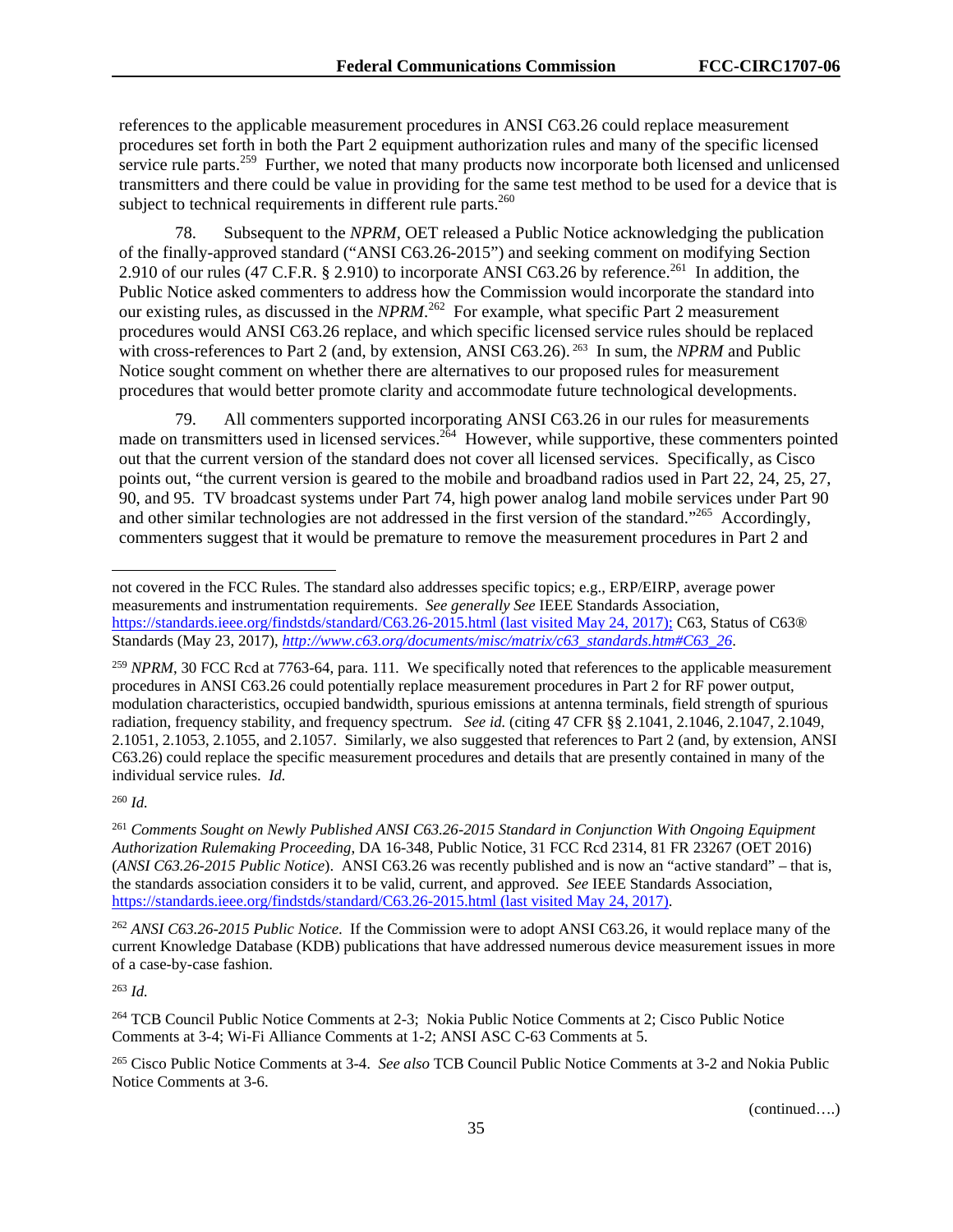elsewhere before these other services are addressed by the standard.<sup>266</sup> Additionally ANSI ASC C63 suggests that we implement an 18-month transition period for the new standard in order to allow test labs to incorporate the standard into the scope of their accreditation.<sup>267</sup> Finally, Cohen Dippel and Everist expressed concerns about the availability of the standard and whether the Commission would be relying on a standard that is not in the public domain and available only at a cost to the user.<sup>268</sup>

80. We will amend section 2.910(c) and section 2.1041 to include ANSI C63.26-2015 as an acceptable measurement procedure for equipment that operates in authorized radio services covered by the measurement standard, where measurements are required in sections 2.1046, 2.1047, 2.1049, 2.1051, 2.1053, 2.1055, and 2.1057.269 This standard is in the public domain; although available at a cost, use of ANSI standards is long-standing Commission practice. We observe that Section 2.947 provides a number of options that can be considered in selecting a measurement procedure to be used for demonstrating compliance. We agree with the comments that the ANSI standard does not cover all of the license services and will retain the additional procedures in the current rules as well. While Cisco proposed an 18-month transition period to permit test laboratories to expand the scope of their accreditation,270 we have consistently used a two-year transition for expanding scope for accredited testing laboratories pursuant to new rules, as this parallels the reexamination cycle of the accrediting bodies.271 We provide here that accredited laboratories may test to the ANSI C63.26 standards for up to two years from the date of adoption of this Order without an explicit expansion of their scope by an accrediting body. 272

### **IV. PROCEDURAL MATTERS**

### **A. Final Regulatory Flexibility Analysis**

81. As required by section 604 of the Regulatory Flexibility Act of 1980 (RFA), 5 U.S.C. 604, the Commission has prepared a Final Regulatory Flexibility Analysis of the possible economic impact on small entities of the policies and rules adopted in this Report and Order. This Final Regulatory Flexibility Analysis is set forth in Appendix B.

# **B. Paperwork Reduction Act**

82. This Report and Order contains new information collections subject to the Paperwork Reduction Act of 1995 (PRA), Public Law 104-13. It will be submitted to the Office of Management and Budget (OMB) for review under Section 3507(d) of the PRA. The Commission will publish a separate notice in the Federal Register inviting comment on the new information collection requirements adopted herein. The requirements will not go into effect until OMB has approved it and the Commission has published a notice announcing the effective date of the information collection requirements.

83. In this present document, we have assessed the effects of our existing equipment authorization procedures (certification, verification, and Declaration of Conformity (DoC)). The

271 47 CFR § 2.947(a).

l

<sup>266</sup> *See, e.g.,* Cisco Public Notice Comments at 3-4, Apple Reply Comments at 4.

<sup>267</sup> ANSI ASC C63 Comments at 6.

<sup>268</sup> Cohen, Dippel and Everist Comments at 2-3.

<sup>&</sup>lt;sup>269</sup> We will, of course, continue to accept measurement procedures identified in the KDB.

<sup>270</sup> Cisco Comments at 18.

<sup>&</sup>lt;sup>272</sup> While Nokia and the TCB Council suggested revisions to multiple rule parts, the modifications adopted here effectively accommodate their concerns by revising sections 2.910 and 2.1041.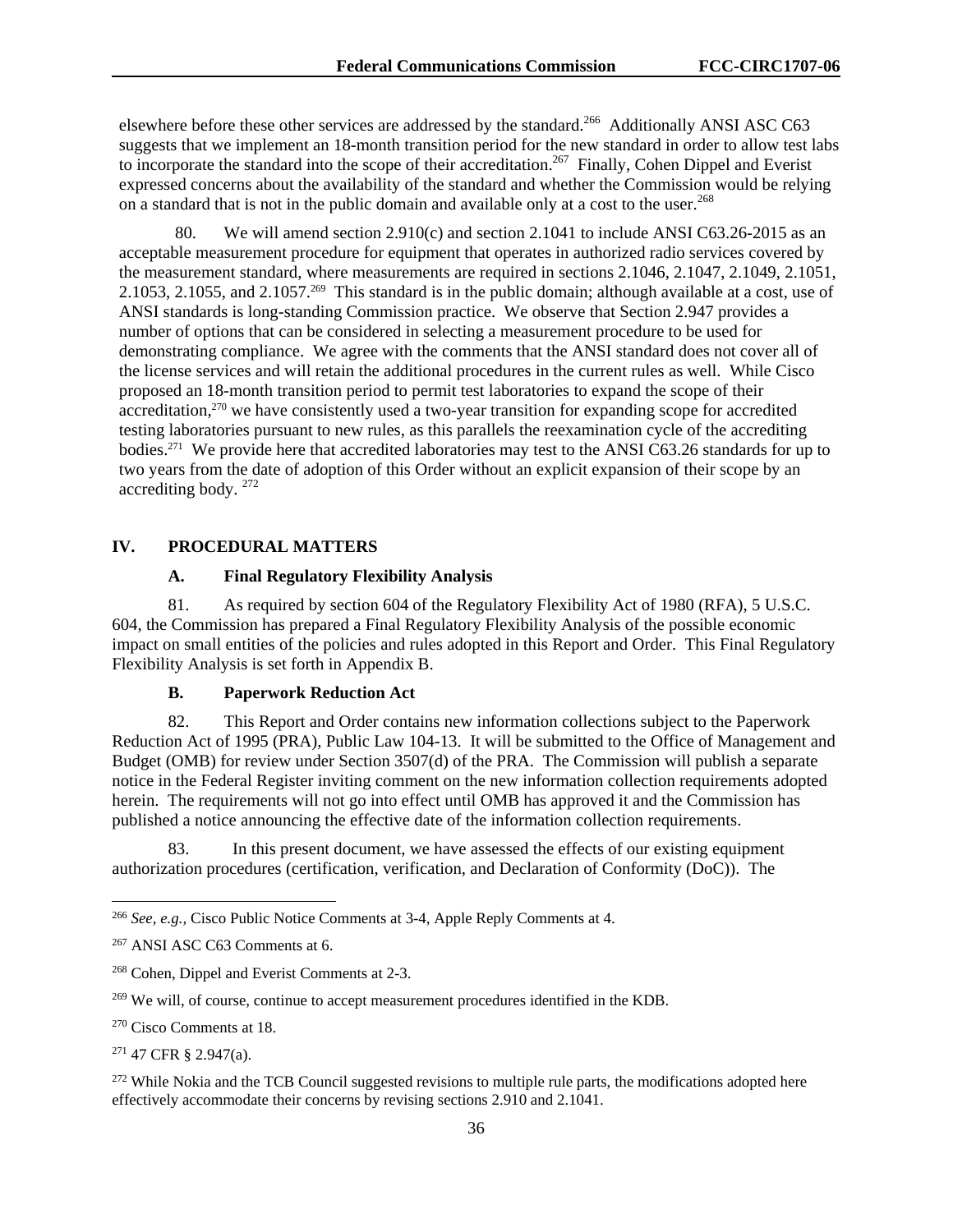Commission establishes a new device approval process, Supplier's Declaration of Conformity (SDoC). SDoC combines elements of verification and DoC into a single approval process that can be used for equipment that has a strong record of compliance and for which there is minimal risk of causing harmful interference. We recognize our increased comfort with the approval procedures for such devices by streamlining these procedures. In doing so, we eliminate elements of our rules that serve to increase compliance costs and that provide benefits that are of only marginal utility. Finally, we find that, our actions will minimize the compliance costs borne by small entities by, for example, eliminating the mandate to use accredited laboratories that is currently associated with the DoC rules and removing the requirement to display the FCC logo on the equipment identification label. By not requiring parties to engage in such practices, we will not unnecessarily burden small entities that no longer wish to retain such practices. However, we will continue to permit parties to continue to engage if these practices if they find it useful to do so.

# **C. Congressional Review Act**

84. The Commission will send a copy of the *Equipment Authorization First R&O*, to Congress and the Government Accountability Office pursuant to the Congressional Review Act, s*ee* 5 U.S.C. § 801(a)(1)(A).

### **V. ORDERING CLAUSES**

85. IT IS ORDERED that pursuant to Sections 1,  $4(i)$ ,  $7(a)$ ,  $301$ ,  $303(f)$ ,  $303(g)$ ,  $303(f)$ , 307(e), 332, and 720 of the Communications Act of 1934, as amended, 47 U.S.C. §§ 151, 154(i), 157(a), 301, 303(f), 303(g), 303(r), 307(e), 332, 622, and Sections 0.31(g), 0.31(i), and 0.31(j) of the Commission's rules, 47 C.F.R. §§ 0.31(g), 0.31(i), 0.31(j), this Report and Order IS ADOPTED.

86. IT IS FURTHER ORDERED that the rules and requirements adopted herein WILL BECOME EFFECTIVE upon publication in the Federal Register with the exception of those rules that contain new or modified information collection requirements that require review by the OMB under the PRA, which WILL BECOME EFFECTIVE after OMB review and approval, on the effective date specified in a notice that the Commission will publish in the Federal Register announcing such approval and effective date.

87. IT IS FURTHER ORDERED that the Commission's Consumer and Governmental Affairs Bureau, Reference Information Center, SHALL SEND a copy of this First Report and Order*,*  including the Final Regulatory Flexibility Analysis, to the Chief Counsel for Advocacy of the Small Business Administration.

### FEDERAL COMMUNICATIONS COMMISSION

 Marlene H. Dortch Secretary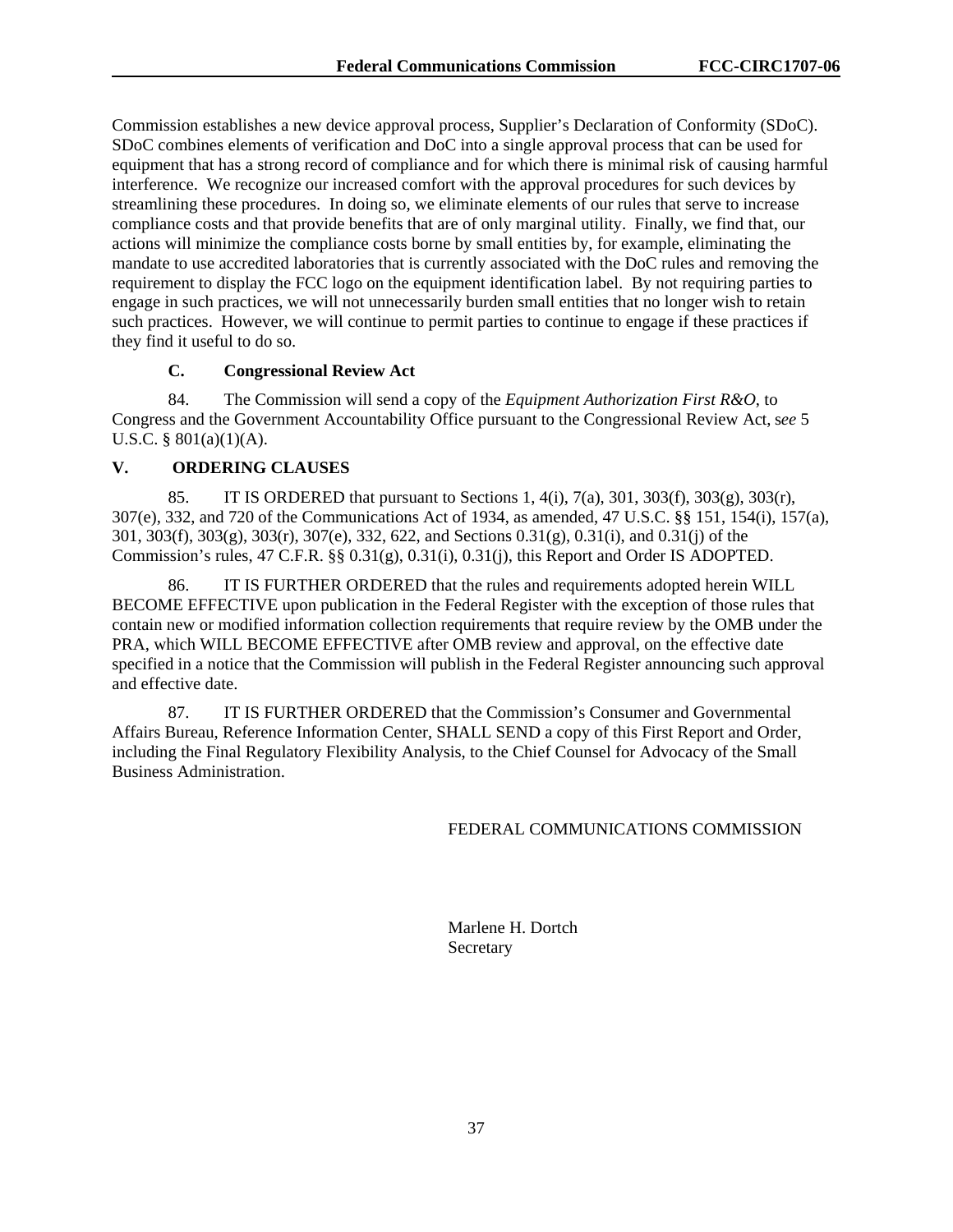# **APPENDIX A**

### **Final Rules**

Parts 2, 15, 18, 73, 74, 78, 80, 87, 90, and 101 of Title 47 of the Code of Federal Regulations are amended as follows:

# **PART 2—FREQUENCY ALLOCATIONS AND RADIO TREATY MATTERS; GENERAL RULES AND REGULATIONS**

1. The authority citation for Part 2 continues to read as follows:

**Authority:** 47 U.S.C. 154, 302a, 303, and 336, unless otherwise noted.

2. Section 2.803 is revised by amending paragraph (b)(2) to read as follows:

### **§ 2.803 Marketing of radio frequency devices prior to equipment authorization.**

\* \* \*

(b)(2) For devices subject to authorization under Supplier's Declaration of Conformity in accordance with the rules in subpart J of this chapter, the device complies with all applicable technical, labeling, identification and administrative requirements; or

\* \* \*

3. Section 2.901 is revised to read as follows:

# **§ 2.901 Basis and purpose**.

(a) In order to carry out its responsibilities under the Communications Act and the various treaties and international regulations, and in order to promote efficient use of the radio spectrum, the Commission has developed technical standards for radio frequency equipment and parts or components thereof. The technical standards applicable to individual types of equipment are found in that part of the rules governing the service wherein the equipment is to be operated. In addition to the technical standards provided, the rules governing the service may require that such equipment be authorized under Supplier's Declaration of Conformity or receive a grant of certification from a Telecommunication Certification Body.

(b) Sections 2.906 through 2.1077 describe the procedure for a Supplier's Declaration of Conformity and the procedures to be followed in obtaining certification and the conditions attendant to such a grant.

4. Section 2.902 is removed.

# **§ 2.902 Verification.**

[Removed.]

5. Section 2.906 is revised to read as follows:

### **§ 2.906 Supplier's Declaration of Conformity.**

(a) Supplier's Declaration of Conformity (SDoC) is a procedure where the responsible party, as defined in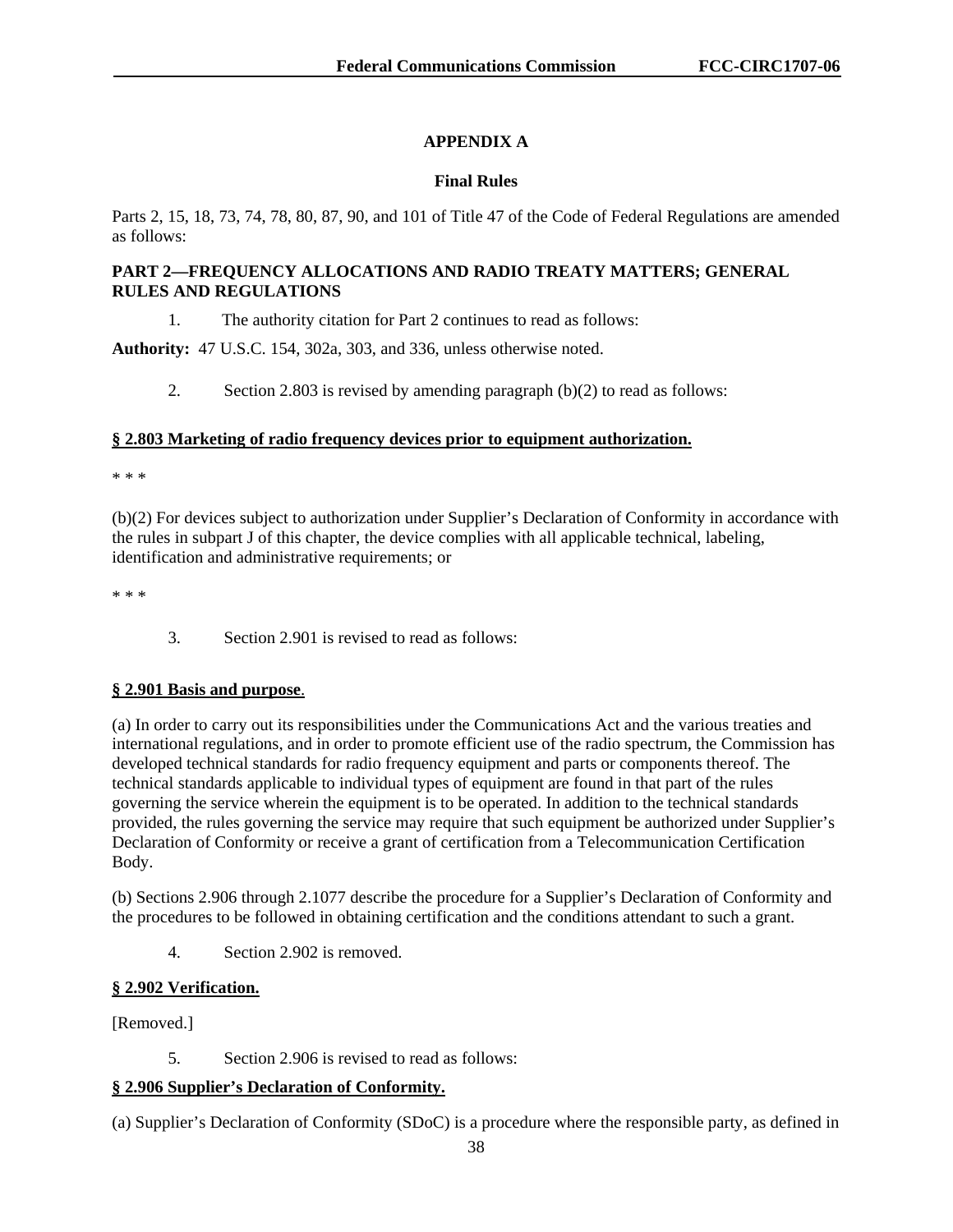§ 2.909, makes measurements or completes other procedures found acceptable to the Commission to ensure that the equipment complies with the appropriate technical standards. Submittal to the Commission of a sample unit or representative data demonstrating compliance is not required unless specifically requested pursuant to § 2.945.

(b) Supplier's Declaration of Conformity is applicable to all items subsequently marketed by the manufacturer, importer, or the responsible party that are identical, as defined in § 2.908, to the sample tested and found acceptable by the manufacturer.

(c) The responsible party may, if it desires, apply for Certification of a device subject to the Supplier's Declaration of Conformity. In such cases, all rules governing certification will apply to that device.

6. Section 2.909 is revised to read as follows:

### **§ 2.909 Responsible Party.**

(a) In the case of equipment that requires the issuance of a grant of certification, the party to whom that grant of certification is issued is responsible for the compliance of the equipment with the applicable standards. If the radio frequency equipment is modified by any party other than the grantee and that party is not working under the authorization of the grantee pursuant to  $\S 2.929(b)$ , the party performing the modification is responsible for compliance of the product with the applicable administrative and technical provisions in this chapter.

(b) For equipment subject to Supplier's Declaration of Conformity the party responsible for the compliance of the equipment with the applicable standards, who must be located in the United States (see § 2.1077), is set forth as follows:

(1) The manufacturer or, if the equipment is assembled from individual component parts and the resulting system is subject to authorization under Supplier's Declaration of Conformity, the assembler.

(2) If the equipment by itself, or, a system is assembled from individual parts and the resulting system is subject to Supplier's Declaration of Conformity and that equipment or system is imported, the importer.

(3) Retailers or original equipment manufacturers may enter into an agreement with the responsible party designated in paragraph  $(b)(1)$  or  $(b)(2)$  of this section to assume the responsibilities to ensure compliance of equipment and become the new responsible party.

(4) If the radio frequency equipment is modified by any party not working under the authority of the responsible party, the party performing the modifications, if located within the U.S., or the importer, if the equipment is imported subsequent to the modifications, becomes the new responsible party.

(c) If the end product or equipment is subject to both certification and Supplier's Declaration of Conformity (*i.e.,* composite system), all the requirements of paragraphs (a) and (b) apply.

(d) If, because of modifications performed subsequent to authorization, a new party becomes responsible for ensuring that a product complies with the technical standards and the new party does not obtain a new equipment authorization, the equipment shall be labeled, following the specifications in § 2.925(d), with the following: "This product has been modified by [insert name, address and telephone number or internet contact information of the party performing the modifications]."

**7.** Section 2.910 is amended by revising paragraphs (c) to read as follows:

### **§ 2.910 Incorporation by reference.**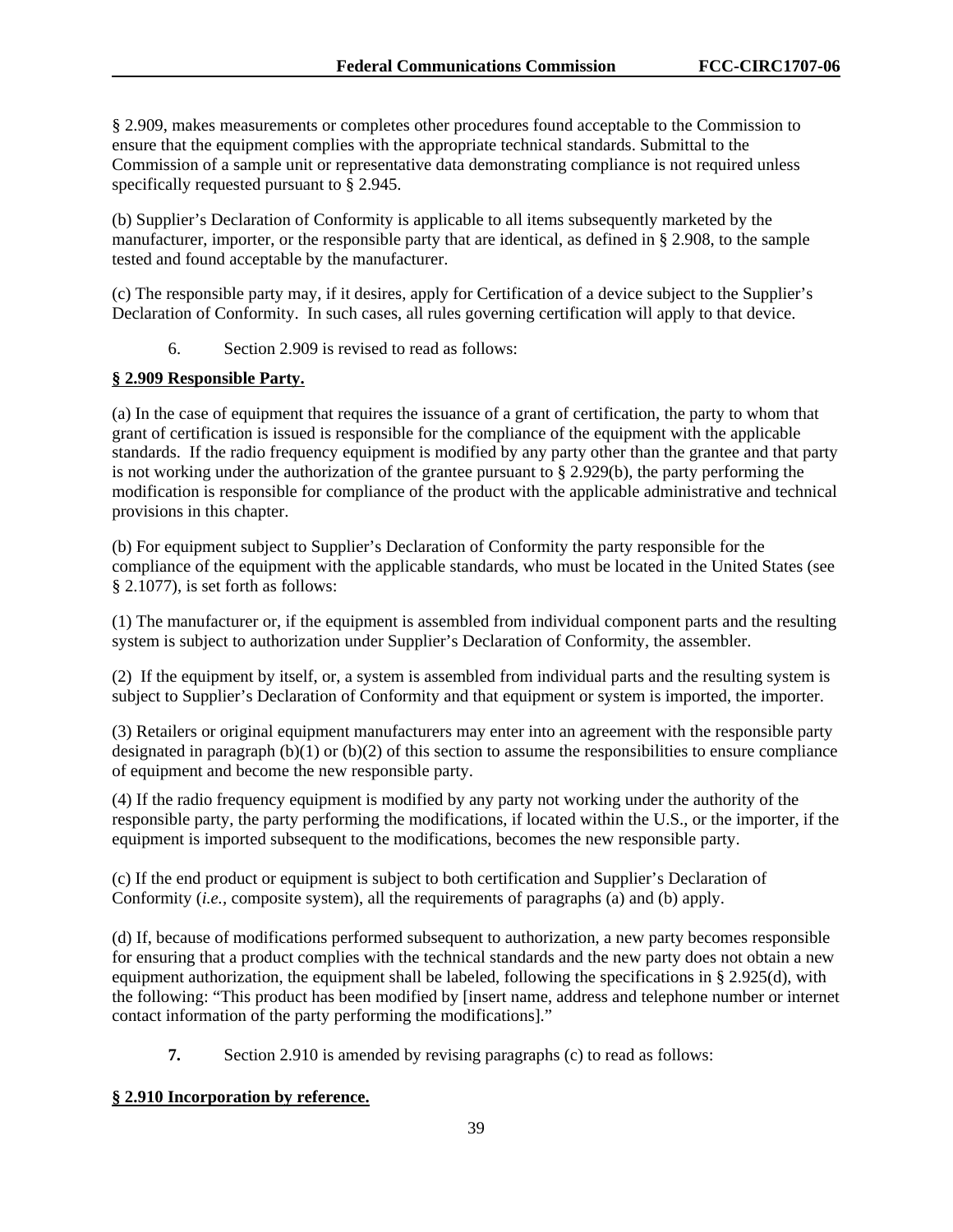\* \* \* \* \*

(c) Institute of Electrical and Electronic Engineers (IEEE), 3916 Ranchero Drive, Ann Arbor, MI 48108, 1-800-699-9277, *http://www.techstreet.com/ieee;* (IEEE publications can also be purchased from the American National Standards Institute (ANSI) through its NSSN operation (*www.nssn.org*), at Customer Service, American National Standards Institute, 25 West 43rd Street, New York, NY 10036, telephone (212) 642-4900.)

(1) ANSI C63.4-2014: "American National Standard for Methods of Measurement of Radio-Noise Emissions from Low-Voltage Electrical and Electronic Equipment in the Range of 9 kHz to 40 GHz," ANSI approved June 13, 2014, IBR approved for § 2.950(h) and:

(i) Sections 5.4.4 through 5.5, IBR approved for  $\S\S 2.948(d)$  and 2.950(f); and

(ii) [Reserved.]

(2) ANSI C63.10-2013, "American National Standard of Procedures for Compliance Testing of Unlicensed Wireless Devices," ANSI approved June 27, 2013, IBR approved for  $\S 2.950(g)$ .

(3) ANSI C63.26-2015, "American National Standard of Procedures for Compliance Testing of Transmitters Used in Licensed Radio Services", ANSI approved December 11, 2015, IBR approved for § 2.1041.

8. Section 2.925 is revised by amending paragraphs (a) , (b), (f) and deleting paragraph (g) to read as follows:

### **§ 2.925 Identification of equipment.**

(a) Each equipment covered in an application for equipment authorization shall bear a label listing the following:

\* \* \*

(3) The information required may be provided electronically pursuant to § 2.935

(b) Any device subject to more than one equipment authorization procedure may be assigned a single FCC Identifier. However, a single FCC Identifier is required to be assigned to any device consisting of two or more sections assembled in a common enclosure, on a common chassis or circuit board, and with common frequency controlling circuits. Devices to which a single FCC Identifier has been assigned shall be identified pursuant to paragraph (a) of this section.

(1) Separate FCC Identifiers may be assigned to a device consisting of two or more sections assembled in a common enclosure, but constructed on separate sub-units or circuit boards with independent frequency controlling circuits. The FCC Identifier assigned to any transmitter section shall be preceded by the term *TX FCC ID,* the FCC Identifier assigned to any receiver section shall be preceded by the term *RX FCC ID* and the identifier assigned to any remaining section(s) shall be preceded by the term *FCC ID.*

(2) Where terminal equipment subject to part 68 of this chapter, and a radiofrequency device subject to equipment authorization requirements are assembled in a common enclosure, the device shall be labeled in accordance with the Hearing Aid Compatibility-related requirements in part 68 of this chapter and the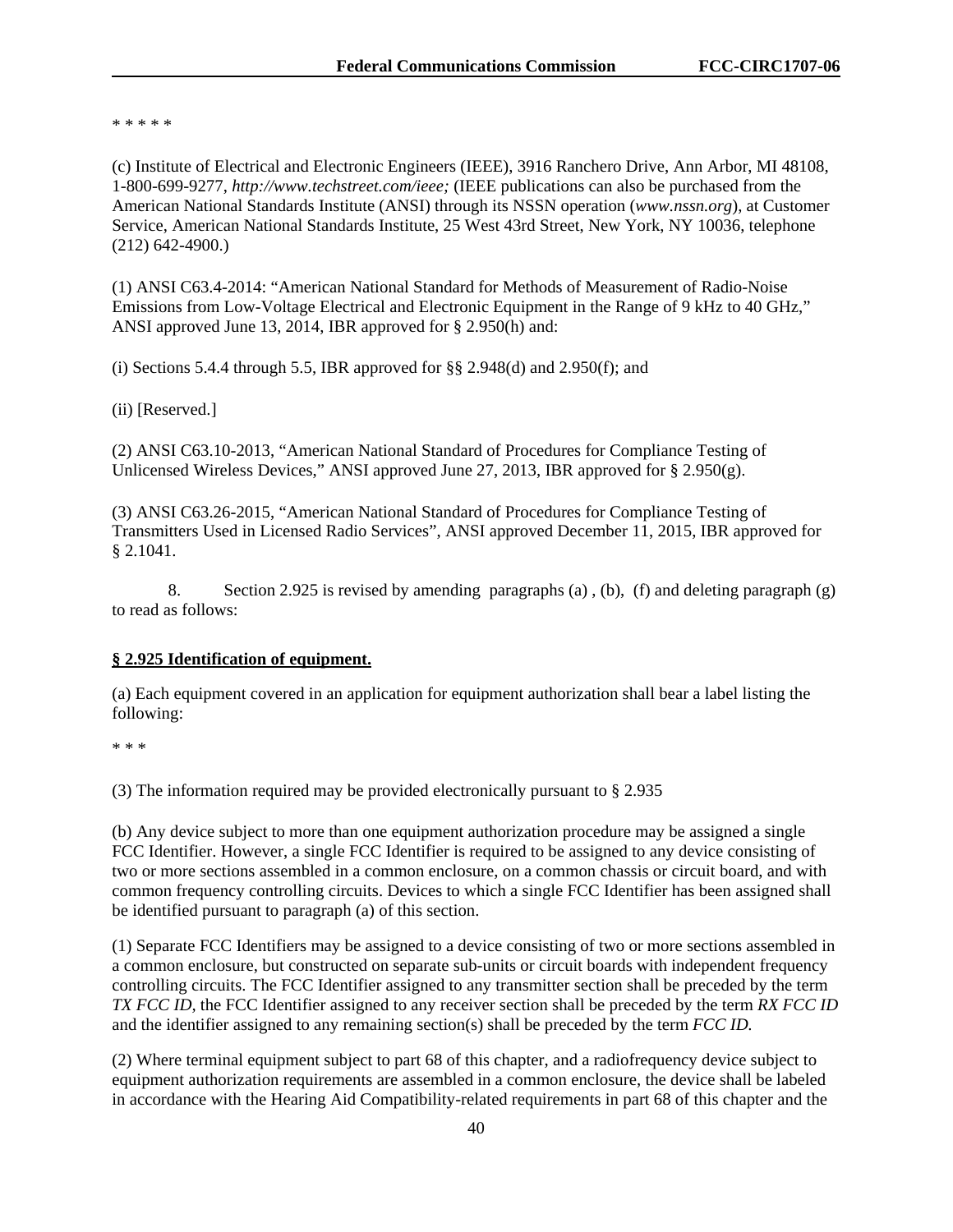requirements published by the Administrative Council for Terminal Attachments, and shall also display the FCC Identifier in the format specified in paragraph (a) of this section.

(3) For a transceiver, the receiver portion of which is subject to Supplier's Declaration of Conformity pursuant to § 15.101 of this chapter, and the transmitter portion is subject to certification, the FCC Identifier required for the transmitter portion shall be preceded by the term FCC ID.

\* \* \*

(f) The FCC Identifier including the term "*FCC ID*" shall be in a size of type large enough to be readily legible, consistent with the dimensions of the equipment and its label. However, the type size for the FCC Identifier is not required to be larger than eight-point. If a device is so small that it is impractical to label it with the FCC Identifier in a font that is four-point or larger, and the device does not have a display that can show electronic labeling, then the FCC Identifier shall be placed in the user manual and must also either be placed on the device packaging or on a removable label attached to the device.

(g) [Removed.]

9. Section 2.926 is amended by revising paragraph (e) to read as follows:

#### **§ 2.926 FCC identifier**

\* \* \* \* \*

(e) No FCC Identifier may be used on equipment to be marketed unless that specific identifier has been validated by a grant of equipment certification. This shall not prohibit placement of an FCC identifier on a transceiver which includes a receiver subject to Suppliers Declaration of Conformity pursuant to § 15.101 of this chapter, provided that the transmitter portion of such transceiver is covered by a valid grant of certification. The FCC Identifier is uniquely assigned to the grantee and may not be placed on the equipment without authorization by the grantee. See § 2.803 for conditions applicable to the display at trade shows of equipment which has not been granted equipment authorization where such grant is required prior to marketing. Labeling of such equipment may include model or type numbers, but shall not include a purported FCC Identifier.

10. The heading preceding Section 2.927 is removed:

### **Conditions Attendant to an Equipment Certification**

### **[Removed.]**

11. Section 2.927 is amended by revising paragraph (a) to read as follows:

#### **§ 2.927 Limitations on grants.**

(a) A grant of certification is valid only when the device is labeled in accordance with § 2.925 of this subpart and remains effective until set aside, revoked or withdrawn, rescinded, surrendered, or a termination date is otherwise established by the Commission.

\* \* \* \* \*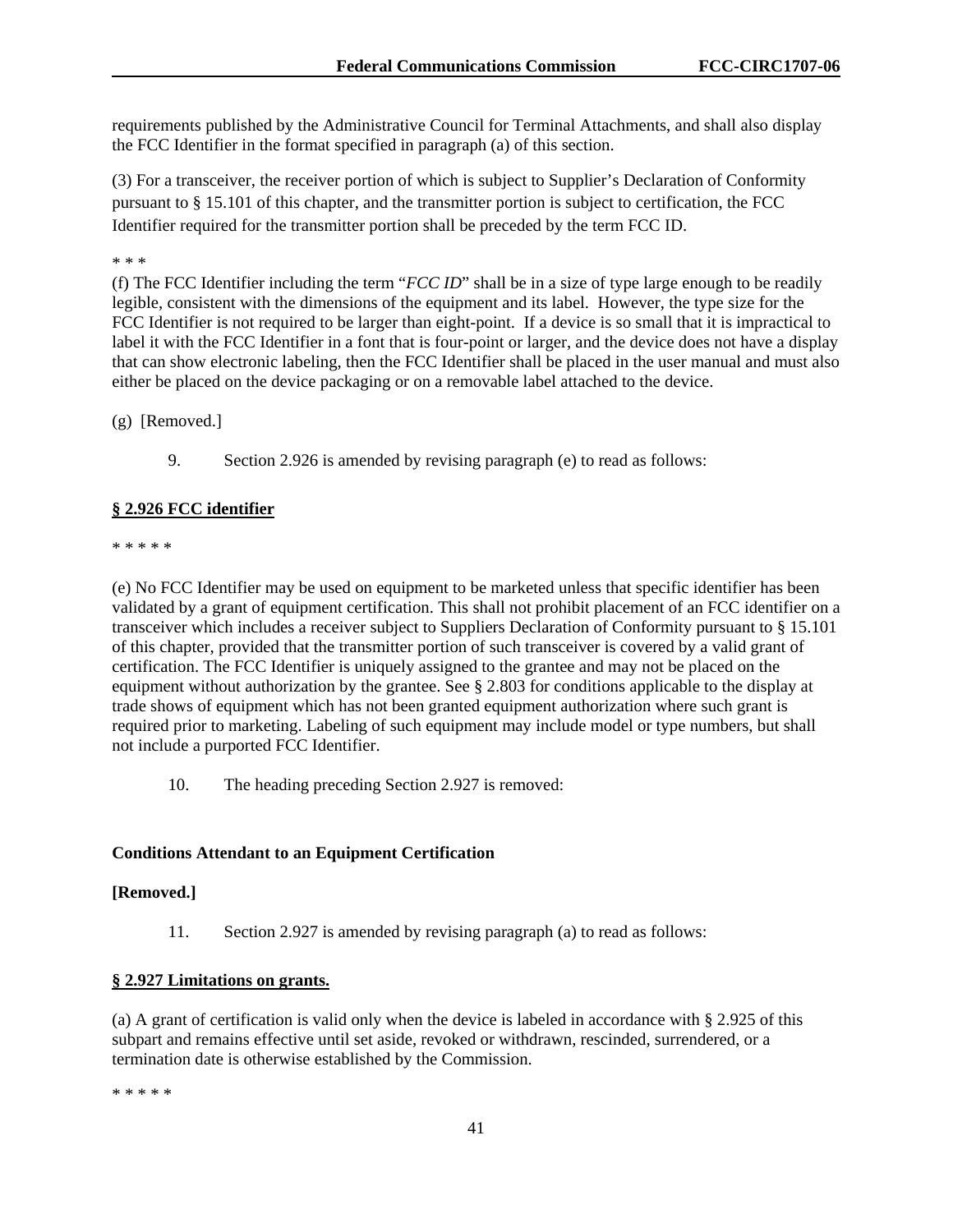12. Section 2.931 is revised to read as follows:

### **§ 2.931 Responsibilities.**

(a) The responsible party warrants that each unit of equipment marketed under its grant of certification and bearing the identification specified in the grant will conform to the unit that was measured and that the data (design and rated operational characteristics) filed with the application for certification continues to be representative of the equipment being produced under such grant within the variation that can be expected due to quantity production and testing on a statistical basis.

- (b) [Reserved.]
- (c) [Reserved.]

(d) In determining compliance for devices subject to Supplier's Declaration of Conformity, the responsible party warrants that each unit of equipment marketed under Supplier's Declaration of Conformity will be identical to the unit tested and found acceptable with the standards and that the records maintained by the responsible party continue to reflect the equipment being produced under such Supplier's Declaration of Conformity within the variation that can be expected due to quantity production and testing on a statistical basis.

(e) For equipment subject to Supplier's Declaration of Conformity, the responsible party must reevaluate the equipment if any modification or change adversely affects the emanation characteristics of the modified equipment. The responsible party bears responsibility for continued compliance of subsequently produced equipment.

13. A new Section 2.935 is added as follows:

### **§ 2.935 Electronic labeling of radiofrequency devices.**

(a) Any radiofrequency device equipped with an integrated electronic display screen, or a radiofrequency device without an integrated screen that can only operate in conjunction with a device that has an electronic display screen, may display on the electronic display the FCC Identifier, any warning statements, or other information that the Commission's rules would otherwise require to be shown on a physical label attached to the device.

(b) Devices displaying their FCC Identifier, warning statements, or other information electronically must make this information readily accessible on the electronic display. Users must be provided with prominent instructions on how to access the information in the operating instructions, inserts in packaging material, or other easily accessible format at the time of purchase. The access instructions may also be provided via the product-related website, the packaging material provides specific instructions on how to locate the information, and a copy of these instructions must be included in the application for equipment certification.

(c) Devices displaying their FCC Identifier, warning statements, or other information electronically must permit access to the information without requiring special codes, accessories or permissions and the access to this information must not require more than three steps from the device setting menu. The number of steps does not include those steps for use of screen locks, passcodes or similar security protection designed to control overall device access.

(d) The electronically displayed FCC Identifier, warning statements, or other information must be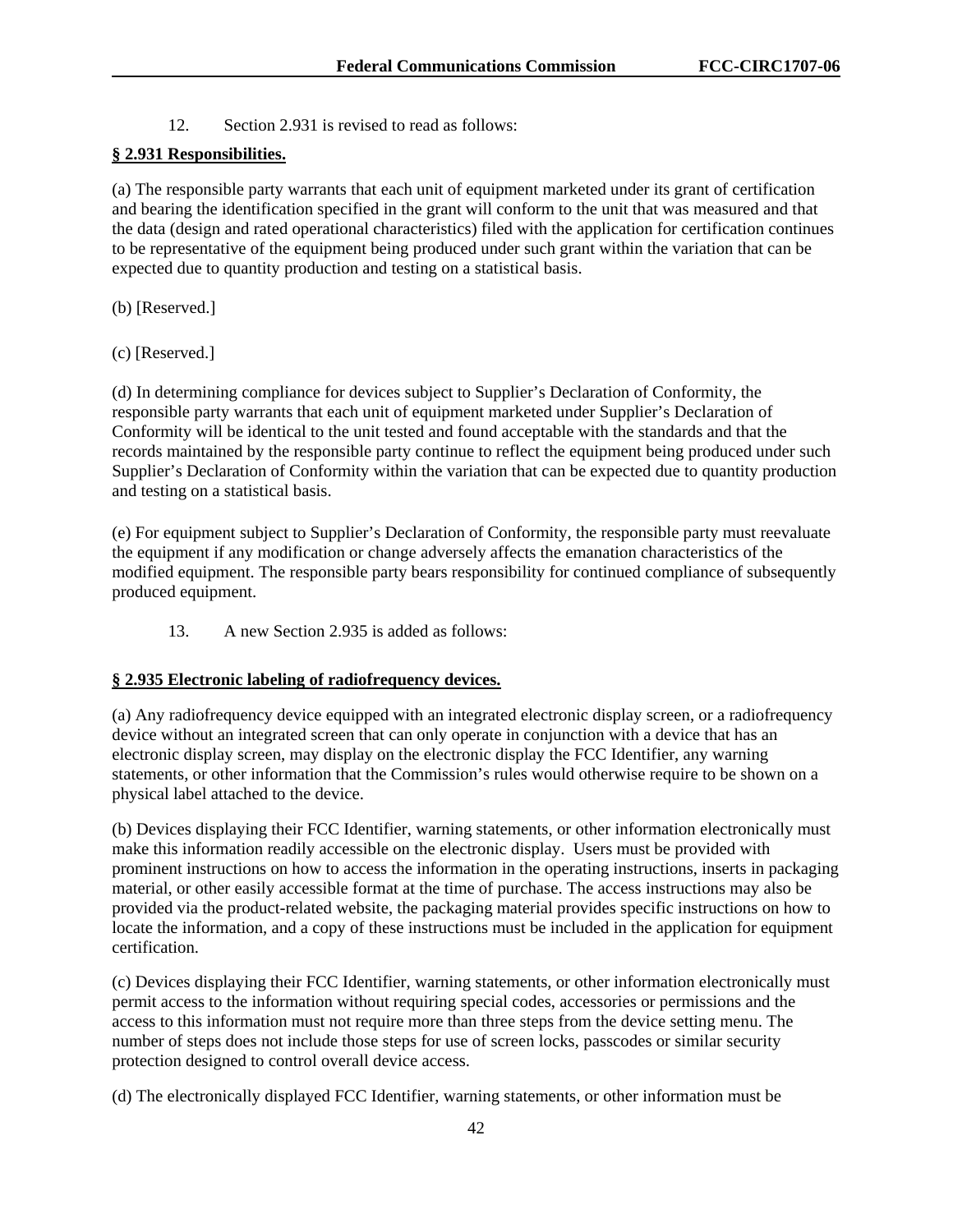displayed electronically in a manner that is clearly legible without the aid of magnification;

(e) The necessary label information must be programmed by the responsible party and must be secured in such a manner that third-parties cannot modify it.

(f) Devices displaying their FCC Identifier, warning statements, or other information electronically must also be labeled, either on the device or its packaging, with the FCC Identifier or other information (such as a model number and identification of a webpage that hosts the relevant regulatory information) that permits the devices to be identified at the time of importation, marketing, and sales as complying with the FCC's equipment authorization requirements. Devices can be labeled with a stick-on label, printing on the packaging, a label on a protective bag, or by similar means. Any removable label shall be of a type intended to survive normal shipping and handling and must only be removed by the customer after purchase.

14. Section 2.938 is revised to read as follows:

### **§ 2.938 Retention of records.**

(a) For equipment subject to the equipment authorization procedures in this part, the responsible party shall maintain the records listed as follows:

(1) A record of the original design drawings and specifications and all changes that have been made that may affect compliance with the standards and the requirements of § 2.931.

(2) A record of the procedures used for production inspection and testing to ensure conformance with the standards and the requirements of § 2.931.

(3) A record of the test results that demonstrate compliance with the appropriate regulations in this chapter.

(b) For equipment subject to Supplier's Declaration of Conformity, the responsible party shall, in addition to the requirements in paragraph (a), maintain a record of the measurements made on an appropriate test site that demonstrates compliance with the applicable regulations in this chapter. The record shall:

(1) Indicate the actual date all testing was performed;

(2) State the name of the test laboratory, company, or individual performing the testing. The Commission may request additional information regarding the test site, the test equipment or the qualifications of the company or individual performing the tests;

(3) Contain a description of how the device was actually tested, identifying the measurement procedure and test equipment that was used;

(4) Contain a description of the equipment under test (EUT) and support equipment connected to, or installed within, the EUT;

(5) Identify the EUT and support equipment by trade name and model number and, if appropriate, by FCC Identifier and serial number;

(6) Indicate the types and lengths of connecting cables used and how they were arranged or moved during testing;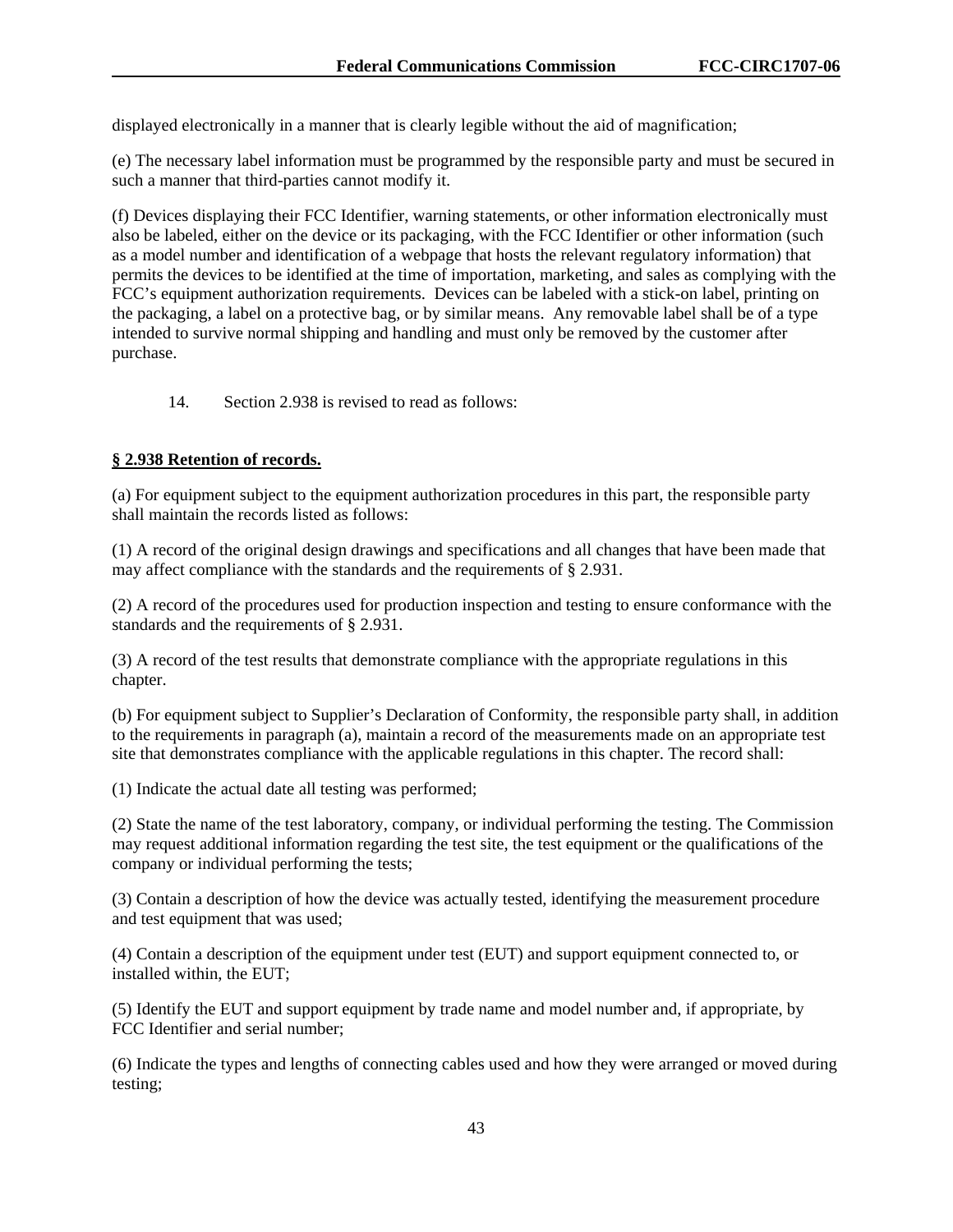(7) Contain at least two drawings or photographs showing the test set-up for the highest line conducted emission and showing the test set-up for the highest radiated emission. These drawings or photographs must show enough detail to confirm other information contained in the test report. Any photographs used must clearly show the test configuration used;

(8) List all modifications, if any, made to the EUT by the testing company or individual to achieve compliance with the regulations in this chapter;

(9) Include all of the data required to show compliance with the appropriate regulations in this chapter;

(10) Contain, on the test report, the signature of the individual responsible for testing the product along with the name and signature of an official of the responsible party, as designated in § 2.909; and

(11) A copy of the compliance information, as described in § 2.1077, required to be provided with the equipment.

(c) The provisions of paragraph (a) of this section shall also apply to a manufacturer of equipment produced under an agreement with the original responsible party. The retention of the records by the manufacturer under these circumstances shall satisfy the grantee's responsibility under paragraph (a) of this section.

(d) For equipment subject to more than one equipment authorization procedure, the responsible party must retain the records required under all applicable provisions of this section.

(e) For equipment subject to rules that include a transition period, the records must indicate the particular transition provisions that were in effect when the equipment was determined to be compliant.

(f) For equipment subject to certification, records shall be retained for a one year period after the marketing of the associated equipment has been permanently discontinued, or until the conclusion of an investigation or a proceeding if the responsible party (or, under paragraph (c) of this section, the manufacturer) is officially notified that an investigation or any other administrative proceeding involving its equipment has been instituted. For all other records kept pursuant to this section, a two-year period shall apply.

(g) If radio frequency equipment is modified by any party other than the original responsible party, and that party is not working under the authorization of the original responsible party, the party performing the modifications is not required to obtain the original design drawings specified in paragraph (a)(1) of this section. However, the party performing the modifications must maintain records showing the changes made to the equipment along with the records required in paragraphs (a)(3) of this section. A new equipment authorization may also be required.

15. Section 2.945 is revised by amending paragraphs (b)(1) and (c) to read as follows:

#### **§ 2.945 Submission of equipment for testing and equipment records.**

#### \* \* \*

(b) *Subsequent to equipment authorization.* (1) The Commission may request that the responsible party or any other party marketing equipment subject to this chapter submit a sample of the equipment, or provide a voucher for the equipment to be obtained from the marketplace, to determine the extent to which production of such equipment continues to comply with the data filed by the applicant or on file with the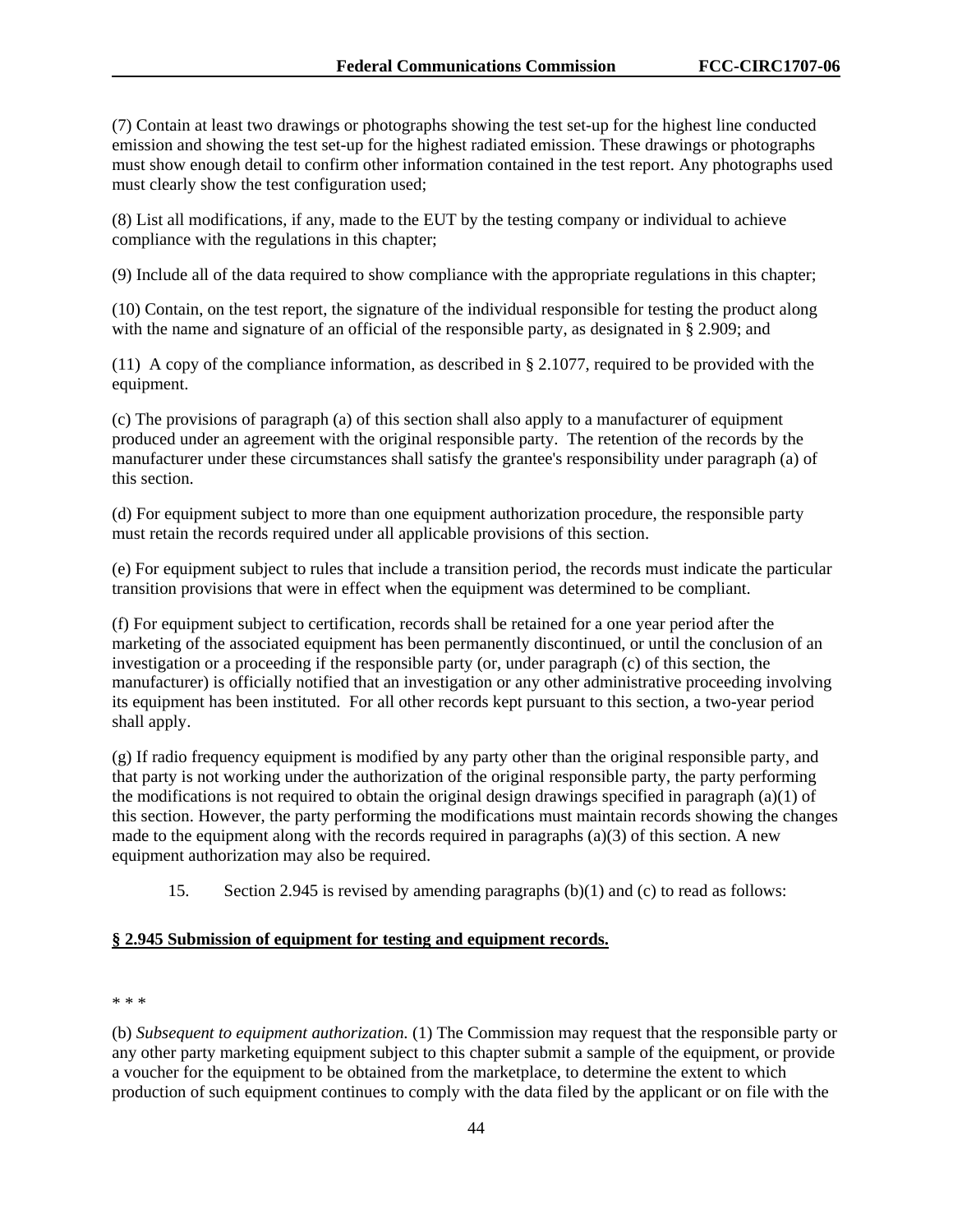responsible party for equipment subject to Supplier's Declaration of Conformity. The Commission may request that a sample or voucher to obtain a product from the marketplace be submitted to the Commission, or in the case of equipment subject to certification, to the TCB that certified the equipment.

\* \* \* \*

(c) *Submission of records.* Upon request by the Commission, each responsible party shall submit copies of the records required by §2.938 to the Commission. Failure of a responsible party or other party marketing equipment subject to this chapter to comply with a request from the Commission for records within 21 days may be cause for forfeiture, pursuant to §1.80 of this chapter. The Commission may consider extensions of time upon submission of a showing of good cause.

\* \* \* \* \*

16. Section 2.947 is amended to read as follows:

### **§ 2.947 Measurement procedure.**

 $(a) * * *$ 

(3) Any measurement procedure acceptable to the Commission may be used to prepare data demonstrating compliance with the requirements of this chapter. Advisory information regarding measurement procedures can be found in the Commission's Knowledge Database, which is available at www.fcc.gov/labhelp.

\* \* \* \* \*

(c) In the case of equipment requiring measurement procedures not specified in the references set forth in paragraphs (a)  $(1)$ ,  $(2)$  and  $(3)$  of this section, the applicant shall submit a detailed description of the measurement procedures actually used.

\* \* \* \* \*

(f) A composite system is a system that incorporates different devices contained either in a single enclosure or in separate enclosures connected by wire or cable. If the individual devices in a composite system are subject to different technical standards, each such device must comply with its specific standards. In no event may the measured emissions of the composite system exceed the highest level permitted for an individual component. Testing for compliance with the different standards shall be performed with all of the devices in the system functioning. If the composite system incorporates more than one antenna or other radiating source and these radiating sources are designed to emit at the same time, measurements of conducted and radiated emissions shall be performed with all radiating sources that are to be employed emitting.

(g) For each technical requirement in this Chapter, the test report shall provide adequate test data to demonstrate compliance for the requirement, or in absence of test data, justification acceptable to the Commission as to why test data is not required.

17. Section 2.948 is revised by amending paragraphs (a), (b) and (e) to read as follows:

### **§ 2.948 Measurement facilities.**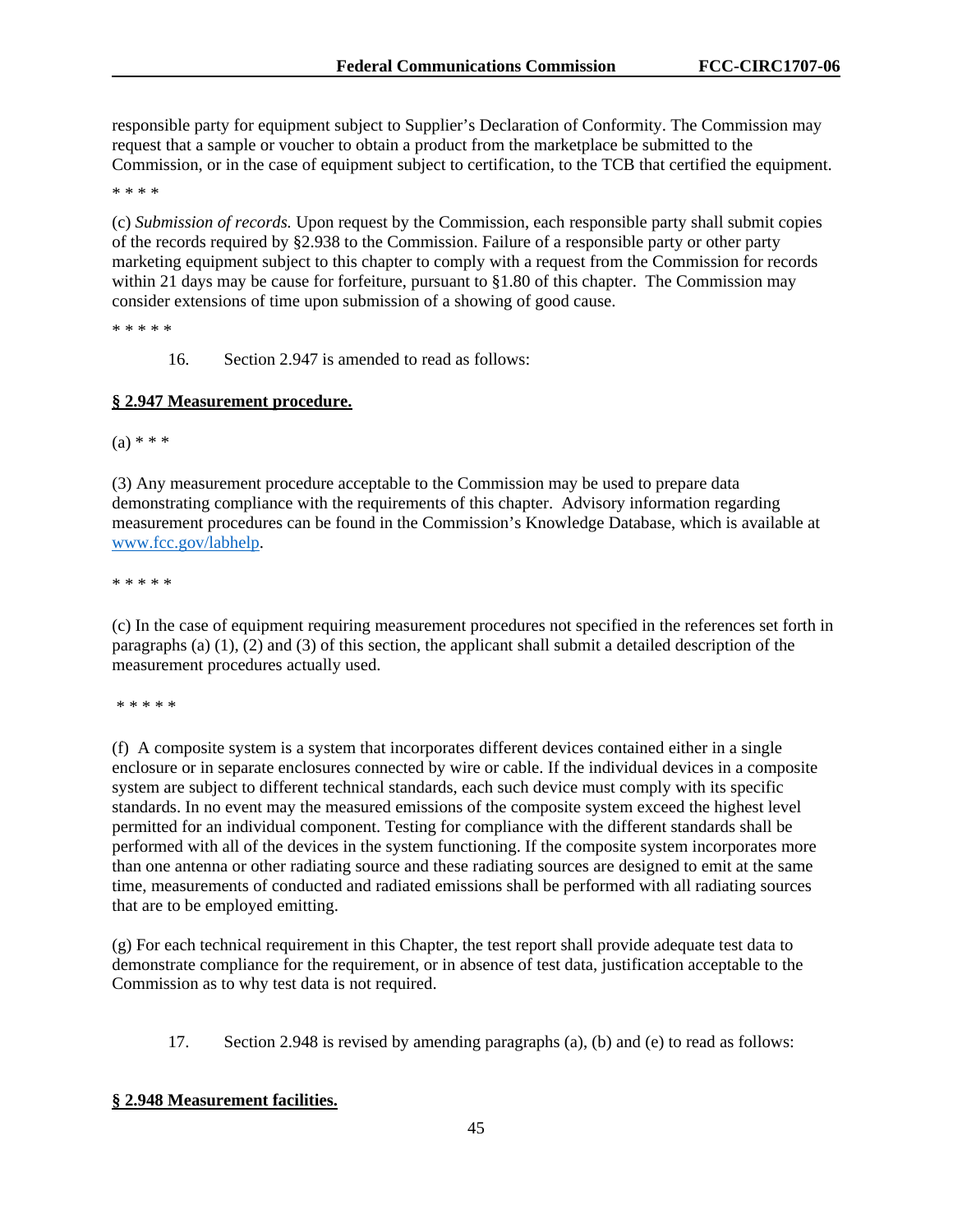(a) Equipment authorized under the certification procedure shall be tested at a laboratory that is accredited in accordance with paragraph (e) of this section.

(b) A laboratory that makes measurements of equipment subject to an equipment authorization under the certification procedure Supplier's Declaration of Conformity shall compile a description of the measurement facilities employed.

\* \* \*

(3) The description of the measurement facilities shall be retained by the party responsible for authorization of the equipment and provided to the Commission upon request.

(i) The party responsible for authorization of the equipment may rely upon the description of the measurement facilities retained by an independent laboratory that performed the tests. In this situation, the party responsible for authorization of the equipment is not required to retain a duplicate copy of the description of the measurement facilities.

(ii) No specific site calibration data is required for equipment that is authorized for compliance based on measurements performed at the installation site of the equipment. The description of the measurement facilities may be retained at the site at which the measurements were performed.

\* \* \* \* \*

(e) A laboratory that has been accredited with a scope covering the measurements required for the types of equipment that it will test shall be deemed competent to test and submit test data for equipment subject to certification. Such a laboratory shall be accredited by a Commission recognized accreditation organization based on the International Organization for Standardization/International Electrotechnical Commission International Standard ISO/IEC 17025, (incorporated by reference, see § 2.910). The organization accrediting the laboratory must be recognized by the Commission's Office of Engineering and Technology, as indicated in § 0.241 of this chapter, to perform such accreditation based on International Standard ISO/IEC 17011 (incorporated by reference, see § 2.910). The frequency for reassessment of the test facility and the information that is required to be filed or retained by the testing party shall comply with the requirements established by the accrediting organization, but shall occur on an interval not to exceed two years.

\* \* \* \* \*

18. Section 2.950 is amended by adding paragraphs (i) and (j) as follows

### **§ 2.950 Transition Periods**

\* \* \* \* \*

(i) Radio frequency devices that would have been considered eligible for authorization under either the verification or Declaration of Conformity procedures that were in effect prior to [effective date of order] may continue to be authorized until [one year from the effective date of the order] under the appropriate procedure in accordance with the requirements that were in effect immediately prior to [effective date of order].

(j) All radio frequency devices that were authorized under the verification or Declaration of Conformity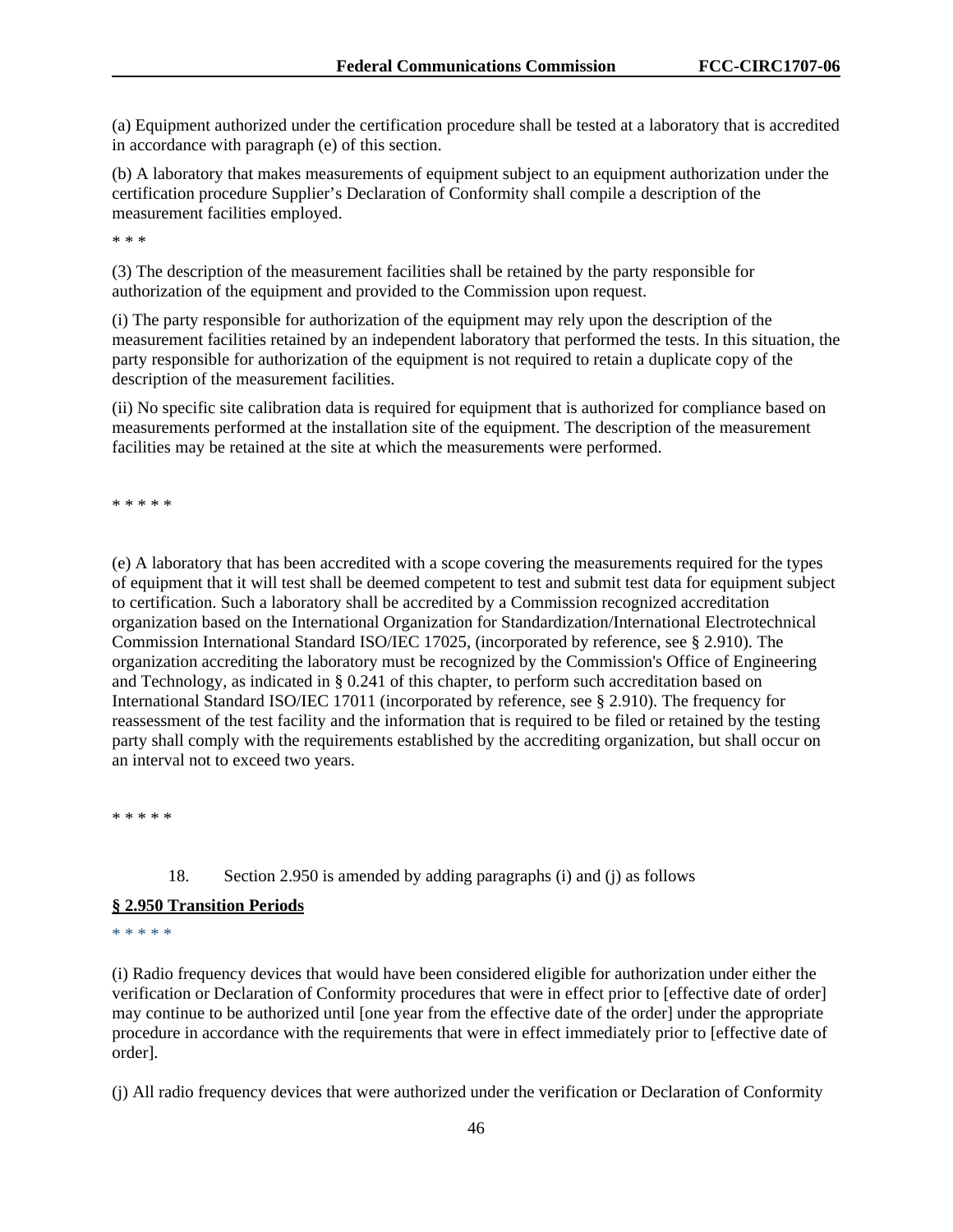procedures prior to [effective date of order] must continue to meet all requirements associated with the applicable procedure that were in effect immediately prior to [effective date of order]. If any changes are made to such devices after [one year from effective date of order], the requirements associated with the Supplier's Declaration of Conformity will apply.

19. The heading preceding Section 2.951 is removed.

#### **Verification**

[Removed.]

20. Section 2.951 is removed.

#### **§ 2.951 Cross reference.**

[Removed.]

21. Section 2.952 is removed.

### **§ 2.952 Limitation on verification.**

[Removed.]

22. Section 2.953 is removed.

### **§ 2.953 Responsibility for compliance.**

[Removed.]

23. Section 2.954 is removed.

### **§ 2.954 Identification.**

[Removed.]

24. Section 2.955 is removed.

### **§ 2.955 Retention of records.**

[Removed.]

25. Section 2.1041 is amended to read as follows:

### **§ 2.1041 Measurement procedure.**

(a) For equipment operating under parts 15 and 18, the measurement procedures are specified in the rules governing the particular device for which certification is requested.

(b) For equipment operating in the authorized radio services, measurements are required as specified in §§ 2.1046, 2.1047, 2.1049, 2.1051, 2.1053, 2.1055 and 2.1057. The measurement procedures in ANSI C63.26-2015 (incorporated by reference, see § 2.910) are acceptable for performing compliance measurements for equipment types covered by the measurement standard. See also § 2.947 for acceptable measurement procedures.

26. The heading preceding Section 2.1071 is revised to read as follows:

### **Supplier's Declaration of Conformity**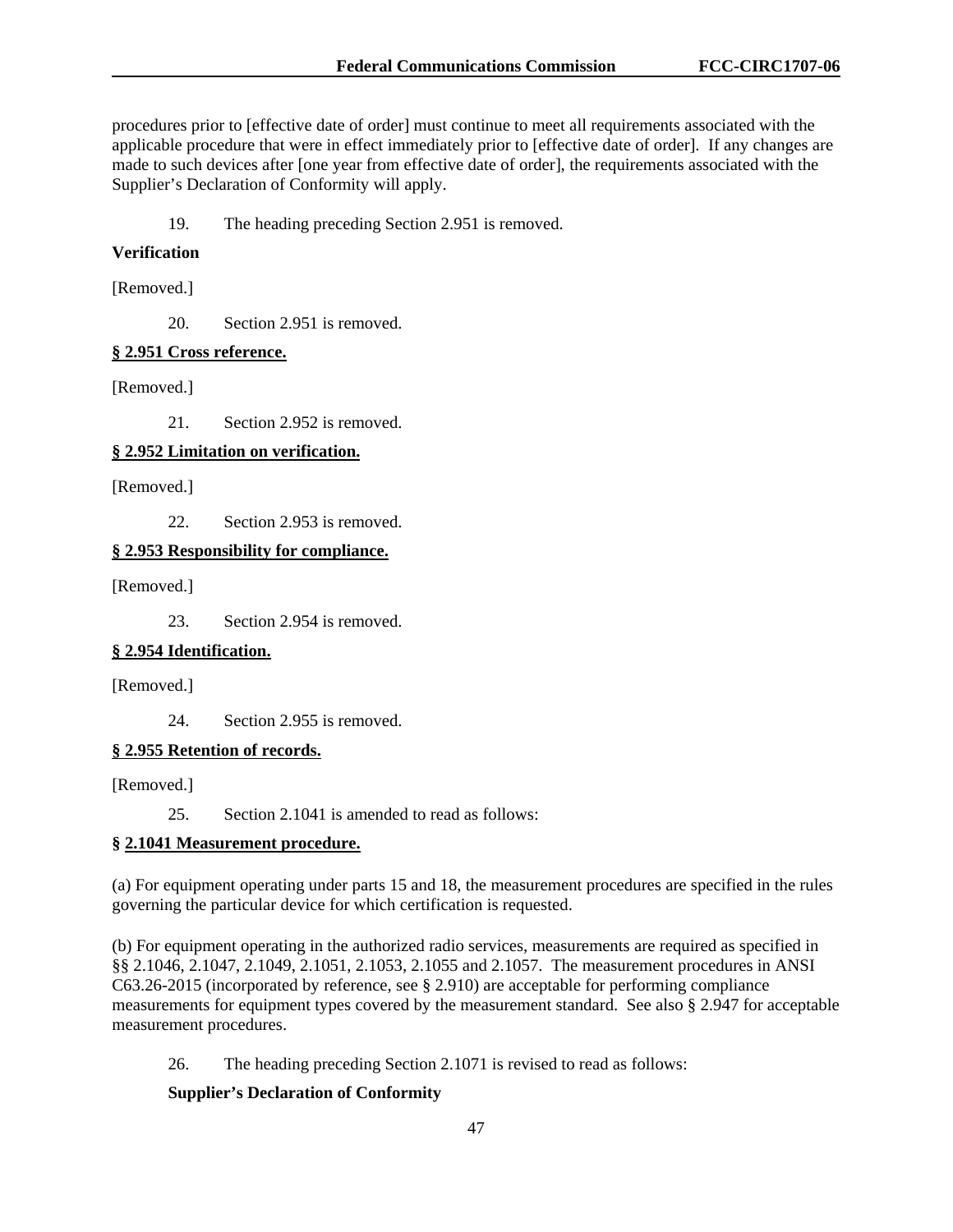**27.** Section 2.1071 is revised to read as follows:

# **§ 2.1071 Cross reference.**

The general provisions of this subpart shall apply to equipment subject to Supplier's Declaration of Conformity.

# 28. Section 2.1072 is revised to read as follows:

# **§ 2.1072 Limitation on Supplier's Declaration of Conformity.**

(a) Supplier's Declaration of Conformity signifies that the responsible party, as defined in § 2.909, has determined that the equipment has been shown to comply with the applicable technical standards if no unauthorized change is made in the equipment and if the equipment is properly maintained and operated. Compliance with these standards shall not be construed to be a finding by the responsible party with respect to matters not encompassed by the Commission's rules.

(b) Supplier's Declaration of Conformity by responsible party, as defined in § 2.909, is effective until a termination date is otherwise established by the Commission.

(c) No person shall, in any advertising matter, brochure, etc., use or make reference to Supplier's Declaration of Conformity in a deceptive or misleading manner or convey the impression that such Supplier's Declaration of Conformity reflects more than a determination by the manufacturer, importer, integrator, or responsible party, as defined in § 2.909, that the device or product has been shown to be capable of complying with the applicable technical standards of the Commission's rules.

29. Section 2.1073 is removed

# **§ 2.1073 Responsibilities.**

[Removed.]

30. Section 2.1074 is revised to read as follows:

### **§ 2.1074 Identification.**

(a) Devices subject only to Supplier's Declaration of Conformity shall be uniquely identified by the party responsible for marketing or importing the equipment within the United States. However, the identification shall not be of a format which could be confused with the FCC Identifier required on certified equipment. The responsible party shall maintain adequate identification records to facilitate positive identification for each device.

(b) Devices subject to authorization under Supplier's Declaration of Conformity may be labeled with the following logo on a voluntary basis as a visual indication that the product complies with the applicable FCC requirements. The use of the logo on the device does not alleviate the requirement to provide the compliance information required by § 2.1077 of this subpart.



### 31. Section 2.1075 is removed.

### **§ 2.1075 Retention of records.**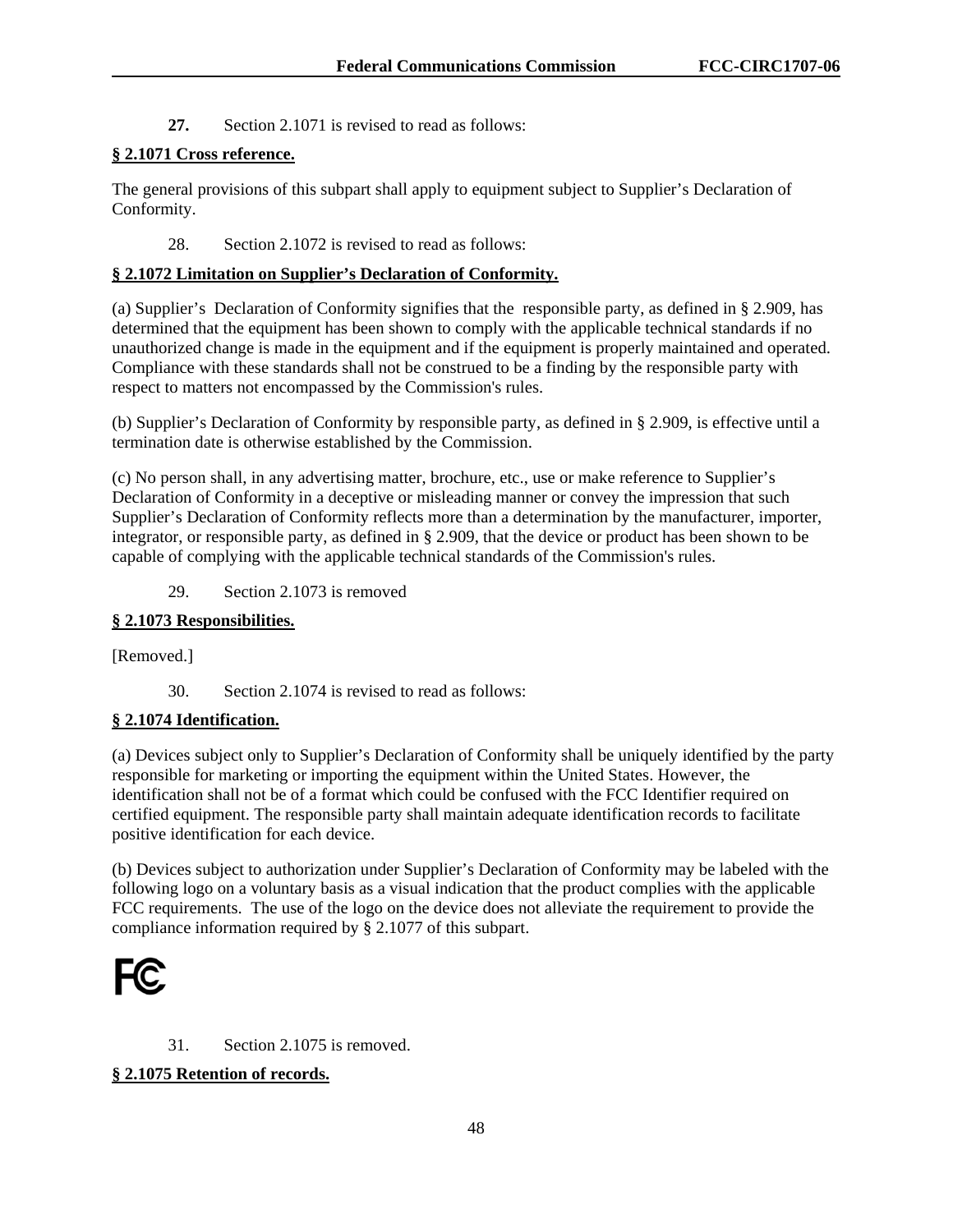[Removed.]

32. Section 2.1077 is revised to read as follows:

# **§ 2.1077 Compliance information.**

(a) If a product must be tested and authorized under Supplier's Declaration of Conformity, a compliance information statement shall be supplied with the product at the time of marketing or importation, containing the following information:

(1) Identification of the product, *e.g.,* name and model number;

(2) A compliance statement as applicable, e.g., for devices subject to part 15 of this chapter as specified in § 15.19(a)(3), that the product complies with the rules; and

(3) The identification, by name, address and telephone number or internet contact information, of the responsible party, as defined in § 2.909. The responsible party for Supplier's Declaration of Conformity must be located within the United States.

(b) If a product is assembled from modular components (*e.g.,* enclosures, power supplies and CPU boards) that, by themselves, are authorized under a Supplier's Declaration of Conformity and/or a grant of certification, and the assembled product is also subject to authorization under Supplier's Declaration of Conformity but, in accordance with the applicable regulations, does not require additional testing, the product shall be supplied, at the time of marketing or importation, with a compliance information statement containing the following information:

(1) Identification of the assembled product, *e.g.*, name and model number.

(2) Identification of the modular components used in the assembly. A modular component authorized under Supplier's Declaration of Conformity shall be identified as specified in paragraph (a)(1) of this section. A modular component authorized under a grant of certification shall be identified by name and model number (if applicable) along with the FCC Identifier number.

(3) A statement that the product complies with part 15 of this chapter.

(4) The identification, by name, address and telephone number or internet contact information, of the responsible party who assembled the product from modular components, as defined in § 2.909. The responsible party for Supplier's Declaration of Conformity must be located within the United States.

(5) Copies of the compliance information statements for each modular component used in the system that is authorized under Supplier's Declaration of Conformity.

(c) The compliance information statement shall be included in the user's manual or as a separate sheet. In cases where the manual is provided only in a form other than paper, such as on a computer disk or over the Internet, the information required by this section may be included in the manual in that alternative form, provided the user can reasonably be expected to have the capability to access information in that form. The information may be provided electronically as permitted in § 2.935.

33. Section 2.1201 is amended by revising paragraph (b) to read as follows:

# **§ 2.1201 Purpose.**

\* \* \* \* \*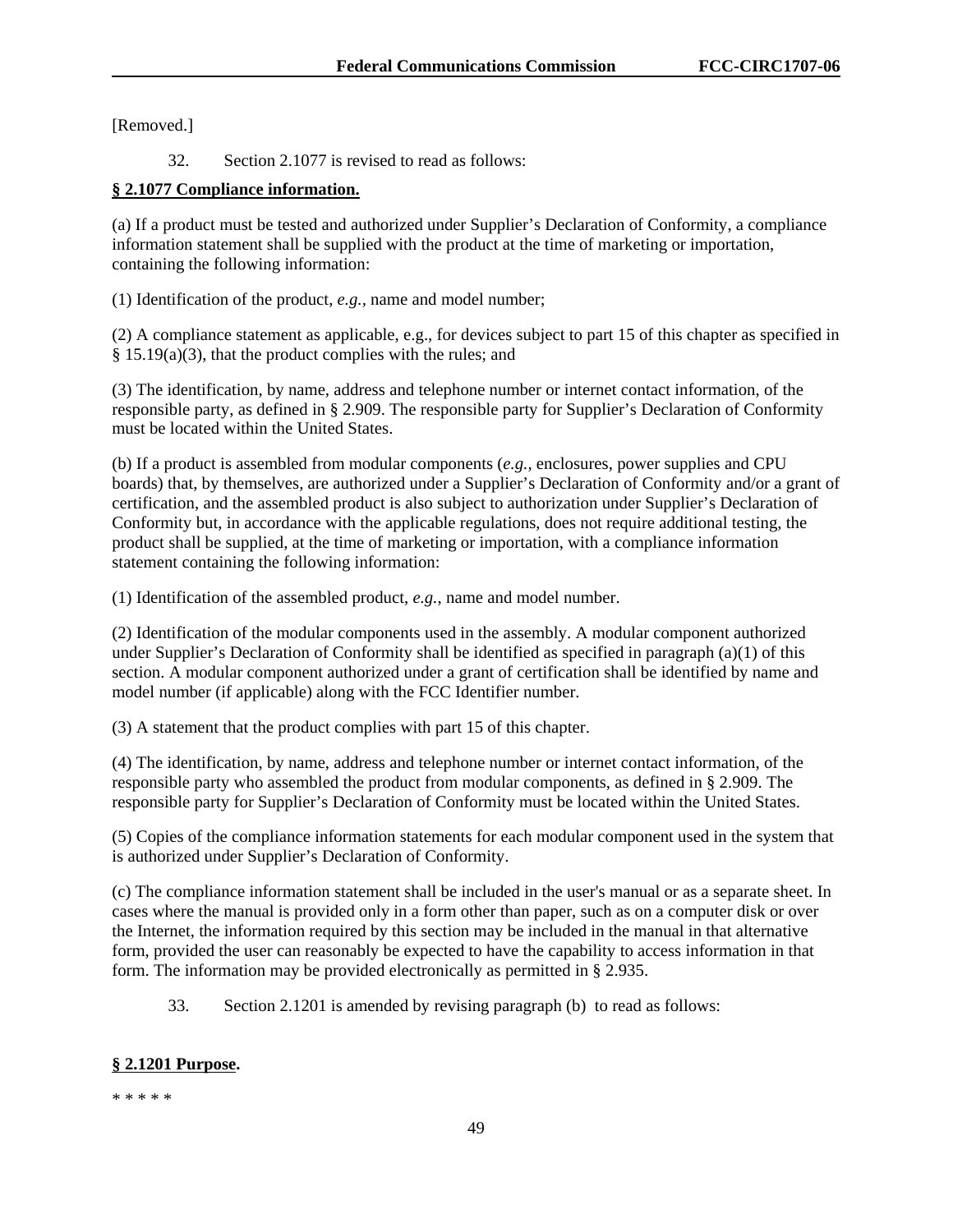(b) The rules in this subpart set out the conditions under which radio frequency devices as defined in § 2.801 that are capable of causing harmful interference to radio communications may be imported into the U.S.A.

\* \* \* \* \*

34. Section 2.1202 is revised to read as follows:

### **§ 2.1202 Exclusions.**

The provisions of this subpart do not apply to the importation of:

(a) Unintentional radiators that are exempted from technical standards and other requirements as specified in § 15.103 of this chapter or utilize low level battery power and that do not contain provisions for operation while connected to AC power lines.

(b) Radio frequency devices manufactured and assembled in the U.S.A. that meet applicable FCC technical standards and that have not been modified or received further assembly.

(c) Radio frequency devices previously properly imported that have been exported for repair and reimported for use.

(d) Subassemblies, parts, or components of radio frequency devices unless they constitute an essentially completed device which requires only the addition of cabinets, knobs, speakers, or similar minor attachments before marketing or use. This exclusion does not apply to computer circuit boards that are actually peripheral devices as defined in § 15.3(r) of this chapter and all devices that, by themselves, are subject to FCC marketing rules.

35. Section 2.1203 is revised to read as follows:

# **§ 2.1203 General requirement for entry into the U.S.A.**

(a) No radio frequency device may be imported into the Customs territory of the United States unless the importer or ultimate consignee, or their designated customs broker, determines that the device meets one of the conditions for entry set out in this section.

(b) Failure to satisfy at least one of the entry conditions for importation of radio frequency devices may result in refused entry, refused withdrawal for consumption, required redelivery to the Customs port, and other administrative, civil and criminal remedies provided by law.

(c) Whoever makes a determination pursuant to § 2.1203(a) must provide, upon request made within one year of the date of entry, documentation on how an imported radio frequency device was determined to be in compliance with Commission requirements.

36. Section 2.1204 is amended by revising paragraph  $(a)(4)$  and  $(a)(7)$  to read as follows:

# **§ 2.1204 Import conditions.**

- $(a) * * *$ \* \* \* \* \*  $(4)$  \* \* \*
- (i) 400 or fewer devices.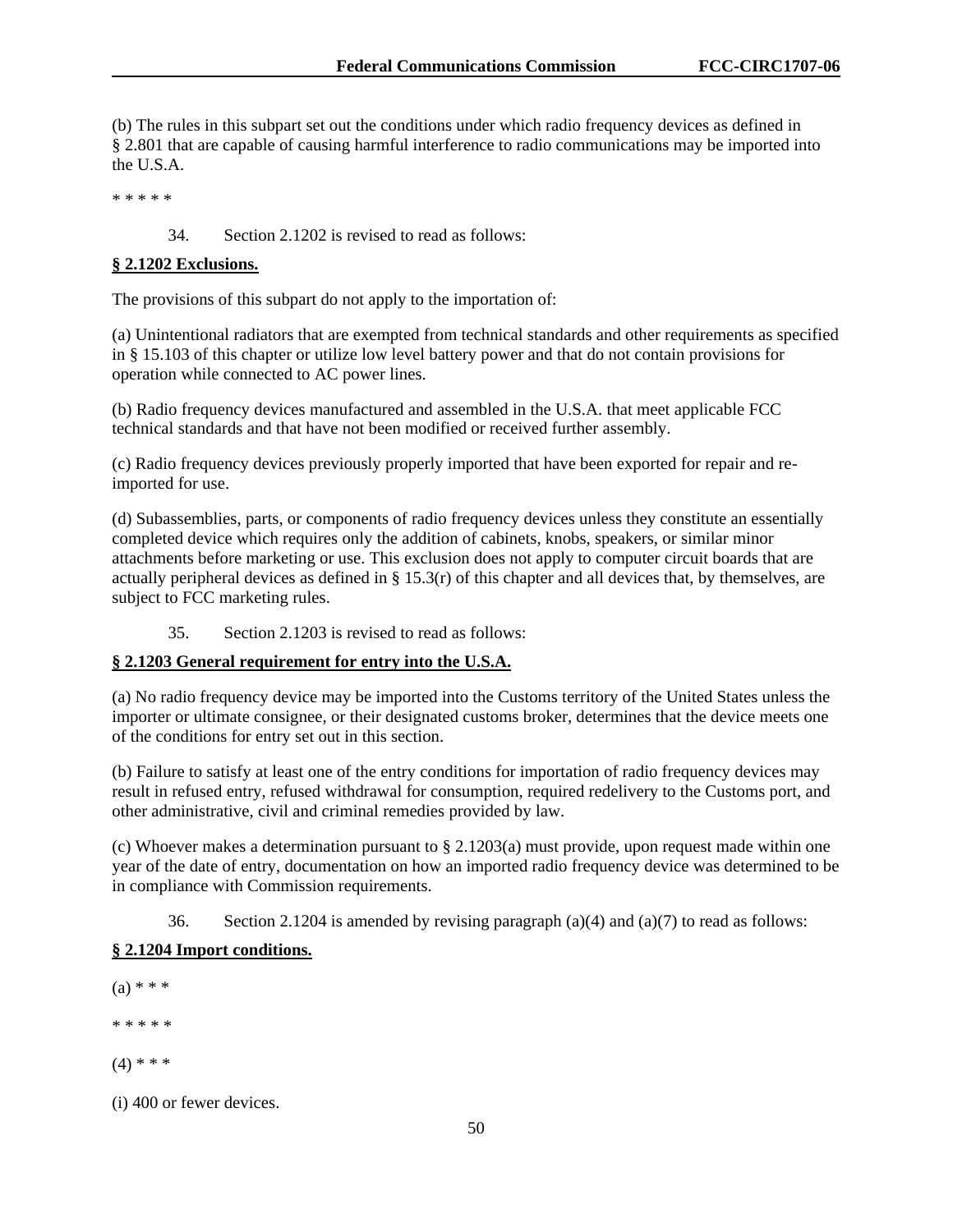(ii) Prior to importation of a greater number of units than shown above, written approval must be obtained from the Chief, Office of Engineering and Technology, FCC.

(iii) Distinctly different models of a product and separate generations of a particular model under development are considered to be separate devices.

\* \* \* \* \*

(7) Three or fewer radio frequency devices are being imported for the individual's personal use and are not intended for sale. Unless exempted otherwise in this chapter, the permitted devices must be from one or more of the following categories:

(i) Unintentional radiator as defined in part 15 which may include radio receivers, computers or other Class B digital devices in part 15.

(ii) Consumer ISM equipment as defined in part 18.

(iii) Intentional radiators subject to part 15 rules only if they can be used in client modes as specified in § 15.202.

(iv) Transmitters operating under rules which require a station license as subscribers permitted under § 1.903 and operated under the authority of an operator license issued by the Commission.

\* \* \* \* \*

37. Section 2.1205 is removed.

### **§ 2.1205 Filing of required declaration.**

[Removed.]

### **PART 15—RADIO FREQUENCY DEVICES**

38. The authority citation for Part 15 continues to read as follows:

**Authority**: 47 U.S.C. 154, 302a, 303, 304, 307, 336, 544a, and 549.

39. Section 15.1 is amended by revising paragraph (c) to read as follows:

#### **§ 15.1 Scope of this part.**

**\* \* \* \* \*** 

(c) Unless specifically exempted, the operation or marketing of an intentional or unintentional radiator that is not in compliance with the administrative and technical provisions in this part, including prior equipment authorization, as appropriate, is prohibited under section 302 of the Communications Act of 1934, as amended, and subpart I of part 2 of this chapter. The equipment authorization procedures are detailed in subpart J of part 2 of this chapter.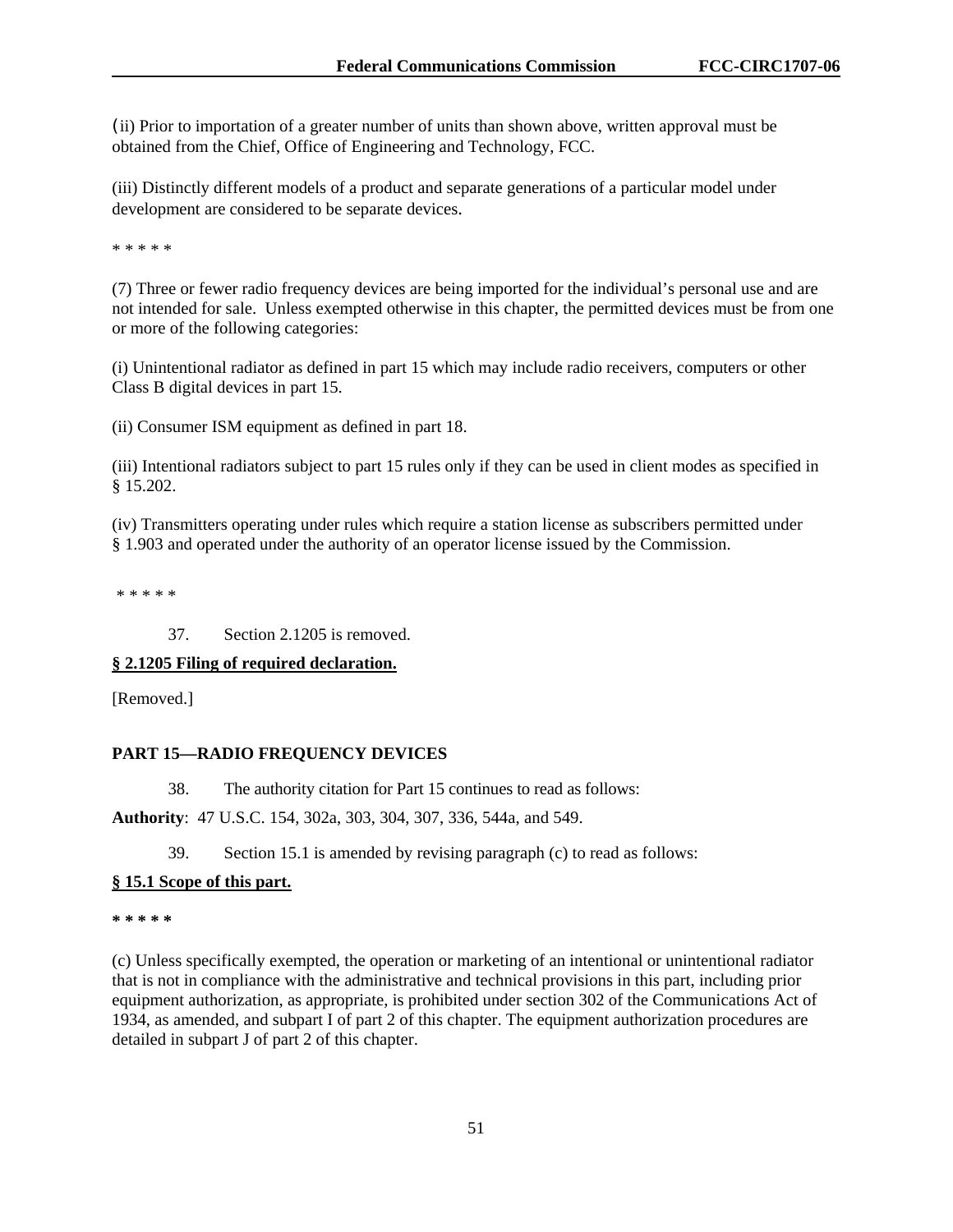40. Section 15.19 is amended by revising paragraphs (a) and (b) to read as follows:

# **§ 15.19 Labeling requirements.**

(a) In addition to the requirements in part 2 of this chapter, a device subject to certification, or Supplier's Declaration of Conformity shall be labeled as follows:

(1) Receivers associated with the operation of a licensed radio service, *e.g.*, FM broadcast under part 73 of this chapter, land mobile operation under part 90, etc., shall bear the following statement in a conspicuous location on the device:

*This device complies with part 15 of the FCC Rules. Operation is subject to the condition that this device does not cause harmful interference.* 

(2) A stand-alone cable input selector switch, shall bear the following statement in a conspicuous location on the device:

*This device complies with part 15 of the FCC Rules for use with cable television service.* 

(3) All other devices shall bear the following statement in a conspicuous location on the device:

*This device complies with part 15 of the FCC Rules. Operation is subject to the following two conditions: (1) This device may not cause harmful interference, and (2) this device must accept any interference received, including interference that may cause undesired operation.* 

(4) Where a device is constructed in two or more sections connected by wires and marketed together, the statement specified under paragraph (a) of this section is required to be affixed only to the main control unit.

(5) When the device is so small or for such use that it is impracticable to label it with the statement specified under paragraph (a) of this section in a font that is four-point or larger, and the device does not have a display that can show electronic labeling, then the information required by this paragraph shall be placed in the user manual and must also either be placed on the device packaging or on a removable label attached to the device.

(b) [Reserved.]

41. Section 15.25 is amended by revising paragraphs (b) and (c) to read as follows:

### **§ 15.25 Kits.**

#### **\* \* \* \* \***

(b) At least two units of the kit shall be assembled in exact accordance with the instructions supplied with the product to be marketed. If all components required to fully complete the kit (other than those specified in paragraph (a) of this section that are needed for compliance with the technical provisions and must be included with the kit) are not normally furnished with the kit, assembly shall be made using the recommended components. The assembled units shall be certified or authorized under Supplier's Declaration of Conformity, as appropriate, pursuant to the requirements of this part.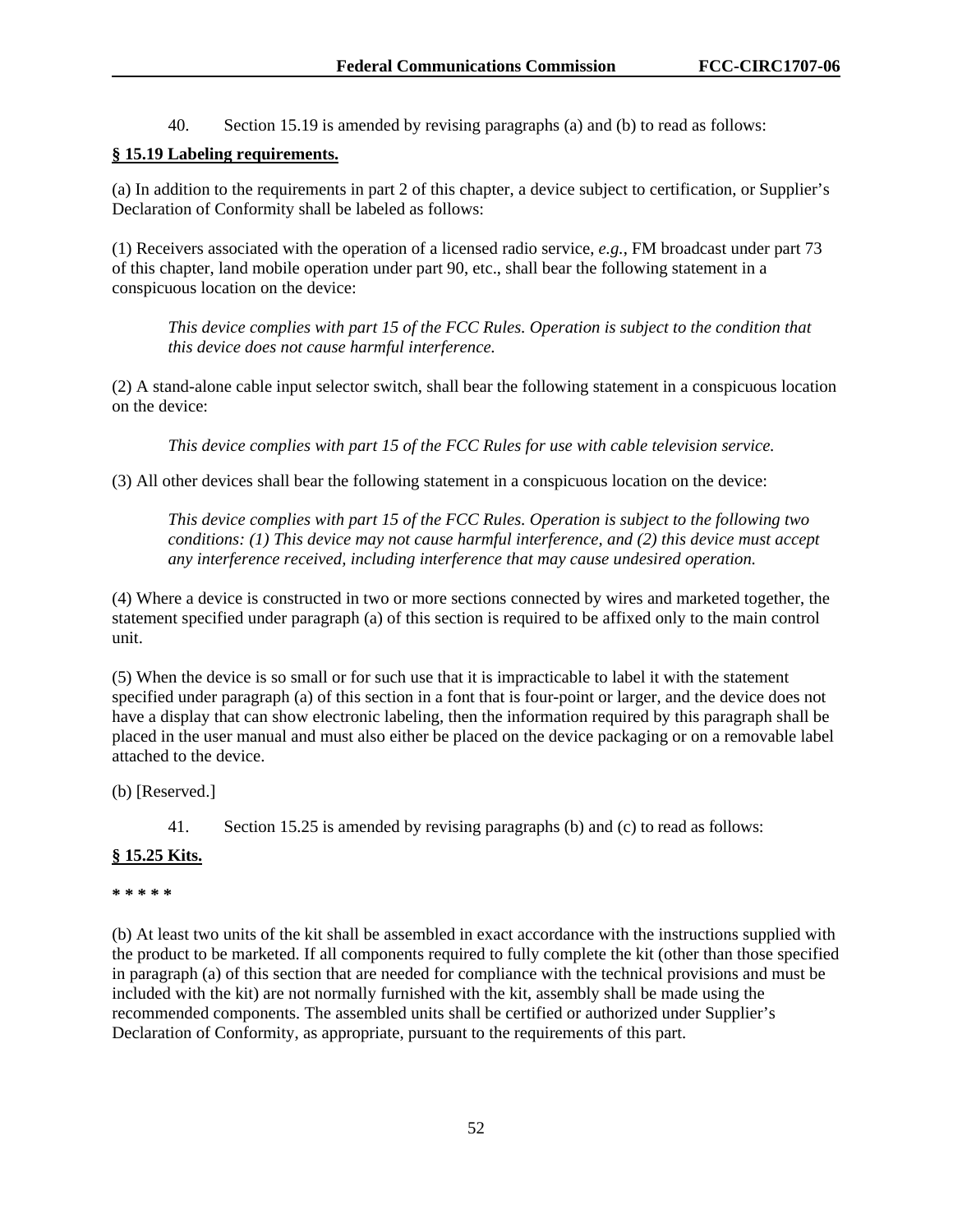(1) The measurement data required for a TV interface device subject to certification shall be obtained for each of the two units and submitted with an application for certification pursuant to subpart J of part 2 of this chapter.

(2) The measurement data required for a TV interface device subject to Supplier's Declaration of Conformity shall be obtained for the units tested and retained on file pursuant to the provisions of subpart J of part 2 of this chapter.

(c) A copy of the exact instructions that will be provided for assembly of the device shall be submitted with an application for certification. Those parts that are not normally furnished shall be detailed in the application for certification.

\* \* \* \*

42. Section 15.27 is amended by revising paragraph (a) to read as follows:

# **§ 15.27 Special accessories.**

(a) Equipment marketed to a consumer must be capable of complying with the necessary regulations in the configuration in which the equipment is marketed. Where special accessories, such as shielded cables and/or special connectors, are required to enable an unintentional or intentional radiator to comply with the emission limits in this part, the equipment must be marketed with, *i.e.*, shipped and sold with, those special accessories. However, in lieu of shipping or packaging the special accessories with the unintentional or intentional radiator, the responsible party may employ other methods of ensuring that the special accessories are provided to the consumer, without additional charge, at the time of purchase. Information detailing any alternative method used to supply the special accessories shall be included in the application for a grant of equipment authorization or retained in the Supplier's Declaration of Conformity records, as appropriate. The party responsible for the equipment, as detailed in §2.909 of this chapter, shall ensure that these special accessories are provided with the equipment. The instruction manual for such devices shall include appropriate instructions on the first page of the text concerned with the installation of the device that these special accessories must be used with the device. It is the responsibility of the user to use the needed special accessories supplied with the equipment. In cases where the manual is provided only in a form other than paper, such as on a computer disk or over the Internet, the information required by this section may be included in the manual in that alternative form, provided the user can reasonably be expected to have the capability to access information in that form.

\* \* \* \* \*

#### 43. Section 15.29 (d) is amended as follows:

#### **§ 15.29 Inspection by the Commission.**

(d) The Commission, from time to time, may request the party responsible for compliance, including an importer, to submit to the FCC Laboratory in Columbia, Maryland, various equipment to determine that the equipment continues to comply with the applicable standards. Shipping costs to the Commission's Laboratory and return shall be borne by the responsible party. Testing by the Commission will be performed using the measurement procedure $(s)$  that was in effect at the time the equipment was authorized.

44. Section 15.31 is amended by adding a note to paragraph (a)(4) and revising paragraphs  $(b)$ ,  $(d)$ ,  $(f)(4)$ ,  $(h)$ , and  $(k)$  to read as follows: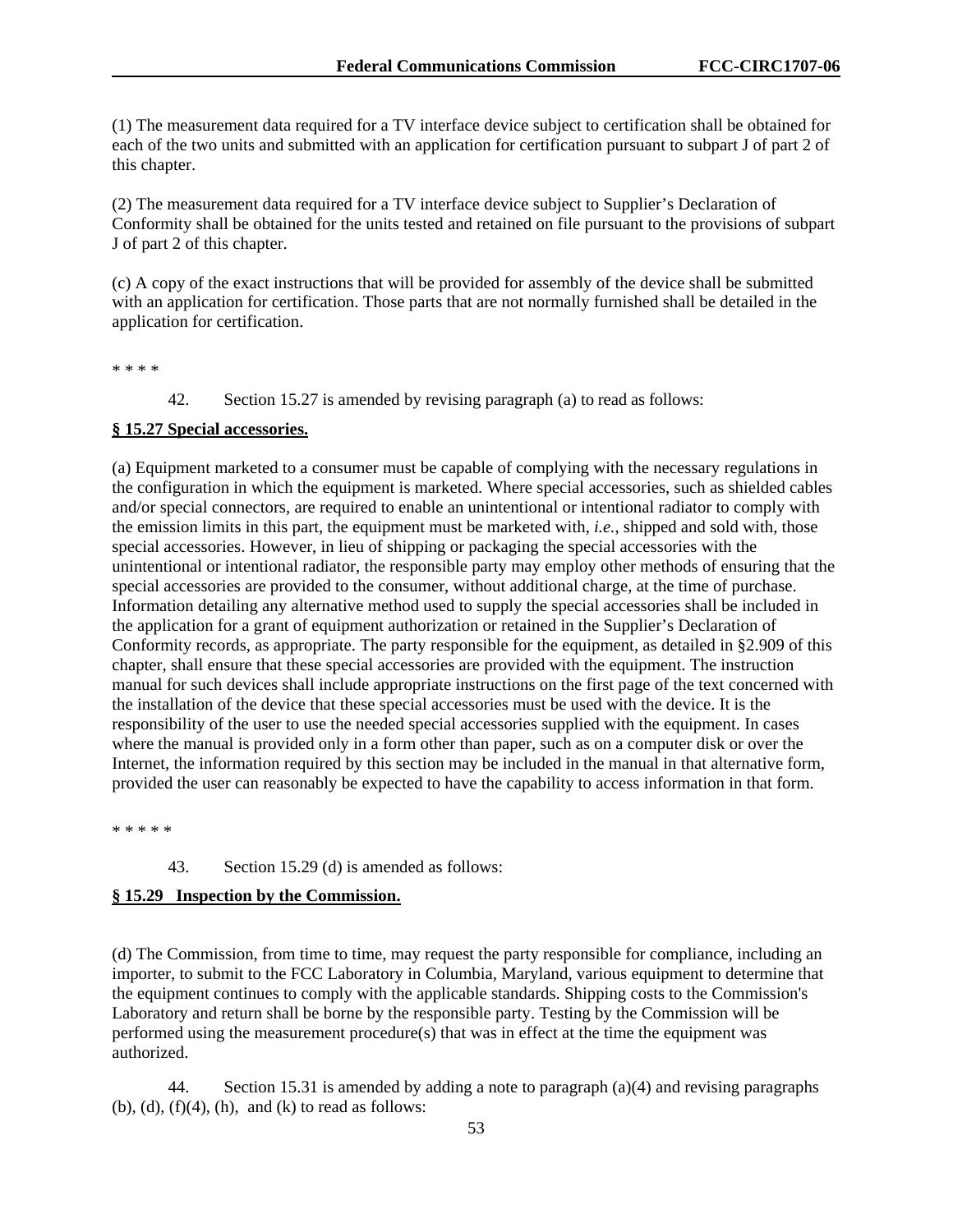#### **§ 15.31 Measurement standards.**

\* \* \* \* \*

 $(a) * * * *$ 

 $(4)$  \* \* \*

NOTE TO PARAGRAPH (a)(4): Digital devices tested to show compliance with the provisions of § 15.109(g) must be tested following the ANSI C63.4-2014 procedure described in paragraph (a)(4) of this section.

(b) All parties making compliance measurements on equipment subject to the requirements of this part are urged to use these measurement procedures. Any party using other procedures should ensure that such other procedures can be relied on to produce measurement results compatible with the FCC measurement procedures. The description of the measurement procedure used in testing the equipment for compliance and a list of the test equipment actually employed shall be made part of an application for certification or included with the data required to be retained by the party responsible for devices authorized pursuant to Supplier's Declaration of Conformity.

\* \* \* \* \*

(d) Field strength measurements shall be made, to the extent possible, on an open area test site. Test sites other than open area test sites may be employed if they are properly calibrated so that the measurement results correspond to what would be obtained from an open area test site. In the case of equipment for which measurements can be performed only at the installation site, such as perimeter protection systems, carrier current systems, and systems employing a "leaky" coaxial cable as an antenna, measurements for Supplier's Declaration of Conformity or for obtaining a grant of equipment authorization shall be performed at a minimum of three installations that can be demonstrated to be representative of typical installation sites.

\* \* \* \* \*

(f) \* \* \*

(4) The applicant for a grant of certification shall specify the extrapolation method used in the application filed with the Commission. For equipment subject to Supplier's Declaration of Conformity, this information shall be retained with the measurement data.

\* \* \* \* \*

(h) A composite system, as defined in  $\S 2.947(f)$  of this chapter, that incorporates a carrier current system shall be tested as if the carrier current system were incorporated in a separate device; that is, the device shall be tested for compliance with whatever rules would apply to the device were the carrier current system not incorporated, and the carrier current system shall be tested for compliance with the rules applicable to carrier current systems.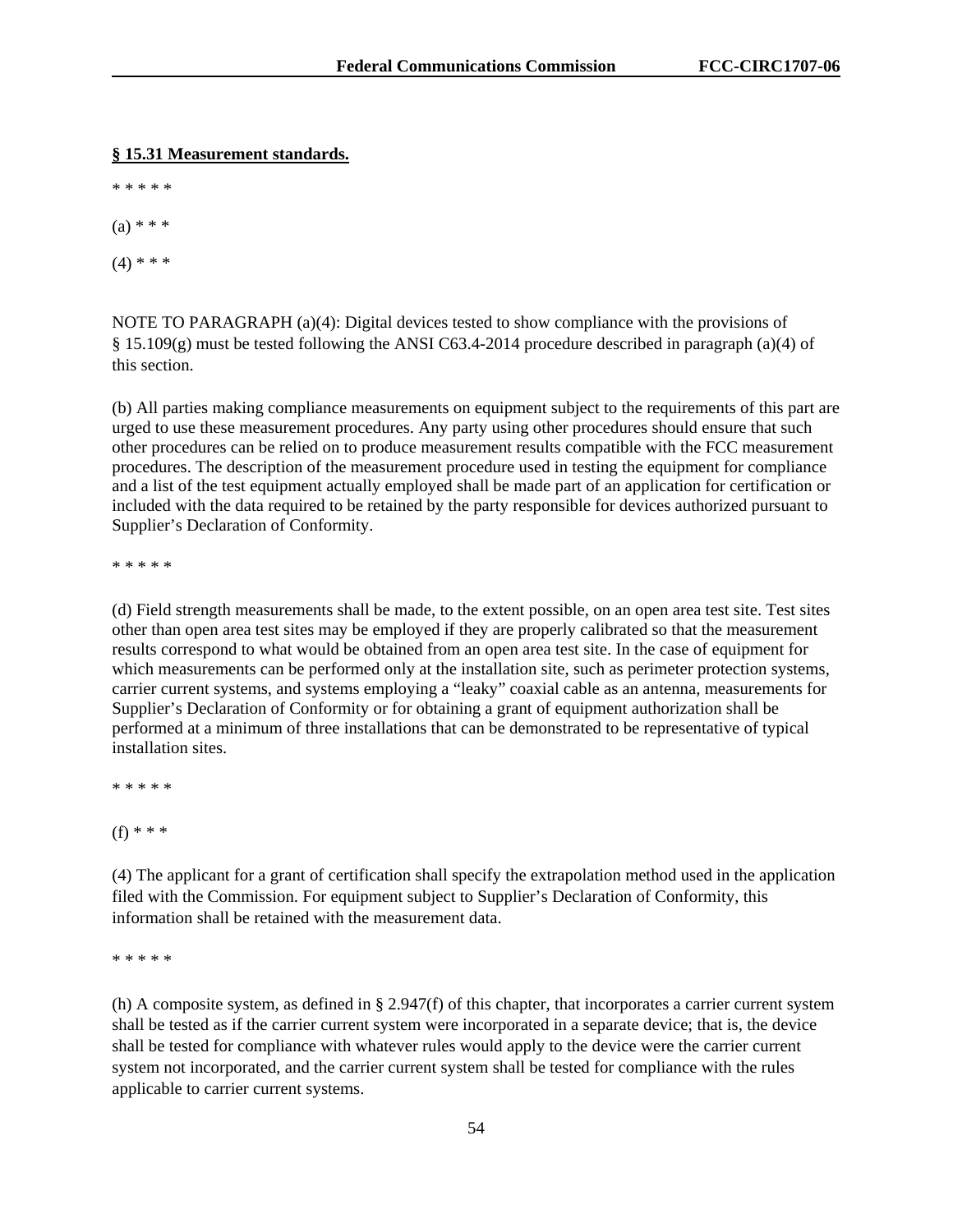\* \* \* \* \*

 (k) Composite systems (*i.e.,* systems that incorporate different devices contained in a single enclosure or in separate enclosures connected by wire or cable) shall be measured for compliance with the technical standards of this part in accordance with the procedures in  $\S 2.947(f)$  of this chapter. For digital devices that consist of a combination of Class A and Class B devices, the total combination of which results in a Class A digital device, it is only necessary to demonstrate that the equipment combination complies with the limits for a Class A device. This equipment combination may not be employed for obtaining a grant of equipment authorization or declaring compliance of a Class B digital device. However, if the digital device combination consists of a Class B central control unit, *e.g*., a personal computer, and a Class A internal peripheral(s), it must be demonstrated that the Class B central control unit continues to comply with the limits for a Class B digital device with the Class A internal peripheral(s) installed but not active.

\* \* \* \* \*

45. Section 15.32 is amended to read as follows:

#### **§ 15.32 Test Procedures for CPU boards and computer power supplies.**

Power supplies and CPU boards used with personal computers and for which separate authorizations are required to be obtained shall be tested in accordance with the specific procedures published or otherwise authorized by the Commission.

46. Section 15.35 is amended to read as follows:

#### **§ 15.35 Measurement detector functions and bandwidths.**

The conducted and radiated emission limits shown in this part are based on the following, unless otherwise specified in this part:

(a) On any frequency or frequencies below or equal to 1000 MHz, the limits shown are based on measuring equipment employing a CISPR quasi-peak detector function and related measurement bandwidths, unless otherwise specified. The specifications for the measuring instrumentation using the CISPR quasi-peak detector can be found in ANSI C63.4-2014, clause 4. As an alternative to CISPR quasi-peak measurements, the responsible party, at its option, may demonstrate compliance with the emission limits using measuring equipment employing a peak detector function as long at the same bandwidth as indicated for CISPR quasi-peak measurements are employed.

(b) Unless otherwise specified, on any frequency or frequencies above 1000 MHz, the radiated emission limits are based on the use of measurement instrumentation employing an average detector function. Unless otherwise specified, measurements above 1000 MHz shall be performed using a minimum resolution bandwidth of 1 MHz. When average radiated emission measurements are specified in this part, including average emission measurements below 1000 MHz, there also is a limit on the peak level of the radio frequency emissions. Unless otherwise specified, e.g., see §§ 15.250, 15.252, 15.253(d), 15.255, 15.256, and 15.509 through 15.519 of this part, the limit on peak radio frequency emissions is 20 dB above the maximum permitted average emission limit applicable to the equipment under test. This peak limit applies to the total peak emission level radiated by the device, e.g., the total peak power level. Note that the use of a pulse desensitization correction factor may be needed to determine the total peak emission level. The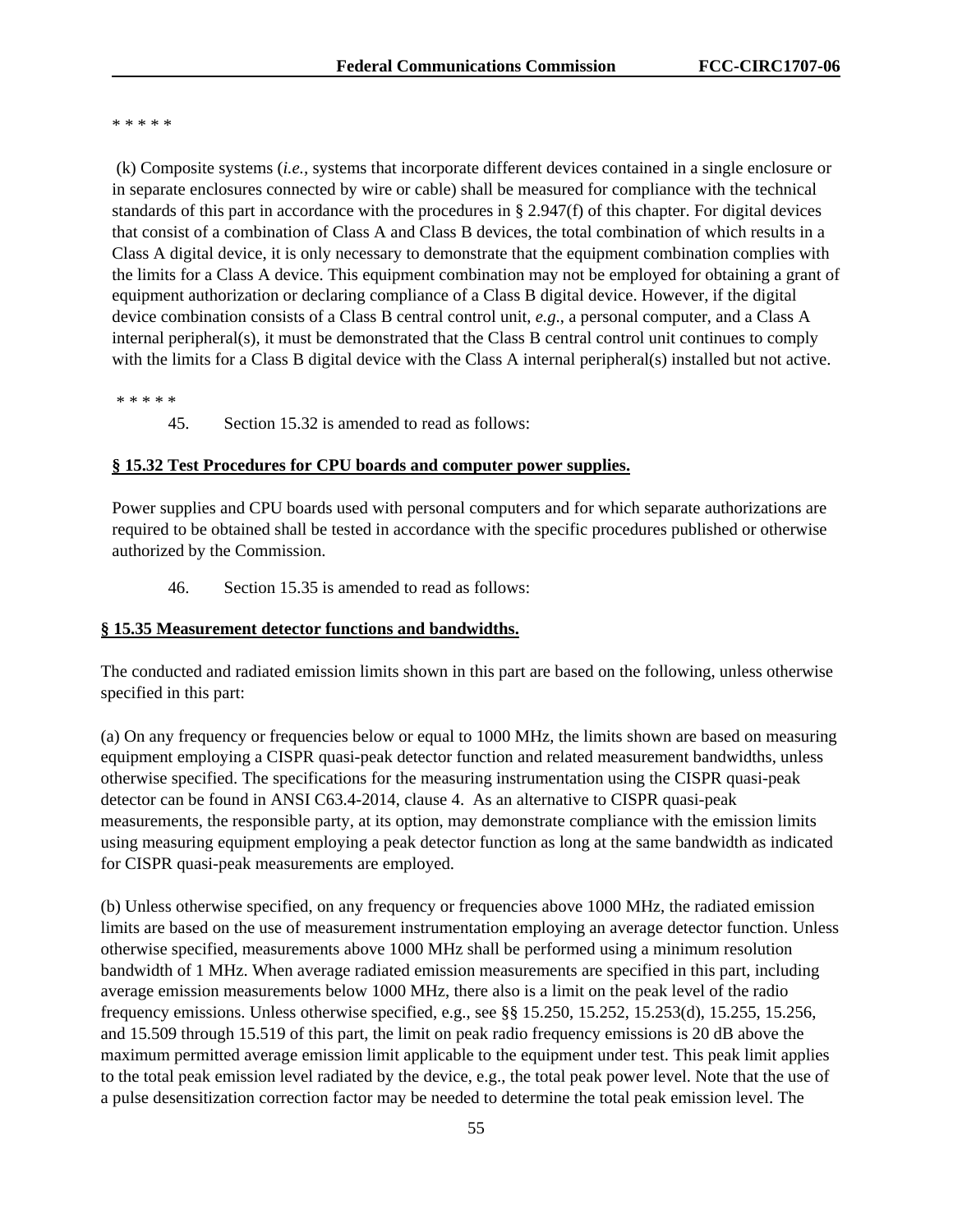instruction manual or application note for the measurement instrument should be consulted for determining pulse desensitization factors, as necessary.

(c) Unless otherwise specified, e.g.,  $\S$ § 15.255(b), and 15.256(l)(5), when the radiated emission limits are expressed in terms of the average value of the emission, and pulsed operation is employed, the measurement field strength shall be determined by averaging over one complete pulse train, including blanking intervals, as long as the pulse train does not exceed 0.1 seconds. As an alternative (provided the transmitter operates for longer than 0.1 seconds) or in cases where the pulse train exceeds 0.1 seconds, the measured field strength shall be determined from the average absolute voltage during a 0.1 second interval during which the field strength is at its maximum value. The exact method of calculating the average field strength shall be submitted with any application for certification or shall be retained in the measurement data file for equipment subject to Supplier's Declaration of Conformity.

47. Section 15.37 is revised by amending paragraph (c) to read as follows:

### **§ 15.37 Transition provisions for compliance with the rules.**

#### \* \* \* \* \*

(c) All radio frequency devices that are authorized on or after July 12, 2004 under the certification, or Supplier's Declaration of Conformity procedures (or the prior verification or declaration of conformity procedures, as applicable) shall comply with the conducted limits specified in § 15.107 or § 15.207 as appropriate. All radio frequency devices that are manufactured or imported on or after July 11, 2005 shall comply with the conducted limits specified in § 15.107 or §15.207, as appropriate. Equipment authorized, imported or manufactured prior to these dates shall comply with the conducted limits specified in § 15.107 or § 15.207, as appropriate, or with the conducted limits that were in effect immediately prior to September 9, 2002.

\* \* \* \* \*

48. Section 15.101 is amended to read as follows:

### **§ 15.101 Equipment authorization of unintentional radiators.**

(a) Except as otherwise exempted in §§ 15.23, 15.103, and 15.113, unintentional radiators shall be authorized prior to the initiation of marketing, pursuant to the procedures for certification or Supplier's Declaration of Conformity (SDoC) given in Subpart J of part 2 of this chapter, as follows:

| <b>Type of Device</b>                   | <b>Equipment Authorization Required</b> |
|-----------------------------------------|-----------------------------------------|
| TV Broadcast Receiver                   | SDoC or Certification                   |
| FM Broadcast Receiver                   | SDoC or Certification                   |
| CB Receiver                             | SDoC or Certification                   |
| Superregenerative Receiver              | SDoC or Certification                   |
| <b>Scanning Receiver</b>                | Certification                           |
| <b>Radar Detector</b>                   | Certification                           |
| All other receivers subject to Part 15  | SDoC or Certification                   |
| TV Interface Device                     | SDoC or Certification                   |
| Cable System Terminal Device            | SDoC or Certification                   |
| Stand-alone Cable input selector switch | SDoC or Certification                   |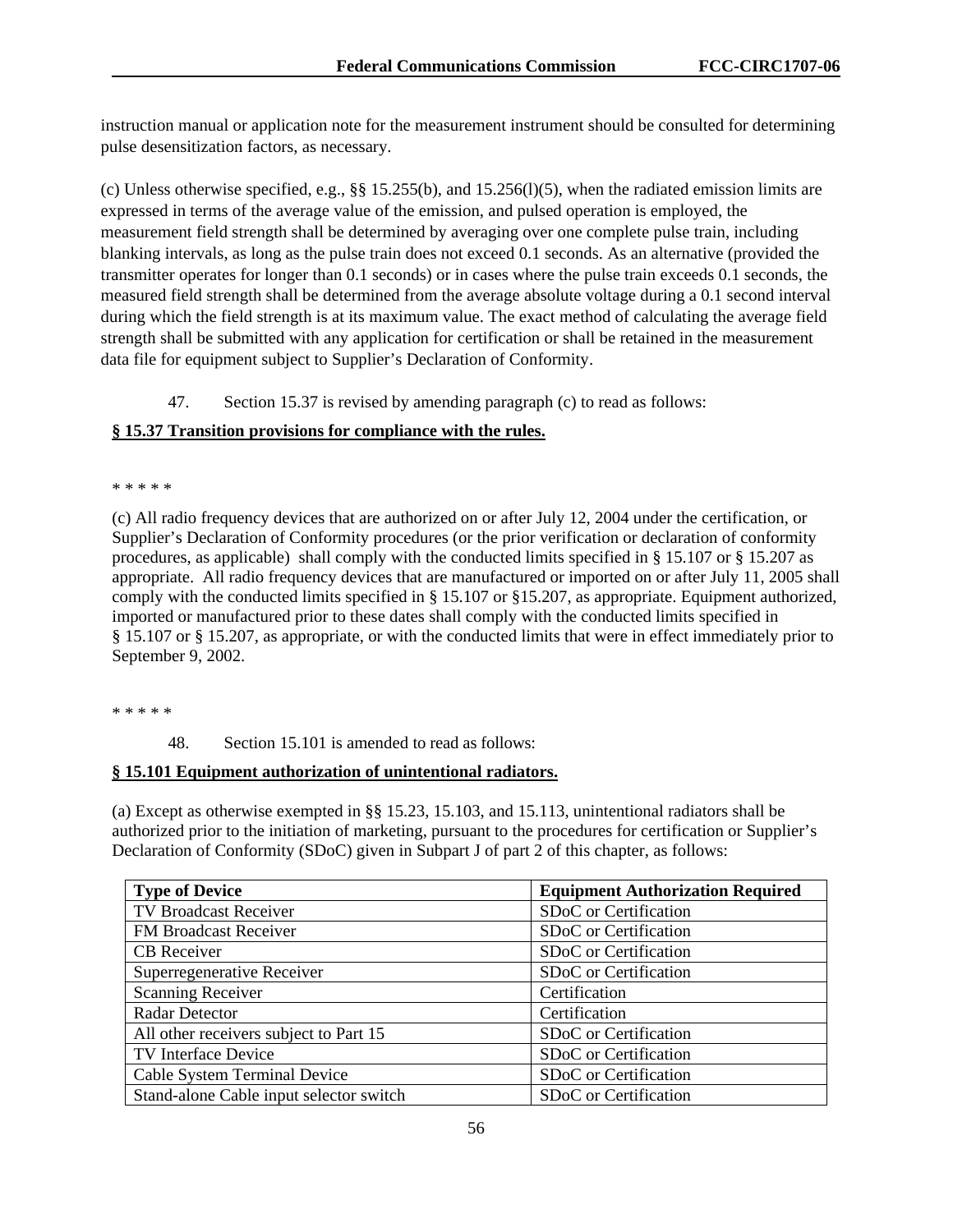| Class B personal computers and peripherals             | SDoC or Certification |
|--------------------------------------------------------|-----------------------|
| CPU boards and internal power supplies used with Class | SDoC or Certification |
| B personal computers                                   |                       |
| Class B personal computers assembled using authorized  | SDoC or Certification |
| CPU boards or power supplies                           |                       |
| Class B external switching power supplies              | SDoC or Certification |
| Other Class B digital devices & peripherals            | SDoC or Certification |
| Class A digital devices, peripherals & external        | SDoC or Certification |
| switching power supplies                               |                       |
| Access Broadband over Power Line (Access BPL)          | Certification         |
| All other devices                                      | SDoC or Certification |

(b) Only those receivers that operate (tune) within the frequency range of 30-960 MHz, CB receivers and radar detectors are subject to the authorizations shown in paragraph (a) of this section. Receivers operating above 960 MHz or below 30 MHz, except for radar detectors and CB receivers, are exempt from complying with the technical provisions of this part but are subject to § 15.5.

(c) Personal computers shall be authorized in accordance with one of the following methods:

(1) The specific combination of CPU board, power supply and enclosure is tested together and authorized under Supplier's Declaration of Conformity or a grant of certification;

(2) The personal computer is authorized under Supplier's Declaration of Conformity or a grant of certification, and the CPU board or power supply in that computer is replaced with a CPU board or power supply that has been separately authorized under Supplier's Declaration of Conformity or a grant of certification; or

(3) The CPU board and power supply used in the assembly of a personal computer have been separately authorized under Supplier's Declaration of Conformity or a grant of certification; and

(4) Personal computers assembled using either of the methods specified in paragraphs  $(c)(2)$  or  $(c)(3)$  of this section must, by themselves, also be authorized under Supplier's Declaration of Conformity if they are marketed. However, additional testing is not required for this Supplier's Declaration of Conformity, provided the procedures in § 15.102(b) are followed.

(d) Peripheral devices, as defined in § 15.3(r), shall be authorized under Supplier's Declaration of Conformity, or a grant of certification, as appropriate, prior to marketing. Regardless of the provisions of paragraphs (a) or (c) of this section, if a CPU board, power supply, or peripheral device will always be marketed with a specific personal computer, it is not necessary to obtain a separate authorization for that product provided the specific combination of personal computer, peripheral device, CPU board and power supply has been authorized under Supplier's Declaration of Conformity or a grant of certification as a personal computer.

(1) No authorization is required for a peripheral device or a subassembly that is sold to an equipment manufacturer for further fabrication; that manufacturer is responsible for obtaining the necessary authorization prior to further marketing to a vendor or to a user.

(2) Power supplies and CPU boards that have not been separately authorized and are designed for use with personal computers may be imported and marketed only to a personal computer equipment manufacturer that has indicated, in writing, to the seller or importer that they will obtain Supplier's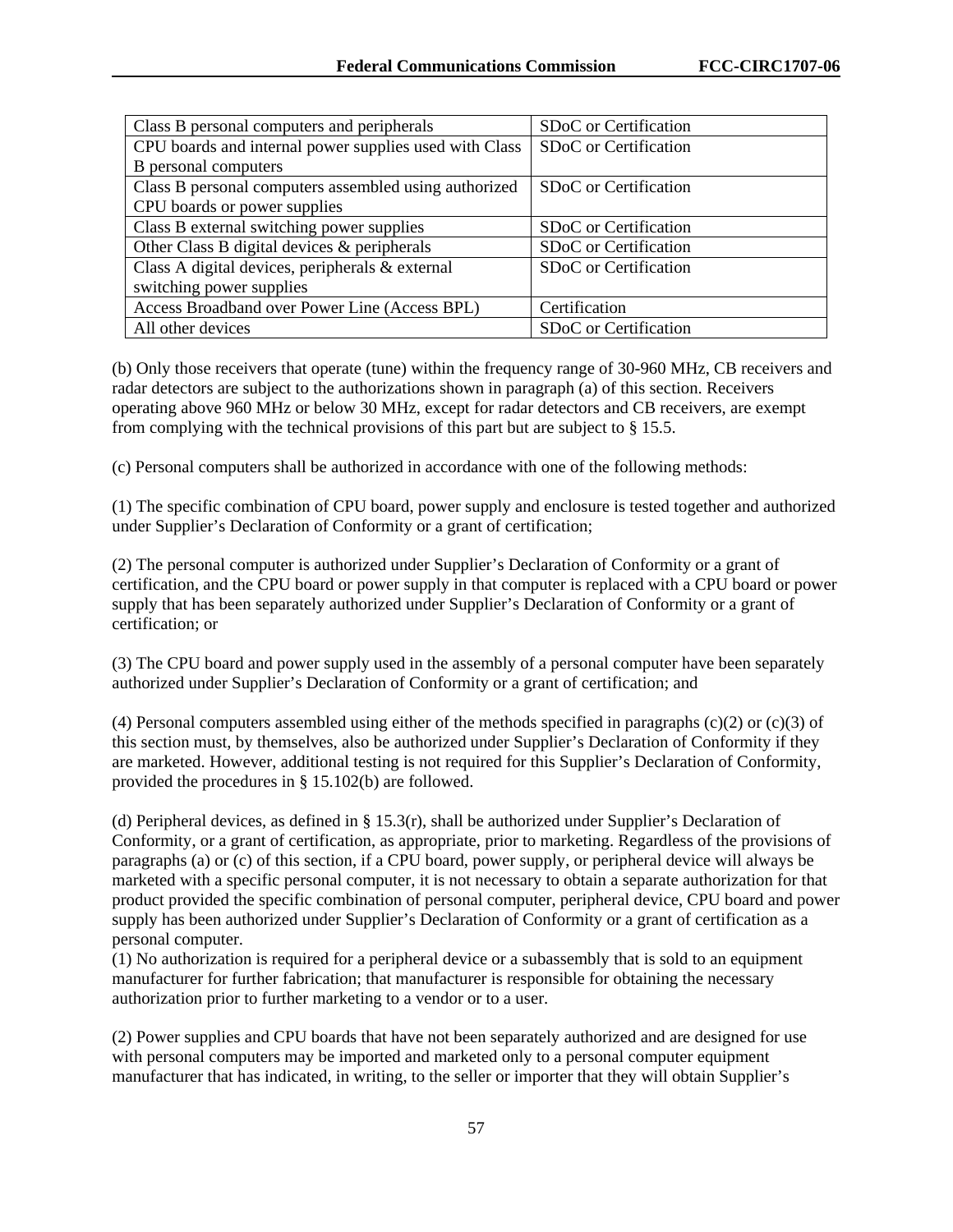Declaration of Conformity or a grant of certification for the personal computer employing these components.

(e) Subassemblies to digital devices are not subject to the technical standards in this part unless they are marketed as part of a system in which case the resulting system must comply with the applicable regulations. Subassemblies include:

(1) Devices that are enclosed solely within the enclosure housing the digital device, except for: power supplies used in personal computers; devices included under the definition of a peripheral device in § 15.3(r); and personal computer CPU boards, as defined in § 15.3(bb);

(2) CPU boards, as defined in § 15.3(bb), other than those used in personal computers, that are marketed without an enclosure or power supply; and

(3) Switching power supplies that are separately marketed and are solely for use internal to a device other than a personal computer.

49. Section 15.102 is amended by revising paragraph (b)(4) to read as follows:

#### **§ 15.102 CPU boards and power supplies used in personal computers**

\* \* \* \* \*

(b)(4) If the system is marketed, the resulting equipment combination is authorized under Supplier's Declaration of Conformity pursuant to  $\S 15.101(c)(4)$  and a compliance information statement, as described in § 2.1077(b), is supplied with the system. Marketed systems shall also comply with the labelling requirements in §15.19 and must be supplied with the information required under §§ 15.21, 15.27 and 15.105; and

\* \* \* \* \*

50. Section 15.123 is revised by amending paragraphs  $(c)(3)$  and  $(c)(5)(iii)$  to read as follows:

### **§ 15.123 Labeling of digital cable ready products.**

\* \* \*

(c)(3) Subsequent to the testing of its initial unidirectional digital cable product model, a manufacturer or importer is not required to have other models of unidirectional digital cable products tested at a qualified test facility for compliance with the procedures of Uni-Dir-PICS-I01-030903: "Uni-Directional Receiving Device: Conformance Checklist: PICS Proforma," September 03, 2003 (incorporated by reference, see §15.38) unless the first model tested was not a television, in which event the first television shall be tested as provided in § 15.123(c)(1). The manufacturer or importer shall ensure that all subsequent models of unidirectional digital cable products comply with the procedures in the Uni-Dir-PICS-I01-030903: "Uni-Directional Receiving Device: Conformance Checklist: PICS Proforma," September 03, 2003 (incorporated by reference, see §15.38) and all other applicable rules and standards. The manufacturer or importer shall maintain records indicating such compliance in accordance with Supplier's Declaration of Conformity requirements in part 2, subpart J of this chapter. The manufacturer or importer shall further submit documentation demonstrating compliance with the procedures in the Uni-Dir-PICS-I01-030903: "Uni-Directional Receiving Device: Conformance Checklist: PICS Proforma," September 03, 2003 (incorporated by reference, see § 15.38) to the qualified test facility.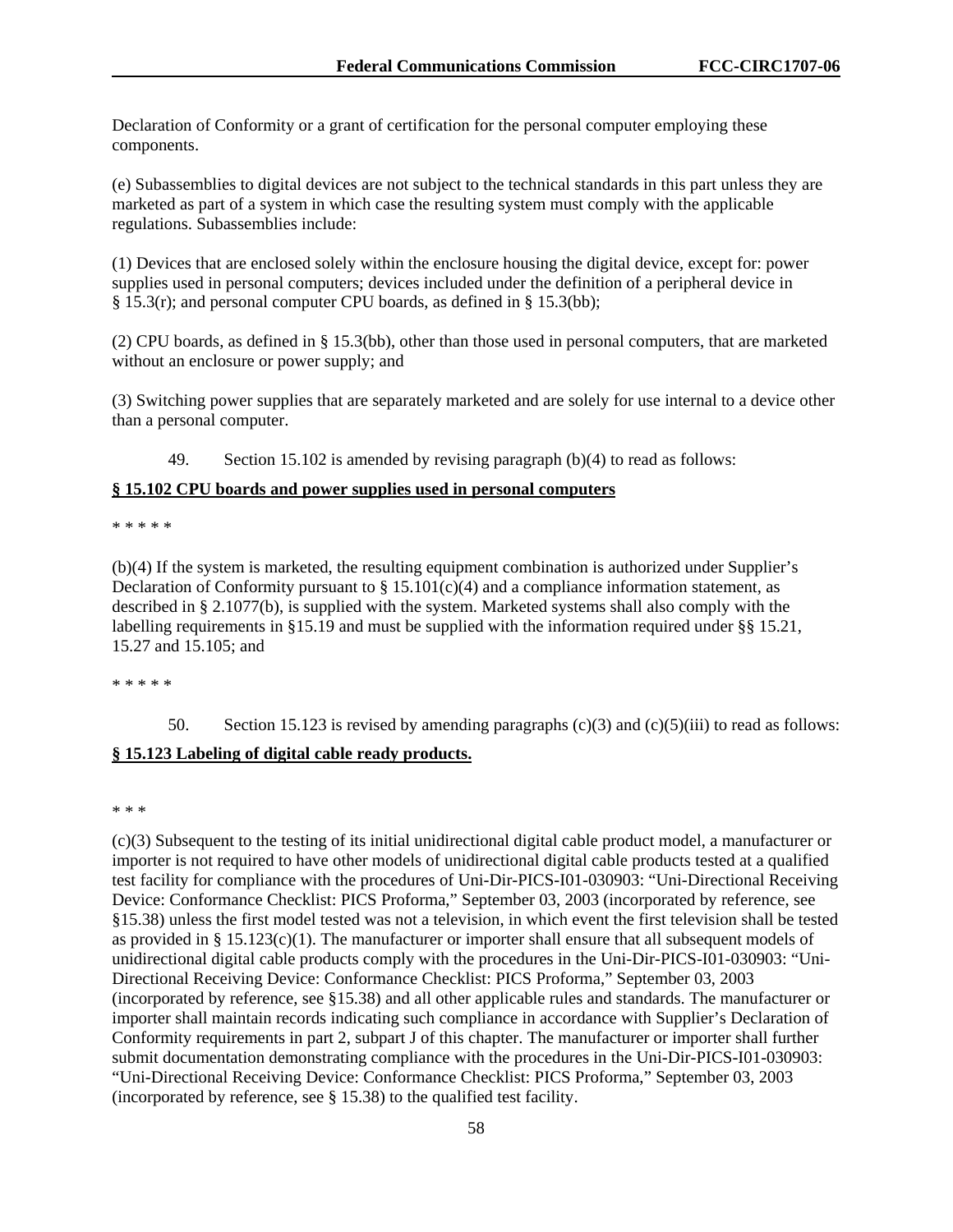\* \* \*

#### $(c)(5)(iii)$

(iii) Subsequent to the successful testing of its initial M-UDCP, a manufacturer or importer is not required to have other M-UDCP models tested at a qualified test facility for compliance with M-UDCP-PICS-I04- 080225, "Uni-Directional Cable Product Supporting M-Card: Multiple Profiles; Conformance Checklist: PICS," February 25, 2008 (incorporated by reference, see § 15.38) unless the first model tested was not a television, in which event the first television shall be tested as provided in  $\S15.123(c)(5)(i)$ . The manufacturer or importer shall ensure that all subsequent models of M-UDCPs comply with M-UDCP-PICS-I04-080225, "Uni-Directional Cable Product Supporting M-Card: Multiple Profiles; Conformance Checklist: PICS," February 25, 2008 (incorporated by reference, see § 15.38) and all other applicable rules and standards. The manufacturer or importer shall maintain records indicating such compliance in accordance with Supplier's Declaration of Conformity requirements in part 2, subpart J of this chapter. For each M-UDCP model, the manufacturer or importer shall further submit documentation demonstrating compliance with M-UDCP-PICS-I04-080225, "Uni-Directional Cable Product Supporting M-Card: Multiple Profiles; Conformance Checklist: PICS," February 25, 2008 (incorporated by reference, see §15.38) to the qualified test facility.

\* \* \*

51. Section 15.201 is amended by revising paragraphs (a), (b), and (c) to read as follows:

### **§ 15.201 Equipment authorization requirement.**

(a) Intentional radiators operated as carrier current systems, devices operated under the provisions of §§ 15.211, 15.213, and 15.221, and devices operating below 490 kHz in which all emissions are at least 40 dB below the limits in § 15.209 are subject to Suppliers Declaration of Conformity pursuant to the procedures in Subpart J of part 2 of this chapter prior to marketing.

(b) Except as otherwise exempted in paragraph (c) of this section and in § 15.23 of this part, all intentional radiators operating under the provisions of this part shall be certified by the Telecommunication Certification Bodies pursuant to the procedures in subpart J of part 2 of this chapter prior to marketing.

(c) For devices such as perimeter protection systems which, in accordance with § 15.31(d), are required to be measured at the installation site, each application for certification must be accompanied by a statement indicating that the system has been tested at three installations and found to comply at each installation. Until such time as certification is granted, a given installation of a system that was measured for the submission for certification will be considered to be in compliance with the provisions of this chapter, including the marketing regulations in subpart I of part 2 of this chapter, if tests at that installation show the system to be in compliance with the relevant technical requirements. Similarly, where measurements must be performed on site for equipment subject to Supplier's Declaration of Conformity, a given installation that has been found compliant with the applicable standards will be considered to be in compliance with the provisions of this chapter, including the marketing regulations in subpart I of part 2 of this chapter.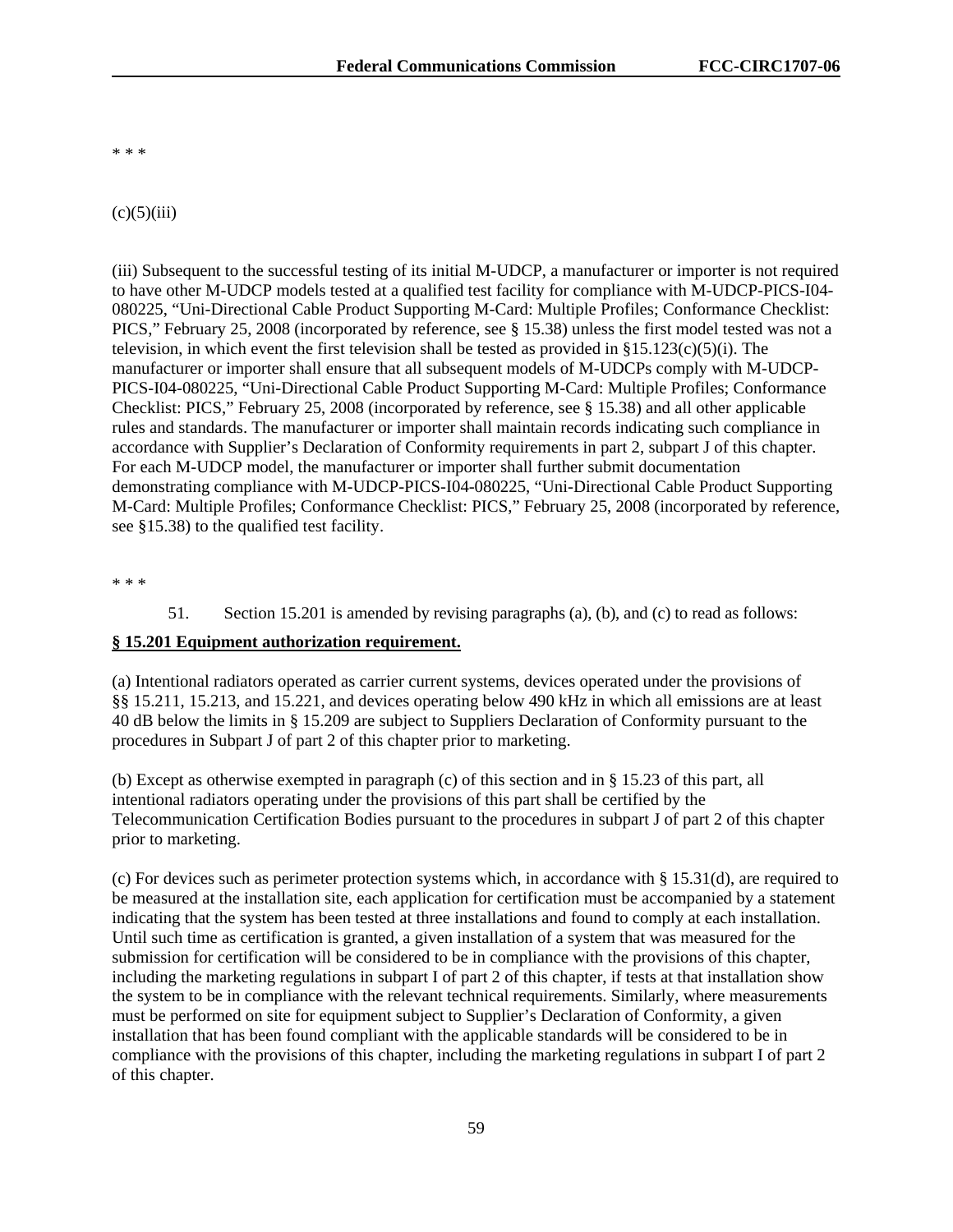\* \* \* \* \*

52. Section 15.615 is amended by revising paragraph (a)(4) to read as follows:

### **§ 15.615 General administrative requirements.**

\* \* \* \* \*

(4) The manufacturer and type of Access BPL equipment and its associated FCC ID number, or, in the case of Access BPL equipment that has not been subject to certification in the past, the Trade Name and Model Number, as specified on the equipment label.

**\* \* \* \* \*** 

### **PART 18—INDUSTRIAL, SCIENTIFIC, AND MEDICAL EQUIPMENT**

53. The authority citation for Part 18 continues to read as follows:

**Authority**: 47 U.S.C. 4, 301, 302, 303, 304, 307.

54. Section 18.203 is revised to read as follows:

### **§ 18.203 Equipment Authorization.**

(a) Consumer ISM equipment, unless otherwise specified, must be authorized under either the Supplier's Declaration of Conformity or the certification procedure prior to use or marketing. An application for certification shall be filed with a Telecommunication Certification Body (TCB), pursuant to the relevant sections in part 2, subpart J of this chapter.

(b) Consumer ultrasonic equipment generating less than 500 watts and operating below 90 kHz, and nonconsumer ISM equipment shall be subject to Supplier's Declaration of Conformity, in accordance with the relevant sections of part 2, subpart J of this chapter.

(c) Grants of equipment authorization issued, as well as on-site certifications performed, before March 1, 1986, remain in effect and no further action is required.

**55.** Section 18.209 is revised as follows:

#### **§ 18.209 Identification of authorized equipment.**

Each device for which a grant of equipment authorization is issued under this part shall be identified pursuant to the applicable provisions of subpart J of part 2 of this chapter.

56. Section 18.212 is revised as follows:

# **§ 18.212 Compliance information.**

(a) Equipment authorized under Supplier's Declaration of Conformity procedure shall include a compliance statement that contains the information set forth in §2.1077 and a statement identical or similar to the following: "*This device complies with Part 18 of the FCC Rules.*"

(b) The compliance information may be placed in the instruction manual, on a separate sheet, on the packaging, or electronically as permitted under § 2.935. There is no specific format for this information.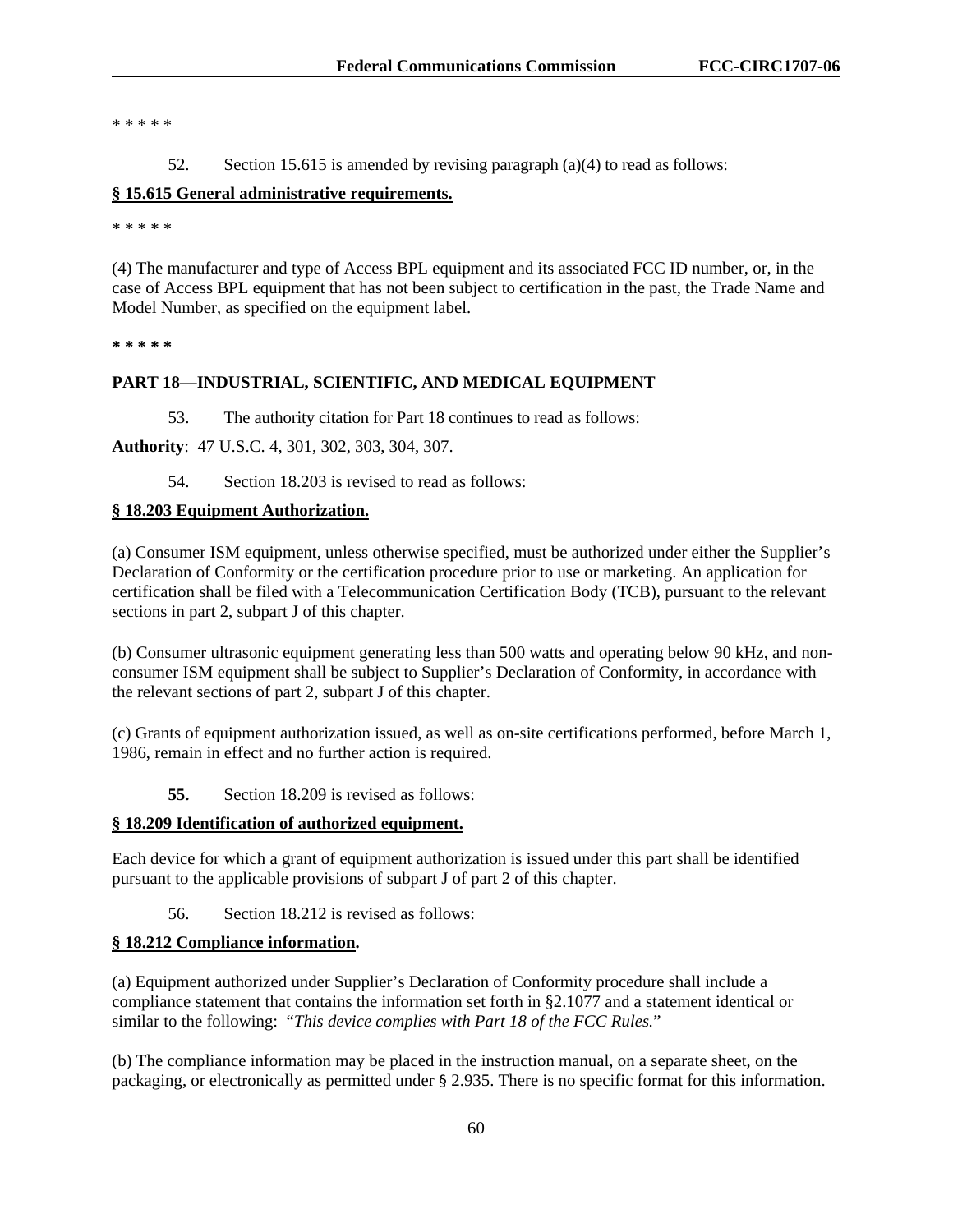57. Section 18.311 is revised to read as follows:

### **§ 18.311 Methods of measurement.**

The measurement techniques used to determine compliance with the technical requirements of this part are set out in FCC MP-5, "FCC Methods of Measurements of Radio Noise Emissions from Industrial, Scientific, and Medical equipment", or compliance measurements made in accordance with the specific procedures otherwise authorized by the Commission.

58. Section 73.53 is amended by revising paragraphs (a) and (b)(10) to read as follows:

### **§ 73.53 Requirements for authorization of antenna monitors.**

(a) Antenna monitors shall be approved with Supplier's Declaration of Conformity that demonstrates compliance with the technical requirements in this section. The procedure for Supplier's Declaration of Conformity is specified in subpart J of part 2 of this chapter. Note: The verification procedure has been replaced by Supplier's Declaration of Conformity. Antenna monitors previously authorized under subpart J of part 2 of the Commission's rules may remain in use. See § 2.950.

(b) \* \* \*

(10) Complete and correct schematic diagrams and operating instructions shall be retained by the party responsible for Supplier's Declaration of Conformity of the equipment and submitted to the FCC upon request. For the purpose of equipment authorization, these diagrams and instructions shall be considered as part of the monitor.

\* \* \* \* \*

59. Section 73.1660 is amended by revising paragraphs (a), (b) and (e) to read as follows:

### **§ 73.1660 Acceptability of broadcast transmitters.**

(a)(1) An AM, FM, or TV transmitter shall be approved for compliance with the requirements of this part following the Supplier's Declaration of Conformity procedures described in subpart J of part 2 of this chapter. Note: the verification procedure has been replaced by Supplier's Declaration of Conformity. AM, FM, and TV transmitters previously authorized under subpart J of part 2 of the Commission's rules may remain in use. See **§** 2.950(j).

(2) An LPFM transmitter shall be certified for compliance with the requirements of this part following the procedures described in part 2 of this chapter.

(b) A permittee or licensee planning to modify a transmitter which has been certified or approved with Supplier's Declaration of Conformity must follow the requirements contained in § 73.1690.

#### \* \* \* \* \*

(e) Additional rules covering certification and Supplier's Declaration of Conformity, modification of authorized transmitters, and withdrawal of a grant of authorization are contained in part 2 of the FCC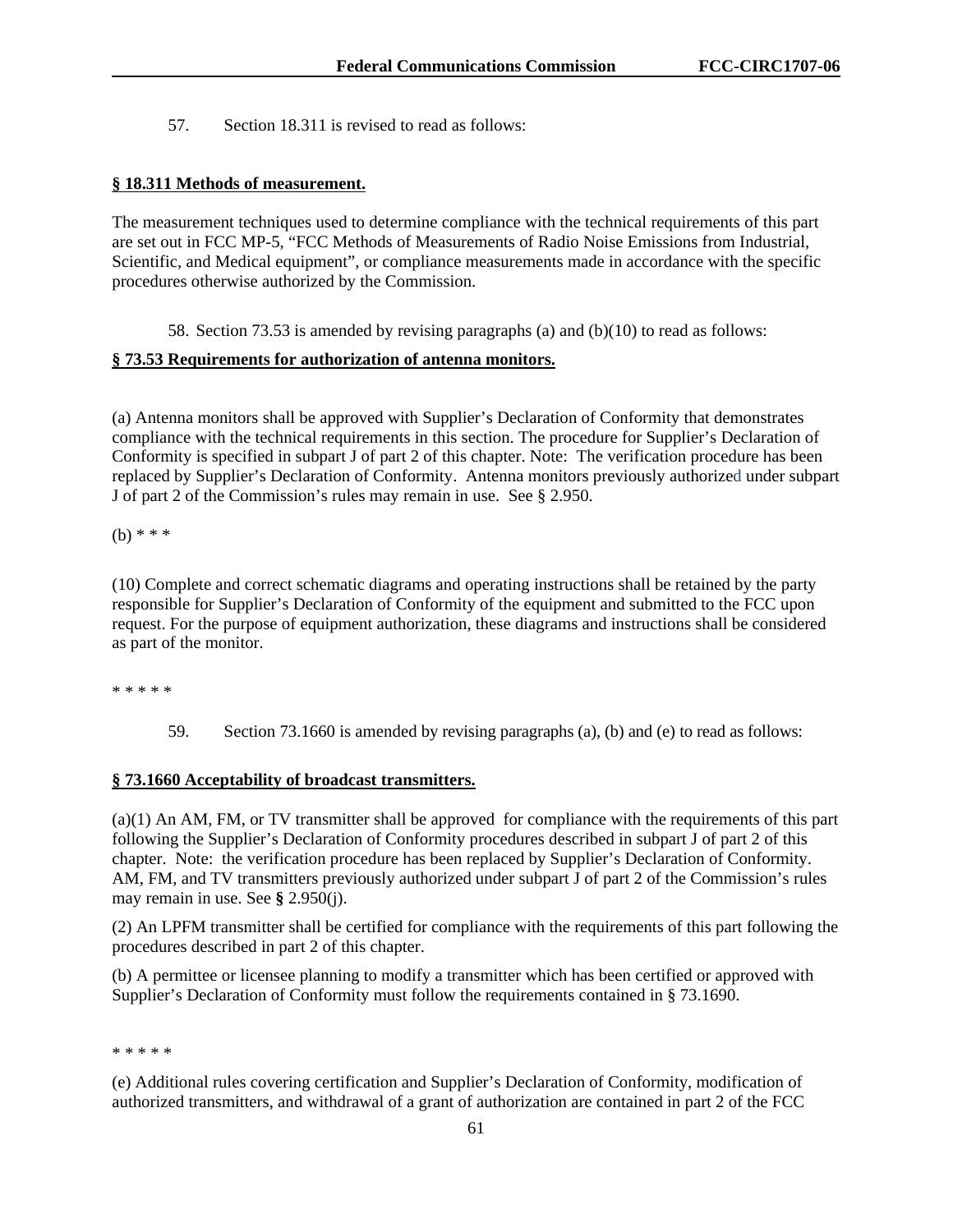rules.

60. Section 73.1665 is amended by revising paragraphs (c) to read as follows:

# **§ 73.1665 Main Transmitters**

\* \* \* \* \*

(c) A licensee may, without further authority or notification to the FCC, replace an existing main transmitter or install additional main transmitter(s) for use with the authorized antenna if the replacement or additional transmitter(s) has been approved with Supplier's Declaration of Conformity. Within 10 days after commencement of regular use of the replacement or additional transmitter(s), equipment performance measurements, as prescribed for the type of station are to be completed. Note: The verification procedure has been replaced by Supplier's Declaration of Conformity. Transmitters previously authorized under subpart J of the Commission's rules may remain in use. See § 2.950.

NOTE TO PARAGRAPH (c): Pending the availability of AM broadcast transmitters that are authorized for use in the 1605-1705 kHz band, transmitters that are approved or verified for use in the 535-1605 kHz band may be utilized in the 1605-1705 kHz band if it is shown that the requirements of § 73.44 have been met. Equipment authorization for the transmitter will supersede the applicability of this note.

61. Section 74.535 is amended by revising paragraphs (d) to read as follows:

# **§ 74.535 Emissions and bandwidth (aural broadcast auxiliary stations)**

\* \* \* \* \*

(D) \* \* \*

(4) Stations licensed pursuant to an application filed before March 17, 2005, using equipment not conforming with the emission limitations specified above, may continue to operate indefinitely in accordance with the terms of their current authorizations, subject to periodic renewal. existing equipment and equipment of product lines in production before April 16, 2003, authorized via certification or Declaration of Conformity before March 17, 2005, for equipment not conforming to the emission limitations requirements specified above, may continue to be manufactured and/or marketed, but may not be authorized for use under a station license except at stations licensed pursuant to an application filed before March 17, 2005. Any non-conforming equipment authorized under a station license, and replaced on or after March 17, 2005, must be replaced by conforming equipment. Note: the Declaration of Conformity procedure has been replaced by the Supplier's Declaration of Conformity procedure. See **§** 2.950.

\* \* \* \* \*

62. Section 74.550 is amended by revising paragraphs (d) to read as follows:

# **§ 74.550 Equipment authorization (aural broadcast auxiliary stations)**

Each authorization for aural broadcast STL, ICR, and booster stations shall require the use of equipment which has received a grant of certification or authorized under a Supplier's Declaration of Conformity.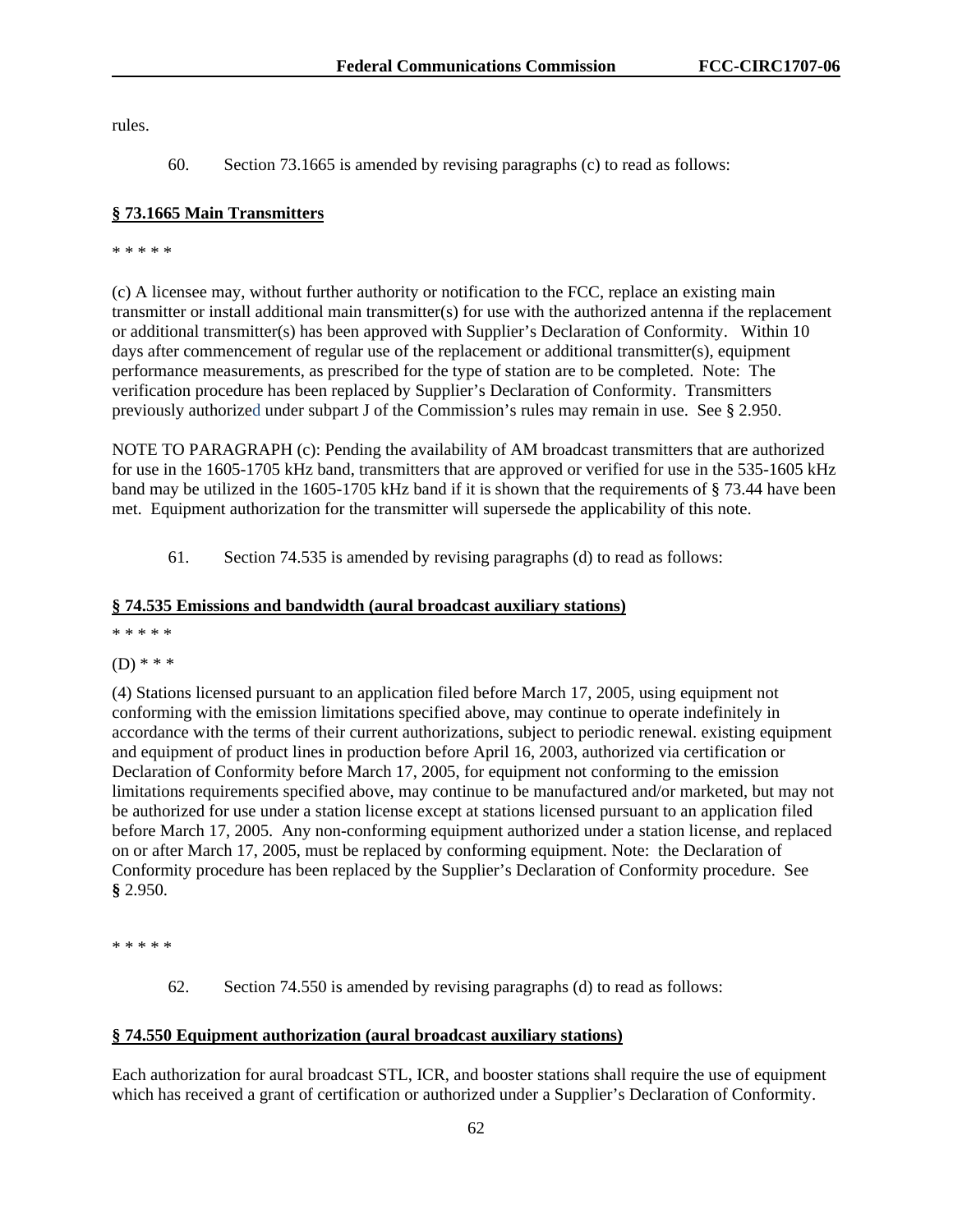Equipment which has not been approved under the equipment authorization program and which was in service prior to July 1, 1993, may be retained solely for temporary uses necessary to restore or maintain regular service provided by approved equipment, because the main or primary unit has failed or requires servicing. Such temporary uses may not interfere with or impede the establishment of other aural broadcast auxiliary links and may not occur during more than 720 cumulative hours per year. Should interference occur, the licensee must take all steps necessary to eliminate it, up to and including cessation of operation of the auxiliary transmitter. All unapproved equipment retained for temporary use must have been in the possession of the licensee prior to July 1, 1993, and may not be obtained from other sources. Equipment designed exclusively for fixed operation shall be authorized under Supplier's Declaration of Conformity procedure. The equipment authorization procedures are contained in subpart J of part 2 of the rules. Note: The Declaration of Conformity procedure has been replaced by Supplier's Declaration of Conformity. Equipment previously authorized under subpart J of part 2 of the Commission's rules may remain in use. See § 2.950.

Note to § 74.550: Consistent with the note to § 74.502(a), grandfathered equipment in the 942-944 MHz band and STL/ICR users of these frequencies in Puerto Rico are also required to come into compliance by July 1, 1993. The backup provisions described above apply to these stations also.

63. Section 74.637 is amended by revising paragraphs (c)(4) to read as follows:

### **§ 74.637 Emissions and emission limitations (television broadcast auxiliary stations)**

# \* \* \* \* \*

# $(c) * * *$

(4) Stations licensed pursuant to an application filed before March 17, 2005, using equipment not conforming with the emission limitations specified above, may continue to operate indefinitely in accordance with the terms of their current authorizations, subject to periodic renewal. Existing equipment and equipment of product lines in production before April 16, 2003, authorized via certification or Declaration of Conformity before March 17, 2005, for equipment not conforming to the emission limitations requirements specified above, may continue to be manufactured and/or marketed, but may not be authorized for use under a station license except at stations licensed pursuant to an application filed before March 17, 2005. Any non-conforming equipment authorized under a station license, and replaced on or after March 17, 2005, must be replaced by conforming equipment. Note: The Declaration of Conformity procedure has been replaced by Supplier's Declaration of Conformity. See § 2.950.

\* \* \* \* \*

64. Section 74.655 is amended by revising paragraphs (a), (b), (d) and (f) to read as follows:

### **§ 74.655 Authorization of equipment (television broadcast auxiliary stations).**

(a) Except as provided in paragraph (b) of this section, all transmitting equipment first marketed for use under this subpart or placed into service after October 1, 1981, must be authorized under the certification procedure or Declaration of Conformity procedure, as detailed in paragraph (f) of this section. Equipment which is used at a station licensed prior to October 1, 1985, which has not been authorized as detailed in paragraph (f) of this section, may continue to be used by the licensee or its successors or assignees, provided that if operation of such equipment causes harmful interference due to its failure to comply with the technical standards set forth in this subpart, the FCC may, at its discretion, require the licensee to take such corrective action as is necessary to eliminate the interference. However, such equipment may not be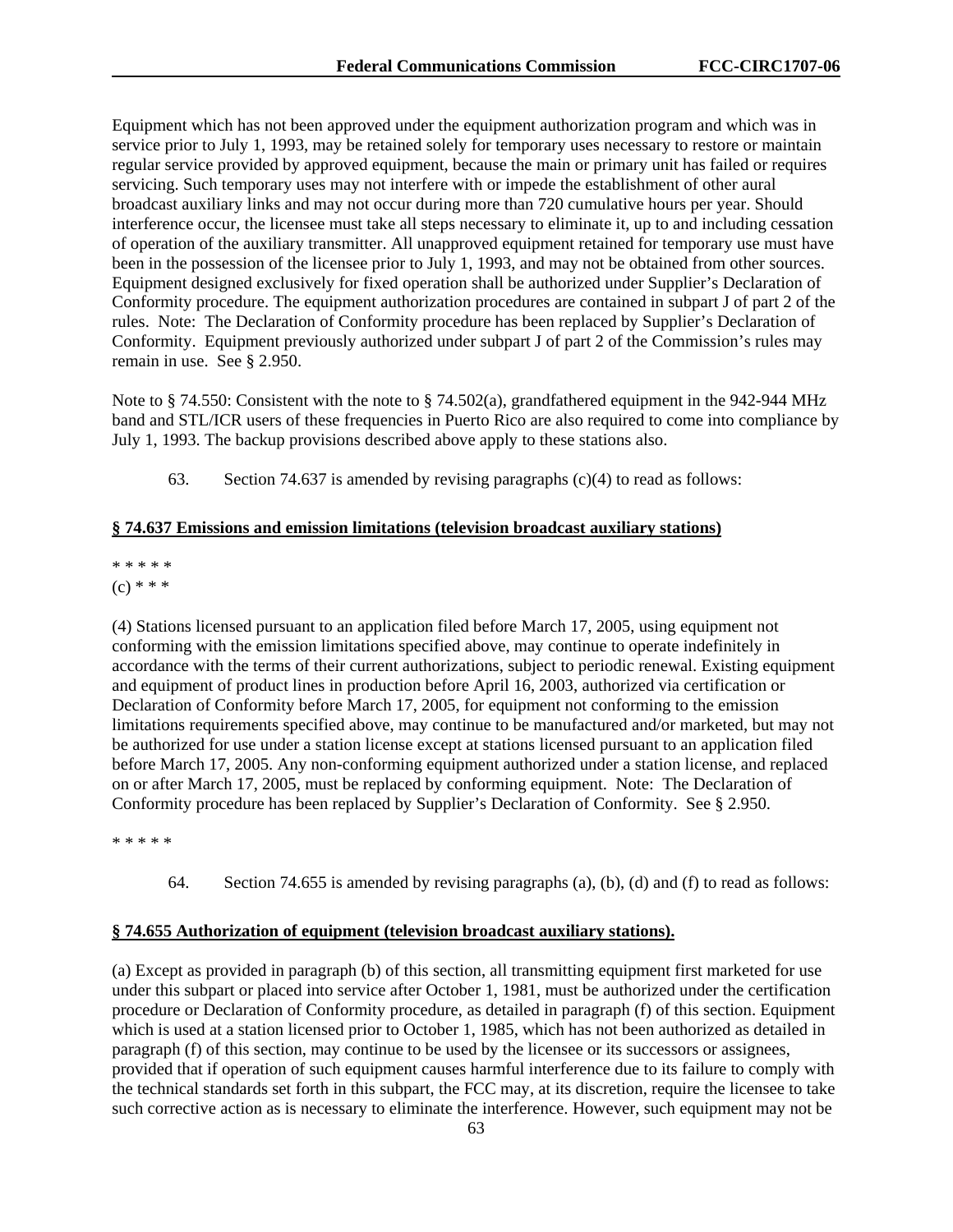further marketed or reused under part 74 after October 1, 1985. Note: The Declaration of Conformity procedure has been replaced by Supplier's Declaration of Conformity. Equipment previously authorized under Subpart J of Part 2 of the Commission's rules may remain in use. See § 2.950.

(b) Certification or Supplier's Declaration of Conformity is not required for transmitters used in conjunction with TV pickup stations operating with a peak output power not greater than 250 mW. Pickup stations operating in excess of 250 mW licensed pursuant to applications accepted for filing prior to October 1, 1980 may continue operation subject to periodic renewal. If operation of such equipment causes harmful interference the FCC may, at its discretion, require the licensee to take such corrective action as is necessary to eliminate the interference.

\* \* \* \* \*

(d) Any manufacturer of a transmitter to be used in this service may authorize the equipment under the certification or Supplier's Declaration of Conformity procedures, as appropriate, following the procedures set forth in subpart J of part 2 of the FCC rules.

\* \* \* \* \*

(f) Transmitters designed to be used exclusively for a TV STL station, a TV intercity relay station, a TV translator relay station, or a TV microwave booster station, shall be authorized under Supplier's Declaration of Conformity. All other transmitters will be authorized under the certification procedure.

65. Section 74.661 is amended by revising footnote 2 to read as follows:

### **§ 74.661 Frequency tolerance.**

\* \* \* \* \*

(*Table Excluded*)

\* \* \*

fn2 Stations licensed pursuant to an application filed before March 17, 2005, for tolerance values exceeding those specified above, may continue to operate indefinitely in accordance with the terms of their current authorizations, subject to periodic renewal. Existing equipment and equipment of product lines in production before April 16, 2003, authorized via certification or Declaration of Conformity before March 17, 2005, for tolerance values exceeding those specified above, may continue to be manufactured and/or marketed, but may not be authorized for use under station license except at stations licensed pursuant to an application filed before March 17, 2005. Any non-conforming equipment authorized under a station license, and replaced on or after March 17, 2005, must be replaced by conforming equipment. Note: The Declaration of Conformity procedure has been replaced by Supplier's Declaration of Conformity. See § 2.950.

66. Section 74.1250 is amended by revising paragraphs (a), and (c) to read as follows:

#### **§ 74.1250 Transmitters and associated equipment.**

(a) FM translator and booster transmitting apparatus, and exciters employed to provide a locally generated and modulated input signal to translator and booster equipment, used by stations authorized under the provisions of this subpart must be certified upon the request of any manufacturer of transmitters in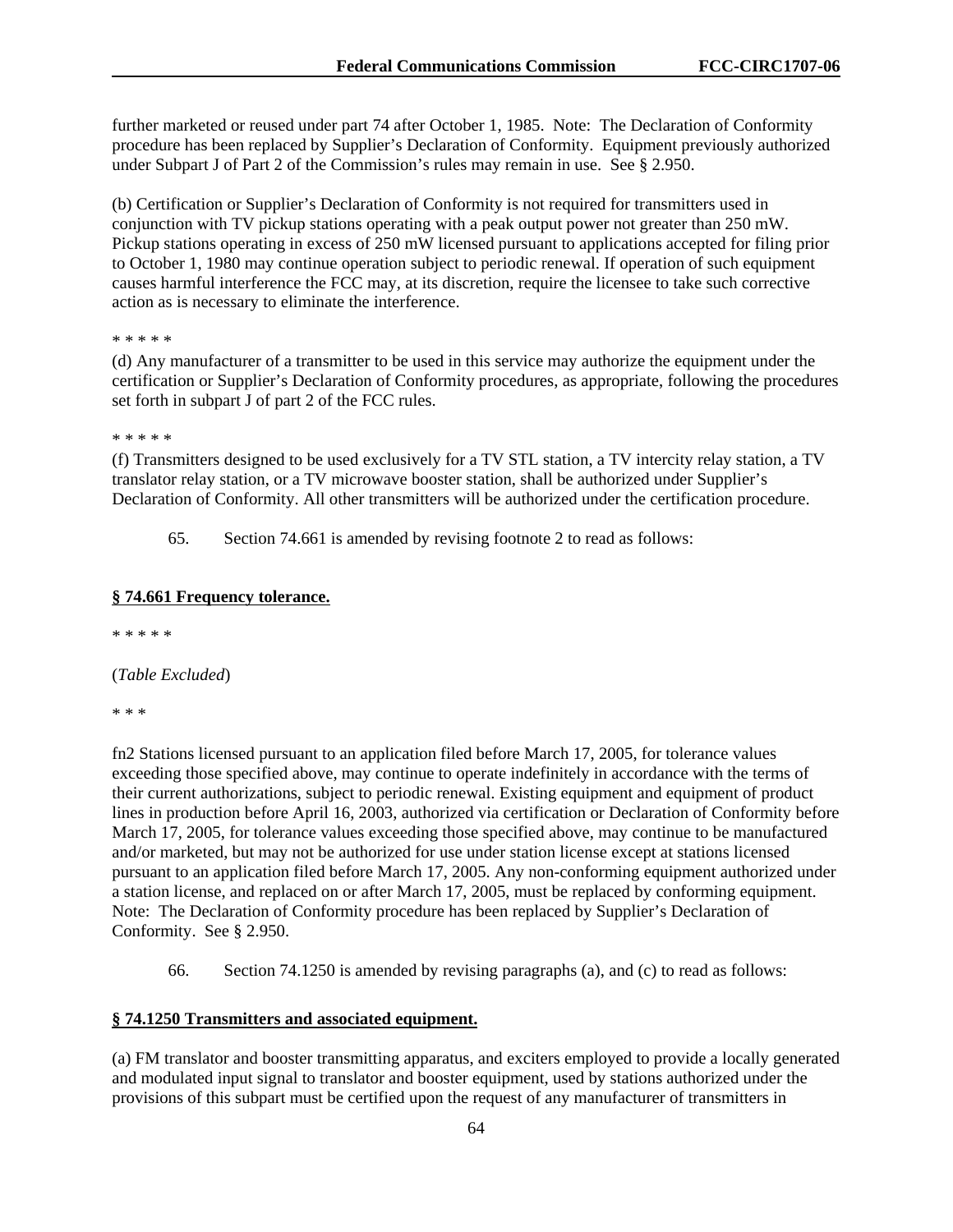accordance with this section and subpart J of part 2 of this chapter. In addition, FM translator and booster stations may use FM broadcast transmitting apparatus authorized via Supplier's Declaration of Conformity or approved under the provisions of part 73 of this chapter. Note: The Declaration of Conformity procedure has been replaced by Supplier's Declaration of Conformity. Equipment previously authorized under subpart J of part 2 of the Commission's rules may remain in use. See § 2.950.).

\* \* \* \* \*

(c) The following requirements must be met before translator, booster or exciter equipment will be certified in accordance with this section:

\* \* \* \* \*

67. Section 78.107 is amended by revising paragraphs (a) and (a)(2), to read as follows:

### **§ 78.107 Equipment and installation (cable television relay service, technical regulations).**

(a) Applications for new cable television relay stations, other than fixed stations, will not be accepted unless the equipment specified therein has been certified in accordance with subpart J of part 2 of this chapter. In the case of fixed stations, the equipment must be authorized under Supplier's Declaration of Conformity for use pursuant to the provisions of this subpart. Transmitters designed for use in the 31.0 to 31.3 GHz band shall be authorized under Supplier's Declaration of Conformity. Note: The Declaration of Conformity procedure has been replaced by Supplier's Declaration of Conformity. Equipment previously authorized under subpart J of part 2 of the Commission's rules may remain in use. See § 2.950.

\* \* \*

(2) Neither certification nor Supplier's Declaration of Conformity is required for the following transmitters:

\* \* \* \* \*

68. Section 80.203 is amended by revising paragraphs (a), (f), (g), (l), and (m)(2) to read as follows:

### **§ 80.203 Authorization of transmitters for licensing.**

(a) Each transmitter authorized in a station in the maritime services after September 30, 1986, except as indicated in paragraphs  $(g)$ , (h) and (i) of this section, must be certified by the Commission for part 80 operations. The procedures for certification are contained in part 2 of this chapter. Transmitters of a model that have received equipment authorization before October 1, 1986 will be considered acceptable for use in ship or coast stations as appropriate.

\* \* \* \* \*

(f) Transmitters certified for single sideband suppressed carrier radiotelephone transmissions may be used for facsimile transmissions without filing for a certification modification provided the transmitters retain certification and comply with the applicable standards in this part.

(g) Manufacturers of ship earth station transmitters intended for use in the INMARSAT space segment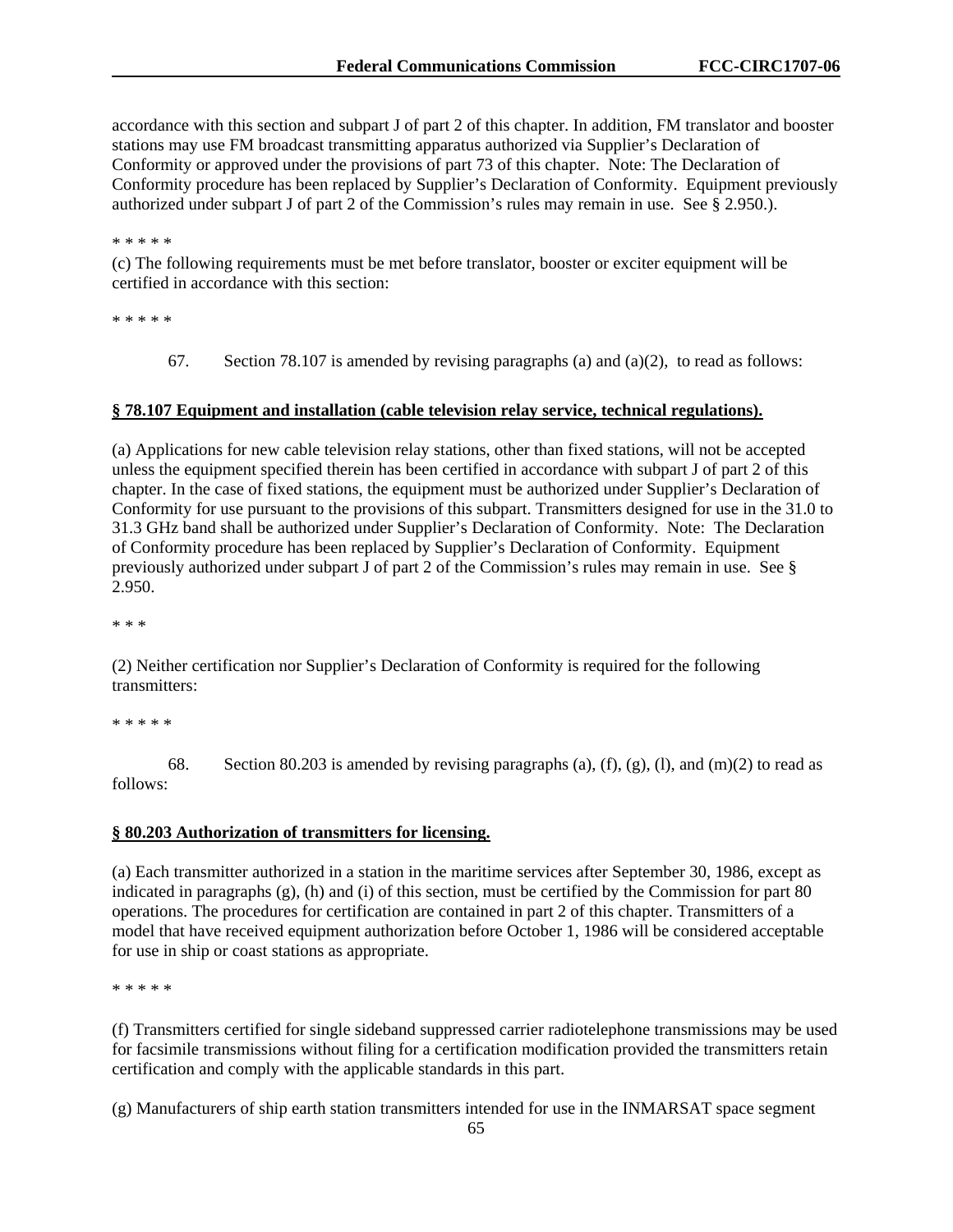are subject to Supplier's Declaration of Conformity pursuant to the procedures given in subpart J of part 2 of this chapter. Such equipment must be approved in accordance with the technical requirements provided by INMARSAT and must be type approved by INMARSAT for use in the INMARSAT space segment. The ship earth station input/output parameters, the data obtained when the equipment is integrated in system configuration and the pertinent method of test procedures that are used for type approval of the station model which are essential for the compatible operation of that station in the INMARSAT space segment must be disclosed by the manufacturer upon request of the FCC. Witnessing of the type approval tests and the disclosure of the ship earth station equipment design or any other information of a proprietary nature will be at the discretion of the ship earth station manufacturer. Note: The Declaration of Conformity procedure has been replaced by Supplier's Declaration of Conformity. Equipment previously authorized under subpart J of part 2 of the Commission's rules may remain in use. See § 2.950.

\* \* \* \* \*

(l) Ship station transmitters may be certified for emissions not shown in § 80.205 of this part. However, such emissions are not authorized for use in the United States or for communications with U.S. coast stations.

(m) \* \* \*

(2) A transmitter and any internal device capable of transmitting a synthesized voice message must be certified as an integral unit.

\* \* \* \* \*

69. Section 80.1103 is amended by revising paragraphs (a, and (c) to read as follows:

### **§ 80.1103 Equipment authorization (global maritime distress and safety system [GMDSS], equipment requirements for ship stations)**

(a) All equipment specified in § 80.1101 must be certified in accordance with 47 CFR part 2 specifically for GMDSS use, except for equipment used in the INMARSAT space segment which must be typeapproved by INMARSAT and are subject to Supplier's Declaration of Conformity pursuant to the procedures in accordance with 47 CFR part 2 specifically for GMDSS use. The technical parameters of the equipment must conform to the performance standards as specified in  $\S$  80.1101. For emergency position-indicating radiobeacons operating on 406.0-406.1 MHz (406.0-406.1 MHz EPIRBs) that were authorized prior to April 15, 1992, and meet the requirements of § 80.1101, the manufacturer may attest by letter that the equipment (indicate FCC ID#) meets the requirements of § 80.1101 and request that it be denoted as approved for GMDSS use.

\* \* \* \* \*

(c) Applicants using Supplier's Declaration of Conformity must attest that the equipment complies with performance standards as specified in § 80.1101 and, where applicable, that measurements have been made that demonstrate the necessary compliance. Submission of representative data demonstrating compliance is not required unless requested by the Commission. An application must include the items listed in §§ 2.953 and 2.955 of this chapter and a copy of the type-approval certification indicating that equipment meets GMDSS standards and includes all peripheral equipment associated with the specific unit under review. Note: The Declaration of Conformity procedure has been replaced by Supplier's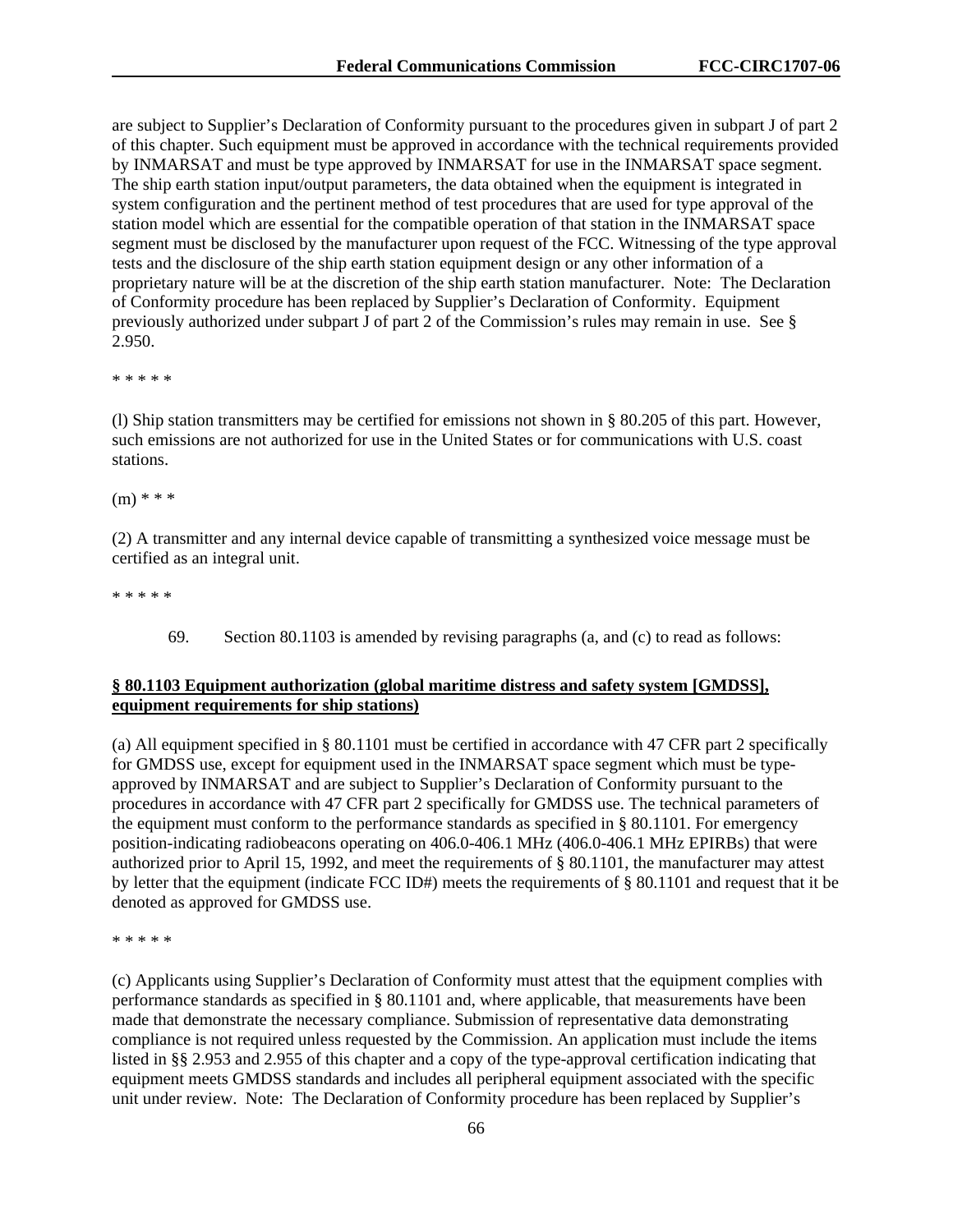Declaration of Conformity. See **§** 2.950 of this chapter. Equipment previously authorized under subpart J of part 2 of the Commission's rules may remain in use. See § 2.950.

\* \* \* \* \*

70. Section 87.147 is amended by revising paragraph (e) to read as follows:

### **§ 87.147 Authorization of equipment (aviation services, technical requirements).**

\* \* \* \* \*

(e) Supplier's Declaration of Conformity for ELTs capable of operating on the frequency 406.0-406.1 MHz must include sufficient documentation to show that the ELT meets the requirements of  $\S 87.199(a)$ . A letter notifying the FAA of the ELT Supplier's Declaration of Conformity must be mailed to: FAA, Office of Spectrum Policy and Management, ASR-1, 800 Independence Avenue SW., Washington, DC 20591. Note: The verification procedure has been replaced by Supplier's Declaration of Conformity. Equipment previously authorized under subpart J of part 2 of the Commission's rules may remain in use. See § 2.950.

\* \* \* \* \*

71. Section 87.199 is amended by revising paragraphs (c) and (d) to read as follows:

# **§ 87.199 Special requirements for 406.025 MHz ELTs (aircraft stations, emergency locator transmitters).**

\* \* \* \* \*

(c) As part of its Supplier's Declaration of Conformity a 406.0-406.1 MHz ELT, the ELT must be certified by a test facility recognized by one of the COSPAS/SARSAT Partners that the equipment satisfies the design characteristics associated with the COSPAS/SARSAT document COSPAS/SARSAT 406 MHz Distress Beacon Type Approval Standard (C/S T.007). Additionally, an independent test facility must certify that the ELT complies with the electrical and environmental standards associated with the RTCA Recommended Standards. Note: The Declaration of Conformity procedure has been replaced by Supplier's Declaration of Conformity. Equipment previously authorized under subpart J of part 2 of the Commission's rules may remain in use. See § 2.950.

(d) The procedures for Supplier's Declaration of Conformity are contained in subpart J of part 2 of this chapter.

\* \* \* \* \*

72. Section 90.203 is amended by revising paragraphs (a), (e),  $(g)(2)$ ,  $(j)(7)$ , and (1) to read as follows:

### **§ 90.203 Certification required (private land mobile radio services, general technical standards).**

(a) Except as specified in paragraphs (b) and (l) of this section, each transmitter utilized for operation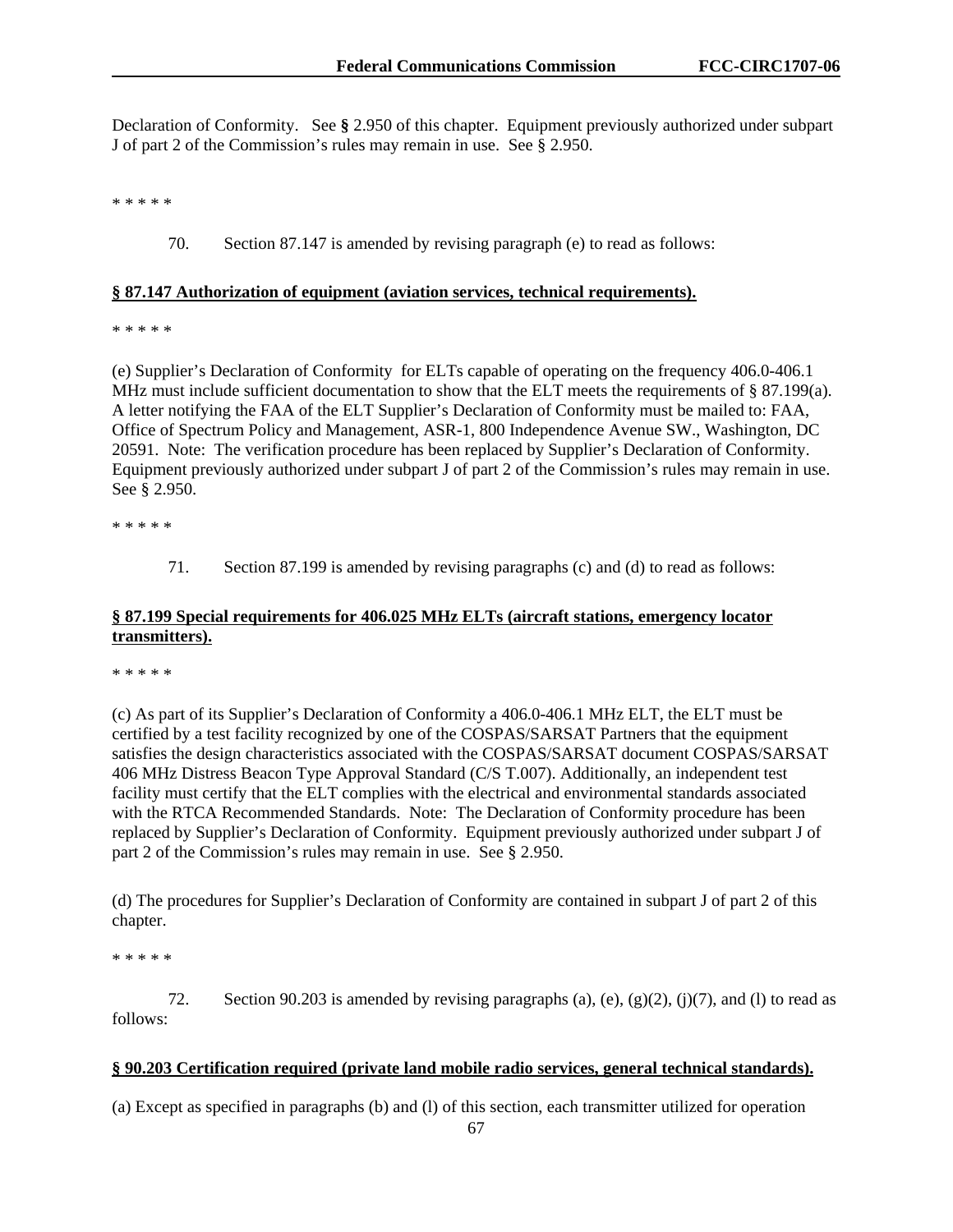under this part and each transmitter marketed as set forth in § 2.803 of this chapter must be of a type which has been certified for use under this part.

\* \* \* \* \*

(e) Except as provided in paragraph (g) of this section, transmitters designed to operate above 25 MHz shall not be certified for use under this part if the operator can program and transmit on frequencies, other than those programmed by the manufacturer, service or maintenance personnel, using the equipment's external operation controls.

\* \* \* \* \*

 $(g)$  \* \* \*

(2) Requires the transmitter to be programmed for frequencies through controls normally inaccessible to the operator; or

\* \* \* \* \*

 $(i) * * * *$ 

(7) Transmitters designed only for one-way paging operations may be certified with up to a 25 kHz bandwidth and are exempt from the spectrum efficiency requirements of paragraphs  $(i)(3)$  and  $(i)(5)$  of this section.

\* \* \* \* \*

(l) Ocean buoy and wildlife tracking transmitters operating in the band 40.66-40.70 MHz or 216-220 MHz under the provisions of § 90.248 of this part shall be authorized under Supplier's Declaration of Conformity procedure pursuant to subpart J of part 2 of this chapter. Note: The Declaration of Conformity procedure has been replaced by Supplier's Declaration of Conformity. Equipment previously authorized under subpart J of Part 2 of the Commission's rules may remain in use. See **§** 2.950.

\* \* \* \* \*

73. Section 101.139 is amended by revising paragraphs (a), (b), (d), (e), and (g)(1) to read as follows:

#### **§ 101.139 Authorization of transmitters (fixed microwave services, technical standards).**

(a) Unless specified otherwise, transmitters used in the private operational fixed and common carrier fixed point-to-point microwave and point-to-multipoint services under this part must be a type that has been approved for compliance under Supplier's Declaration of Conformity. Note: The verification procedure has been replaced by Supplier's Declaration of Conformity. Equipment previously authorized under subpart J of part 2 of the Commission's rules may remain in use. See § 2.950.

(b) Any manufacturer of a transmitter to be produced for use under the rules of this part may be approved under the equipment authorization procedures set forth in part 2 of this chapter.

\* \* \* \* \*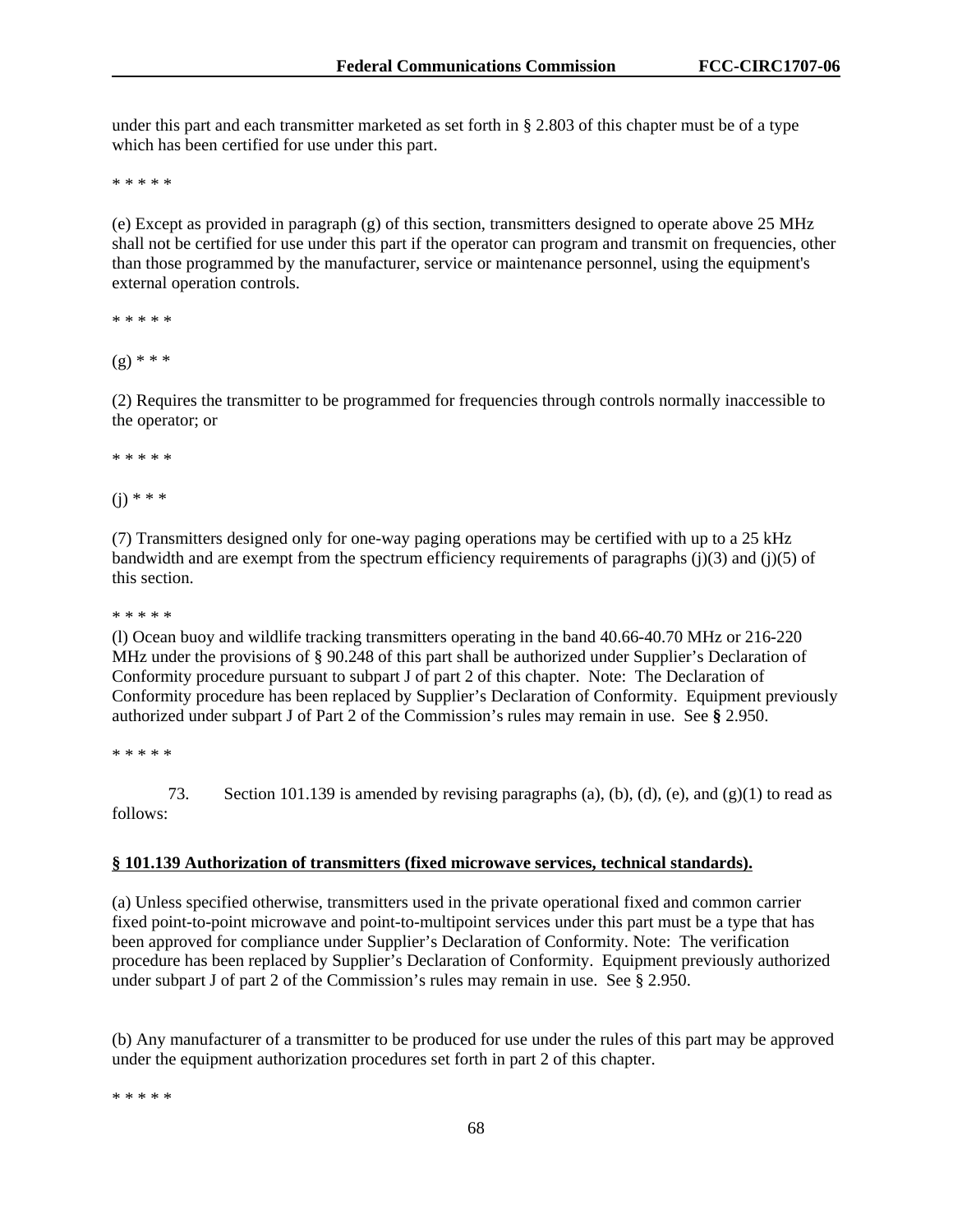(d) A transmitter presently shown on an instrument of authorization, which operates on an assigned frequency in the 890-940 MHz band and has not received a grant of certification, may continue to be used by the licensee without certification provided such transmitter continues otherwise to comply with the applicable rules and regulations of the Commission.

(e) Certification or Supplier's Declaration of Conformity is not required for portable transmitters operating with peak output power not greater than 250 mW. If operation of such equipment causes harmful interference the FCC may, at its discretion, require the licensee to take such corrective action as is necessary to eliminate the interference.

\* \* \* \* \*

 $(g)$  \* \* \*

(1) The 0.001% frequency tolerance requirement for digital systems in § 101.107(a) or the 0.03-0.003% frequency tolerance for analog systems; and

\* \* \* \* \*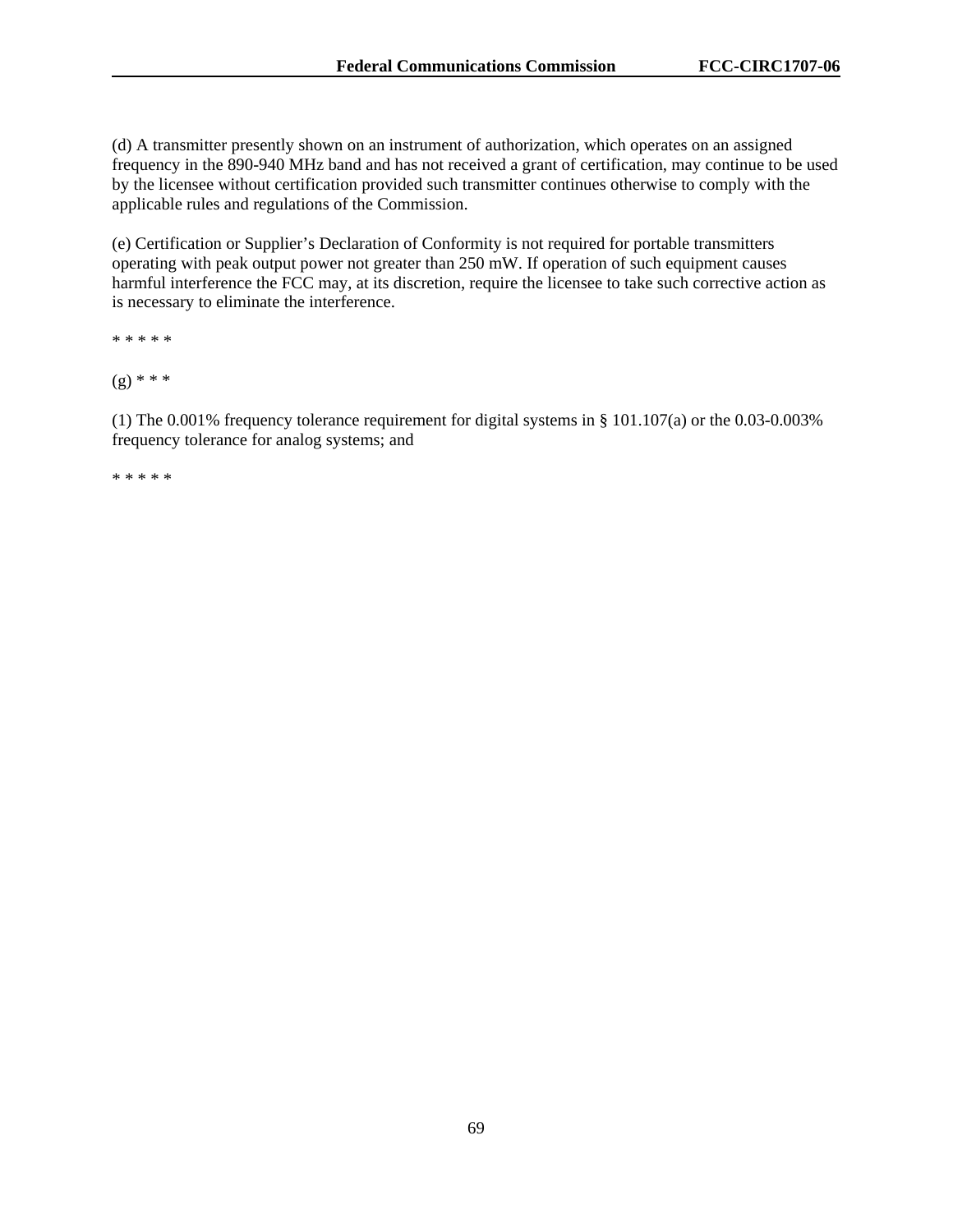# **APPENDIX C**

# **FINAL REGULATORY FLEXIBILITY ANALYSIS**

1. As required by the Regulatory Flexibility Act of 1980, as amended  $(RFA)$ ,<sup>1</sup> an Initial Regulatory Flexibility Analysis (IRFA) was incorporated in the *Notice of Proposed Rulemaking* (*NPRM*). <sup>2</sup> The Commission sought written public comment on the proposals in the *NPRM*, including comment on the IRFA. This present Final Regulatory Flexibility Analysis (FRFA) conforms to the RFA.<sup>3</sup>

# **A. Need for, and Objectives of the Rules**

2. In the *Equipment Authorization First R&O*, we adopt the rules that govern the evaluation and approval of radiofrequency (RF) devices. The Commission ensures compliance with its technical rules through the equipment authorization program for RF devices; the technical rules are the means by which the Commission carries out its responsibilities under Section 302 of the Communications Act of 1934, as amended, which permits the Commission to make reasonable regulations governing the interference potential of devices that emit RF energy and can cause harmful interference to radio communications.

3. The Commission last comprehensively reviewed its equipment authorization procedures more than fifteen years ago. The changes in the way today's equipment is designed, manufactured, and marketed, as well as the sheer number of such devices that need to be authorized warrant modifications to the rules that specify the equipment subject to our equipment authorization procedures. By updating our rules, we can enable innovation and growth in the development and use of RF devices by providing a clear path for products to demonstrate compliance with the FCC rules so that they may be brought to the market expeditiously. At the same time, we continue to ensure that hundreds of millions of radio transmitters, consumer products, and other electronic devices will continue to share the airwaves successfully.

4. The *Equipment Authorization First R&O* addresses the types of authorization procedures used to approve equipment, the ability of equipment to provide information via electronic display, the importation of radio devices, and the procedures related to compliance measurements. Our decisions complement the recent actions taken by the Commission to modify the equipment authorization rules that address the obligations of Telecommunication Certification Bodies (TCBs) that certify RF equipment and the laboratories that test equipment subject to the certification process.<sup>4</sup>

l

<sup>1</sup> *See* 5 U.S.C. § 603. The RFA, *see* 5 U.S.C. § 601 – 612, has been amended by the Small Business Regulatory Enforcement Fairness Act of 1996 (SBREFA), Pub. L. No. 104-121, Title II, 110 Stat. 857 (1996).

<sup>2</sup> *See Amendment of Part 0, 1, 2, 15 and 18 of the Commission's Rules regarding Authorization of Radiofrequency Equipment,* ET Docket No. 15-170, RM-11673, Notice of Proposed Rulemaking, 30 FCC Rcd 7725, 7806-11 (2015) (*EA NPRM* or *Equipment Authorization NPRM*).

<sup>3</sup> *See* 5 U.S.C. § 604.

<sup>4</sup> *See Amendment of Parts 0, 1, 2, and 15 of the Commission's Rules regarding Authorization of Radiofrequency Equipment and Amendment of Part 68 regarding Approval of Terminal Equipment by Telecommunications Certification Bodies,* Report and Order*,* ET Docket No. 13-44, FCC 14-208 (2014) (*TCB Order*). The *TCB Order* largely addressed the processes by which certification applications are to be evaluated.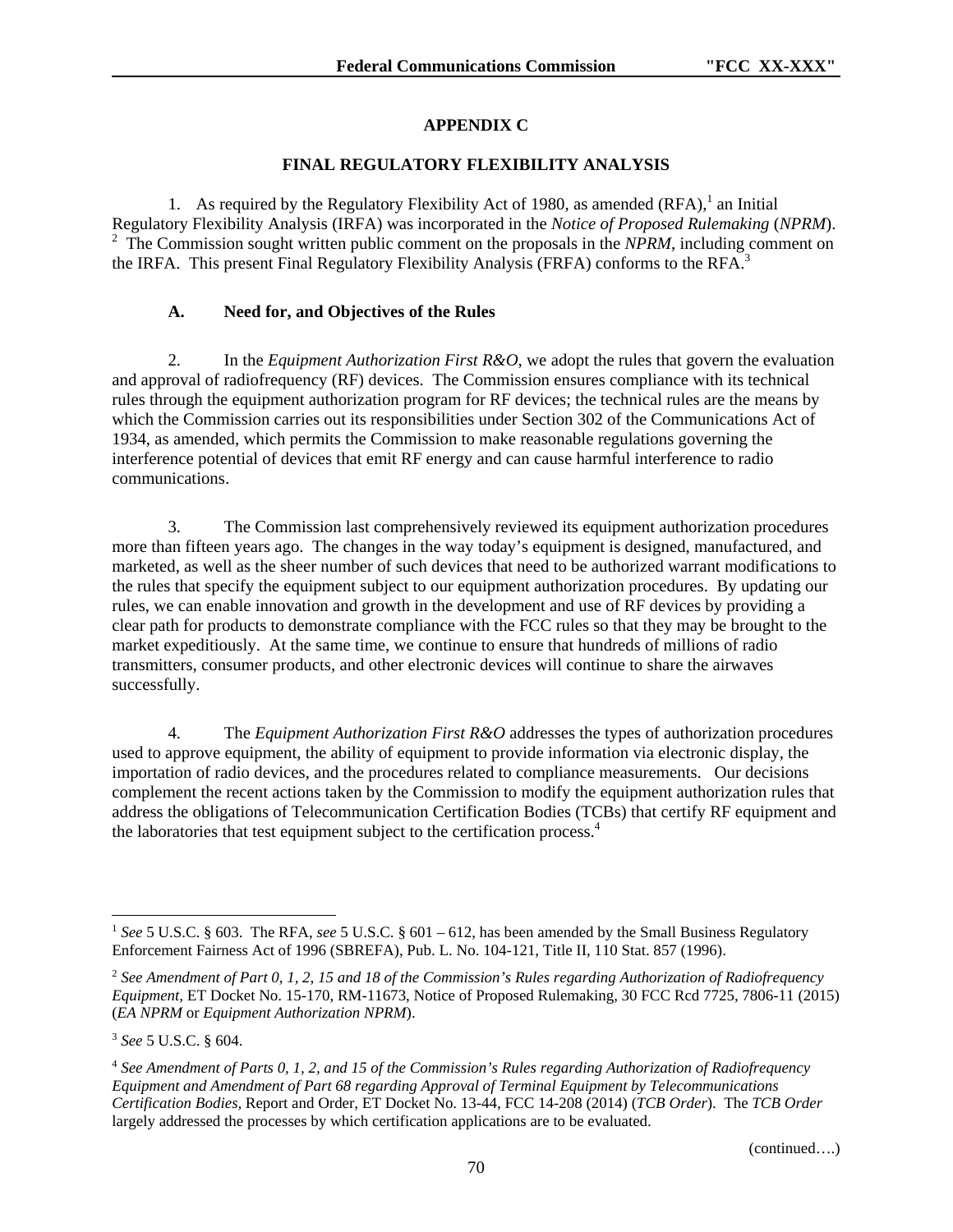# **B. Summary of Significant Issues Raised by Public Comments in Response to the IRFA**

5. There were no comments filed that specifically addressed the rules and policies proposed in the IRFA.

### **C. Response to Comments by the Chief Counsel for Advocacy of the Small Business Administration**

**6.** Pursuant to the Small Business Jobs Act of 2010, which amended the IRFA, the Commission is required to respond to any comments filed by the Chief Counsel for Advocacy of the Small Business Administration (SBA), and to provide a detailed statement of any change made to the proposed rules as a result of those comments.<sup>5</sup> The Chief Counsel did not file any comments in response to the proposed rules in this proceeding.

# **D. Description and Estimate of the Number of Small Entities to Which the Rules Will Apply**

7. The RFA directs agencies to provide a description of, and where feasible, an estimate of the number of small entities that may be affected by the rules adopted herein<sup>6</sup> The RFA generally defines the term "small entity" as having the same meaning as the terms "small business," "small organization," and "small governmental jurisdiction."<sup>7</sup> In addition, the term "small business" has the same meaning as the term "small business concern" under the Small Business Act.<sup>8</sup> A "small business concern" is one which: (1) is independently owned and operated; (2) is not dominant in its field of operation; and (3) satisfies any additional criteria established by the Small Business Administration (SBA).<sup>9</sup> The Commission has not developed a definition of small entities applicable to RF Equipment manufacturers. The most analogous definition of small entity is that which is contained in the rules applicable to manufacturers of "Radio and Television Broadcasting and Wireless Communications Equipment Manufacturing." This notice also addresses the repair of devices that are subject to the Commission's equipment authorization rules. For this reason, we also include small entities associated with an additional category, "Communication Equipment Repair and Maintenance," in our analysis.

8. *Radio and Television Broadcasting and Wireless Communications Equipment Manufacturing*. This industry comprises establishments primarily engaged in manufacturing radio and television broadcast and wireless communications equipment. Examples of products made by these establishments are: transmitting and receiving antennas, cable television equipment, GPS equipment, pagers, cellular phones, mobile communications equipment, and radio and television studio and

1

<sup>9</sup> 15 U.S.C. § 632.

 $55$  U.S.C. § 604(a)(3).

<sup>6</sup> *See* 5 U.S.C. § 604(a)(3).

 $75$  U.S.C. § 601(6).

<sup>8</sup> 5 U.S.C. § 601(3) (incorporating by reference the definition of "small-business concern" in the Small Business Act, 15 U.S.C. § 632). Pursuant to 5 U.S.C. § 601(3), the statutory definition of a small business applies "unless an agency, after consultation with the Office of Advocacy of the Small Business Administration and after opportunity for public comment, establishes one or more definitions of such term which are appropriate to the activities of the agency and publishes such definition(s) in the Federal Register."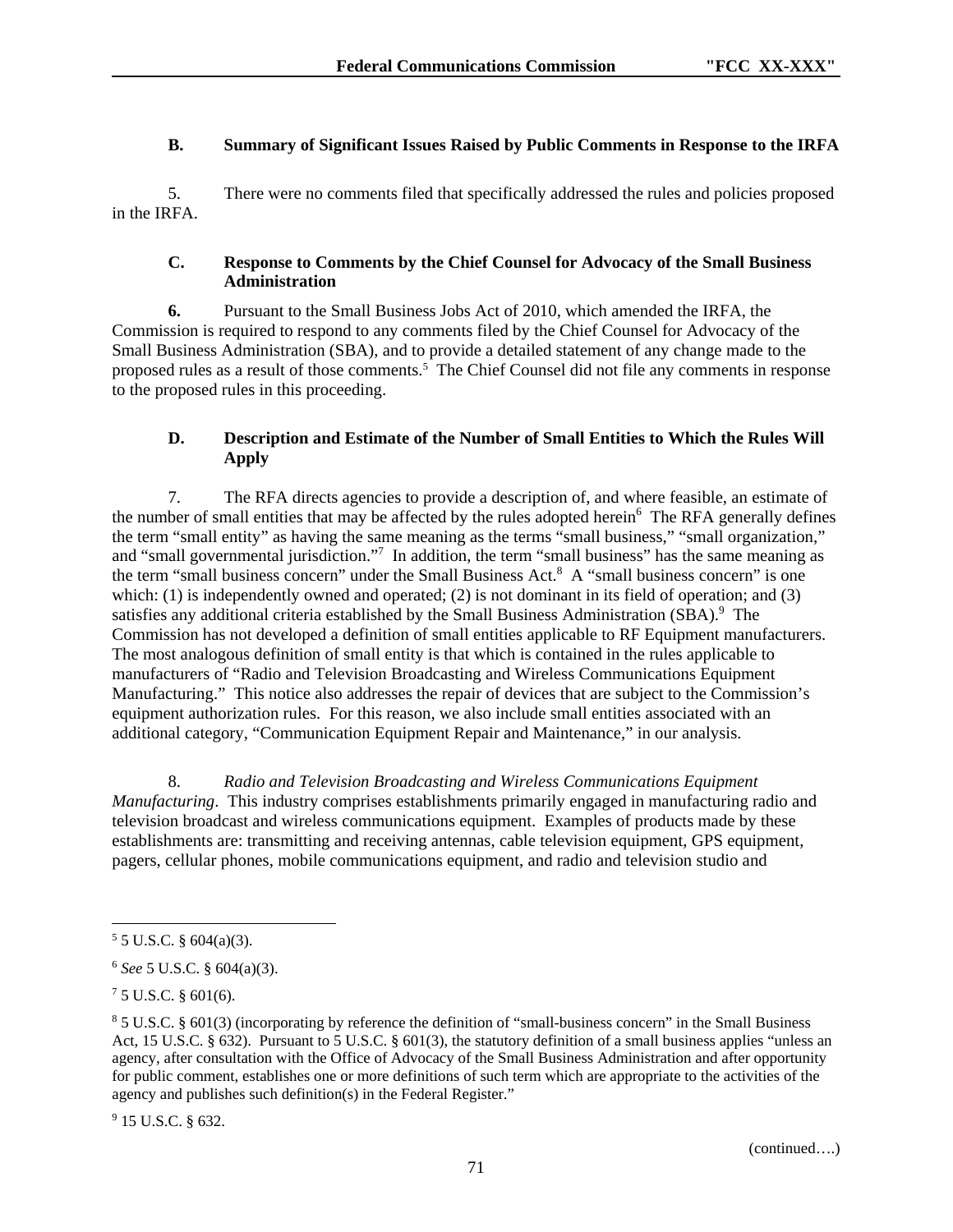broadcasting equipment.<sup>10</sup> The Small Business Administration has established a size standard for this industry of 750 employees or less.<sup>11</sup> U.S. Census data for 2012 shows that 841 establishments operated in this industry in that year. Of that number, 828 establishments operated with fewer than 1,000 employees, 7 establishments operated with between 1,000 and 2,499 employees and 6 establishments operated with 2,500 or more employees.<sup>12</sup> Based on this data, we conclude that a majority of manufacturers in this industry is small.

9. *Communication Equipment Repair and Maintenance***.** This U.S. industry comprises establishments primarily engaged in repairing and maintaining communications equipment without retailing new communication equipment, such as telephones, fax machines, communications transmission equipment, and two-way radios.13 The SBA has developed a size standard for this industry which is that any firm whose annual receipts are \$11 million or less is defined as a small business.14 Census Bureau data for 2012 indicate that in this industry, 1,185 firms operated for the entire year. Of these firms, 1,148 operated with annual receipts of less than \$10 million dollars. Based on this data, the Commission concludes that the majority of firms operating in this industry are small.<sup>15</sup>

## **E. Description of Projected Reporting, Recordkeeping, and Other Compliance Requirements for Small Entities**

10. The Commission ensures that RF equipment complies with its technical requirements by specifying that devices must be authorized in accordance with one of three procedures specified in Subpart J of Part 2 of the rules – certification, Declaration of Conformity (DoC), and verification. The *Equipment Authorization First R&O* replaces the DoC and verification processes with a single process, provides an electronic option for the provision of required compliance labeling of RF devices, streamlines the requirements for the importation of RF devices, and updates the testing procedures related to device compliance measurements.

11. Certification is typically applied to RF equipment employing new technology for which the testing methodology is relatively complex or not well defined, or that otherwise is considered to have the highest risk of interference.<sup>16</sup> TCBs approve equipment under the certification procedure based on review of an application that provides test reports and all of the other information specified in the Commission's rules. Certified devices are uniquely identified by an FCC Identifier (FCC ID), which

12

l

<sup>1313</sup> https://www.census.gov/cgibin/sssd/naics/naicsrch?input=811213&search=2012+NAICS+Search&search=2012

14 13 C.F.R. 121.201, NAICS Code 811213

<sup>16</sup> *See* 47 C.F.R. § 2.907.

<sup>10</sup> The NAICS Code for this service is 334220. 13 C.F.R 121/201. *See also* http://factfinder.census.gov/servlet/IBQTable? bm=y&-fds\_name=EC0700A1&-geo\_id=&-\_skip=300&ds\_name= $EC0731SG2\&$ - lang=en.

<sup>11 13</sup> CFR § 121.201, NAICS Code 334220.

http://factfinder.census.gov/faces/tableservices/jsf/pages/productview.xhtml?pid=ECN\_2012\_US\_31SG2&prodTyp e=table

<sup>15</sup>https://factfinder.census.gov/faces/tableservices/jsf/pages/productview.xhtml?pid=ECN\_2012\_US\_81SSSZ4&pro dType=table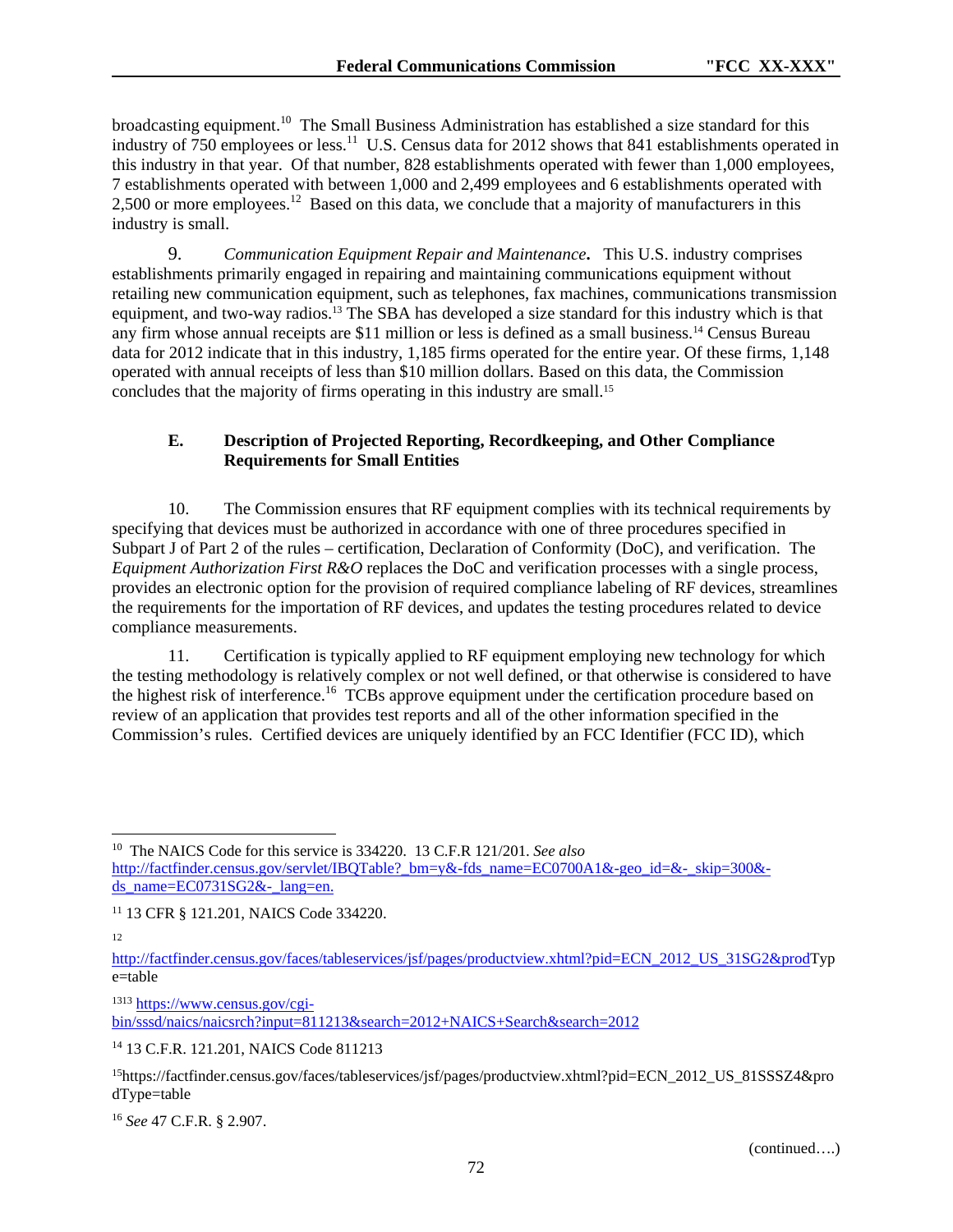must be included on the device label.<sup>17</sup> All certified equipment is listed in a Commission database that includes the application for certification, test report and other material.<sup>18</sup>

12. DoC and verification are self-approval procedures in which the responsible party is required to take specific actions to ensure that its equipment complies with our rules. DoC and verification procedures are permitted for certain types RF devices that operate under Part 15 or Part 18 of our rules. DoC requires the responsible party, in addition to taking the necessary steps to ensure that the equipment complies with the appropriate technical standards, to use a recognized accredited test laboratory when testing devices.<sup>19</sup> The responsible party also must include a compliance information statement with the product that identifies the product and a responsible party within the United States.<sup>20</sup> Under verification, the responsible party must also take the necessary steps to ensure that the equipment complies with the appropriate technical standards, but there are no requirements to use recognized test laboratories and supply a compliance information statement with the product.<sup>21</sup> Unlike certification, the DoC and verification procedures do not require submittal of an application to the FCC or a TCB, the explicit grant of approval, or submission of a test device (unless specifically requested by the Commission). Also, unlike certified devices, this equipment does not have an FCC ID, and is not listed in an FCC database.

13. In the *Equipment Authorization First R&O*, he Commission establishes a new device self-approval process, "Supplier's Declaration of Conformity" or "SDoC." SDoC, which combines elements of DoC and verification, into a single self-approval process for equipment that has a strong record of compliance and for which there is minimal risk of causing harmful interference. We recognize our increased comfort with self-approval procedures by streamlining the procedures and eliminating those elements that serve to increase the costs of complying with our rules and that provide benefits that are of only marginal utility.

14. We believe that our actions will minimize the compliance costs borne by small entities by, for example, eliminating the mandate to use accredited laboratories that is currently associated with the DoC rules and removing the requirement to display the FCC logo on the equipment identification label. We recognize that manufacturers of devices currently subject to verification may be subject to some minimal additional requirements under SDoC, most notably that the manufacturer include a written compliance statement with the literature furnished to the user that serves to identify the party responsible for the device's compliance with the Commission's regulations. We nevertheless believe that, on the whole, the use of the SDoC process will also make it easier for manufacturers to comply with recordkeeping and reporting requirements because we will for the first time adopt a single, streamlined self-approval process that is easy to understand, simple to apply, and that is better aligned with existing international processes. We anticipate minimal costs associated with modifying existing processes and

 $\overline{\phantom{a}}$ 

<sup>&</sup>lt;sup>17</sup> *See* 47 C.F.R. §§ 2.925 and 2.926. The FCC ID consists of two elements – a grantee code and an equipment product code.

<sup>&</sup>lt;sup>18</sup> The Commission's Equipment Authorization System (EAS) can be accessed at https://apps.fcc.gov/oetcf/eas/reports/GenericSearch.cfm .

<sup>19</sup> *See* 47 C.F.R. § 2.906. The party responsible for compliance is defined in 47 C.F.R. § 2.909.

<sup>&</sup>lt;sup>20</sup> *See* 47 C.F.R. §§ 2.1077, 15.19(a)(3), and 18.209(b). Only Part 15 and 18 equipment is currently covered by DoC. For example, Part 15 devices subject to the DoC rules must be labeled with the following statement: "This device complies with part 15 of the FCC Rules. Operation is subject to the following two conditions: (1) This device may not cause harmful interference, and (2) this device must accept any interference received, including interference that may cause undesired operation." *See also* 47 C.F.R. §§ 2.1075 and 2.946 (describing circumstances in which the responsible party must submit to the Commission records of the original design drawings and specifications, the procedures used for production inspection and testing, a report of RF emission measurements, the compliance information statement, and a sample of the device).

<sup>21</sup> *See* 47 C.F.R. §§ 2.909(b), 2.946, 2.953, 2.955 and 2.956.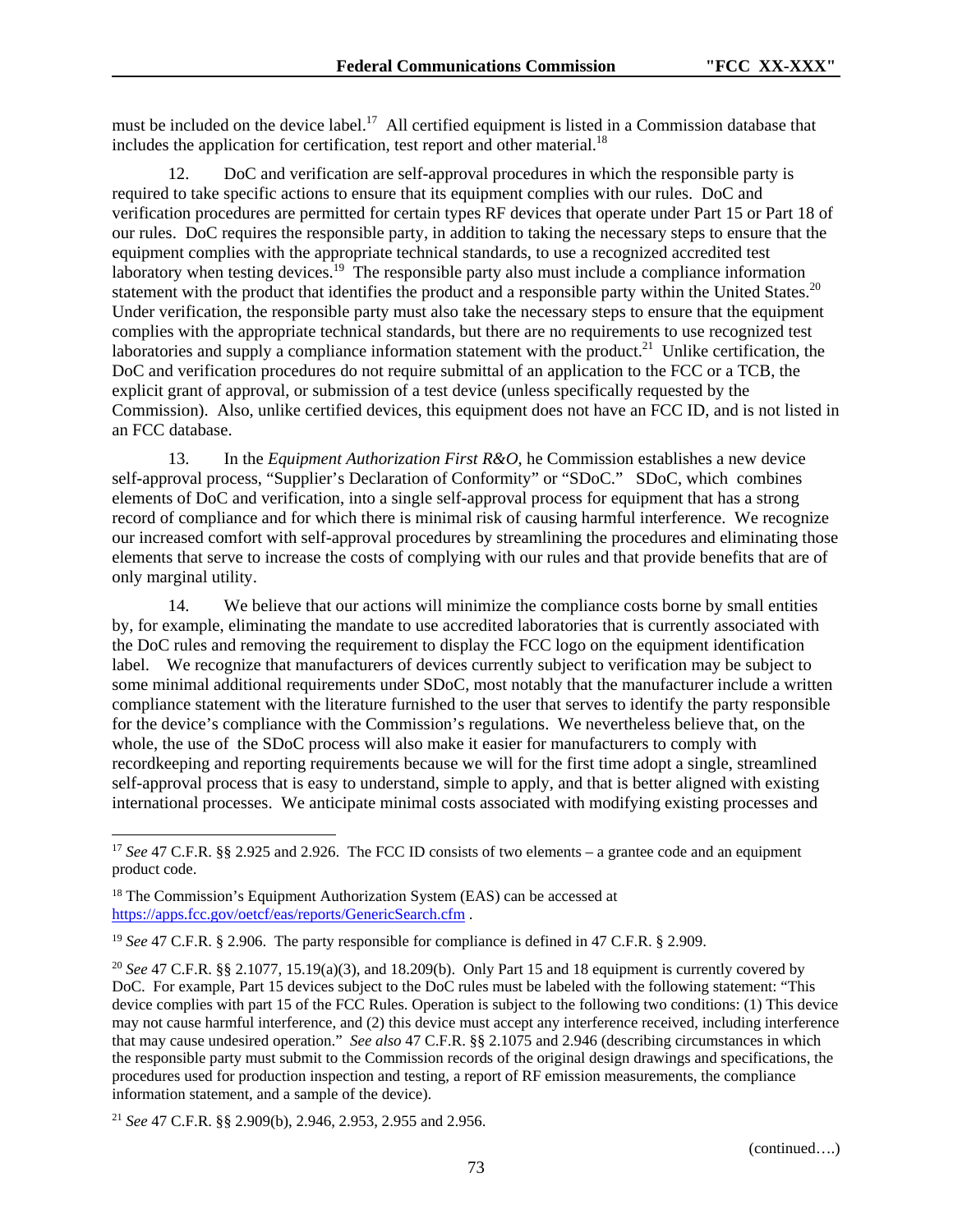procedures to comply with the rule, and that any such costs will be quickly recouped by the savings realized under use of the new SDoC procedures.

15. With the *Equipment Authorization First R&O*, the Commission also implements the E-LABEL Act requirement that it "promulgate regulations or take other appropriate action, as necessary, to allow manufacturers of radiofrequency devices with display the option to use electronic labeling for the equipment in place of affixing physical labels to the equipment."<sup>22</sup> We amended our regulations to comply with the provisions of this legislation. In addition, we amended our labeling regulations to address devices that are too small to be legibly labeled with an FCC ID.

16. Finally, the *Equipment Authorization First R&O* permanently eliminates the need to file FCC Form 740 information with U.S. Customs and Border Protection when importing RF devices into the United States. This action, along with other steps taken to provide additional relief from certain importation related compliance requirements, substantially reduces burdens on entities seeking to import RF devices into the United States.

## **F. Steps Taken to Minimize the Significant Economic Impact on Small Entities, and Significant Alternatives Considered**

17. The RFA requires an agency to describe any significant alternatives that it has considered in reaching its proposed approach, which may include the following four alternatives (among others): "(1) the establishment of differing compliance or reporting requirements or timetables that take into account the resources available to small entities; (2) the clarification, consolidation, or simplification of compliance and reporting requirements under the rule for such small entities; (3) the use of performance rather than design standards; and (4) an exemption from coverage of the rule, or any part thereof, for such small entities." $^{23}$ 

18. As discussed above, the overall approach we have taken is to clarify, consolidate, and simplify the compliance and reporting requirements associated with our equipment authorization program where possible. This includes steps taken in the Report and Order such as not requiring the use of accredited labs under the SDoC procedure, providing for electronic labeling instead of permanent physical labeling of RF devices capable of displaying the electronic labeling, and streamlining importation requirements by, for example, eliminating the use of FCC Form 740. Given our interest in evaluating the interference potential of devices that emit RF energy and can cause harmful interference to radio communications, we believe that these steps should apply to all device manufacturers, including small entities. In crafting this regulatory relief, we have not identified any additional steps that we could take with respect to small entities that could not also be applied to all device manufacturers.

19. The *Equipment Authorization First R&O* also recognizes that we are eliminating existing requirements that certain device manufacturers may nevertheless still find beneficial. These include, for example, filing for certification of devices that are eligible to be approved under the simpler SDoC procedures, and placing the FCC logo on devices that would no longer require such marking. Because these requirements may have value for some entities, we retain the option for parties to follow such more rigorous practice. By allowing but not requiring parties to engage in such practices if they find them useful, we will not unnecessarily burden small entities that no longer wish to retain such practices.

20. As directed by the E-LABEL Act, we adopted to add a new section to our rules to codify electronic labeling procedures.<sup>24</sup> The new rule will generally allow a radiofrequency device with an

l

<sup>&</sup>lt;sup>22</sup> Enhance Labeling, Accessing, and Branding of Electronic Licenses Act of 2014, Pub. L. No. 113-197, 128 Stat. 2055 (codified at 47 U.S.C. § 622) (E-LABEL Act).

<sup>&</sup>lt;sup>23</sup> 5 U.S.C. §  $603(c)(1) - (c)(4)$ .

<sup>24</sup> See proposed amendment of 47 C.F.R. § 2.935 in Appendix A.